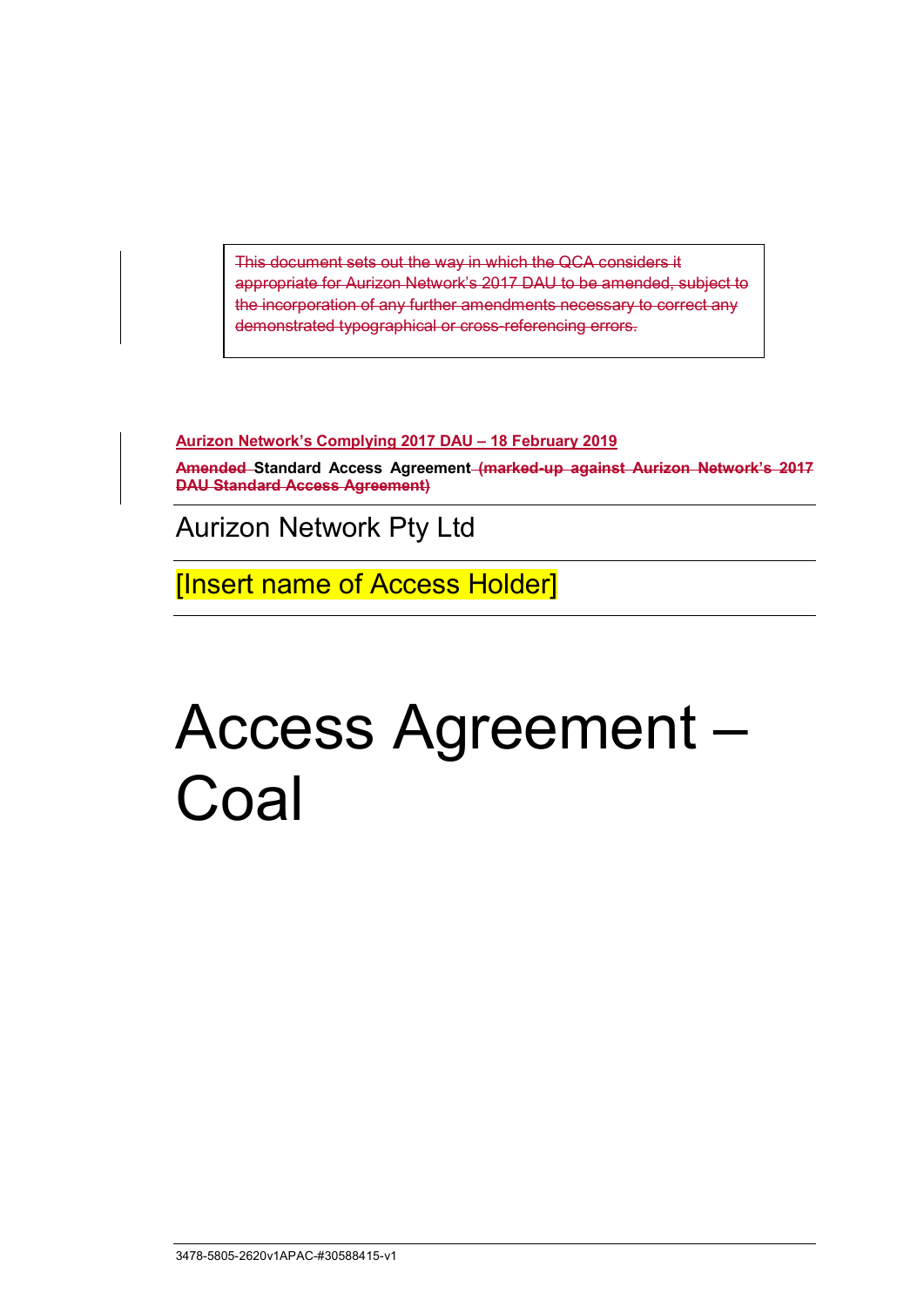# **Contents**

 $\mathbf{I}$ 

| 1            | <b>DEFINITIONS AND INTERPRETATION</b>                                             | 1        |
|--------------|-----------------------------------------------------------------------------------|----------|
|              |                                                                                   |          |
|              | 1.1<br>Definitions                                                                | 1        |
|              | 1.2<br>Interpretation                                                             | 19       |
|              | 1.3<br>References to Access Rights                                                | 20       |
|              | 1.4<br>Material published on the Website                                          | 20       |
|              | 1.5<br>Headings                                                                   | 20       |
|              | 1.6<br>Words and expressions defined in Access Undertaking                        | 21       |
|              | 1.7<br>Inconsistency                                                              | 21       |
| $\mathbf{2}$ | <b>TERM</b>                                                                       |          |
|              | 2.1<br>Term                                                                       | 21       |
|              | 2.2<br>Right to renewal                                                           | 21       |
| 3            | <b>ACCESS UNDERTAKING</b>                                                         | 21       |
|              | 3.1<br>Incorporation                                                              | 21       |
|              | 3.2<br>Changes in Access Undertaking                                              | 22       |
| 4            | <b>ACCESS RIGHTS</b>                                                              | 23       |
|              | 4.1<br><b>Grant of Access Rights</b>                                              | 23       |
|              | 4.2<br>Nature and scope of Access Rights                                          | 23       |
|              | 4.3<br>Exercise of Access Rights and Operator nomination                          | 23       |
|              | 4.4<br><b>Access Interface Deed</b>                                               | 25       |
|              | 4.5<br>Changes to Operator nominations                                            | 26       |
|              | 4.6<br>Nominations with different Train Descriptions                              | 27       |
|              | 4.7<br>Reduction of rights resulting in an Over-Allocation                        | 27       |
|              | 4.8<br>Operation of Ad Hoc Train Service                                          | 28       |
|              | 4.9<br><b>Supply Chain Rights</b>                                                 | 29       |
| 5            | <b>BILLING AND PAYMENTS</b>                                                       | 30       |
|              | 5.1<br>Charges                                                                    | 30       |
|              | 5.2<br>Invoicing                                                                  | 30       |
|              | 5.3                                                                               | 30       |
|              | Payment                                                                           |          |
|              | 5.4<br><b>Disputes</b>                                                            | 31       |
|              | 5.5<br>Interest on overdue payments and Disputed amounts                          | 32       |
|              | 5.6<br>Right of set-off                                                           | 32       |
|              | 5.7<br>Consequences of failure to comply with Performance Levels                  | 32       |
| 6            | <b>SECURITY</b>                                                                   |          |
|              | Requirement to provide Security after Commencement Date<br>6.1                    | 33       |
|              | 6.2<br>Requirement to provide Security on certain events occurring                | 33       |
|              | 6.3<br>Requirement to provide Security for the Security Amount                    | 34       |
|              | 6.4<br>Requirement to provide Security for additional Train Service Type          | 34       |
|              | 6.5<br>Replacement of Security                                                    | 35       |
|              | 6.6<br>Recourse to Security                                                       | 35       |
|              | Review of requirement to provide Security<br>6.7                                  | 36       |
|              | 6.8<br><b>Return of Security</b>                                                  | 36       |
| 7            | <b>ACCREDITATION</b>                                                              | 36       |
| 8            | <b>RESUMPTION OF ACCESS RIGHTS</b>                                                | 37       |
| 9            |                                                                                   |          |
|              | <b>REDUCTION OF CONDITIONAL ACCESS RIGHTS DUE TO CAPACITY</b><br><b>SHORTFALL</b> |          |
|              | 9.1<br>Application                                                                | 37<br>37 |
|              | 9.2<br><b>Conditional Access Rights</b>                                           | 37       |
|              | 9.3<br><b>Effect on Operator nominations</b>                                      | 38       |
|              | 9.4<br>Future capacity developments                                               | 38       |
| 10           | ACCESS HOLDER INITIATED INCREASE TO MAXIMUM PAYLOAD                               | 39       |
|              | Request for increased Maximum Payload<br>10.1                                     | 39       |
|              |                                                                                   |          |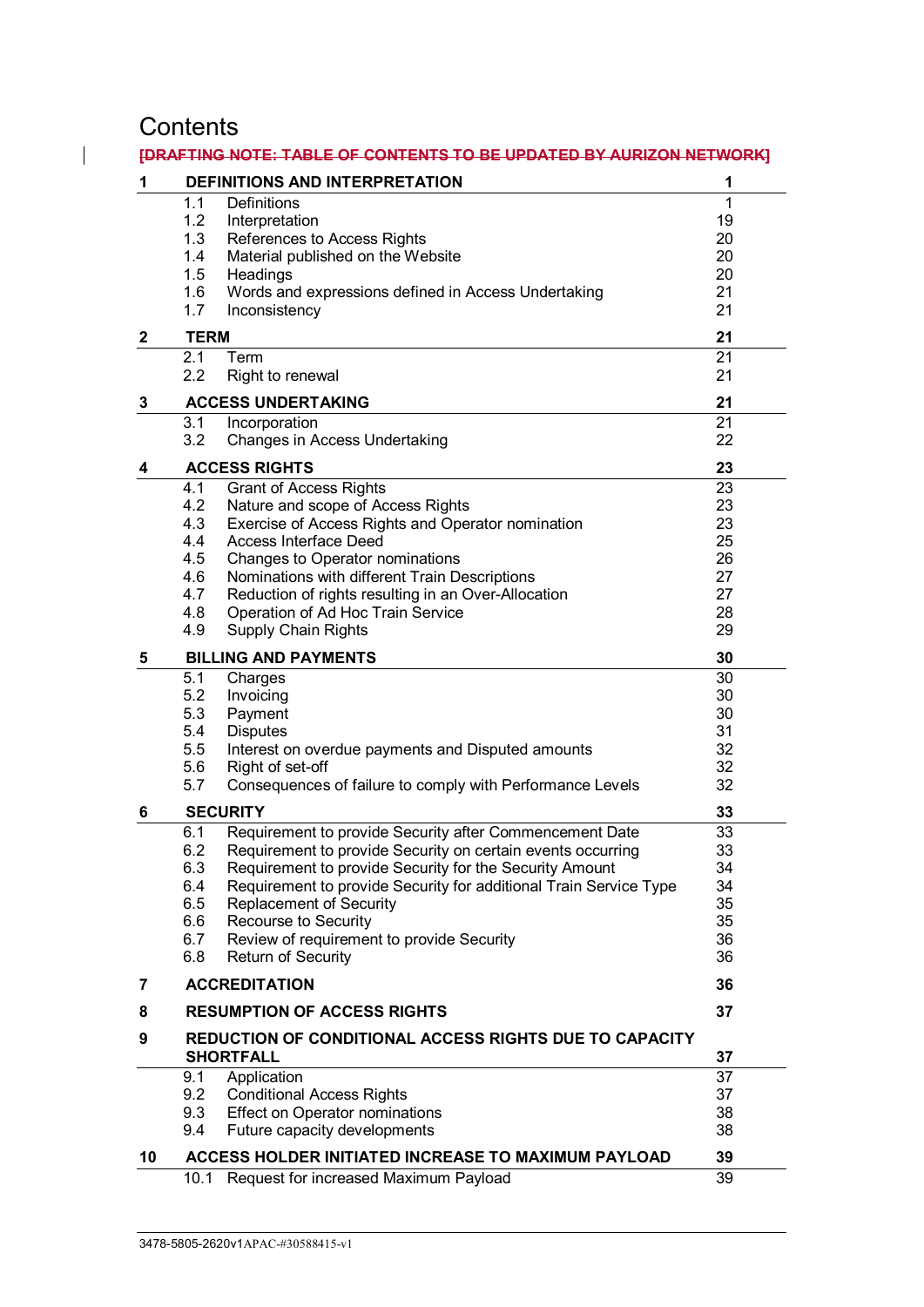|    | 10.2 Response Notice and Variation Request Notice                                             | 39       |  |  |
|----|-----------------------------------------------------------------------------------------------|----------|--|--|
|    | 10.3 Dispute                                                                                  | 41       |  |  |
|    | 10.4 Consequences of a Variation Request Notice                                               | 41       |  |  |
| 11 | REDUCTION OF NOMINATED MONTHLY TRAIN SERVICES IF MAXIMUM<br>43                                |          |  |  |
|    | 11.1 Notification of non-compliance with Maximum Payload                                      | 43       |  |  |
|    | 11.2 Determining the Affected Train Service Type                                              | 45       |  |  |
|    | 11.3 Dispute in relation to Reduction Notice                                                  | 46       |  |  |
|    | 11.4 No prejudice to other rights                                                             | 47       |  |  |
| 12 | [NOT USED]                                                                                    | 47       |  |  |
| 13 | <b>CALCULATIONS FOR CHANGES TO PAYLOAD</b>                                                    |          |  |  |
|    | 13.1 Calculation of Revised Nominal Payload                                                   | 47       |  |  |
|    | 13.2 Calculation of Revised Nominated Monthly Train Services                                  | 47       |  |  |
|    | 13.3 Calculation of Surplus Access Rights                                                     | 48       |  |  |
|    | 13.4 Calculation of Revised Indicative Tonnage                                                | 48       |  |  |
|    | 13.5 Calculation of SAR Relinquishment Fee                                                    | 48       |  |  |
| 14 | 13.6 No resumption during process to change payload<br><b>RELINQUISHMENT OF ACCESS RIGHTS</b> | 48       |  |  |
|    |                                                                                               | 48       |  |  |
| 15 | <b>TRANSFER OF ACCESS RIGHTS BY ACCESS HOLDER</b>                                             | 48       |  |  |
| 16 | <b>REDUCTION FACTOR</b>                                                                       | 49       |  |  |
|    | 16.1 Determination of the Reduction Factor                                                    | 49       |  |  |
|    | 16.2 Replacement Access Agreement                                                             | 49       |  |  |
| 17 | RESUMPTIONS, REDUCTIONS, RELINQUISHMENTS AND TRANSFERS -<br><b>GENERAL</b>                    | 49       |  |  |
|    | 17.1 Termination where no Access Rights remain                                                | 49       |  |  |
|    | 17.2 Effect on entitlement to operate and Access Charge Rates                                 | 49       |  |  |
|    | 17.3 No compensation or liability                                                             | 50       |  |  |
| 18 | <b>CONSEQUENCES OF A FAILURE OF AN OPERATOR TO SATISFY CONDITIONS</b>                         |          |  |  |
|    |                                                                                               | 50       |  |  |
|    | 18.1 Reduction of allocation of Access Rights                                                 | 50       |  |  |
|    | 18.2 Reversing changes to Train Descriptions                                                  | 51       |  |  |
| 19 | <b>COMPLIANCE</b>                                                                             | 51       |  |  |
|    | 19.1 General requirements - Parties                                                           | 51       |  |  |
|    | 19.2 General Requirements - Aurizon Network                                                   |          |  |  |
|    |                                                                                               | 51       |  |  |
|    | 19.3 Non-compliance by Operator with Train Description                                        | 52       |  |  |
| 20 | <b>WEIGHBRIDGES AND OVERLOAD DETECTORS</b>                                                    | 53       |  |  |
|    | 20.1 Verification                                                                             | 53       |  |  |
| 21 | <b>INFRASTRUCTURE MANAGEMENT</b>                                                              | 54       |  |  |
|    | 21.1                                                                                          |          |  |  |
|    | Notifications<br>21.2 Investigations                                                          | 54<br>54 |  |  |
| 22 | <b>INTERFACE MANAGEMENT</b>                                                                   | 55       |  |  |
|    | 22.1<br>Compliance with Interface Risk Management Plan                                        | 55       |  |  |
|    | 22.2<br>Interface representative                                                              | 55       |  |  |
| 23 | <b>INSURANCE BY ACCESS HOLDER</b>                                                             | 55       |  |  |
|    | 23.1<br>Maintain insurance policies                                                           | 55       |  |  |
|    | 23.2 Required insurance policies                                                              | 55       |  |  |
|    | 23.3 Disclosure of insurance policies                                                         | 55       |  |  |
|    | 23.4 Failure to disclose insurance policies                                                   | 56       |  |  |
|    | 23.5 Minimum terms of policies                                                                | 56       |  |  |
|    | 23.6 Access Holder not to render policy void                                                  | 56       |  |  |
|    | 23.7 Compliance<br>23.8 Notice of potential claims                                            | 56<br>56 |  |  |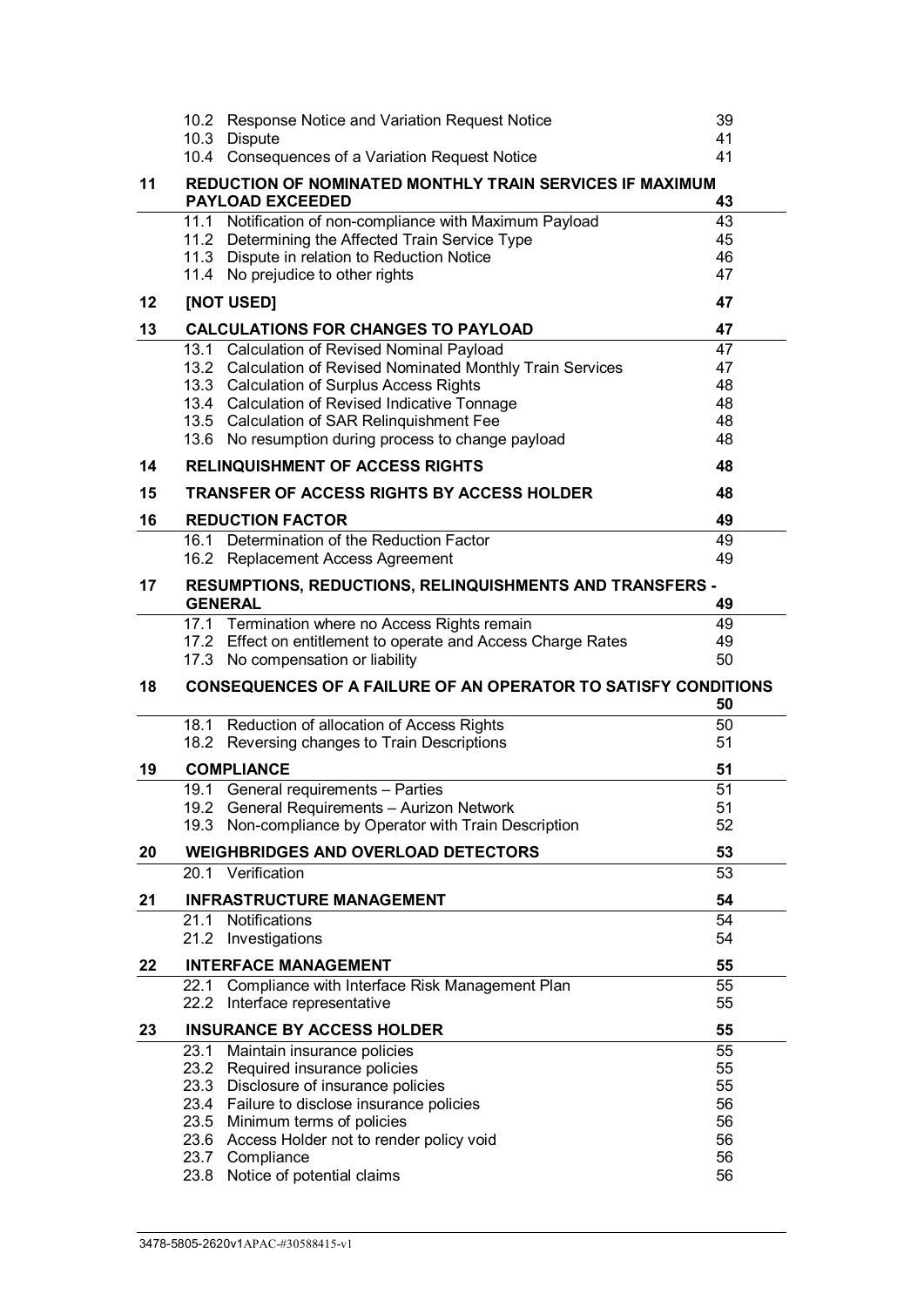|    | 23.9 Access Holder to pay all excess/deductibles                                                                                       | 57       |
|----|----------------------------------------------------------------------------------------------------------------------------------------|----------|
|    | 23.10 Settlement of claims                                                                                                             | 57       |
| 24 | <b>INDEMNITIES</b>                                                                                                                     | 57       |
|    | Indemnity for personal injury and property damage<br>24.1                                                                              | 57       |
|    | 24.2<br>Indemnity by Access Holder for certain liabilities to Third Parties                                                            | 57       |
|    | 24.3 Duty to mitigate                                                                                                                  | 58       |
|    | 24.4 General provisions regarding indemnities                                                                                          | 58       |
| 25 | <b>LIMITATIONS AND EXCLUSIONS OF LIABILITY</b>                                                                                         | 58       |
|    | 25.1 Exclusion of Consequential Loss                                                                                                   | 58       |
|    | 25.2 Time limit and minimum threshold on Claims                                                                                        | 58       |
|    | 25.3 Claims and exclusions in respect of Infrastructure standard                                                                       | 58       |
|    | 25.4 Claims and exclusions in respect of non-provision of access<br>25.5 Claims and exclusions in respect of delays to Train Movements | 59<br>60 |
|    | 25.6 Defence of Claims by Third Parties                                                                                                | 62       |
|    | 25.7 Exclusion of Claims in certain other circumstances                                                                                | 62       |
| 26 | DETERMINATION OF LIABILITY AND LOSS ADJUSTMENT                                                                                         | 62       |
|    | 26.1 Determination of liability                                                                                                        | 62       |
|    | 26.2 Loss Adjuster                                                                                                                     | 63       |
|    | 26.3 Parties to assist loss adjuster                                                                                                   | 64       |
|    | 26.4 Decision of the loss adjuster                                                                                                     | 64       |
|    | 26.5 Costs of the loss adjuster                                                                                                        | 64       |
| 27 | <b>MATERIAL CHANGE</b>                                                                                                                 | 64       |
|    | Adjustment for a Material Change<br>27.1                                                                                               | 64       |
|    | 27.2<br>Parties' obligations continue                                                                                                  | 65       |
| 28 | <b>DISPUTES</b>                                                                                                                        | 65       |
|    | 28.1 Method                                                                                                                            | 65       |
|    | 28.2 Authorised representative resolution                                                                                              | 65       |
|    | 28.3 Expert<br>28.4 Arbitration                                                                                                        | 66<br>68 |
|    | 28.5 Queensland Competition Authority (QCA)                                                                                            | 68       |
|    | 28.6 Determination by Court                                                                                                            | 68       |
| 29 | <b>FORCE MAJEURE</b>                                                                                                                   | 69       |
|    | 29.1 Notice of Force Majeure                                                                                                           | 69       |
|    | 29.2 Suspension of obligations                                                                                                         | 70       |
|    | 29.3<br>Duty to mitigate                                                                                                               | 70       |
|    | 29.4 End of period of Force Majeure Event                                                                                              | 70       |
|    | 29.5<br>Reduction of Access Rights due to loss or damage to Nominated Network70                                                        |          |
|    | 29.6<br>Effect of Nominated Network FM Reduction Notice on Operator nominations<br>72                                                  |          |
|    | Termination after extended Force Majeure Event<br>29.7                                                                                 | 72       |
| 30 | <b>SUSPENSION</b>                                                                                                                      | 73       |
|    | <b>Suspension of Access Rights</b><br>30.1                                                                                             | 73       |
|    | 30.2<br>Details of suspension                                                                                                          | 73       |
|    | 30.3 Effect of suspension                                                                                                              | 73       |
|    | 30.4 Duration of suspension                                                                                                            | 73       |
|    | 30.5 Suspension of an Operator's rights under a Train Operations Deed                                                                  | 73       |
| 31 | <b>LIABILITY FOR WRONGFUL SUSPENSION</b>                                                                                               | 73       |
| 32 | <b>TERMINATION</b>                                                                                                                     | 74       |
|    | 32.1<br><b>Termination of Agreement</b>                                                                                                | 74       |
|    | 32.2<br>Termination by the Access Holder                                                                                               | 74       |
|    | 32.3<br>Grounds for termination to be specified<br>Obligations and other rights upon termination or expiry<br>32.4                     | 74<br>74 |
|    |                                                                                                                                        |          |
| 33 | <b>ASSIGNMENT</b>                                                                                                                      | 75       |
|    | 33.1<br>Assignment by Aurizon Network                                                                                                  | 75       |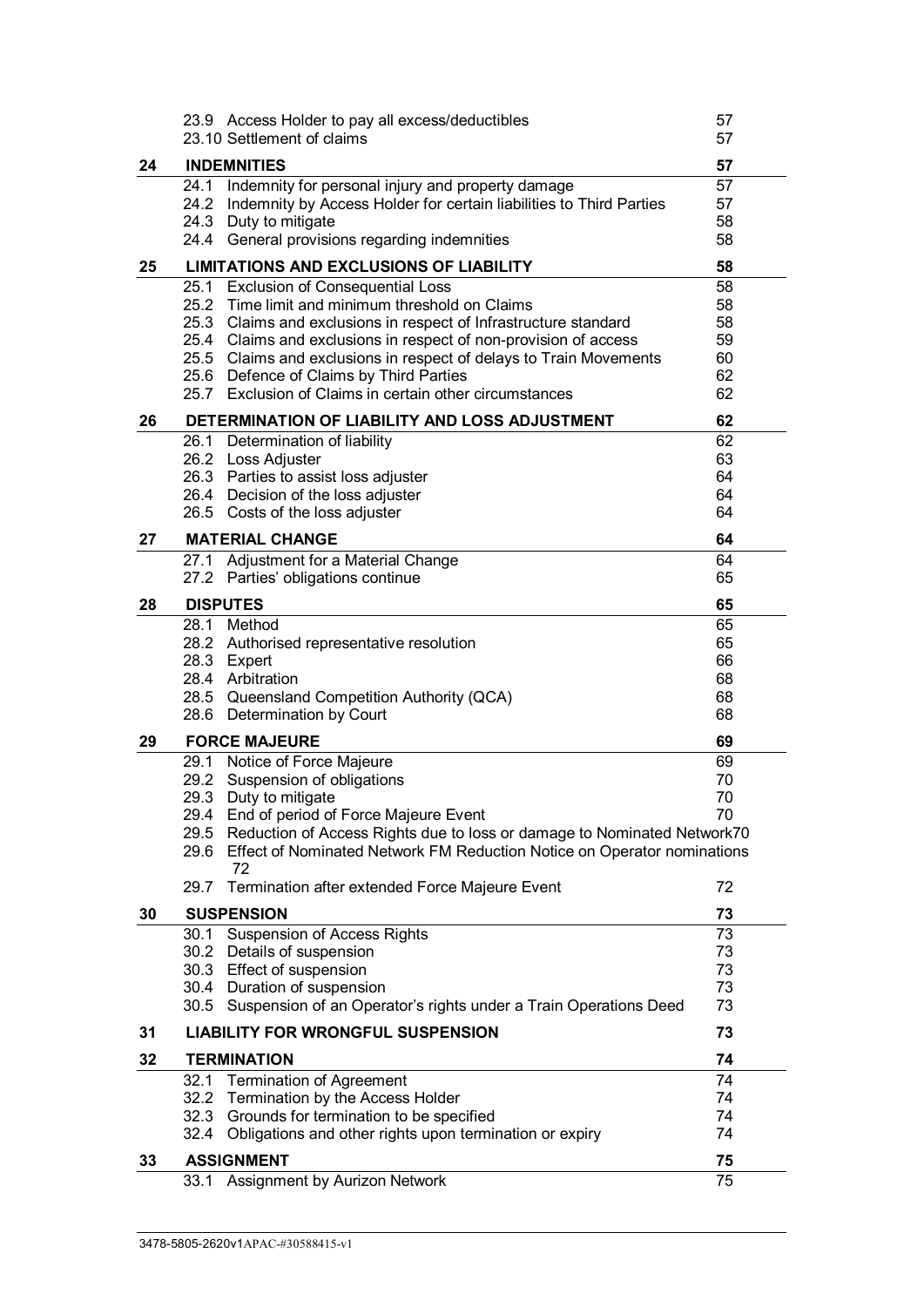|    | 33.2           | Assignment by the Access Holder                                   | 75<br>76 |
|----|----------------|-------------------------------------------------------------------|----------|
|    | 33.3           | Charging                                                          |          |
| 34 | <b>GST</b>     |                                                                   | 77       |
|    | 34.1           | Construction                                                      | 77       |
|    |                | 34.2 Consideration GST exclusive                                  | 77       |
|    |                | 34.3 Payment of GST                                               | 77       |
|    |                | 34.4 Timing of GST payment                                        | 77       |
|    |                | 34.5 Tax invoice<br>34.6 Adjustment event                         | 77<br>77 |
|    |                | 34.7 Reimbursements                                               | 77       |
| 35 |                | <b>CONFIDENTIALITY</b>                                            | 78       |
|    |                | 35.1 Confidentiality                                              | 78       |
|    |                | 35.2 Permitted disclosures                                        | 78       |
|    |                | 35.3 Discloser may give certain directions                        | 79       |
|    |                | 35.4 PPS Act                                                      | 79       |
|    |                | 35.5 Survival                                                     | 80       |
|    |                | 35.6 Injunctive relief                                            | 80       |
| 36 |                | <b>RELATIONSHIP WITH TRAIN OPERATIONS DEED</b>                    | 80       |
|    | 36.1           | <b>Disputes</b>                                                   | 80       |
|    |                | 36.2 Performance Levels                                           | 81       |
|    |                | 36.3 Amendments due to changes to Train Operations Deed           | 81       |
|    |                | 36.4 Notice to Access Holder                                      | 82       |
| 37 | <b>NOTICES</b> |                                                                   | 82       |
|    |                | 37.1 Form of Notice                                               | 82       |
|    |                | 37.2 Method of service                                            | 82       |
|    |                | 37.3 Deemed Notice<br>37.4 Addresses for notices                  | 83<br>83 |
|    |                | 37.5 Train Control Direction or Incident Commander's Direction    |          |
|    |                |                                                                   |          |
|    |                |                                                                   | 83       |
| 38 |                | <b>GENERAL</b>                                                    | 83       |
|    |                | 38.1 Survival                                                     | 83       |
|    |                | 38.2 Amendment                                                    | 83       |
|    |                | 38.3 Entire agreement                                             | 83<br>84 |
|    |                | 38.4 Counterparts<br>38.5 Non-merger                              | 84       |
|    |                | 38.6 Authority to enter into agreement                            | 84       |
|    |                | 38.7 Consents and approvals                                       | 84       |
|    |                | 38.8 Relationship                                                 | 84       |
|    |                | 38.9 Certificate                                                  | 84       |
|    |                | 38.10 Costs                                                       | 84       |
|    |                | 38.11 Duty                                                        | 84       |
|    |                | 38.12 Waiver and exercise of rights                               | 85       |
|    |                | 38.13 Computation of time                                         | 85       |
|    |                | 38.14 Severance of invalid or illegal terms                       | 85       |
|    |                | 38.15 Rights cumulative                                           | 85       |
|    |                | 38.16 Approvals and consents                                      | 86<br>86 |
|    |                | 38.17 Third Party Land<br>38.18 Implementation of agreement       | 86       |
|    |                | 38.19 Governing law and jurisdiction                              | 86       |
|    |                | 38.20 PPS Act                                                     | 86       |
| 39 |                | <b>MOST FAVOURED NATION STATUS</b>                                | 87       |
|    |                | 39.1 Notice of contravention of price differentiation limitations | 87       |
|    |                | 39.2 Aurizon Network's response                                   | 88       |
|    |                | 39.3 Disputes                                                     | 88       |
|    |                | 39.4 Interaction with other Network Customers                     | 88       |
| 40 | 40.1           | JV PARTICIPANTS AND LIABILITY<br>Applicability                    | 89<br>89 |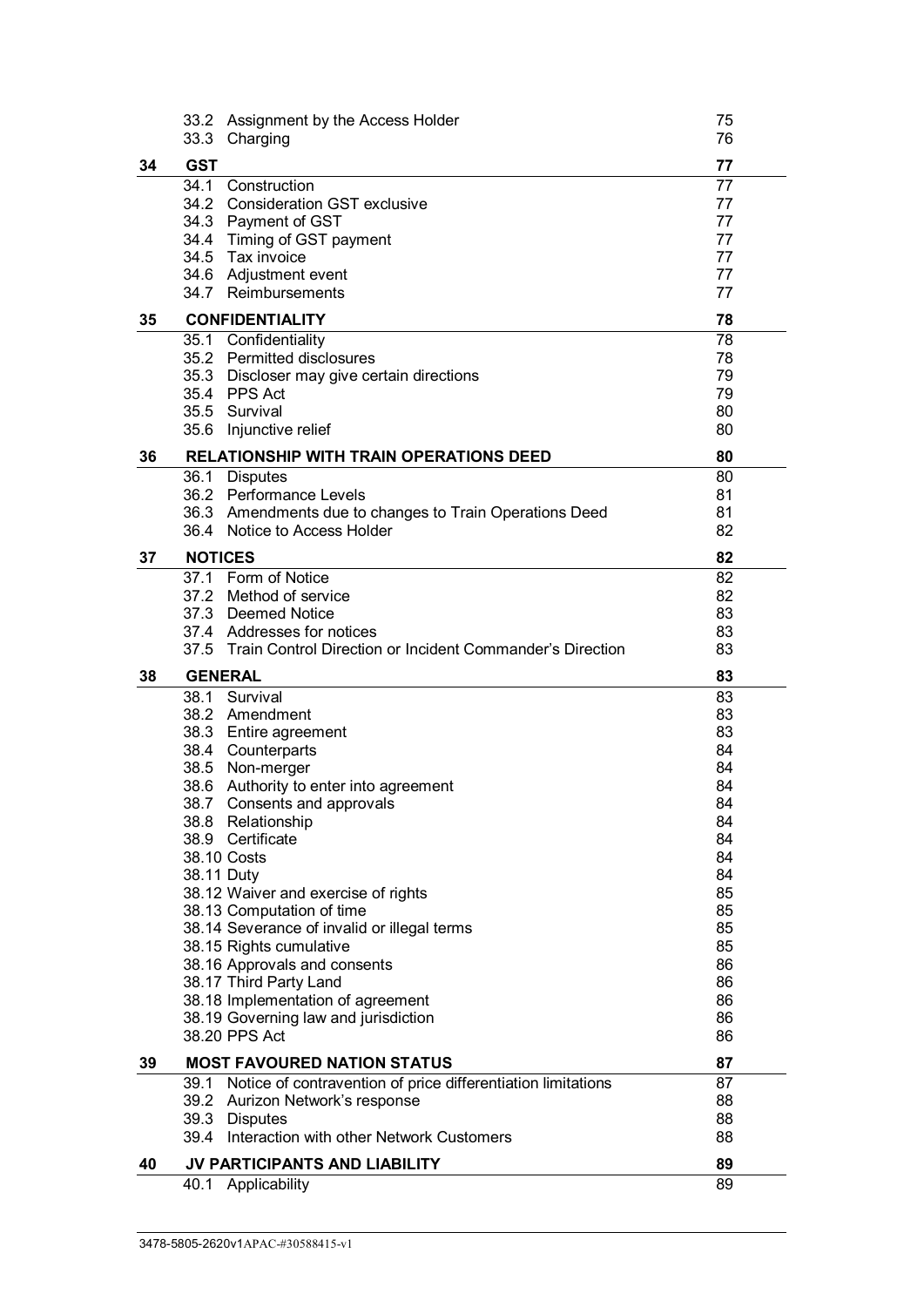|                                        |            | 40.2 Warranty                                                                       | 89         |  |  |  |  |
|----------------------------------------|------------|-------------------------------------------------------------------------------------|------------|--|--|--|--|
|                                        |            | 40.3 JV Participants and percentage interests                                       | 89         |  |  |  |  |
|                                        |            | 40.4 Liability of JV Participants                                                   | 89         |  |  |  |  |
|                                        |            | 40.5 Termination and Suspension                                                     | 90         |  |  |  |  |
|                                        |            | <b>SCHEDULE 1 - REFERENCE SCHEDULE</b>                                              | 92         |  |  |  |  |
| <b>SCHEDULE 2 - TRAIN DESCRIPTIONS</b> |            |                                                                                     |            |  |  |  |  |
| <b>SCHEDULE 3 - NOMINATED NETWORK</b>  | 101        |                                                                                     |            |  |  |  |  |
| <b>SCHEDULE 4 – ACCESS CHARGES</b>     |            |                                                                                     |            |  |  |  |  |
| <b>SCHEDULE 5 - INSURANCE</b><br>115   |            |                                                                                     |            |  |  |  |  |
|                                        |            | <b>SCHEDULE 6 - SUSPENSION EVENTS AND TERMINATION EVENTS</b>                        | 116        |  |  |  |  |
|                                        |            | <b>SCHEDULE 7 – PRO FORMA ACCESS INTERFACE DEED</b>                                 | 117        |  |  |  |  |
| 1                                      |            | <b>INTERPRETATION</b>                                                               | 120        |  |  |  |  |
|                                        | 1.1        | Definitions                                                                         | 120        |  |  |  |  |
|                                        | 1.2        | Definitions in the Access Undertaking                                               | 122        |  |  |  |  |
|                                        | 1.3<br>1.4 | Construction                                                                        | 123<br>124 |  |  |  |  |
|                                        |            | Headings                                                                            |            |  |  |  |  |
| $\mathbf{2}$                           |            | <b>RELATIONS BETWEEN THE PARTIES</b>                                                | 124        |  |  |  |  |
|                                        | 2.1        | No liability for Consequential Loss                                                 | 124        |  |  |  |  |
|                                        | 2.2        | Indemnities for personal injury and property damage and duty to mitigate124         |            |  |  |  |  |
|                                        | 2.3        | Extent of Aurizon Network's liability to Customer for non-Consequential Loss<br>125 |            |  |  |  |  |
|                                        | 2.4        | Exclusions of liability in Access Agreement apply                                   | 125        |  |  |  |  |
|                                        | 2.5        | Duty to mitigate                                                                    | 126        |  |  |  |  |
|                                        | 2.6        | Acceptance of benefit                                                               | 126        |  |  |  |  |
|                                        | 2.7        | No effect on other arrangements                                                     | 126        |  |  |  |  |
|                                        | 2.8        | General provisions regarding indemnities                                            | 126        |  |  |  |  |
| 3                                      |            | <b>WARRANTIES BY THE CUSTOMER</b>                                                   | 127        |  |  |  |  |
|                                        | 3.1        | Warranties                                                                          | 127        |  |  |  |  |
|                                        | 3.2        | Reliance on warranties                                                              | 127        |  |  |  |  |
| 4                                      |            | <b>ASSIGNMENT</b>                                                                   | 127        |  |  |  |  |
| 5                                      |            | <b>GENERAL</b>                                                                      | 127        |  |  |  |  |
|                                        | 5.1        | Amendment                                                                           | 127        |  |  |  |  |
|                                        | 5.2        | Entire understanding                                                                | 127        |  |  |  |  |
|                                        | 5.3        | Counterparts                                                                        | 128        |  |  |  |  |
|                                        | 5.4        | Duty                                                                                | 128        |  |  |  |  |
|                                        | 5.5        | <b>GST</b>                                                                          | 128        |  |  |  |  |
|                                        | 5.6        | Legal costs                                                                         | 128        |  |  |  |  |
|                                        | 5.7        | Waiver and exercise of rights                                                       | 128        |  |  |  |  |
|                                        | 5.8        | Computation of time                                                                 | 129        |  |  |  |  |
|                                        | 5.9        | Governing law and jurisdiction                                                      | 129        |  |  |  |  |
|                                        | 5.10       | Liability                                                                           | 129        |  |  |  |  |
| 6                                      |            | JV PARTICIPANTS AND LIABILITY                                                       | 129        |  |  |  |  |
|                                        | 6.1        | Applicability                                                                       | 129        |  |  |  |  |
|                                        | 6.2        | Warranty                                                                            | 129        |  |  |  |  |
|                                        | 6.3        | JV Participants and percentage interests                                            | 129        |  |  |  |  |
|                                        | 6.4        | Liability of JV Participants                                                        | 130        |  |  |  |  |
| <b>EXECUTION</b>                       | 131        |                                                                                     |            |  |  |  |  |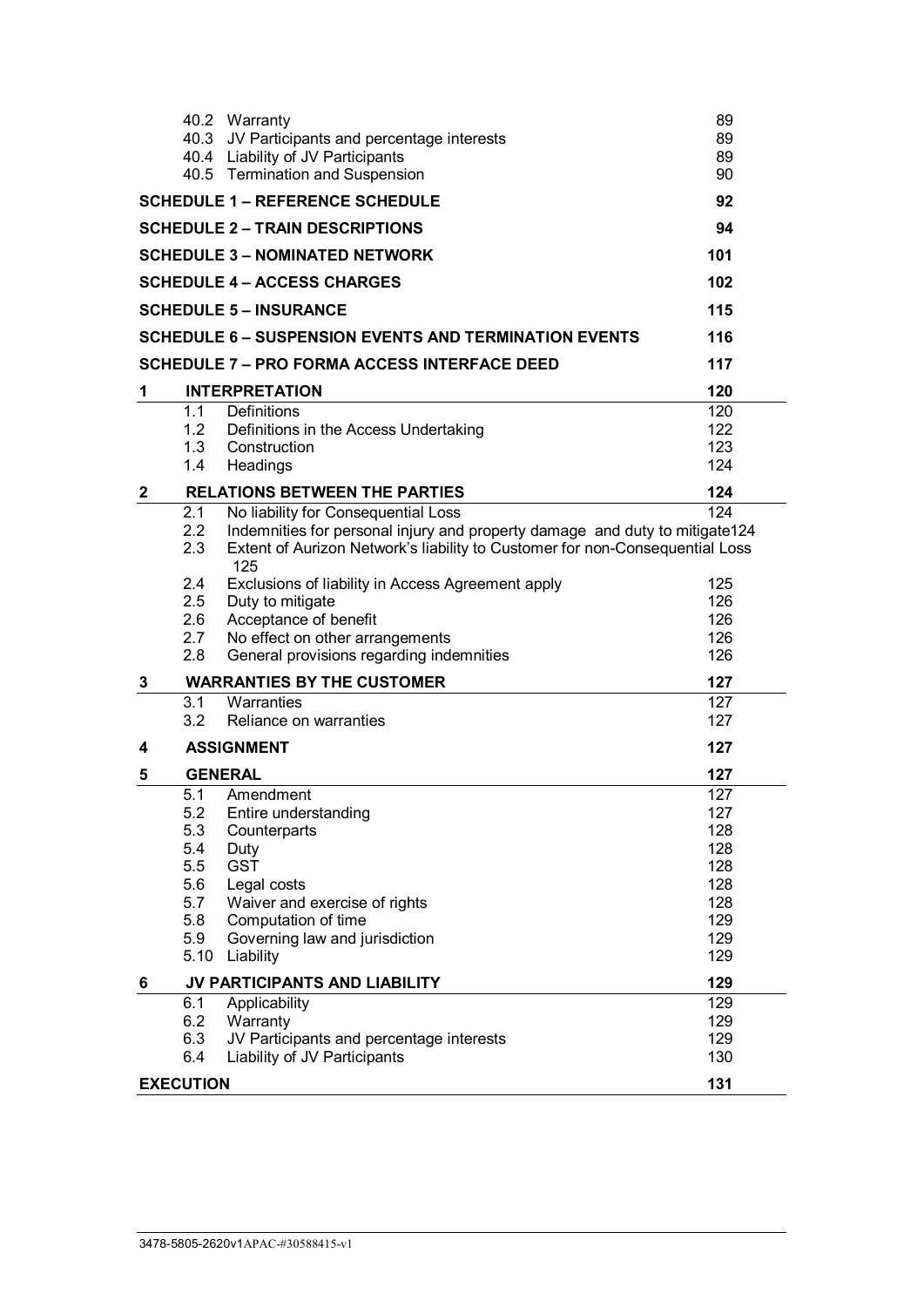## **Date**

# **Parties**

**Aurizon Network Pty Ltd ABN 78 132 181 116 of Level 478, 475 Eagle 900** Ann Street, BrisbaneFortitude Valley, Queensland, 4006 (**Aurizon Network**)

The person specified in **item [1](#page-97-1)** of **[Schedule 1](#page-97-0)** (**Access Holder**)

# **Background**

- A Aurizon Network is responsible for the provision of Access to the Nominated Network in accordance with the Access Undertaking.
- B The Access Holder wishes to secure non-exclusive rights of Access to the Nominated Network for the operation of Train Services by an Operator (or Operators).
- C Aurizon Network has agreed to grant non-exclusive Access Rights to the Access Holder for the operation of Train Services over the Nominated Network by an Operator (or Operators) in accordance with one or more Train Operations Deed.
- D The Parties may enter into separate agreements for the provision of services by Aurizon Network to the Access Holder other than the grant of the Access Rights.

# <span id="page-6-0"></span>1 Definitions and interpretation

## <span id="page-6-1"></span>**1.1 Definitions**

In this Agreement:

**Acceptable Credit Rating** means a minimum long term credit rating of not less than BBB- from Standard & Poor's Ratings Services (or equivalent rating by another internationally recognised ratings agency).

**Access** has the meaning given in the Access Undertaking.

**Access Agreement** means an access agreement made under the Access Undertaking, other than this Agreement.

## **Access Charges** means:

- (a) where the term is used in respect of a Billing Period, the Access Charges for that Billing Period as calculated in accordance with **[Schedule 4](#page-107-0)**; and
- (b) otherwise, the charges calculated in accordance with **[Schedule 4](#page-107-0)** and any interest payable in relation to such charges under this Agreement.

**Access Charge Rates** are the rates set out in **[Schedule 4](#page-107-0)**.

**Access Holder Agreement** means each of the following types of agreements between Aurizon Network and the Access Holder: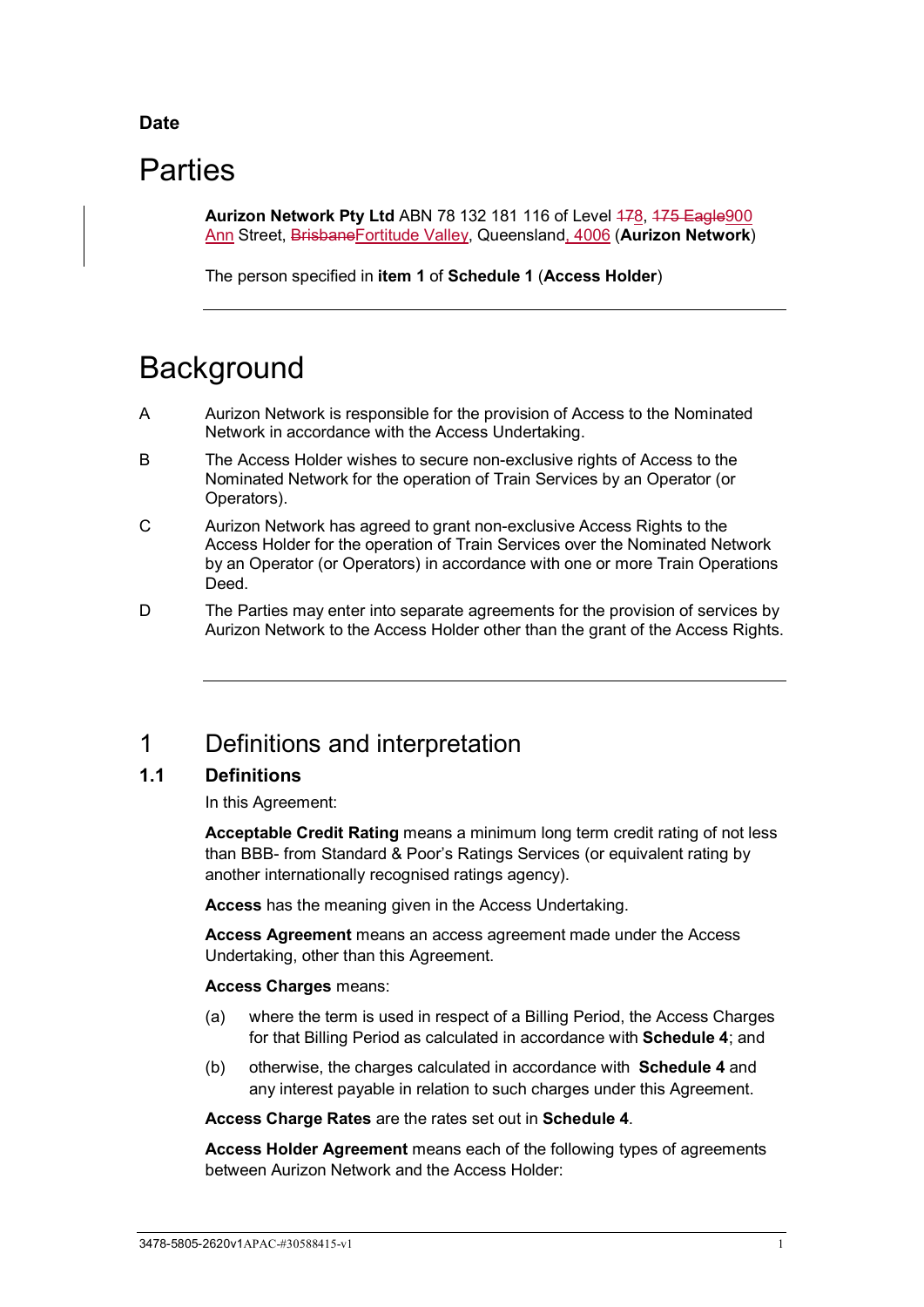- (a) a licence in respect of a train loadout facility;
- (b) an agreement allowing the connection of Private Facilities to the Infrastructure; or
- (c) an agreement in relation to the funding and/or construction of Connecting Infrastructure.

**Access Holder's Staff** means the employees, contractors, volunteers and agents of the Access Holder and any other person under the control or supervision of the Access Holder involved in any activity associated with the Train Services but does not include an Operator or the employees, contractors, volunteers or agents of an Operator.

**Access Interface Deed** means a deed in the form contained in **[Schedule 7](#page-122-0)**.

**Access Rights** means the rights of access to the Nominated Network granted under this Agreement (whether or not utilised by an Operator from time to time).

**Access Seeker** has the meaning given in the Access Undertaking.

**Access Undertaking** means the access undertaking submitted by Aurizon Network to the QCA and approved by the QCA under the *Queensland Competition Authority Act 1997* (Qld) from time to time.

**Accreditation** means the ability to lawfully carry out railway operations under the Rail Safety Act (whether by being accredited under the Rail Safety Act or by being exempt from the requirement to be accredited under the Rail Safety Act), and **Accredited** means to have Accreditation.

**Ad Hoc Train Service** for a Train Service Type means:

- (a) a Network Train Service which is additional to the Nominated Monthly Train Services for that Train Services Type but which is otherwise in accordance with the Train Description for that Train Service Type; or
- (b) a Network Train Service which is not a Train Service for a Train Service Type but which Aurizon Network permits an Operator to operate for the Access Holder under this Agreement as if it was a Train Service for the Train Service Type (subject to any derogations to the Train Description for the Train Service Type permitted by Aurizon Network, which includes a change in the Origin and Destination for that Train Service Type provided that the changed Origin and Destination forms part of the Nominated Network).

**Adjoining Network** means a rail network which is not part of the Infrastructure but which connects to the Infrastructure.

**Affected Train Service Type** has the meaning given in **clause [11.2](#page-50-0)**.

**Agreement** means this document, including the schedules and annexures to it.

**Assessment Date** has the meaning given in **clause [11.1](#page-48-1)**.

**Assign** means to assign, novate, transfer, part possession with, license, charge, mortgage, become trustee of, grant an option or other right over or otherwise deal with or encumber, but does not include the nomination of an Operator by the Access Holder and the execution of a Train Operations Deed.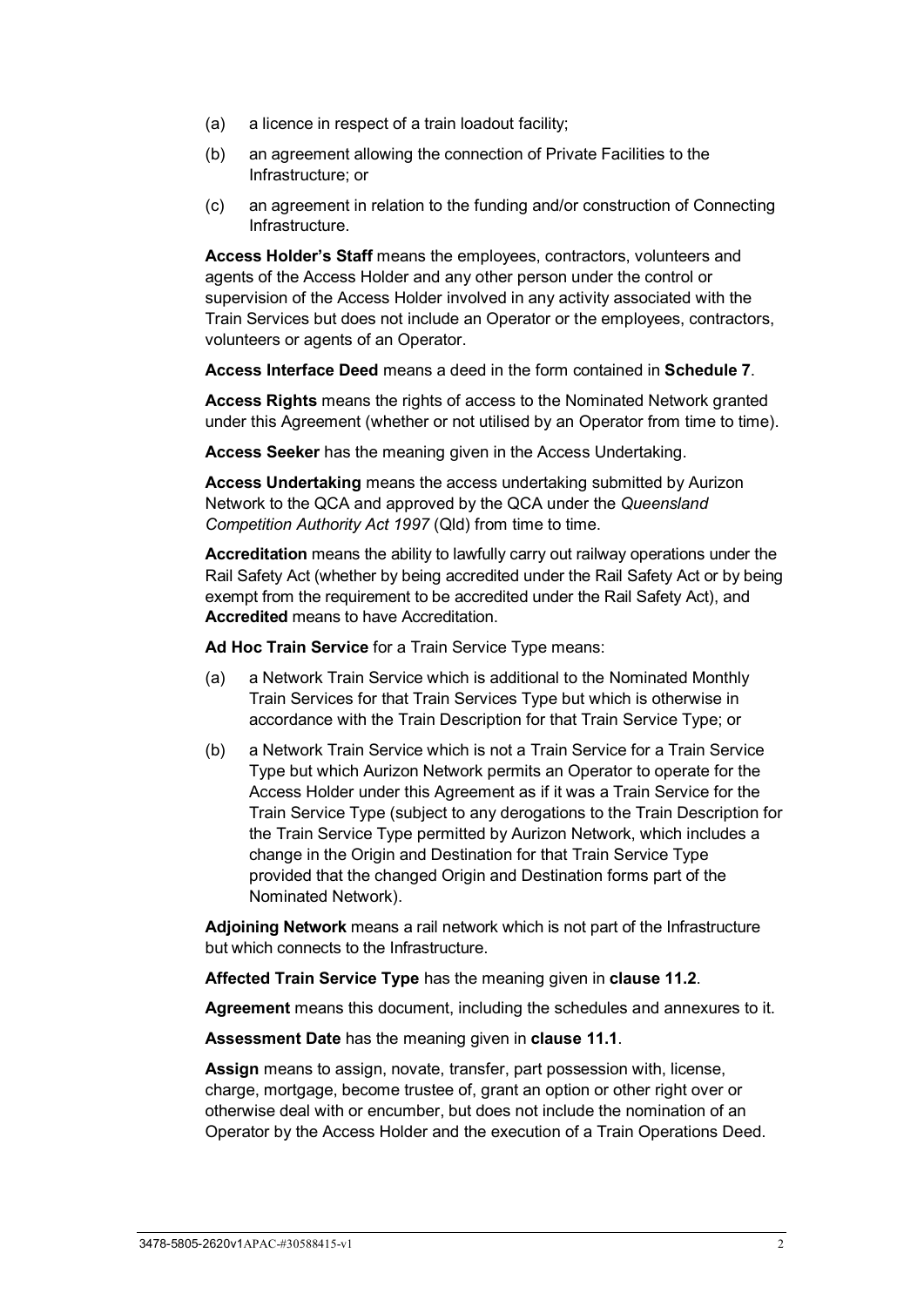**AT2 Component** means that part of the formula for calculating the TOP Charges that is calculated by multiplying and/or dividing one or more variables by "AT2" (as defined in **[Schedule 4](#page-107-0)**).

**Aurizon Network Cause** has the meaning given in the Access Undertaking.

**Aurizon Network's Staff** means the employees, contractors and agents of Aurizon Network and any other person under the control or supervision of Aurizon Network involved in the provision of Access Rights.

**Authority** has the meaning given in the Access Undertaking.

**Available Capacity** has the meaning given in the Access Undertaking.

**Average Annual Payload** for a Train Service Type and for an Operator means, at a point in time, the average of the Payloads (expressed in tonnes) for each Train Service for that Train Service Type operated by that Operator from the Origin to the Destination (as recorded by a Weighbridge or Overload Detector) during the 12 month period ending at that point in time.

**Billing Period** means the period of a Month, except that:

- (a) the first Billing Period starts on the Commitment Date and ends on the last day of the Month in which the Commitment Date occurs; and
- (b) the last Billing Period commences on the first day of the Month during which this Agreement terminates or expires and ends on the date of termination or expiry.

**Business Day** means a day which is not a Saturday, Sunday or public holiday in Brisbane or, if and to the extent that this Agreement expressly refers to another place, in that other place.

**Capacity** has the meaning given in the Access Undertaking.

**Capacity Assessment Notice** has the meaning given in the Access Undertaking.

**Capacity Shortfall** has the meaning given in the Access Undertaking.

**Change in Access Undertaking** means:

- (a) any amendment to or replacement of the Access Undertaking or any successor undertaking to the Access Undertaking; or
- (b) any change in the interpretation or application, including by the exercise of delegated authority, of the Access Undertaking resulting from a decision of a court or other Authority.

**Change in Control** in relation to any entity (the first mentioned entity) means:

- (a) a change in the entity that Controls the first mentioned entity (other than if the Ultimate Holding Company of the first mentioned entity remains the same following the change);
- (b) an entity that Controls the first mentioned entity ceases to Control that entity (other than if the Ultimate Holding Company of the first mentioned entity remains the same following the change); or
- (c) if the first mentioned entity is not Controlled, another entity acquires Control of the first mentioned entity.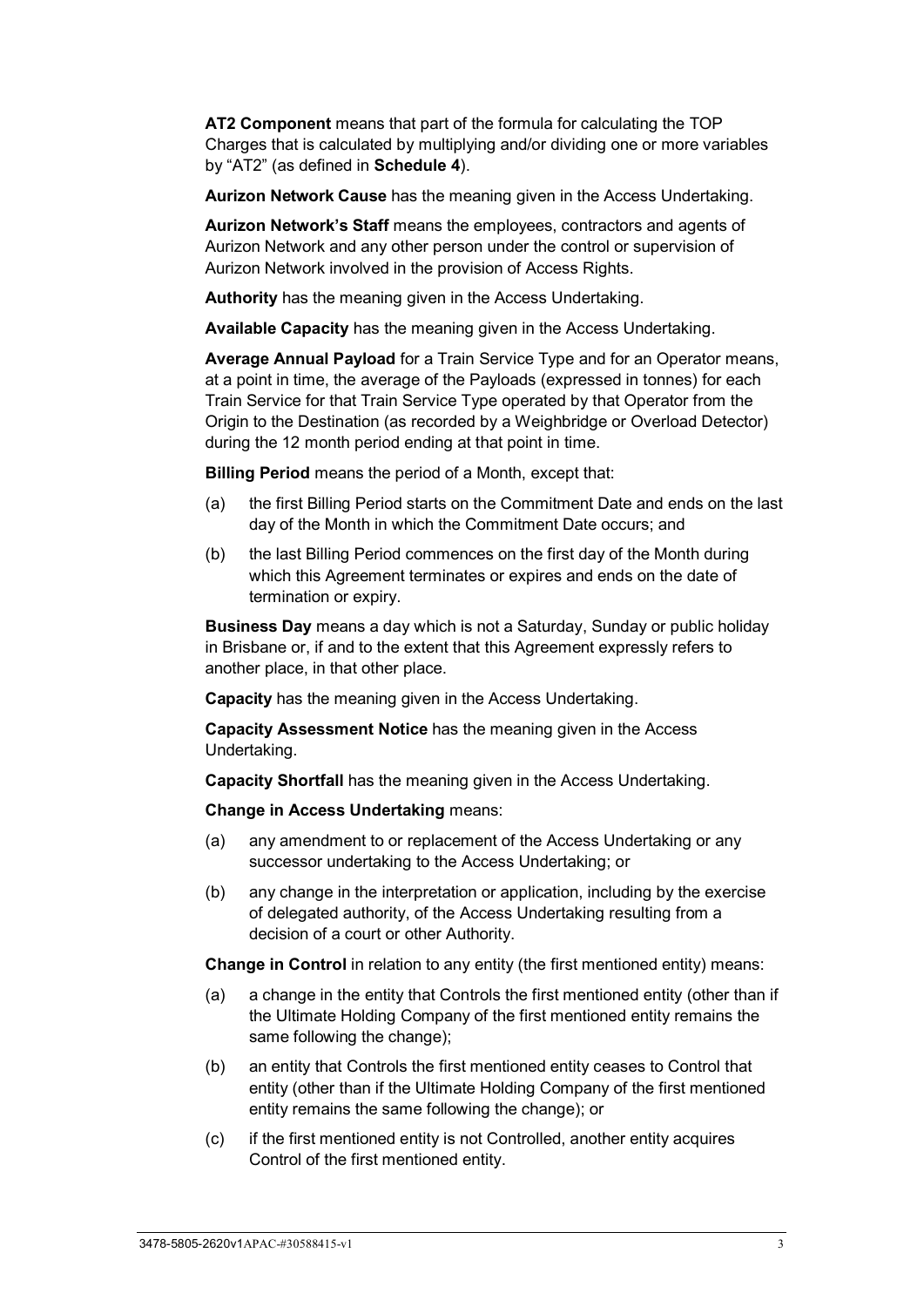**Change in Law** has the meaning given in the Access Undertaking, except that the reference to "Commencing Date" is replaced with "Commencement Date" (as defined under this Agreement).

**Change in Relevant Taxes** has the meaning given in the Access Undertaking.

**Charge** means:

- (a) any mortgage, charge, a general or special notarial bond, pledge, hypothec or lien; or
- (b) any other interest or arrangement of any kind that in substance secures the payment of money or the performance of an obligation, or that gives a creditor priority over unsecured creditors in relation to any property.

**Claim** means any action, proceeding, claim, demand, damage, loss, cost, liability or expense, including the costs and expenses of defending or settling any action, proceeding, claim or demand.

**Coal System** has the meaning given in the Access Undertaking.

**Collateral** has the meaning given in the PPS Act.

**Commencement Date** means the date of this Agreement.

**Commitment Date** means the earliest Train Service Commitment Date under this Agreement.

**Compliant Nomination Requirements** means:

- (a) subject to **paragraph [\(b\)](#page-9-0)** of this definition, the Train Description for the Train Service Type which the Access Holder wishes to allocate to the nominee Operator in the nominee Operator's new or existing Train Operations Deed (as applicable) must be the same as the Train Description for that Train Service Type in this Agreement;
- <span id="page-9-1"></span><span id="page-9-0"></span>(b) in respect of each Train Service Type which is the subject of the nomination, the aggregate of:
	- (i) the "Nominated Monthly Operational Rights (for a 30 day Month)" in the Train Description for that Train Service Type in the nominee Operator's Train Operations Deed; and
	- (ii) the "Nominated Monthly Operational Rights (for a 30 day Month)" in the Train Description for that Train Service Type in all other Train Operations Deeds (if any),

must not exceed the "Nominated Monthly Train Services (for a 30 day Month)" set out in the Train Description for that Train Service Type in this Agreement. For the avoidance of doubt, where the nomination is accompanied by the statement in **clause [4.3\(b\)\(ii\)\(B\)](#page-29-0)**, **paragraph [\(b\)](#page-9-0)[\(i\)](#page-9-1)** of this definition is to be determined on the basis of the nominee Operator's Train Operations Deed taking into account the additional Access Rights for the relevant Train Service Type which the Access Holder wishes to allocate to the nominee Operator.

#### **Conditional Access Rights** has the meaning given in **clause [9.2](#page-42-3)**.

**Conditional Access Provisions** means: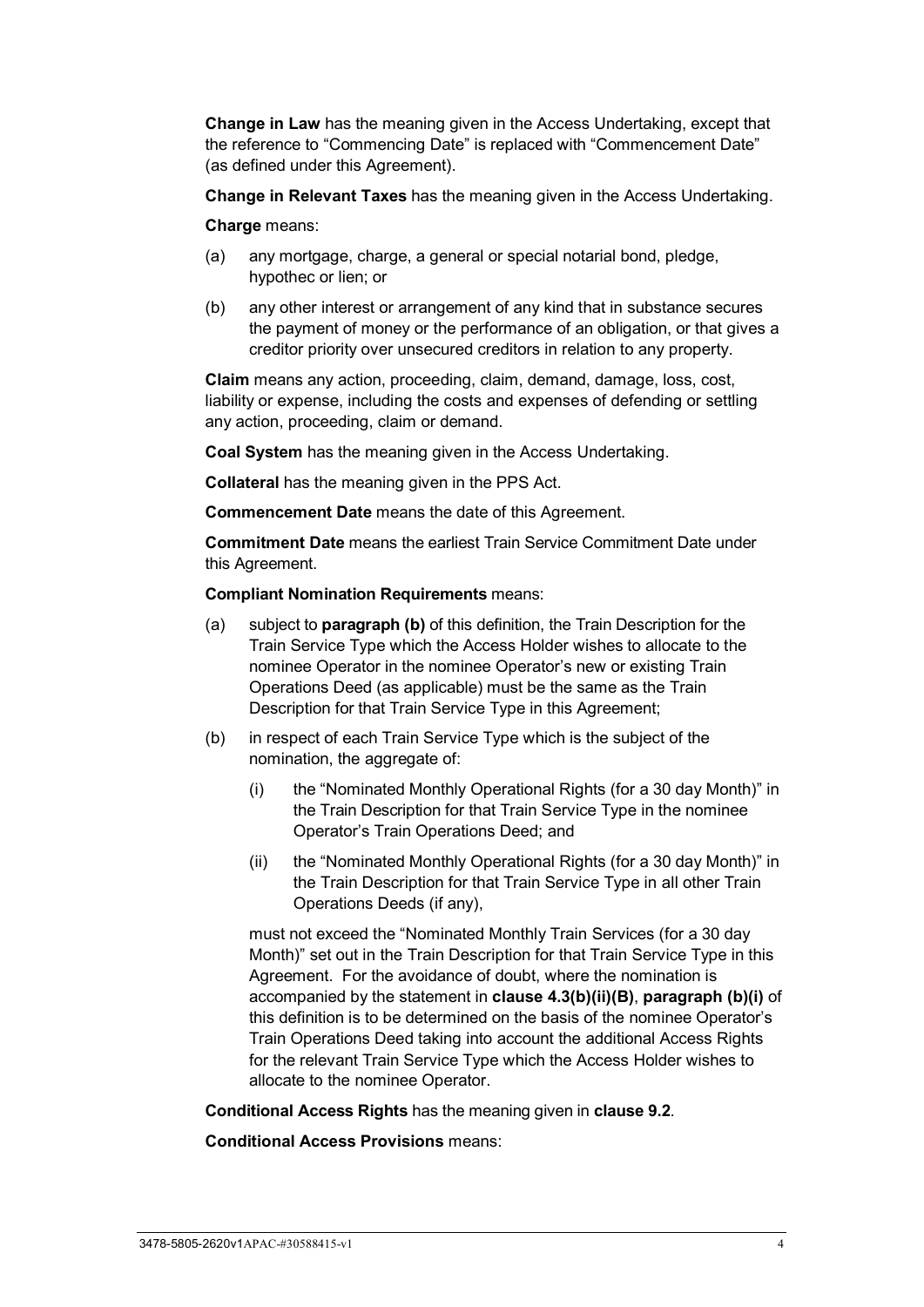- (a) the provisions of the Access Undertaking which include the details of the Conditional Access Rights (which, as at the Commencement Date, is clause 8.9 of the Access Undertaking); and
- (b) any other provisions of the Access Undertaking which affect or relate to the Conditional Access Rights.

**Confidential Information** means the terms of this Agreement and any information, data or other matter disclosed to a Recipient by or on behalf of the Discloser in relation to this Agreement where:

- (a) the disclosure of the information, data or other matter by the Recipient might reasonably be expected to affect the commercial affairs of the Discloser; or
- (b) the information, data or matter is marked confidential by the Discloser when disclosed,

but excluding any such information, data or other matter which:

- (c) is already in the public domain or becomes available to the public through means other than a breach of the confidentiality undertaking by the Parties under this Agreement;
- (d) was in the Recipient's lawful possession before the disclosure by the Discloser;
- (e) is received by the Recipient independently from a Third Party who is free to disclose such information, data or other matter to the Recipient; or
- (f) has ceased to retain its confidential nature, for example, where the disclosure of the information, data or other matter by the Recipient would no longer reasonably be expected to affect the commercial affairs of the Discloser.

**Connecting Infrastructure** has the meaning given in the Access Undertaking.

**Consequential Loss** means:

- (a) any loss of revenue, loss of profits or loss of production;
- (b) any loss of whatever nature concerning supply of product from a mine to any Third Party or to make product available to transport;
- (c) loss of business opportunities;
- (d) loss of or damage to reputation or goodwill;
- (e) any wasted overheads or demurrage;
- (f) loss of or damage to credit rating;
- (g) in respect of a breach of an agreement, loss or damage that does not naturally, according to the usual course of things, arise from the breach; and
- (h) loss or damage suffered or incurred by a Party arising out of a Claim against that Party by a Third Party, to the extent that the loss or damage would not be recoverable by the Third Party if the Party was not liable to the Third Party for "Consequential Loss" (as defined in this definition) in respect of the Claim by the Third Party,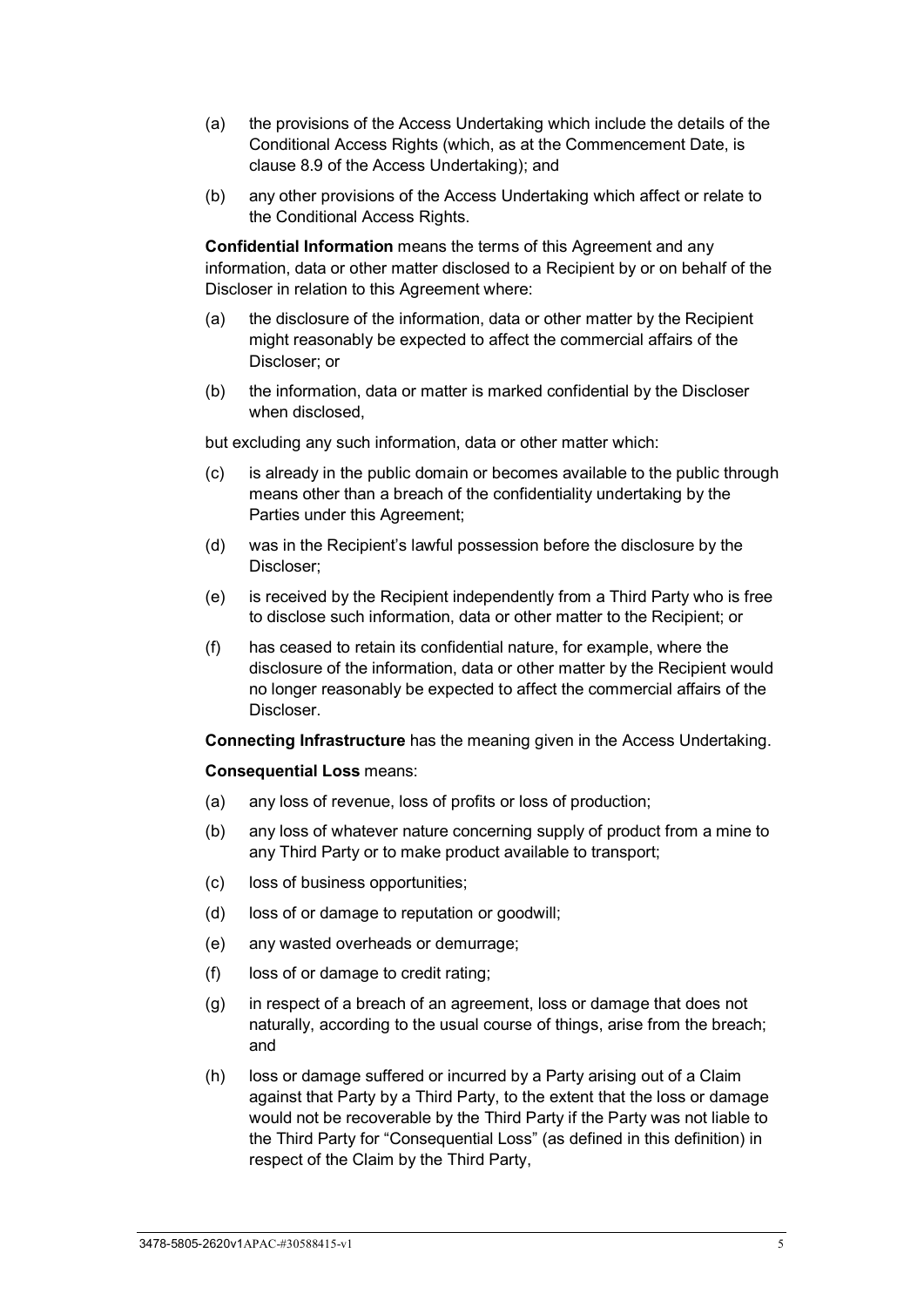but does not include any of the following Claims to the extent that the applicable Party would in the absence of this definition be entitled to recover them at law:

- (i) any costs or expenses incurred by the Party in connection with mitigating the effects of any breach of this Agreement by the other Party (including implementing a workaround solution in respect of or otherwise mitigating any failure of a Party to comply with the requirements (including warranties) of this Agreement) provided that if a loss arising from the breach of this Agreement is itself not recoverable because it is a Consequential Loss, the costs or expenses incurred in mitigating that loss must also be treated as (non-recoverable) Consequential Loss;
- (j) a loss (including a loss arising out of a Claim by a Third Party) in respect of:
	- (i) the cost of repairing, replacing or reinstating any property of any person (including a Party) that has been lost, damaged or destroyed;
	- (ii) personal injury to or death of any person; or
- (k) in respect of any personal injury Claim, special loss or economic loss as those terms are used in the context of personal injury claims; or
- (l) any fines or penalties imposed by an Authority for failure by the Party to comply with the Law as a result of the other Party's failure to comply with the requirements of this Agreement, and any costs or expenses incurred by the first Party in dealing with any actions, investigations, inquiries or proceedings by a governmental or regulatory body in respect of such failures or breaches.

**Control** has the meaning given in the Corporations Act.

**Corporations Act** means the *Corporations Act 2001* (Cth).

**Corresponding Suspension Event** in respect of a Termination Event means the Suspension Event specified in the same row as that Termination Event in **[Schedule 6](#page-121-0)**.

**Customer** has the meaning given in the Access Undertaking.

**Daily Train Plan** means a "Daily Train Plan" under the relevant Train Operations Deed.

**Default Rate** means, for any day in a Month, the annual interest rate that is the sum of:

- (a) 2%; and
- (b) the Commonwealth Bank of Australia's "Corporate Overdraft Reference Rate" (monthly charging cycle) quoted by the Commonwealth Bank of Australia on its public website for the last trading day of the previous Month (or in the event that such a rate is not so quoted at or in respect of any relevant date, such other similar rate as is quoted by a major commercial bank as agreed by the Parties or, failing agreement, as determined by an Expert under **clause [28.3](#page-71-0)**).

#### **Defaulting Operator**

(a) in **clause [11](#page-48-0)**, has the meaning given in **clause [11.1\(a\)](#page-48-2)**; and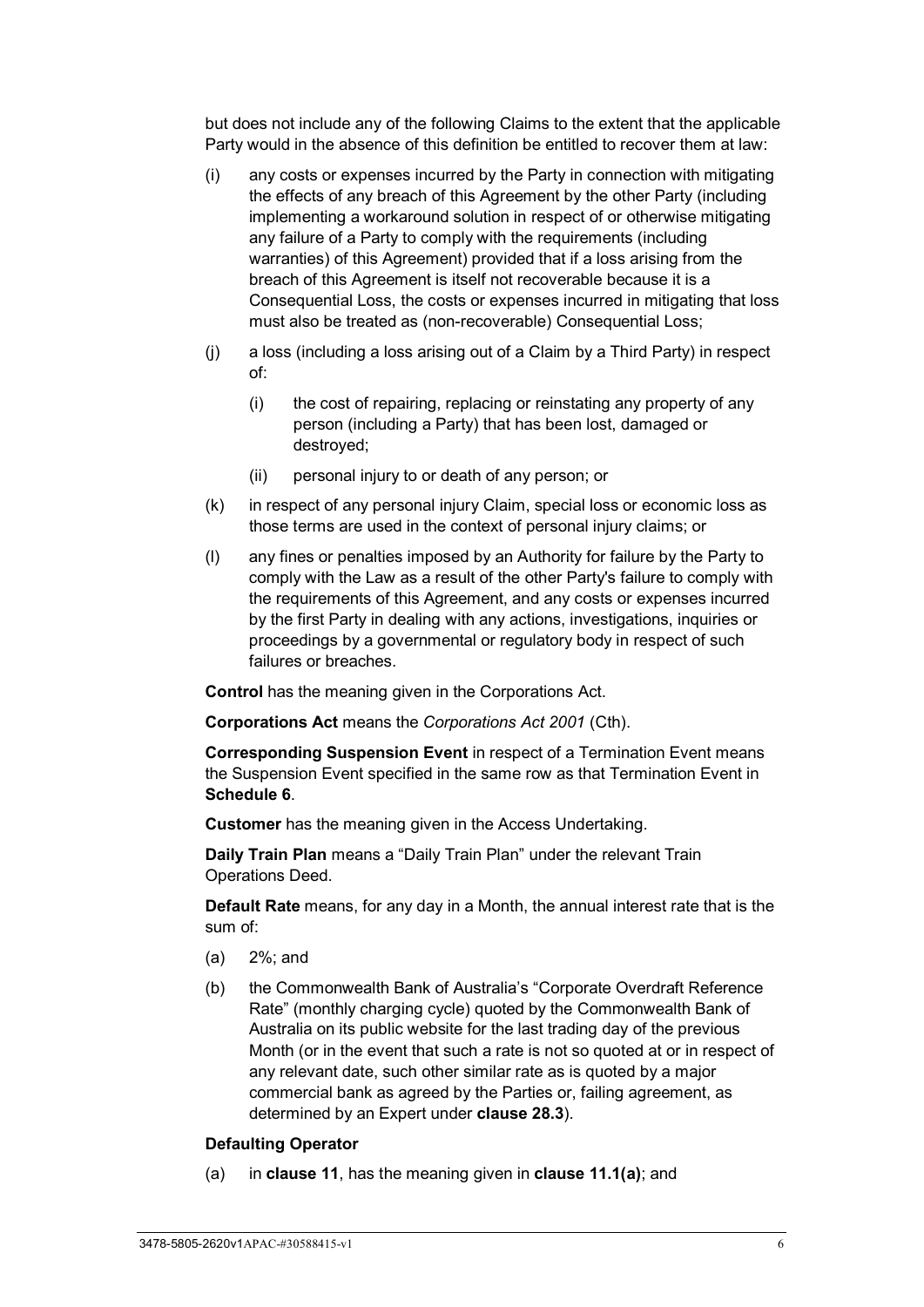(b) in **clause [18](#page-55-1)**, has the meaning given in **clause [18.1\(a\)](#page-55-3)**.

**Depot** for a Train Service Type means a depot, as specified in the Train Description for that Train Service Type.

**Destination** for a Train Service Type means the destination specified as such in the Train Description for that Train Service Type.

**Discloser** means a Party that discloses Confidential Information to the other Party.

**Discount Rate** has the meaning given in the Access Undertaking.

**Dispute** has the meaning given in **clause [28.1](#page-70-2)**.

**Dispute Notice** has the meaning given in **clause [28.1](#page-70-2)**.

**Emergency Possession** has the meaning given in the Access Undertaking.

**Environment** has the meaning given in the *Environmental Protection Act 1994* (Qld).

**Environmental Law** has the meaning given in the Access Undertaking.

**Environmental Management Plan** means the environmental management plan developed, implemented and maintained by an Operator under a Train Operations Deed.

**Environmental Regulator** means, in respect of an Environmental Law, the Authority administering that Environmental Law.

**Evaluation Period** has the meaning given in the Access Undertaking.

**Existing Capacity** has the meaning given in the Access Undertaking.

**Expansion** has the meaning given in the Access Undertaking.

**Expert** has the meaning given in **clause [28.3](#page-71-0)**.

**Expiry Date** means the latest Train Service Expiry Date under this Agreement.

**Financial Obligation** means any obligation of the Access Holder to:

- (a) pay, or cause to be paid, an amount of money, including damages for a breach of this Agreement; and
- (b) provide Security or an additional or replacement Security.

**FM Access Rights** means the Access Rights for each Train Service Type which cannot be made available by Aurizon Network for an Operator to operate Train Services for the Access Holder due to damage to, or the destruction of, a part of the Nominated Network referred to in **clause [29.5](#page-75-3)** (assuming that part of the Nominated Network will not be repaired or replaced).

**Force Majeure Event** means any cause, event or circumstance, or combination of causes, events or circumstances, which:

- (a) is beyond the reasonable control of the affected Party; and
- (b) by the exercise of due diligence the affected Party was not reasonably able to prevent or is not reasonably able to overcome,

and, provided that the requirements in **paragraphs (a)** and **(b)** of this definition are satisfied, includes: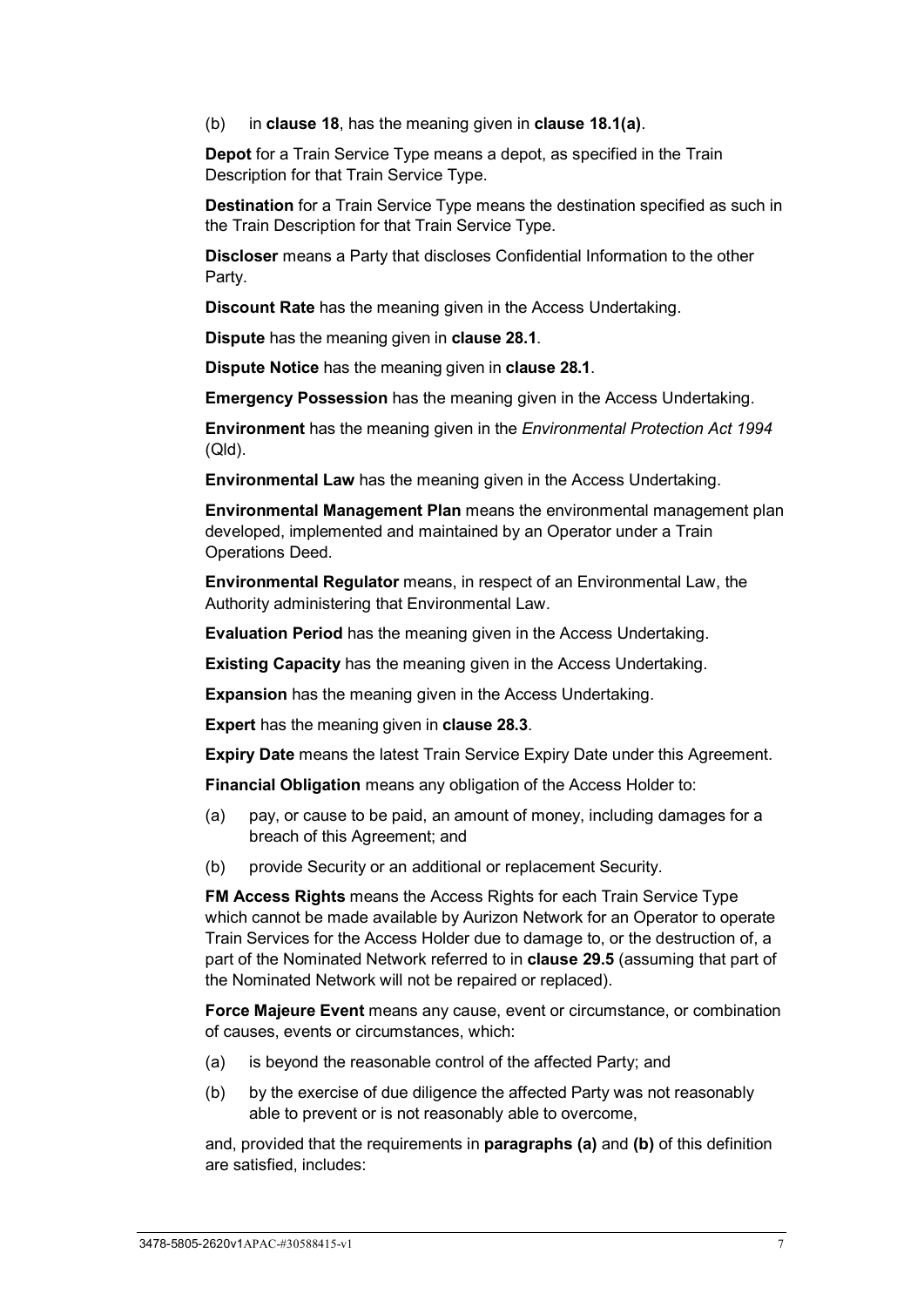- (c) compliance with a lawful requirement, order, demand or direction of an Authority or an order of any court having jurisdiction other than where that requirement, order, demand or direction results from any act or omission of the affected Party;
- (d) a strike, lockout, stoppage, go slow, labour disturbance or other such industrial action, whether or not the affected Party is a party to such industrial action or would be able to influence or procure the settlement of such industrial action;
- (e) act of God;
- (f) war, invasion, terrorist act, act of foreign enemies, hostilities (whether war is declared or not), civil war, rebellion, revolution, insurrection, military or usurped power, blockade or civil commotion;
- (g) equipment failure or breakdown where such failure or breakdown could not have been prevented by Good Engineering Practices;
- (h) malicious damage or sabotage;
- (i) ionising radiations or contamination by radioactivity from any nuclear fuel or from any nuclear waste from the combustion of nuclear fuel;
- (j) failure of electricity supply from the electricity grid;
- (k) delay, restraint, restriction, embargo or other material adverse effect arising from any act or omission of any Authority;
- (l) fire, flood, storm surge, cyclone, tornado, earthquake, washaway, landslide, explosion, severe weather conditions or other catastrophe or natural calamity;
- (m) epidemic or quarantine restriction; and
- (n) delay of a supplier due to any of the foregoing whether any such cause of delay exists before or after the Commencement Date.

**Good Engineering Practices** means, in respect of any undertaking in any circumstances, the exercise of that degree of care, foresight, prudence and skill that would reasonably and ordinarily be expected from a competent, skilled and experienced person in the same type of undertaking in the same or similar circumstances.

**GST** has the meaning given to that expression in the *A New Tax System (Goods and Services Tax) Act 1999* (Cth).

**Incident** means any Network Incident involving the activities of an Operator.

**Incident Commander** means a member of Aurizon Network's Staff who has been delegated responsibility for the direction and coordination of Aurizon Network's, each relevant Operator's and the Access Holder's resources in the performance of their respective roles and tasks at the site of an Incident, recording events during the course of an Incident and liaison with Authorities.

**Incorporated Provisions** means each of the following provisions:

- (a) Interface Risk Provisions;
- (b) Transfer Provisions;
- (c) Relinquishment Provisions;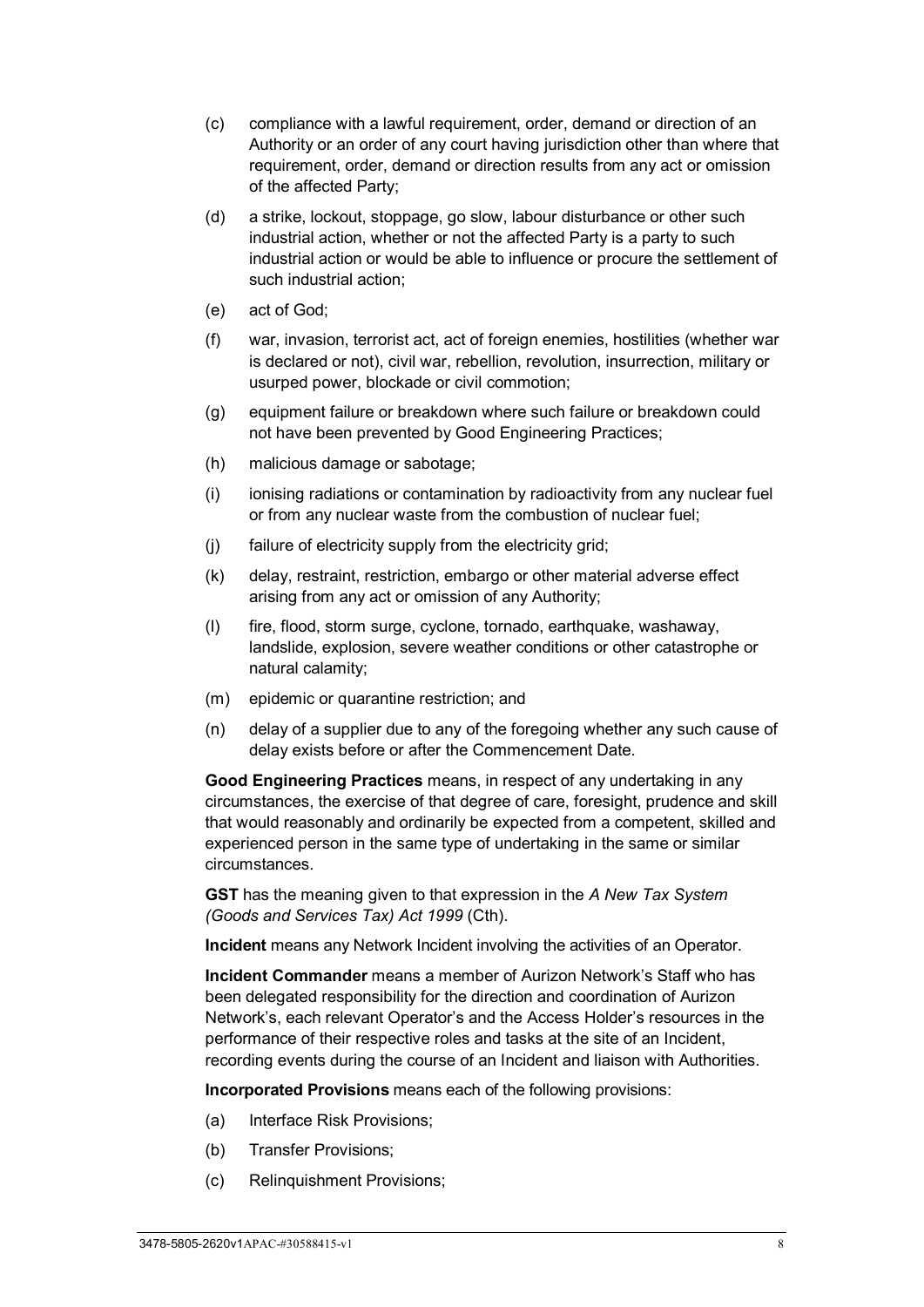- (d) Reduction Factor Provisions;
- (e) Resumption Provisions;
- (f) Conditional Access Provisions; and
- (g) Reference Tariff Provisions.

**Incremental Costs** has the meaning given in the Access Undertaking.

**Indicative Tonnage** for a Train Service Type means the tonnage as specified as such in the Train Description for that Train Service Type.

**Infrastructure** has the meaning given to the term "Rail Infrastructure" in the Access Undertaking.

**Infrastructure Enhancement** has the meaning given in the Access Undertaking.

**Infrastructure Lease** means any lease or sublease to Aurizon Network of any Infrastructure which forms part of the Nominated Network.

**Infrastructure Lessor** means any lessor or sublessor under an Infrastructure Lease.

**Insolvency Event** means the happening of any of the following events in relation to a Party:

- (a) it is unable to pay all its debts as and when they become due and payable or it has failed to comply with a statutory demand as provided in section 459F(1) of the Corporations Act;
- (b) a meeting is convened to pass a resolution to place it in voluntary liquidation or to appoint an administrator unless the resolution is withdrawn within 10 Business Days or the resolution fails to pass;
- (c) an application is made to a court for it to be wound up and the application is not dismissed within 10 Business Days after it is made;
- (d) the appointment of a liquidator, provisional liquidator or controller (as defined in the Corporations Act) of any of its assets if that appointment is not revoked within 10 Business Days after it is made;
- (e) it resolves to enter into or enters into any form of arrangement (formal or informal) with its creditors or any of them, including a deed of company arrangement; or
- (f) any similar event occurs in respect of the Party under the laws of any jurisdiction other than Australia.

**Interface Risk Assessment** has the meaning given in the Access Undertaking.

**Interface Risk Management Plan** or **IRMP** has the meaning given in the Access Undertaking.

#### **Interface Risk Provisions** means:

- (a) the provisions of the Access Undertaking which include the details of:
	- (i) the Interface Risks, the Interface Risk Assessment and the IRMP (which, as at the Commencement Date, is Schedule C of the Access Undertaking); and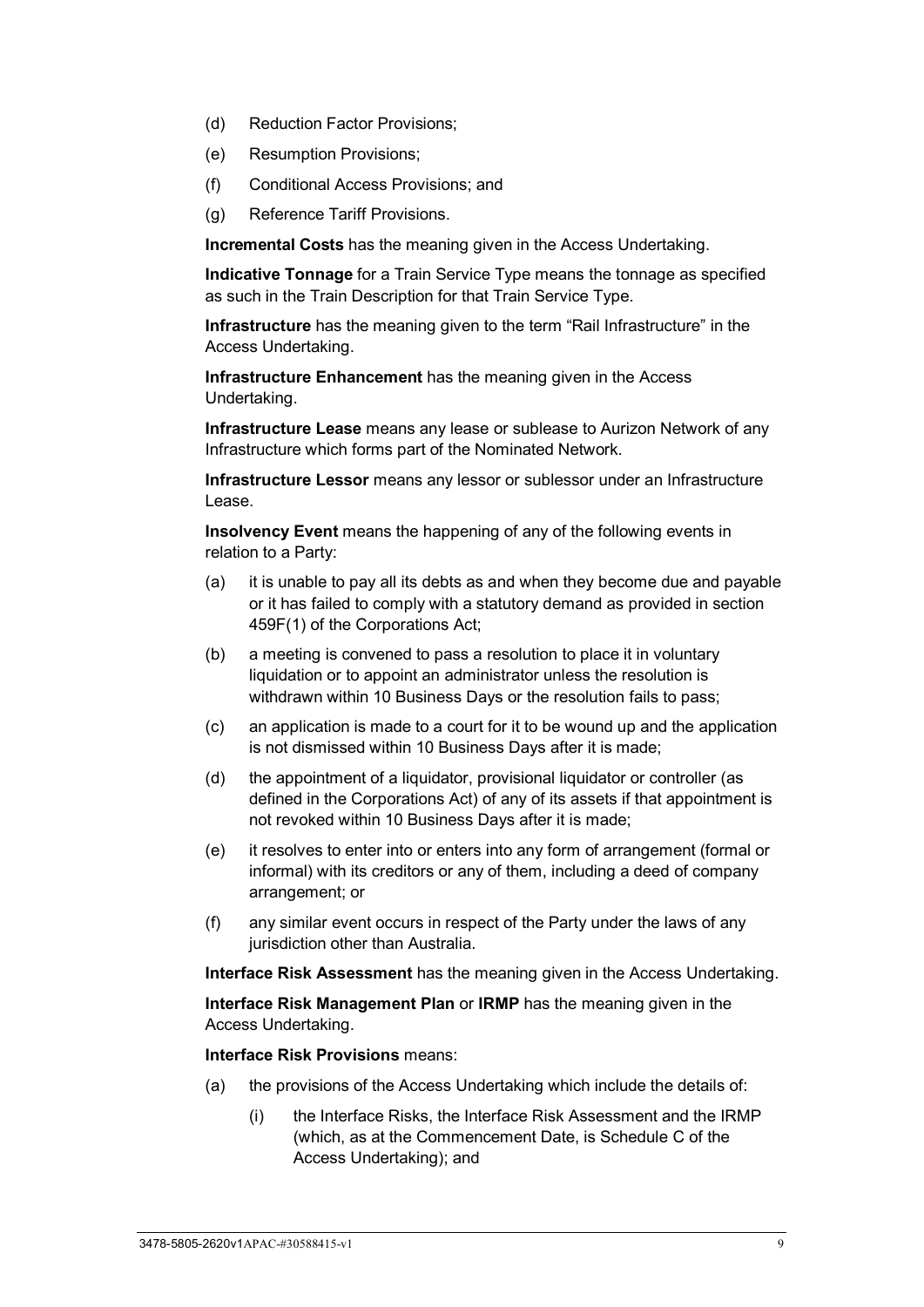- (ii) the Environmental Management Plan (which, as at the Commencement Date, is Schedule C of the Access Undertaking); and
- (b) any other provisions of the Access Undertaking which affect or relate to the Interface Risks, the Interface Risk Assessment, the IRMP and the Environmental Management Plan.

**Interface Risk** has the meaning given in the Access Undertaking.

**Intermediate Train Plan** or **ITP** has the meaning given in the Access Undertaking.

**Investigation** means the investigation conducted in accordance with the Investigation Procedures.

**Investigation Procedures** means the procedures in relation to investigations which are:

- (a) specified in Aurizon Network's document entitled *Incident Report and Investigations* which is published on the Website (as amended and replaced from time to time); and
- (b) as far as practicable, applied consistently for all Access Holders and Train Operators in the same Coal System.

**Joint Venture** means the unincorporated joint venture (if any) between the JV Participants specified in **item [6](#page-97-2)** of **[Schedule 1](#page-97-0)**.

**JV Participants** means the entities (if any) specified in **item [7](#page-97-3)** of **[Schedule 1](#page-97-0)**.

**Landowner** has the meaning given in **clause [38.17](#page-91-1)**.

**Law** has the meaning given in the Access Undertaking.

**Loading Facility** for a Train Service Type means the loading facility located at the ultimate origin for that Train Service Type (whether located on the Nominated Network, an Adjoining Network or otherwise), as specified in the Train Description for that Train Service Type.

**Maintenance Work** has the meaning given in the Access Undertaking.

**Major Periodic Maintenance** has the meaning given in the Access Undertaking.

**Material Change** means a:

- (a) Change in Relevant Taxes;
- (b) Change in Law;
- (c) Change in Access Undertaking; or
- (d) matter deemed to be a Material Change under **clause [38.17\(d\)](#page-91-5)**.

**Maximum Other Dwell Times** for a Train Service Type means the maximum Other Dwell Times for Train Services for that Train Service Type as specified as such in the Train Description for that Train Service Type.

**Maximum Payload** for a Train Service Type means the maximum Payload for Train Services for that Train Service Type as specified as such in the Train Description for that Train Service Type.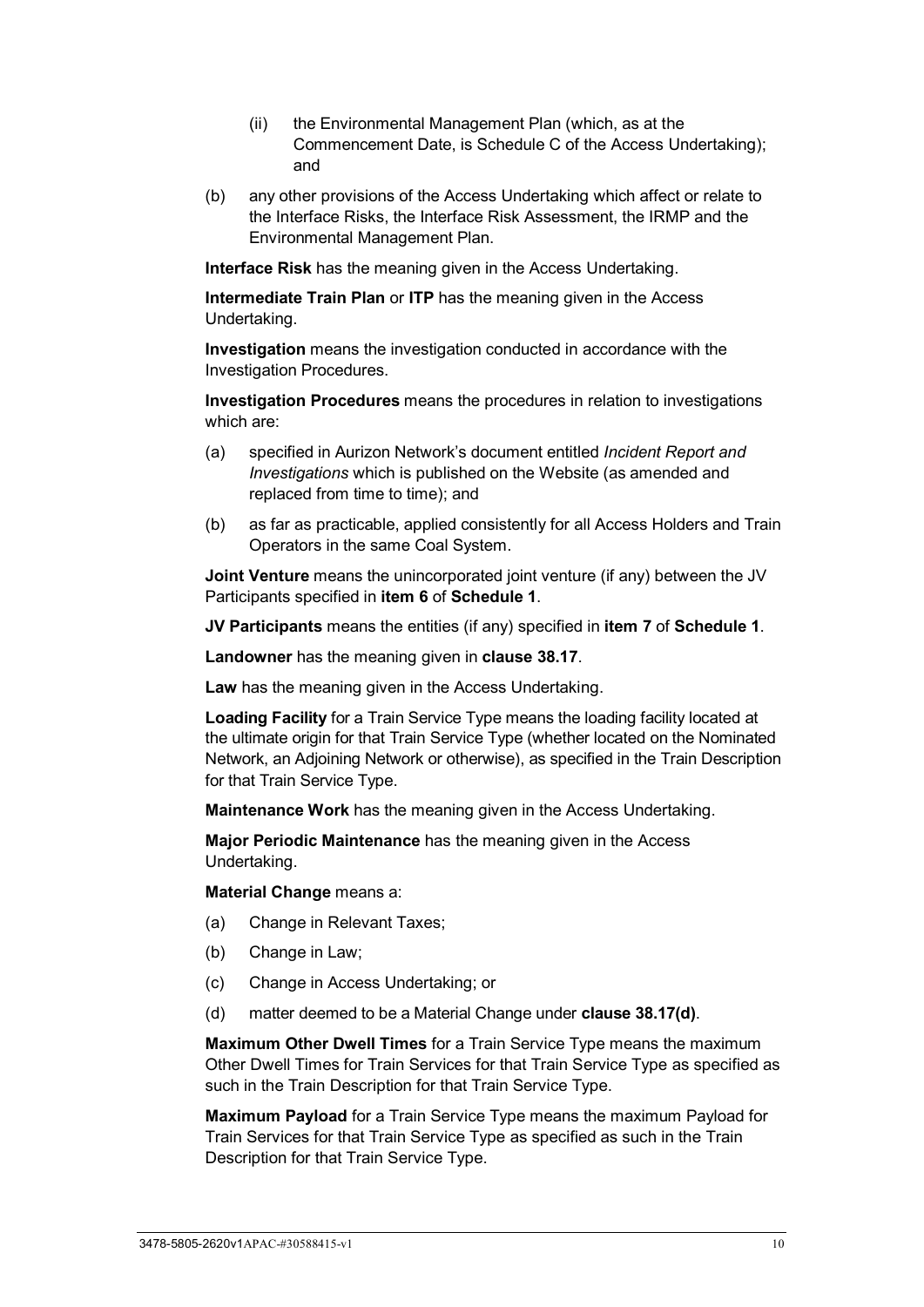**Maximum Sectional Running Time** for a Section for a Train Service Type means the maximum Sectional Running Times for Train Services for that Train Service Type operating on that Section as specified as such in the Train Description for that Train Service Type.

**Maximum Time at Depot** for a Train Service Type means the maximum Time at Depot for Train Services for that Train Service Type as specified as such in the Train Description for that Train Service Type.

**Maximum Time at Loading Facility** for a Train Service Type means the maximum Time at Loading Facility for Train Services for that Train Service Type as specified as such in the Train Description for that Train Service Type.

**Maximum Time at Unloading Facility** for a Train Service Type means the maximum Time at Unloading Facility for Train Services for that Train Service Type as specified as such in the Train Description for that Train Service Type.

**Month** means calendar month.

**Net Financial Effect** on a Party of an event or circumstance means the net effect in financial terms of the occurrence of the event or circumstance on the Party in relation to performing its obligations and exercising its rights under this Agreement and/or a Train Operations Deed including any increases in costs (whether capital or operating, fixed or variable) and other detriments incurred, or to be incurred, by the Party but deducting the amount of any savings or other benefits or advantages received, or to be received, by the Party, and on the basis that the Party uses reasonable endeavours to mitigate the net effect of the event or circumstance.

**Network Customer** means any person (including the Access Holder) that has been granted rights of access to operate Network Train Services on all or part of the Infrastructure.

**Network Incident** has the meaning given in the Access Undertaking.

**Network Interface Point** means a location at which the Infrastructure meets an Adjoining Network.

**Network Management Principles** has the meaning given in the Access Undertaking.

**Network Train Service** means the running of a Train between specified origins and destinations by a Railway Operator (including any Stowage) on the Infrastructure.

**New Incorporated Provisions** has the meaning given in **clause [3.2\(b\)\(i\)](#page-27-1)**.

**New Train Service Type** has the meaning given in **clause [11.2\(a\)\(i\)](#page-50-1)**.

**Nominal Payload** for a Train Service Type means the nominal Payload for that Train Service Type as specified as such in the Train Description for that Train Service Type.

**Nominated Access Rights** has the meaning given in the Access Undertaking.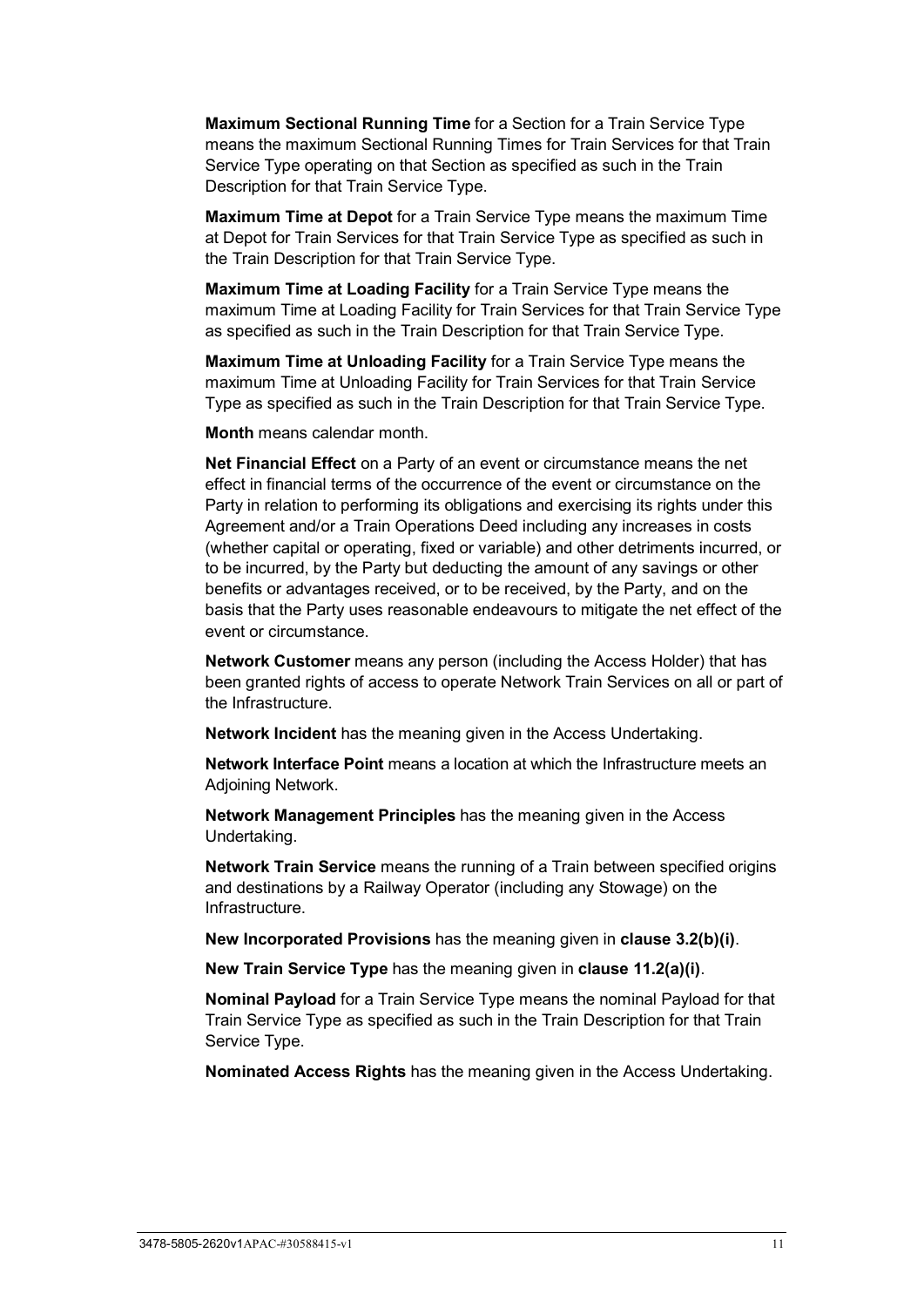**Nominated Monthly Train Services** for a Train Service Type means the number of Train Services for that Train Service Type that the Access Holder is entitled to have operated during any Month:

- <span id="page-17-0"></span>(a) in the case of a Month that is 30 days, as specified in the Train Description for that Train Service Type; and
- (b) in the case of a Month that is longer or shorter than 30 days, a pro rata portion of the number of Train Services referred to in **paragraph [\(a\)](#page-17-0)** of this definition (rounded to the nearest even number of whole Train Services provided that where the pro rata portion of the number of Train Services is a whole odd number, the number of Train Services will be rounded up to the nearest even number) to reflect the longer or shorter period,

as varied in accordance with this Agreement.

**Nominated Network** means that part of the Infrastructure described in **item [1](#page-106-1)** of **[Schedule 3](#page-106-0)**.

**Nominated Network FM Reduction Notice** means a notice given under **clause [29.5\(d\)](#page-76-0)**.

**Non-Defaulting Operator** has the meaning given in **clause [11.2\(a\)](#page-50-2)**.

**Notice** has the meaning given in **clause [37.1](#page-87-2)**.

**Notice of Enquiry** has the meaning given in **clause [10.1\(a\)](#page-44-3)**.

**Obstruction** means any circumstance relating to the whole or any part of the Infrastructure, including Rollingstock, debris or other objects on the Infrastructure, which has the potential to cause a disruption to or cancellation of Train Services or Train Movements, and includes any Network Incident but does not include an Operational Constraint imposed by Aurizon Network.

**Operational Constraint** has the meaning given in the Access Undertaking.

**Operator** means each Accredited Railway Operator that is nominated by the Access Holder in accordance with **clause [4.3\(b\)](#page-29-1)** who is contracted by the Access Holder to operate Train Services for the Access Holder in accordance with the relevant nomination – but only to the extent of the relevant nomination.

**Operator's Staff** means, in respect of an Operator, the employees, contractors, volunteers and agents of that Operator and any other person under the control or supervision of that Operator who is involved in any activity associated with the Train Services but does not include the employees, contractors, volunteers or agents of another Operator.

**Origin** for a Train Service Type means the origin specified as such in the Train Description for that Train Service Type.

**Original Train Service Type** has the meaning given in **clause [11.2\(a\)\(ii\)](#page-50-3)**.

**Other Dwell Times** means, for any other permitted activity, the time period commencing when a Train Service arrives at the specified point for that activity and ending when it is ready to depart from that point and the relevant Train Controller has been advised accordingly.

**Over-Allocation** has the meaning given in **clause [4.7\(b\)](#page-33-1)**.

**Overload Detector** means a weighing mechanism other than a Weighbridge and specified in **item [5.2](#page-106-2)** of **[Schedule 3](#page-106-0)**.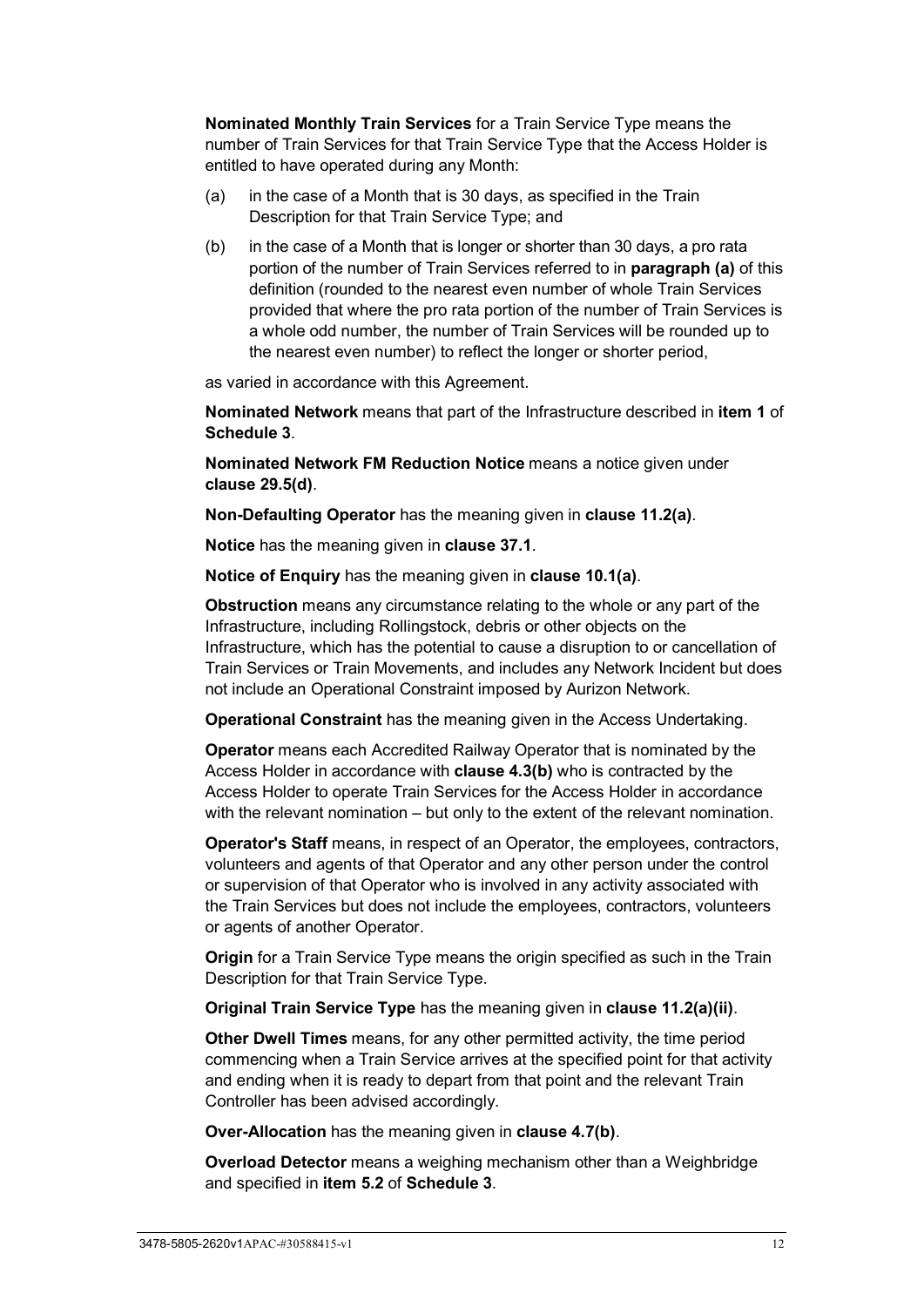**Party** means a party to this Agreement, and **Parties** means the parties to this Agreement. For the avoidance of doubt, an Operator is not a party to this Agreement.

**Passenger Priority Obligations** has the meaning given in the Access Undertaking.

**Payload** of a Train Service means the weight of product loaded onto any Train used in operating that Train Service.

**Performance Levels** has the meaning given in the relevant Train Operations **Deed** 

**Planned Dwell Times** means each of Time at Loading Facility, Time at Unloading Facility, Time at Depot and Other Dwell Times specified in the Train Schedule.

**Planned Possession** has the meaning given in the Access Undertaking.

**Possession** has the meaning given in the Access Undertaking.

**PPS Act** means the *Personal Property Securities Act 2009* (Cth).

**Private Facilities** means sidings, loading and unloading facilities and any other facilities of any kind:

- (a) which either:
	- (i) are required to be accessed or used by an Operator to operate any Train Services for the Access Holder in the manner contemplated by this Agreement; or
	- (ii) if no Operator has been nominated in respect of the relevant Train Services, would have been required to be accessed or used by an Operator, had one been nominated; and
- (b) which do not form part of the Nominated Network.

**Private Infrastructure** has the meaning given in the Access Undertaking.

**Proposed Maximum Payload** has the meaning given in **clause [10.1\(b\)\(i\)](#page-44-4)**.

**Queensland Competition Authority** or **QCA** means the authority established under the *Queensland Competition Authority Act 1997* (Qld).

**Rail Safety Act** means the *Rail Safety National Law (Queensland) Act 2017* (Qld).

**Rail Safety Regulator** means the Office of the National Rail Safety Regulator.

**Railway Manager** has the meaning given in the Transport Infrastructure Act.

**Railway Operator** has the meaning given in the Access Undertaking.

**Recipient** means a Party that receives Confidential Information from the Discloser.

**Reduction Factor** has the meaning given in the Access Undertaking.

**Reduction Factor Provisions** means:

(a) the provisions of the Access Undertaking which include the Reduction Factor and the details of the calculation and application of the Reduction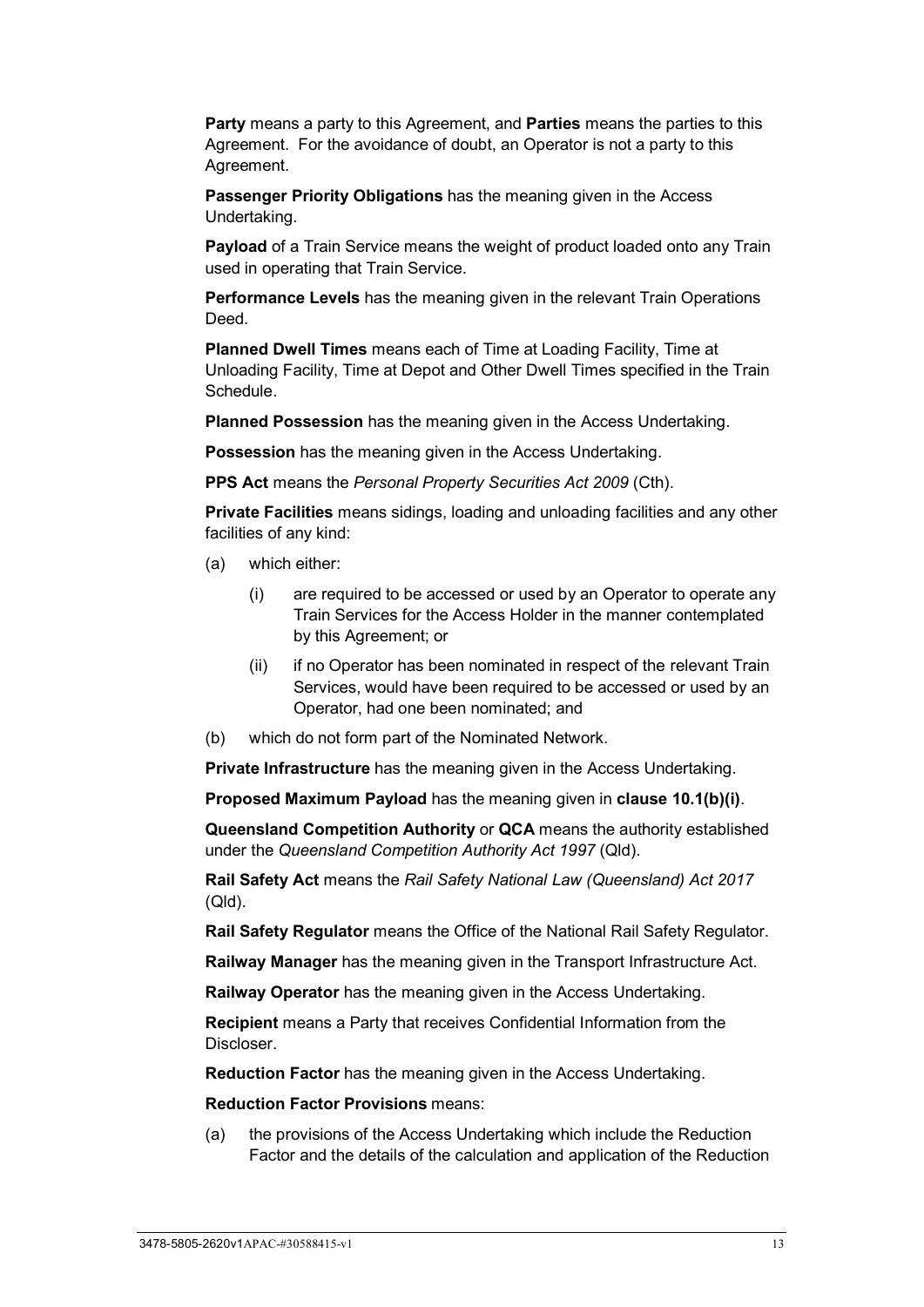Factor (which, as at the Commencement Date, is clause 7.4.9 of the Access Undertaking); and

(b) any other provisions of the Access Undertaking which affect or relate to the application or calculation of the Reduction Factor.

**Reduction Notice** has the meaning given in **clause [11.1](#page-48-1)**.

**Reference Tariff** has the meaning given in the Access Undertaking.

**Reference Tariff Provisions** means:

- (a) the schedule of the Access Undertaking which includes the Reference Tariffs and the details of the application of the Reference Tariffs for a particular Reference Train Service (which, as at the Commencement Date, is Schedule F of the Access Undertaking); and
- (b) any other provisions of the Access Undertaking which affect or relate to the application or calculation of Reference Tariffs or access charges (including any TOP Charge).

**Reference Train Service** has the meaning given in the Access Undertaking.

**Related Body Corporate** has the meaning given in the Corporations Act.

**Relevant Collateral** means Collateral which is the subject of a Security Interest granted under this Agreement.

**Relevant Rollingstock Configuration** for a Train Service Type means a Rollingstock Configuration utilised in the operation of Train Services for that Train Service Type which has a maximum Payload which exceeds the Maximum Payload for that Train Service Type.

**Relevant Tax** means any tax, charge, levy, duty, impost, rate, royalty, or imposition which is imposed on Aurizon Network by, or payable by Aurizon Network to, any Authority but does not include any income tax, fringe benefits tax, capital gains tax or any tax that replaces any of those taxes.

**Relinquishment Fee** has the meaning given in the Access Undertaking.

**Relinquishment Provisions** means:

- (a) the provisions of the Access Undertaking which relate to the relinquishment of Access Rights (which, as at the Commencement Date, are clauses 7.4.8 (but not including clauses  $7.4.8(q) - (1)$ ) and 7.4.9 of the Access Undertaking); and
- (b) any other provisions of the Access Undertaking which affect or relate to the relinquishment of Access Rights.

**Response Notice** has the meaning given in **clause [10.2\(b\)](#page-45-0)**.

**Resumption Notice** has the meaning given in the Access Undertaking.

**Resumption Provisions** means:

- (a) the provisions of the Access Undertaking which relate to capacity resumption (which, as at the Commencement Date, is clause 7.6 of the Access Undertaking); and
- (b) any other provisions of the Access Undertaking which affect or relate to capacity resumption.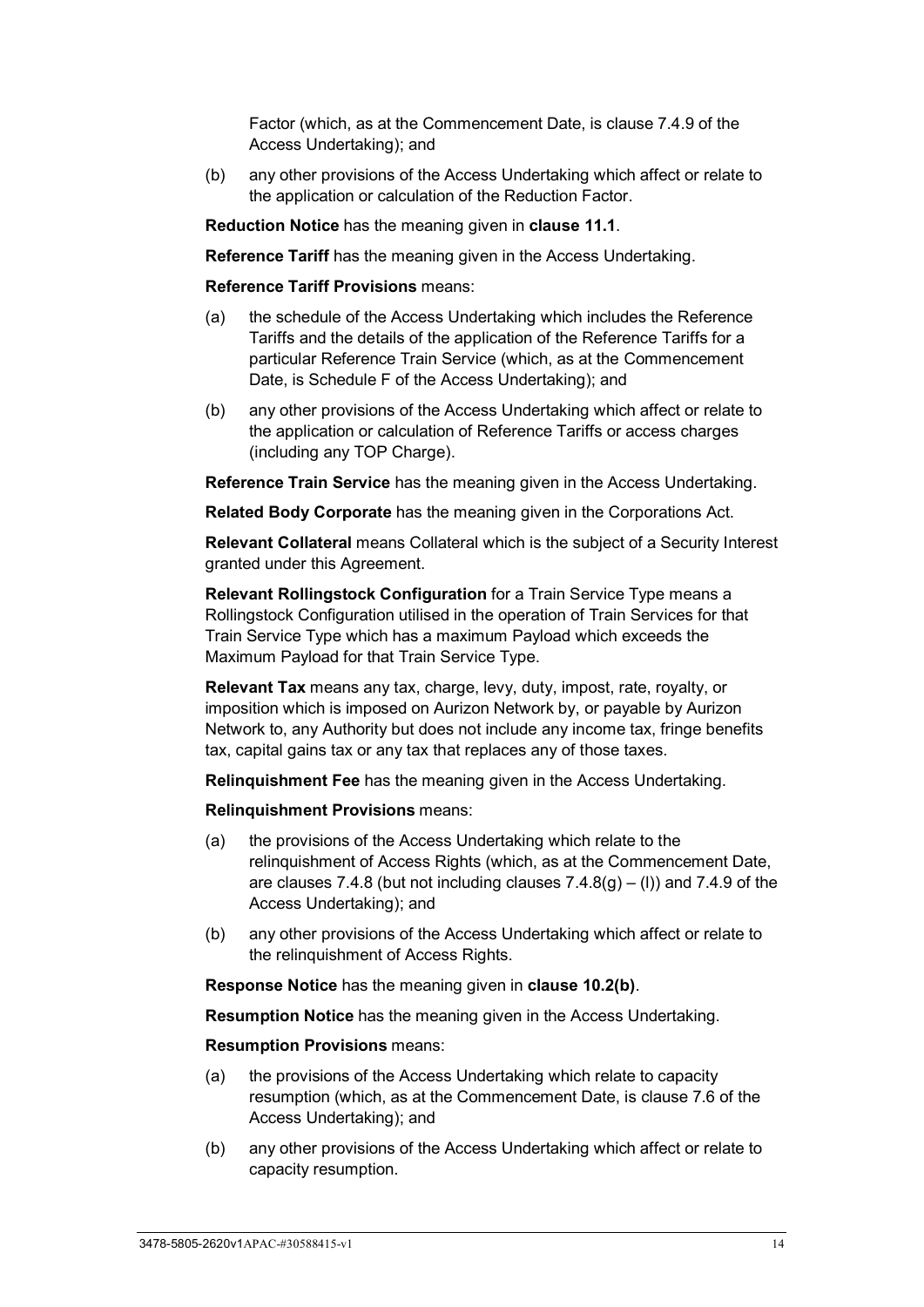**Revised Indicative Tonnage** for a Train Service Type means the amount calculated for the Train Service Type in accordance with **clause [13.4](#page-53-1)**.

**Revised Nominal Payload** for a Train Service Type means the amount calculated for that Train Service Type in accordance with **clause [13.1](#page-52-3)**.

**Revised Nominated Monthly Train Services** for a Train Service Type means the amount calculated for that Train Service Type in accordance with **clause [13.2](#page-52-4)**.

**Rollingstock** means locomotives, carriages, Wagons, rail cars, rail motors, light rail vehicles, light inspection vehicles, rail/road vehicles, trolleys and any other vehicles which operate on or use a Track, and where used in respect of an Operator's Rollingstock includes Rollingstock which is owned, hired or leased by an Operator, supplied by a contractor of an Operator or is otherwise in the possession or control of an Operator.

**Rollingstock Configuration** has the meaning given in the Access Undertaking.

**Rollingstock Interface Standards** has the meaning given in the Access Undertaking.

**Safeworking Procedures** means the procedures and systems, including supporting communications systems, for the safe operation of Trains and protection of worksites on the Infrastructure specified in Aurizon Network's document entitled *Safeworking Procedures* as:

- (a) notified by Aurizon Network to the Access Holder; or
- (b) published on the Website,

(as amended and replaced from time to time).

**SAR Relinquishment Fee** for the Surplus Access Rights for a Train Service Type means the amount calculated in accordance with **clause [13.5](#page-53-2)** for the Surplus Access Rights for the Train Service Type.

**Scheduled Time** means the time of arrival or departure for a Train Movement at specified locations on the Nominated Network as set out in the Train Schedule or as amended by Aurizon Network from time to time on the day of operation in accordance with the Network Management Principles.

**Section** means a section of Track between two locations on the Nominated Network as shown in the diagram(s) in **[Schedule 3](#page-106-0)**.

**Sectional Running Times** means the time period measured from the time a Train Service passes the signal controlling entry into a Section until the time the Train Service arrives at the signal controlling entry into the next adjoining Section or the Adjoining Network (as applicable), and does not include an allowance for Planned Dwell Times.

#### **Security** means:

- (a) a parent company guarantee in a form reasonably acceptable to Aurizon Network and from an Australian incorporated holding company (as defined in the Corporations Act) of the Access Holder that has an Acceptable Credit Rating;
- (b) an unconditional and irrevocable bank guarantee in favour of Aurizon Network which: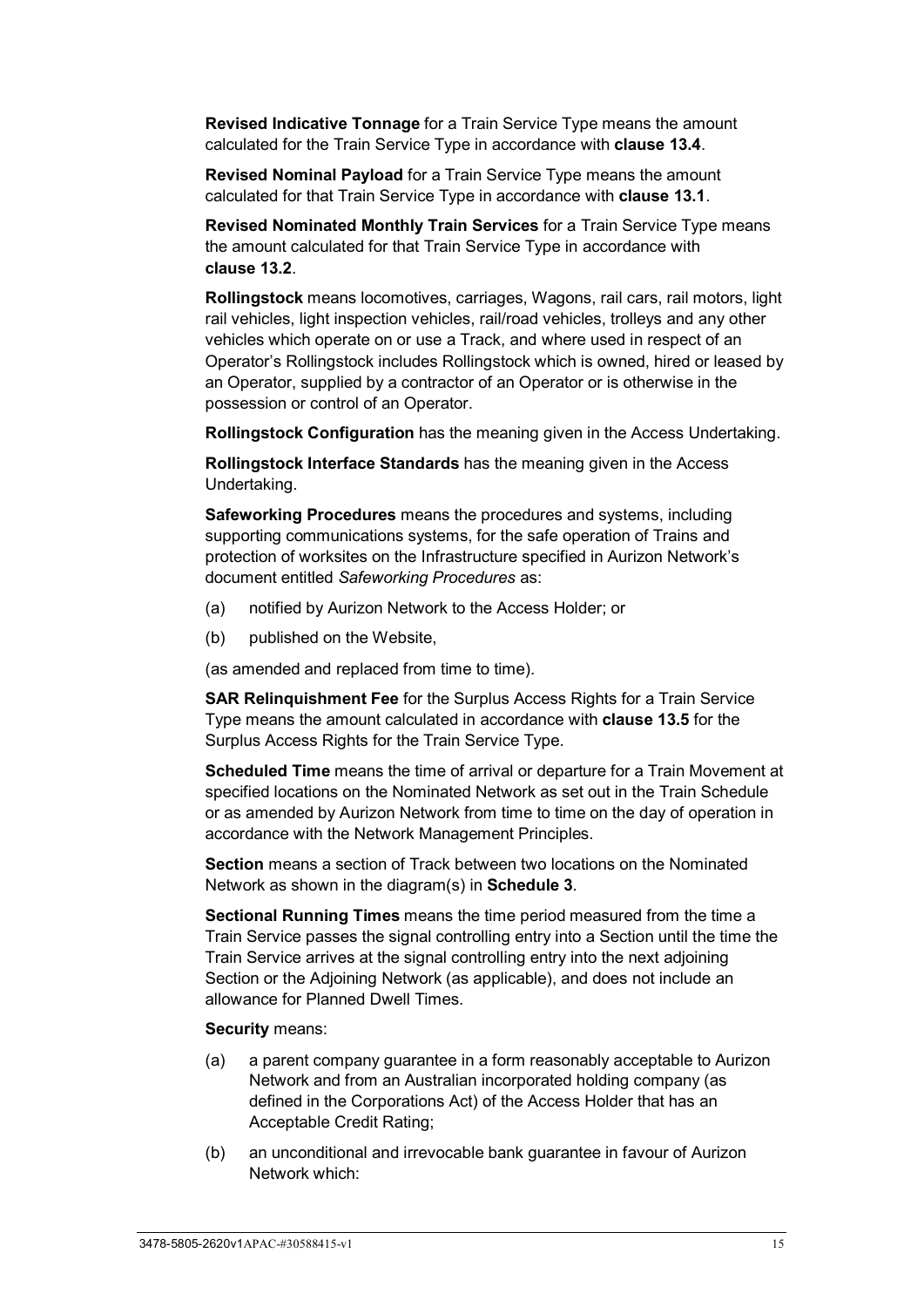- (i) is issued by a trading bank holding a current Australian banking licence that has an Acceptable Credit Rating;
- (ii) requires the issuing bank to pay on demand by Aurizon Network, without recourse to the Access Holder or any other person, an amount or amounts up to the amount specified in the bank guarantee;
- (iii) has no expiry date (or, if it is not possible for the Access Holder to obtain a bank guarantee with no expiry date, has an expiry date no earlier than 12 Months after the date of issue of the bank guarantee);
- (iv) states that it is assignable by Aurizon Network to an assignee from Aurizon Network under this Agreement (subject to the relevant bank and the Access Holder being given notice of the identity of the assignee); and
- (v) is otherwise in a form and upon terms reasonably acceptable to Aurizon Network; or
- (c) any other form of security reasonably acceptable to Aurizon Network, in a form and upon terms reasonably acceptable to Aurizon Network,

as security for the due and proper performance by the Access Holder of its obligations under this Agreement.

**Security Amount** at a time means the amount determined in accordance with **item [4](#page-97-4)** of **[Schedule 1](#page-97-0)** at that time.

**Security Interest** has the meaning given in **clause [38.20\(a\)](#page-91-6)**.

**Segment** of an Expansion means each segment of the Expansion specified as such in the Train Description for the Conditional Access Rights which are conditional upon the completion and commissioning of the Expansion.

**Split Train Service Type** has the meaning given in **clause [11.2\(a\)](#page-50-2)**.

**Staff** means Aurizon Network's Staff or the Access Holder's Staff (as applicable).

**State** means the State of Queensland.

**Stowage** has the meaning given in the Access Undertaking.

**Supply Chain Rights** has the meaning given in the Access Undertaking.

**Surplus Access Rights** for a Train Service Type means the amount calculated in accordance with **clause [13.3](#page-53-0)** for the Train Service Type.

**Suspension Event** means any event or circumstance specified as such in **[Schedule 6](#page-121-0)**.

**Suspension Notice** has the meaning given under **clause [30.1](#page-78-1)**.

**Term** means the term of this Agreement in accordance with **clause [2.1](#page-26-3)**.

**Termination Event** means any event or circumstance specified as such in **[Schedule 6](#page-121-0)**.

**Third Party** means a person other than the Access Holder or Aurizon Network.

**Third Party Land** has the meaning given in **clause [38.17\(a\)](#page-91-7)**.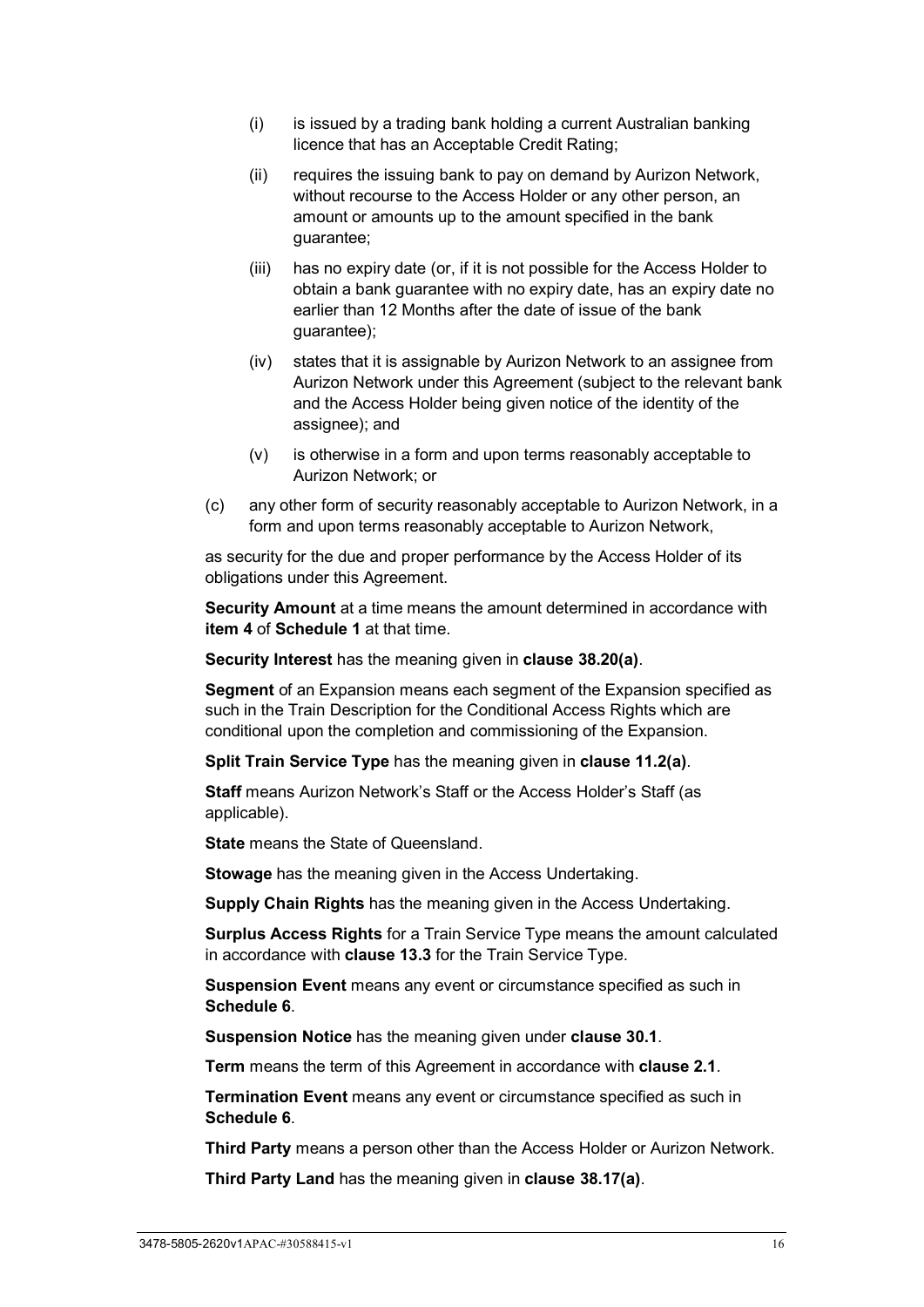**Through-Running Train Service Type** means a Train Service Type that has a Destination and/or Origin that is a Network Interface Point and is specified as such in the Train Description for that Train Service Type.

**Time at Depot** means the time period commencing when a Train Service arrives at the entry signal for a Depot and ending when it is ready to depart the Depot and the relevant Train Controller has been advised accordingly.

**Time at Loading Facility** means the time period commencing when a Train Service arrives at the entry signal for a Loading Facility and ending when it presents at the exit signal for the Loading Facility, is ready to depart the Loading Facility and the relevant Train Controller has been advised accordingly.

**Time at Unloading Facility** means the time period commencing when a Train Service arrives at the entry signal for an Unloading Facility and ending when it presents at the exit signal for the Unloading Facility, is ready to depart the Unloading Facility and the relevant Train Controller has been advised accordingly.

**TOP Charge** has the meaning given in **[Schedule 4](#page-107-0)**.

**Track** has the meaning given in the Access Undertaking.

**Train** has the meaning given in the Access Undertaking.

**Train Control** means the management and monitoring of all Train Movements and of all other operation of Rollingstock on the Infrastructure and of any activities affecting or potentially affecting such Train Movements or Rollingstock operation including:

- (a) recording Train running times on Train diagrams and in Aurizon Network's information systems;
- (a) reporting of Incidents occurring on the Infrastructure;
- (b) managing Incidents occurring on the Infrastructure from within a Train Control centre;
- (c) field Incident management;
- (d) yard control services; and
- (e) exchanging information with Railway Operators.

**Train Control Direction** means any instruction or direction (whether given orally or in writing or by means of signal or other similar device) issued by or on behalf of Aurizon Network acting reasonably relating to Train Movements.

**Train Controller** means the person nominated by Aurizon Network from time to time as the supervisor of Train Movements on the relevant part of the Nominated Network.

**Train Description** for a Train Service Type means the description of, specifications for, and constraints on, the Access Rights for that Train Service Type specified in **[Schedule 2](#page-99-0)**.

**Train Movement** has the meaning given in the Access Undertaking.

**Train Operations Deed** means a deed between Aurizon Network and an Operator in substantially the form of the Standard Train Operations Deed (as that term is defined in the Access Undertaking) (or such other form as agreed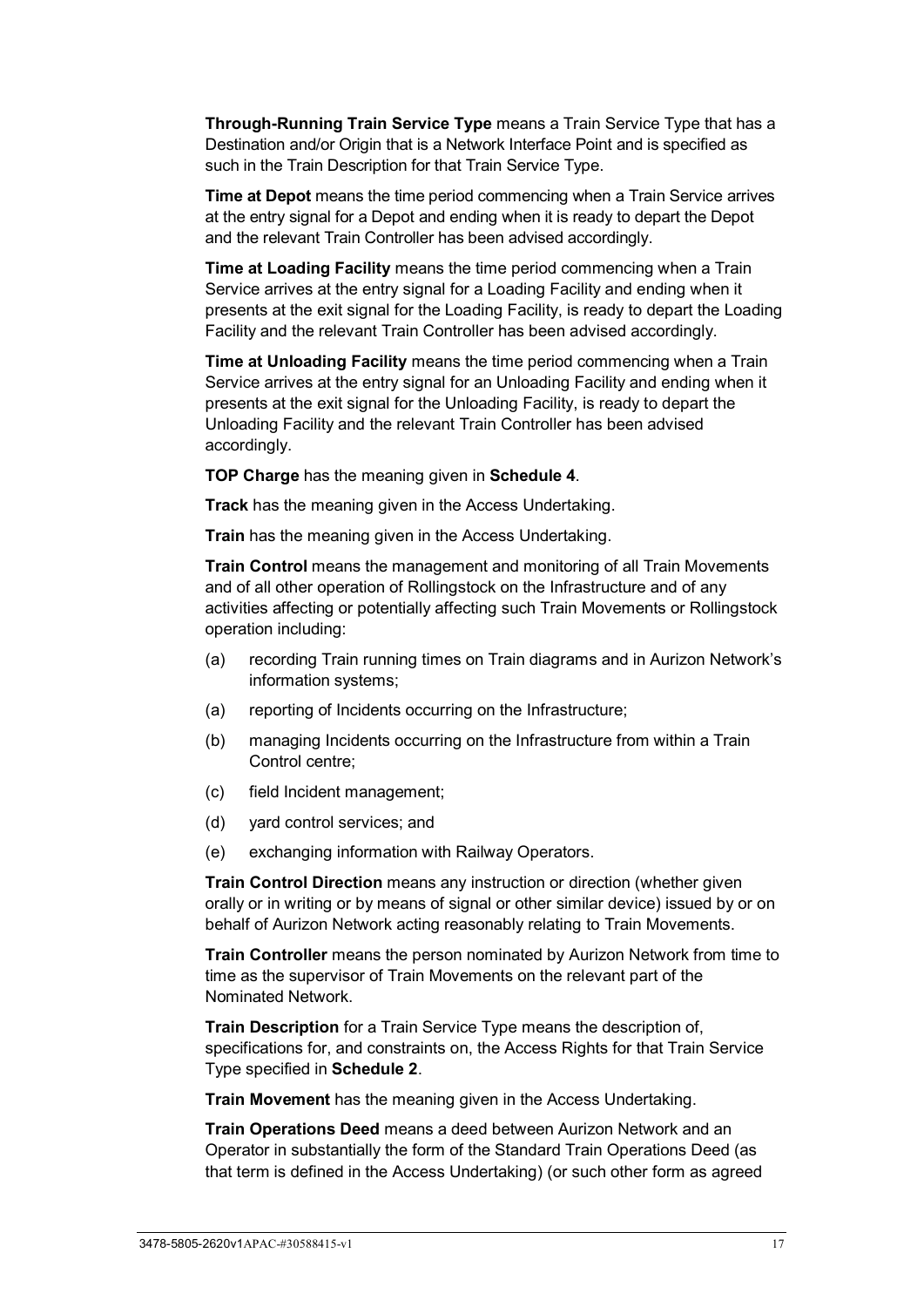between the Operator and Aurizon Network) under which Aurizon Network agrees that the Operator may utilise Access Rights allocated to the Operator by the Access Holder, in accordance with this Agreement.

**Train Schedule** means the train diagrams, yard schedules, terminal schedules and any other form of train timetable prepared by Aurizon Network before the day of operation in accordance with the Network Management Principles showing the programmed times of arrival or departure for Train Movements at specified locations on the Infrastructure.

**Train Service** for a Train Service Type means the running, by an Operator for the Access Holder, of a Train in one direction from the Origin to the Destination, or from the Destination to the Origin, for that Train Service Type (including any Stowage) in accordance with the Train Description for that Train Service Type.

**Train Service Commitment Date** for a Train Service Type means the date specified as such in the Train Description for that Train Service Type.

**Train Service Compliance Date** for a Train Service Type means the date specified as such in the Train Description for that Train Service Type.

**Train Service Expiry Date** for a Train Service Type means the date specified as such in the Train Description for that Train Service Type.

**Train Service Type** means each type of train service specified as such in **[Schedule 2](#page-99-0)**.

**Transfer** means the transfer of all or part of the Access Rights to a Third Party.

**Transfer Fee** has the meaning given in the Access Undertaking.

**Transfer Provisions** means:

- (a) the clauses of the Access Undertaking which relate to the transfer of Access Rights (which, as at the Commencement Date, is clause 7.4 (but not including clause 7.4.8) of the Access Undertaking); and
- (b) any other provisions of the Access Undertaking which affect or relate to the transfer of Access Rights.

**Transport Infrastructure Act** means the *Transport Infrastructure Act 1994* (Qld).

**Ultimate Holding Company** has the meaning given in the Corporations Act.

**Unloading Facility** for a Train Service Type means the unloading facility located at the ultimate destination for that Train Service Type (whether located on the Nominated Network, an Adjoining Network or otherwise), as specified in the Train Description for that Train Service Type.

**Urgent Possession** has the meaning given in the Access Undertaking.

**Variation Request Notice** has the meaning given in **clause [10.2\(c\)](#page-46-2)**.

**Variation Effective Date** has the meaning given in **clause [10.4\(a\)](#page-46-3)**.

**Wagon** means any rollingstock (including a wagon bogie) designed to carry any load other than passengers.

**Website** has the meaning given in the Access Undertaking.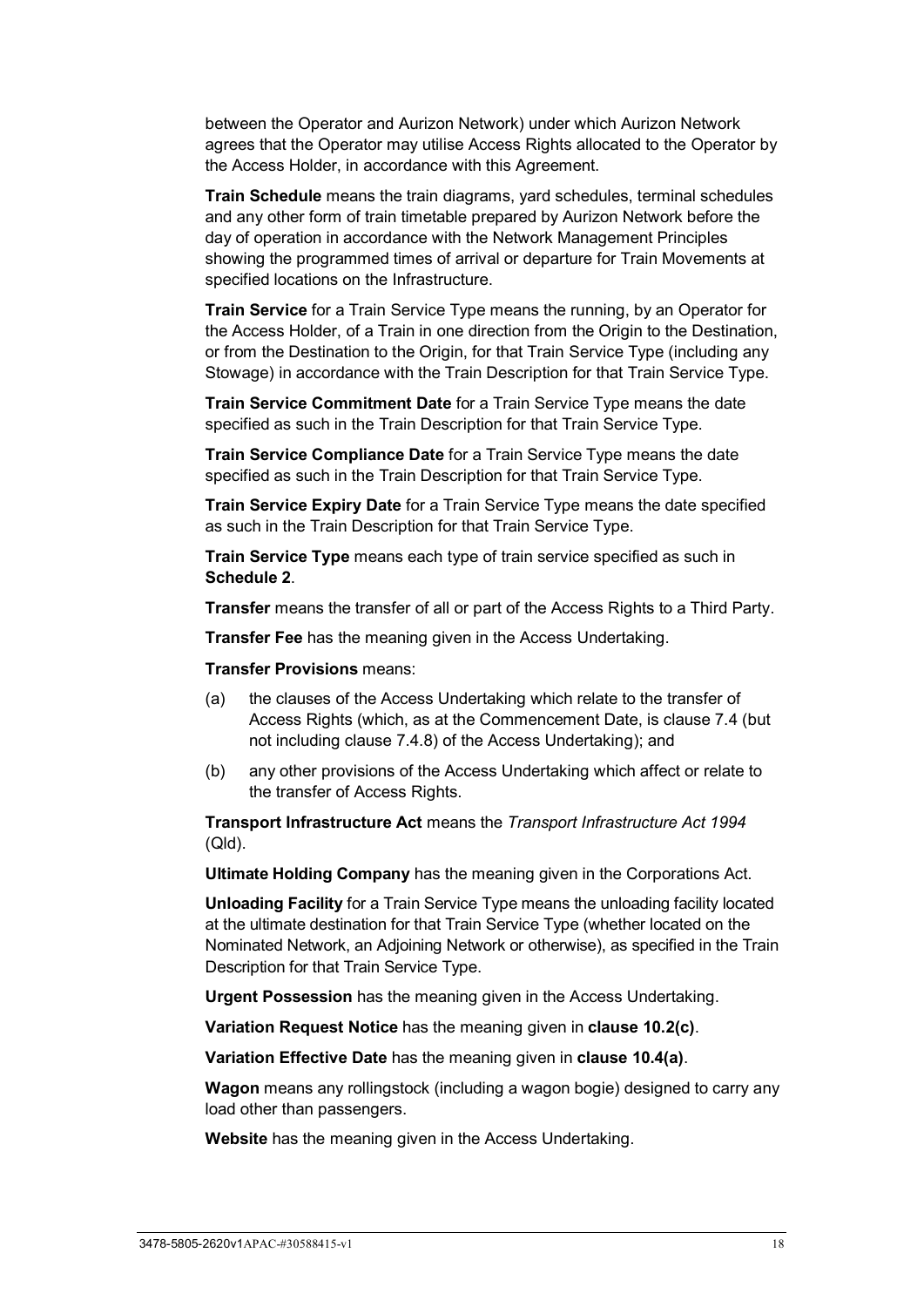**Weighbridge** means a weighbridge or weightometer verified under the *National Measurement Act 1960* (Cth), as specified in **item [5.1](#page-106-3)** of **[Schedule 3](#page-106-0)**.

**Wilful Breach** means a breach arising from or pursuant to a deliberate act or omission which occurs pursuant to an express policy or program to plan and implement Operational Constraints (including Maintenance Works and Infrastructure Enhancements) in a manner contrary to clause 21.2(b) and (c) of the relevant Train Operations Deed.

**Year** means each year commencing on 1 July and ending on 30 June during the Term and, if applicable, includes:

- (a) the shorter period commencing on the first day of the Month in which the Commitment Date occurs and ending on the next 30 June; and
- (b) the shorter period commencing on the 1 July occurring prior to the date of expiration or termination of this Agreement and ending on the date of expiration or termination of this Agreement.

#### <span id="page-24-0"></span>**1.2 Interpretation**

In this Agreement, unless expressed to the contrary:

- (a) the singular includes the plural and vice versa;
- (b) a gender includes all other genders;
- (c) where a word or phrase is defined, its other grammatical forms have a corresponding meaning;
- (d) no rule of construction will apply to a clause to the disadvantage of a Party merely because that Party put forward the clause or would otherwise benefit from it; and
- (e) a reference to:
	- (i) a person includes a partnership, unincorporated association, corporation or other entity, government or statutory body;
	- (ii) a person includes its legal personal representative, successors and assigns;
	- (iii) conduct includes any omission and any representation, statement or undertaking, whether or not in writing;
	- (iv) conduct includes a benefit, remedy, discretion, authority or power;
	- (v) an obligation includes a warranty or representation and a reference to a failure to observe or perform an obligation includes a breach of warranty or representation;
	- (vi) the words "include", "includes" or "including" must be read as if they are followed by the words "without limitation";
	- (vii) writing includes:
		- (A) any mode of representing or reproducing words in tangible and permanently visible form, including fax transmission; and
		- (B) words created or stored in any electronic medium and retrievable in perceivable form;
	- (viii) time is to local time in Brisbane, Queensland;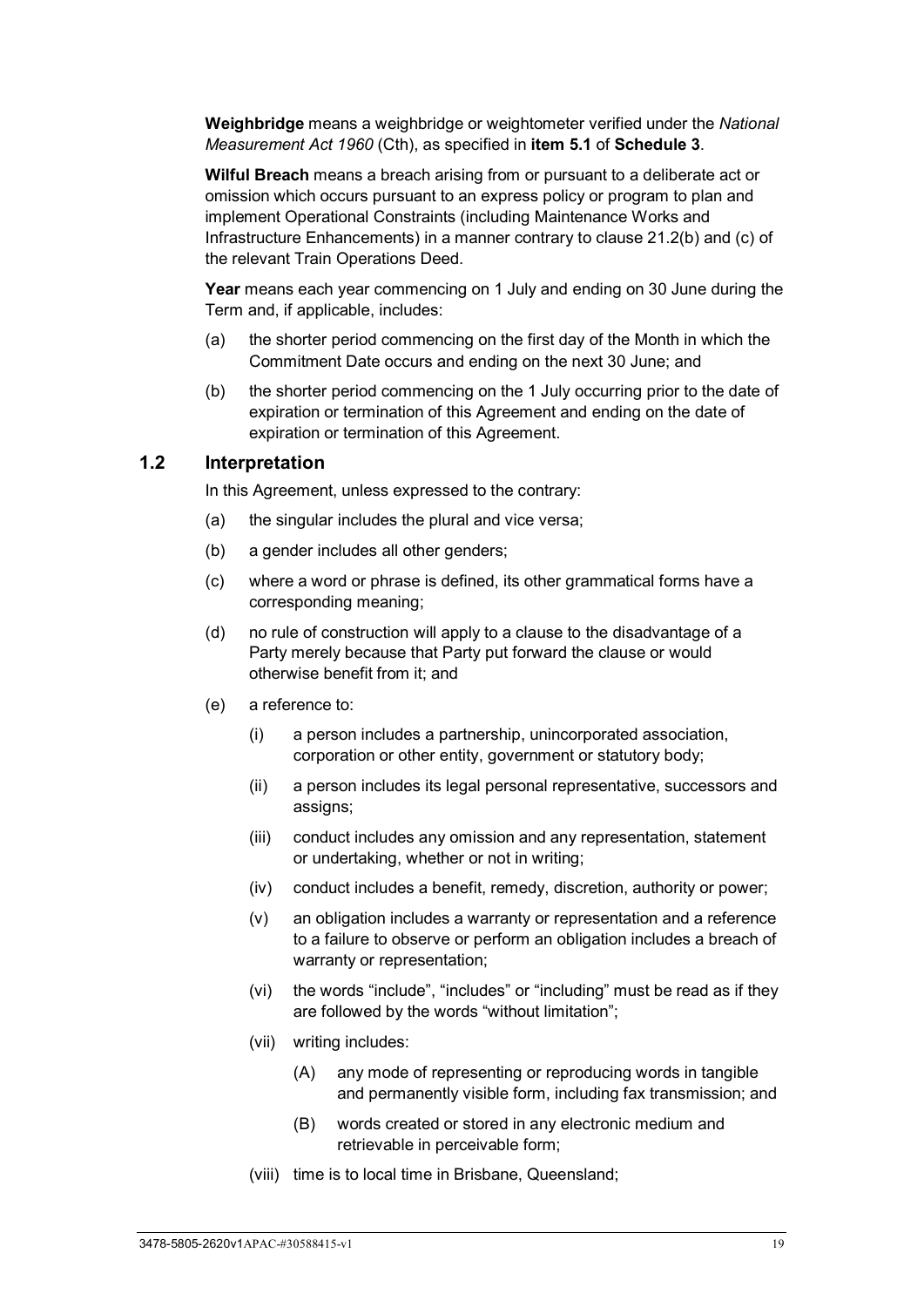- (ix) "A\$", "\$" or "dollars" is a reference to the lawful currency of Australia;
- (x) this or any other document or agreement includes the document or agreement as novated, amended or replaced from time to time and despite any changes in the identity of the parties;
- (xi) anything (including any amount) is a reference to the whole or part or any part of it and a reference to a group of things or persons is a reference to any one or more of them;
- (xii) under a clause includes in accordance with that clause;
- (xiii) a clause or schedule is a reference to a clause or schedule (as applicable) in this Agreement;
- (xiv) any legislation or any provision of any legislation includes any modification or re-enactment of it, any legislative provision substituted for it and all regulations and statutory instruments issued under it;
- (xv) any code, guideline, recommendation or policy, or any provision of any code, guideline, recommendation or policy, includes any modification of it, or the substitution of it or any of its provisions for others, unless otherwise specified or directed by Aurizon Network;
- (xvi) any Authority, association or body whether statutory or otherwise (**first body**) is, if the first body ceases to exist or is re-constituted, re-named or replaced or the powers or functions of the first body is transferred to any other Authority, association or body (**replacement body**), deemed to refer to the replacement body established or constituted in lieu of the first body or as nearly as may be succeeding to the powers or functions of the first body;
- (xvii) access or access rights does not include rights granted by Aurizon Network to an Operator under a Train Operations Deed; and
- (xviii) the Access Holder, if the Access Holder is comprised of more than one entity (for example, if the Access Holder is comprised of the participants in an unincorporated joint venture), is a reference to each entity comprising the Access Holder.

## <span id="page-25-0"></span>**1.3 References to Access Rights**

For the avoidance of doubt, Access Rights that are entitled to be utilised for the Access Holder includes Access Rights that could have been utilised had the Access Holder, in accordance with this Agreement, nominated an Operator to use those Access Rights.

## <span id="page-25-1"></span>**1.4 Material published on the Website**

For the avoidance of doubt, material published on the Website includes material which is available to the Access Holder via secured, password-protected online access to the Website.

## <span id="page-25-2"></span>**1.5 Headings**

Headings do not affect the interpretation of this Agreement.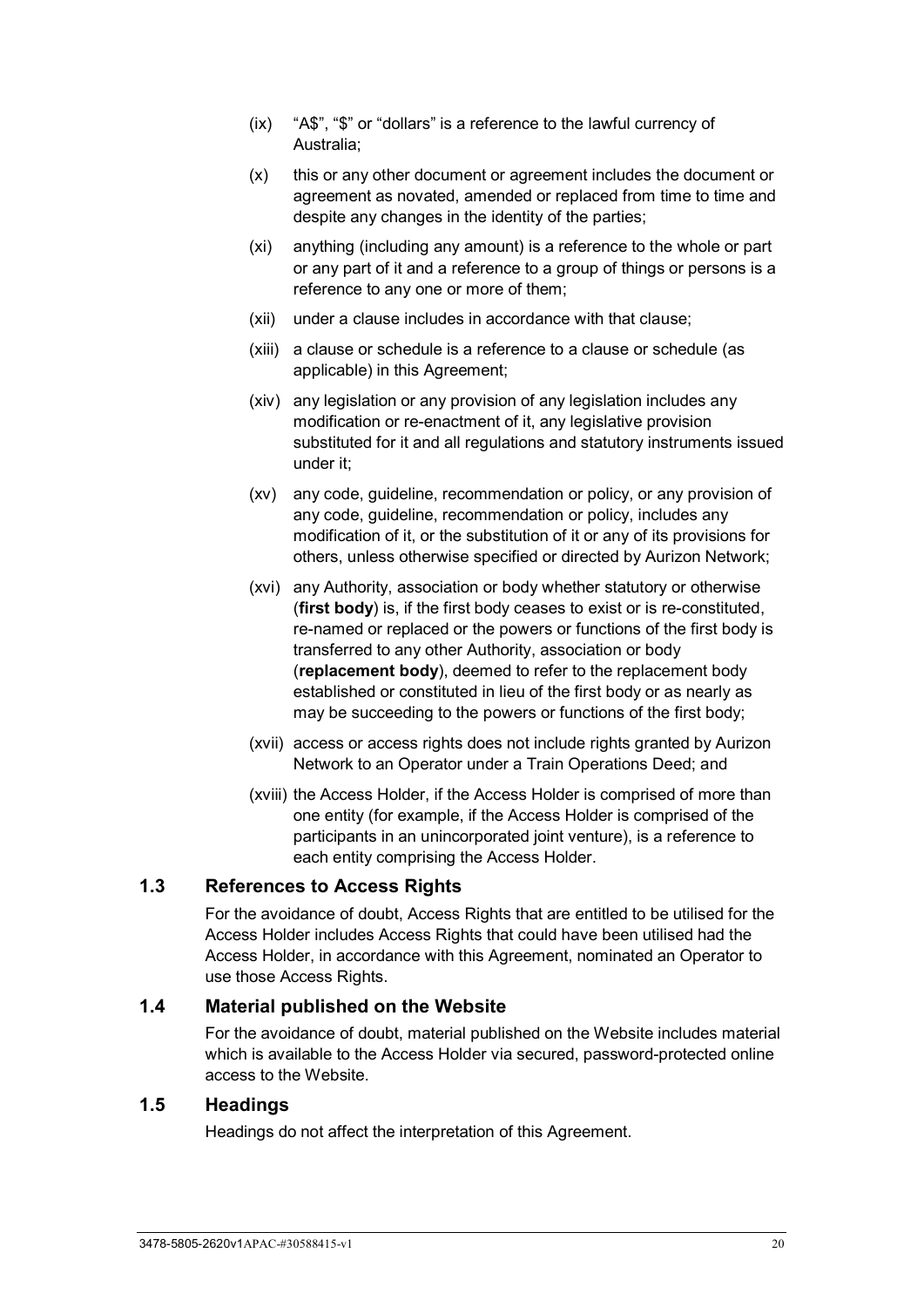# <span id="page-26-0"></span>**1.6 Words and expressions defined in Access Undertaking**

- (a) Subject to **clause [1.6\(b\)](#page-26-7)**, if a word or expression is defined in this Agreement to have the meaning given in the Access Undertaking, then it has the meaning given in the Access Undertaking in force as at the date of this Agreement.
- <span id="page-26-7"></span>(b) If a word or expression used in any Incorporated Provisions which form part of this Agreement under **clause [3](#page-26-5)** is defined in the Access Undertaking, then it has the meaning given in the Access Undertaking in force on the date the relevant Incorporated Provisions is incorporated into this Agreement under **clause [3.1](#page-26-6)** or **[3.2](#page-27-0)** (as applicable).

# <span id="page-26-1"></span>**1.7 Inconsistency**

- (a) If there is any inconsistency between the substantive terms of this Agreement (comprising **clauses [1](#page-6-0)** to **[40](#page-94-0)**) and the schedules of this Agreement, the substantive terms of this Agreement prevail to the extent of the inconsistency.
- (b) Subject to **clause [9.1\(b\)](#page-42-4)**, if there is any inconsistency between matters contained in the Access Undertaking (as amended by any Change in Access Undertaking) and this Agreement, the provisions of this Agreement prevail to the extent of the inconsistency unless expressly provided to the contrary.

# <span id="page-26-2"></span>2 Term

# <span id="page-26-3"></span>**2.1 Term**

This Agreement commences on the Commencement Date and, unless earlier terminated in accordance with its terms, continues until the Expiry Date.

# <span id="page-26-4"></span>**2.2 Right to renewal**

The Parties acknowledge and agree that any right which the Access Holder may have to renew this Agreement will be as provided in the Access Undertaking (as amended by any Change in Access Undertaking).

# <span id="page-26-5"></span>3 Access Undertaking

# <span id="page-26-6"></span>**3.1 Incorporation**

- (a) The parties agree that, for the purposes of the Access Undertaking, the Access Holder is considered an Access Seeker or an 'Access Holder' (as the term is defined under the Access Undertaking) (as applicable).
- <span id="page-26-8"></span>(b) Subject to **clause [3.2](#page-27-0)**, the following provisions of the Access Undertaking (as in force as at the Commencement Date) form part of this Agreement as if they were set out in full under this Agreement:
	- (i) Interface Risk Provisions;
	- (ii) Transfer Provisions;
	- (iii) Relinquishment Provisions;
	- (iv) Reduction Factor Provisions;
	- (v) Resumption Provisions; and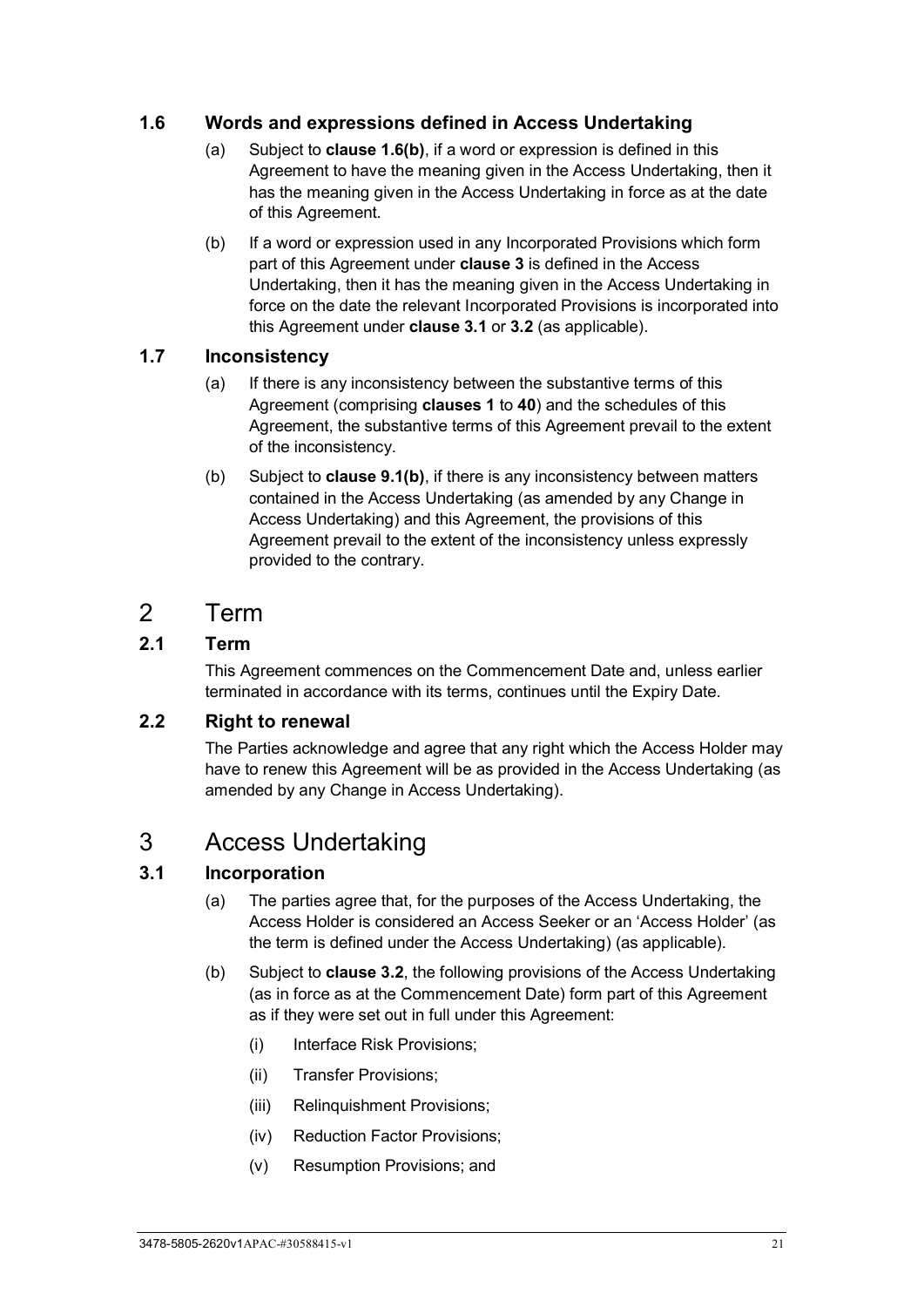- (vi) Conditional Access Provisions.
- (c) The Reference Tariff Provisions of the Access Undertaking (as changed by a Change in Access Undertaking from time to time) form part of this Agreement as if they were set out in full in this Agreement.
- (d) For the avoidance of doubt, despite any other provision in the Access Undertaking:
	- (i) **clause [25](#page-63-2)** applies to any Claim in respect of a breach of any Incorporated Provisions which form part of this Agreement under this **clause [3](#page-26-5)**; and
	- (ii) **clause [28](#page-70-1)** applies in respect of any Dispute between the Parties in respect of any right or obligation (or in respect of the enforcement) of any Incorporated Provisions which form part of this Agreement under this **clause [3](#page-26-5)**.

## <span id="page-27-0"></span>**3.2 Changes in Access Undertaking**

- (a) If there is a Change in Access Undertaking at any time which changes any of the Incorporated Provisions set out in **clause [3.1\(b\)](#page-26-8)**, then this **clause [3.2](#page-27-0)** applies.
- <span id="page-27-1"></span>(b) A Party (**Notifying Party**) may, within 20 Business Days from the date of the Change in the Access Undertaking (or such longer period as the Parties may agree), notify (**Amendment Notice**) the other Party (**Receiving Party**):
	- (i) that it elects to amend this Agreement to replace the Incorporated Provisions which form part of this Agreement under **clause [3.1\(b\)](#page-26-8)** or this **clause [3.2](#page-27-0)** (**Former Incorporated Provisions**) with the corresponding Incorporated Provisions as changed by the Change in Access Undertaking (**New Incorporated Provisions**); and
	- (ii) of any other changes to the other terms of this Agreement (if any) which the Notifying Party requires as a consequence of, or to give full effect to the replacement of the Former Incorporated Provisions with the New Incorporated Provisions under this **clause [3.2](#page-27-0)**; and
	- (iii) of the date from which the changes become effective (and if any changes become effective from different dates, the dates applicable to each change), which must be on or after the date on which the Change in Access Undertaking became effective (**Change Date(s)**).
- <span id="page-27-2"></span>(c) An Amendment Notice must include an amended version of this Agreement, with the changes referred to in **clause [3.2\(b\)\(i\)](#page-27-1)** clearly identified.
- <span id="page-27-4"></span>(d) Promptly following receipt of an Amendment Notice, the Receiving Party must notify the Notifying Party the extent to which the Receiving Party accepts or does not accept the drafting of the amendments to the terms of this Agreement proposed in the Amendment Notice in accordance with **clause [3.2\(b\)\(ii\)](#page-27-2)**.
- <span id="page-27-3"></span>(e) If the Receiving Party does not accept the drafting of the amendments to the terms of this Agreement, then the Parties must promptly meet to negotiate and attempt to agree the changes to the terms of this Agreement (if any) which are necessary as a consequence of, or to give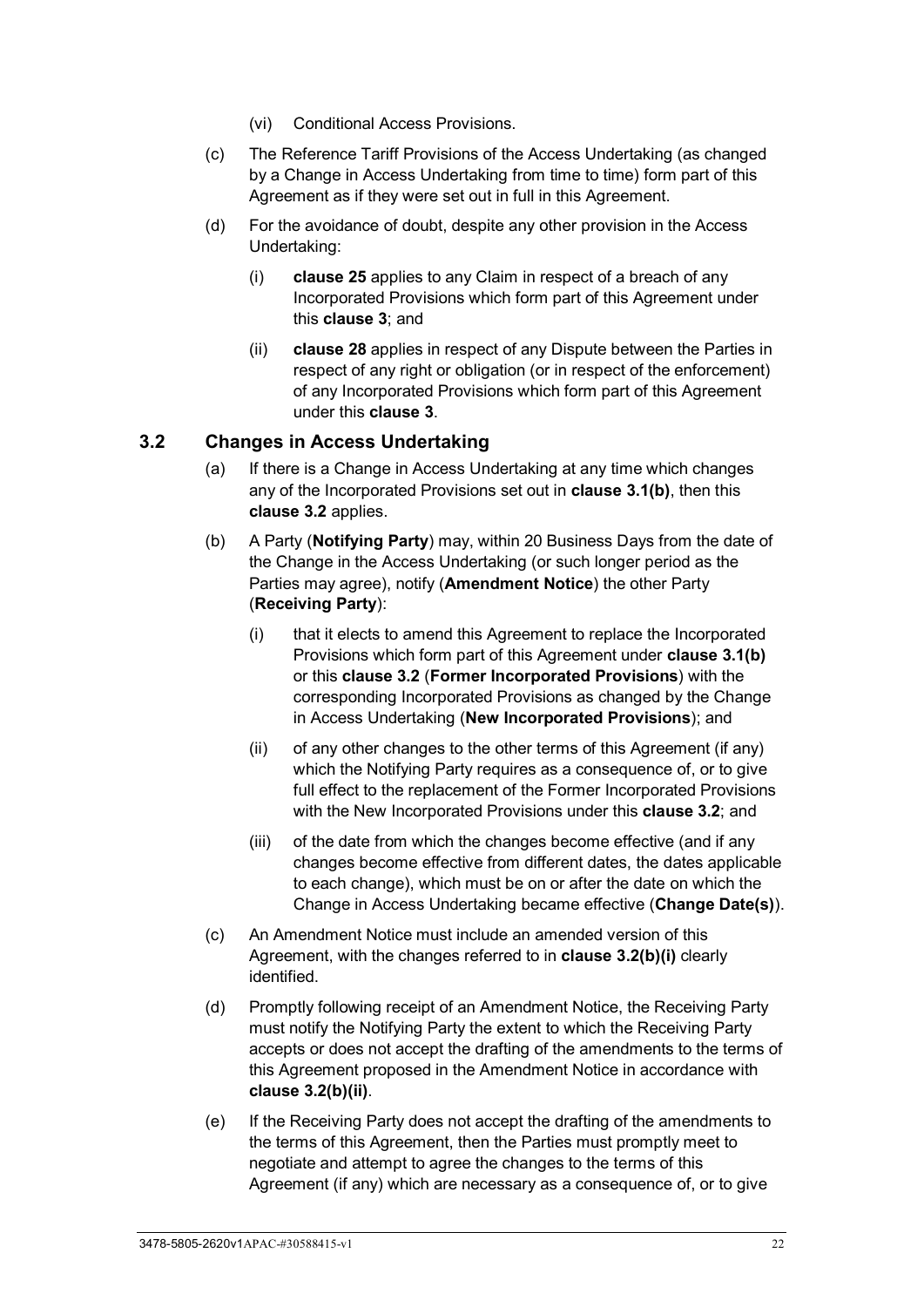full effect to, the replacement of the Former Incorporated Provisions with the New Incorporated Provisions under this **clause [3.2](#page-27-0)**.

- <span id="page-28-4"></span>(f) If the Parties do not agree the amendments in respect of the matters outstanding under **clause [3.2\(e\)](#page-27-3)** by the Change Date(s), the matter must be referred to the QCA for determination in accordance with the provisions of the Access Undertaking which provide for determination of disputes by the QCA.
- (g) On and from the Change Date(s) (or such other time as the QCA may determine):
	- (i) the New Incorporated Provisions will form part of this Agreement as if set out in full in this Agreement;
	- (ii) the Former Incorporated Provisions will cease to form part of this Agreement; and
	- (iii) amendments to the terms of this Agreement:
		- (A) accepted under **clause [3.2\(d\)](#page-27-4)**;
		- (B) agreed under **clause [3.2\(e\)](#page-27-3)**; or
		- (C) determined by the QCA under **clause [3.2\(f\)](#page-28-4)**,

become effective.

(h) Within 10 Business Days from the date that amendments to the terms of this Agreement are accepted, agreed and/or determined (as applicable) under this **clause [3.2](#page-27-0)**, Aurizon Network must prepare and send to the Access Holder a copy of this Agreement as modified.

# <span id="page-28-0"></span>4 Access Rights

# <span id="page-28-1"></span>**4.1 Grant of Access Rights**

In consideration of the Access Holder paying the Access Charges, on and from each Train Service Commitment Date for each Train Service Type until the Train Service Expiry Date for that Train Service Type, Aurizon Network grants, and will provide, to the Access Holder the Access Rights for that Train Service Type in accordance with the Train Description for that Train Service*.*

## <span id="page-28-2"></span>**4.2 Nature and scope of Access Rights**

- (a) The Access Rights granted under **clause [4.1](#page-28-1)** are non-exclusive contractual rights and do not give the Access Holder any right, title or interest of any proprietary nature in the Nominated Network.
- (b) Aurizon Network must provide the Access Holder with certain benefits, rights and services in accordance with the Access Undertaking and, to the extent relevant to the Access Holder's Access Rights, it is intended that the terms on which these requirements are provided are detailed in this Agreement.

# <span id="page-28-3"></span>**4.3 Exercise of Access Rights and Operator nomination**

- (a) The Parties acknowledge and agree that:
	- (i) the grant of the Access Rights to the Access Holder does not entitle the Access Holder to itself operate Train Services on the Nominated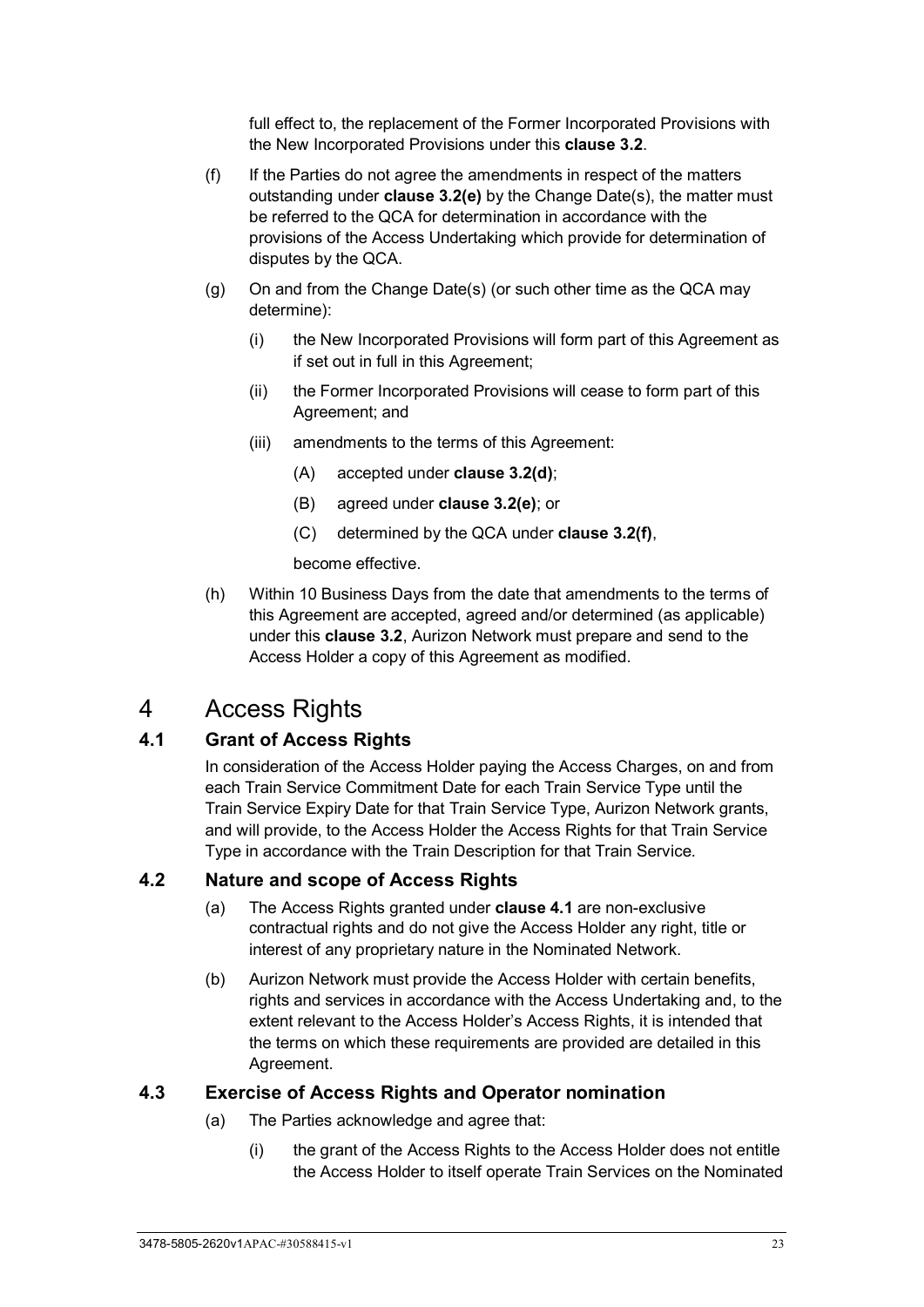Network (unless it is also an Accredited Railway Operator and is nominated as an Operator in accordance with this Agreement);

- (ii) the Access Holder can only utilise the Access Rights by nominating an Operator from time to time, in accordance with this Agreement; and
- (iii) the Access Holder may nominate more than one Operator.
- <span id="page-29-1"></span>(b) Subject to **clause [4.6\(a\)](#page-32-2)**, the Access Holder may, from time to time, provided that it is not in material breach of any of its obligations under this Agreement, nominate an Operator to utilise all or part of the Access Rights upon giving at least 20 Business Days prior written notice to Aurizon Network. The notice must:
	- (i) specify:
		- (A) the name, ABN, address and contact details of the Operator;
		- (B) the Access Rights which the Access Holder wishes to allocate to the Operator for the Operator to use in providing Train Services for the Access Holder;
		- (C) the first day and the last day of the period for which the Access Rights are to be allocated to the Operator; and
	- (ii) be accompanied by either:
		- (A) two copies of a Train Operations Deed, executed by the Operator, which:
			- (1) reflects, in schedule 2 of that Train Operations Deed, the Access Rights which the Access Holder wishes to allocate to the Operator; and
			- (2) satisfies the Compliant Nomination Requirements; or
		- (B) a statement and evidence identifying the Operator's existing Train Operations Deed in respect of utilisation of the Access Rights under this Agreement and evidence that:
			- (1) the Operator agrees to the relevant nomination; and
			- (2) the Compliant Nomination Requirements are satisfied.
- <span id="page-29-2"></span><span id="page-29-0"></span>(c) Access Rights allocated by the Access Holder to be used by any one or more Operators may not exceed, in aggregate, the Access Holder's Access Rights under this Agreement.
- (d) Despite any other provision in this Agreement and without limiting any of Aurizon Network's obligations under **clauses [4.3\(e\)](#page-30-1)** and **[4.5\(b\)](#page-31-1)**, Aurizon Network must accept, or act on:
	- (i) any nomination of an Operator by the Access Holder under **clause [4.3](#page-28-3)[\(b\)](#page-29-1)**; or
	- (ii) any variation which increases the allocation of Access Rights (including an increase to the period for which the Access Rights are to be allocated) to an Operator under **clause [4.5](#page-31-0)**,

<span id="page-29-3"></span>except where Aurizon Network (acting reasonably) determines either: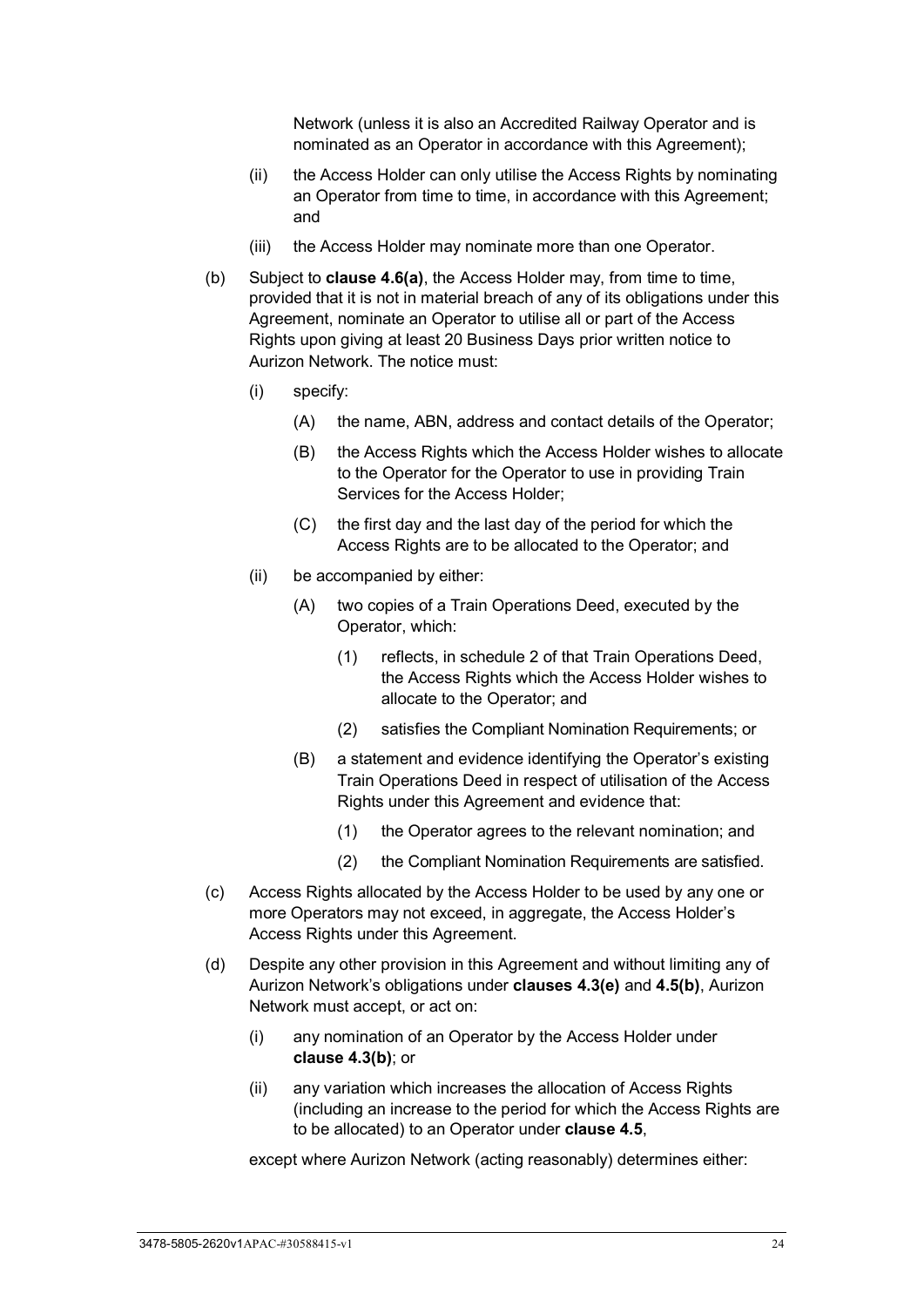- (iii) in respect of a nominated Train Service Type the Access Holder does not hold, or have the benefit of, Supply Chain Rights for those Train Services; or
- (iv) the Operator:
	- (A) is in material breach of any of its obligations under an existing Train Operations Deed with Aurizon Network (or Access Agreement if the Operator is also a Network Customer); or
	- (B) is not Accredited.
- <span id="page-30-2"></span><span id="page-30-1"></span>(e) Aurizon Network must:
	- (i) within 10 Business Days of receiving the nomination under **clause [4.3](#page-28-3)[\(b\)](#page-29-1)**, notify the Access Holder and the relevant Operator whether it accepts or rejects (providing its reasons) the nomination;
	- (ii) if it rejects the nomination, facilitate the resolution of any matter the subject of its reasons for the rejection; and
	- (iii) if it accepts the nomination, promptly do all things reasonably required (including compliance with **clause [4.6\(a\)](#page-32-2)** where applicable and amending the relevant Train Operations Deed to the extent required) to ensure that any delay to Train Services is minimised to the extent practicable including:
		- (A) if the notice under **clause [4.3\(b\)](#page-29-1)** is accompanied by two copies of a Train Operations Deed under **clause [4.3\(b\)\(ii\)\(A\)](#page-29-2)**, execute both copies of the Train Operations Deed and return one copy to the Operator; or
		- (B) if the notice under **clause [4.3\(b\)](#page-29-1)** is accompanied by a statement and evidence under **clause [4.3\(b\)\(ii\)\(B\)](#page-29-0)**, vary the relevant Train Operations Deed to include the right to operate Train Services utilising the Access Rights in respect of which the Operator was nominated, and provide notice of that variation to the Operator.
- (f) If Aurizon Network accepts the nomination of an Operator:
	- (i) the Access Holder must promptly provide a copy of this Agreement to the Operator; and
	- (ii) Aurizon Network must provide a copy of the IRMP to the Access Holder promptly after it has been agreed between the Parties and the Operator in accordance with the Interface Risk Provisions or determined under the Train Operations Deed.

# <span id="page-30-0"></span>**4.4 Access Interface Deed**

(a) If the Access Holder is also a Railway Operator and the Access Rights are to be used for the purposes of a rail haulage agreement between the Access Holder (in its capacity as 'Operator') and a Customer (as that term is defined in the Access Undertaking), prior to or on the date it exercises its rights under **clause [4.3\(b\)](#page-29-1)**, the Access Holder must procure the Customer executes and delivers the Access Interface Deed to Aurizon Network on or before the Commitment Date.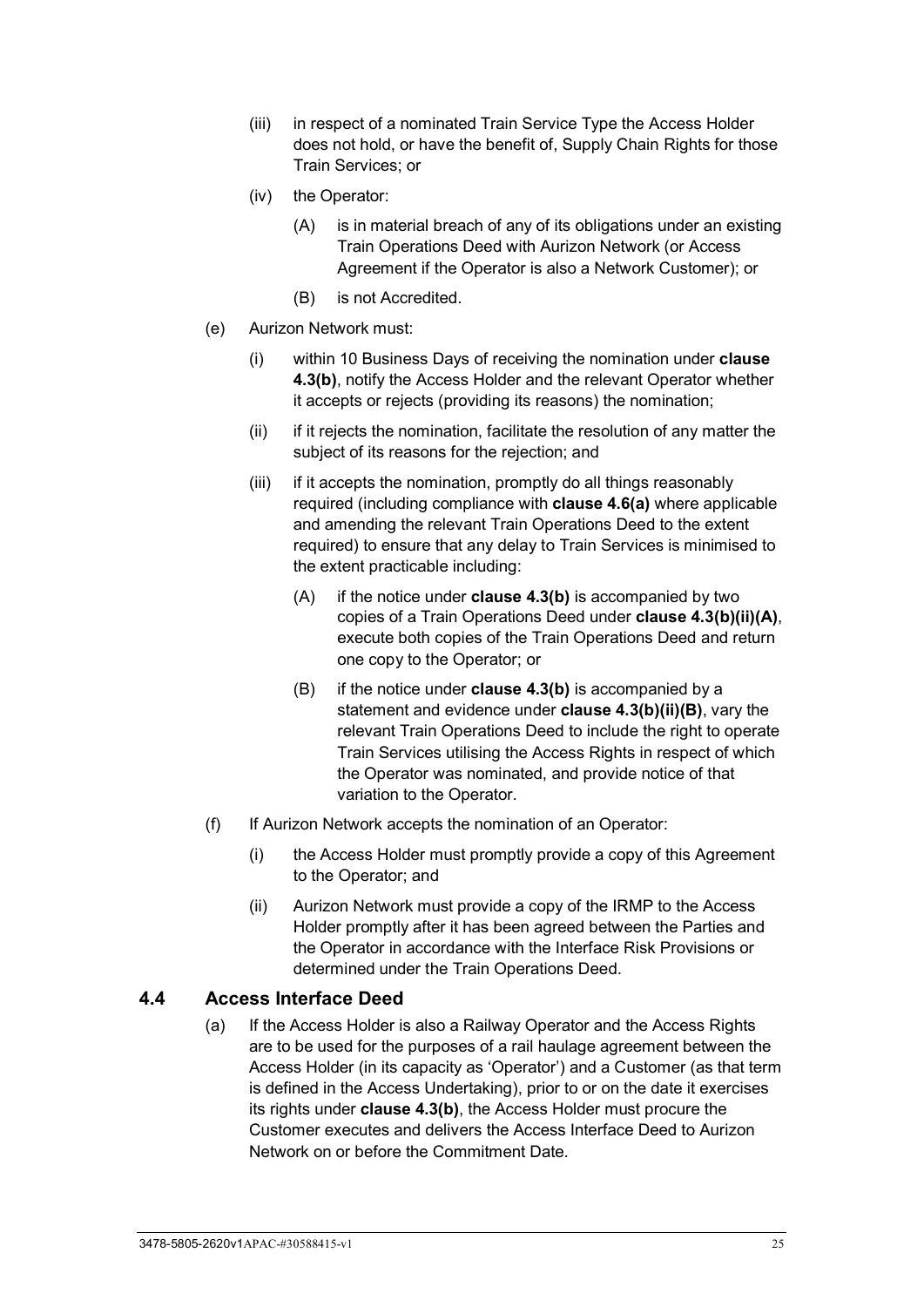- (b) As soon as practicable after receiving the Access Interface Deed duly executed by the Customer, Aurizon Network must:
	- (i) execute the Access Interface Deed;
	- (ii) provide a copy of the fully executed Access Interface Deed to the Customer; and
	- (iii) notify the Access Holder that the Access Interface Deed has been executed by the Customer and Aurizon Network.

## <span id="page-31-2"></span><span id="page-31-0"></span>**4.5 Changes to Operator nominations**

- (a) The Access Holder may, from time to time, upon giving at least 2 Business Days prior written notice to Aurizon Network and each affected Operator:
	- (i) vary any nomination previously given by the Access Holder under this Agreement so as to vary either or both of the following:
		- (A) the Access Rights which the Access Holder has allocated to an Operator; or
		- (B) the period for which the Access Rights are to be allocated to an Operator (provided that the period does not extend beyond the Train Service Expiry Date for the relevant Train Service Type); or
	- (ii) withdraw any nomination previously given by the Access Holder under **clause [4.3\(b\)](#page-29-1)** or this **clause [4.5\(a\)](#page-31-2)**; and
	- (iii) if the variation or withdrawal of a nomination results from the operation of clause 10.2(d) or 10.3(c)(iv)(A)(2) under a Train Operations Deed, the Access Holder may nominate, in accordance with **clause [4.3](#page-28-3)**, an alternative Operator to utilise the "Category 1 Reduced Operational Rights" (as defined in the Train Operations Deed) and/or the "Category 2 Reduced Operational Rights" (as defined in the Train Operations Deed) (as applicable).
- <span id="page-31-1"></span>(b) Aurizon Network must notify the Access Holder and the Operator if it accepts or rejects (providing its reasons) in accordance with **clauses [4.3\(d\)\(ii\)](#page-29-3)** to **[4.3\(d\)\(iv\)\(B\)](#page-30-2)** the variation within the lesser of 10 Business Days or the period remaining prior to the relevant Intermediate Train Plan being finalised.
- (c) Where an Operator receives an increased allocation of Access Rights following a varied nomination in accordance with this **clause [4.5](#page-31-0)**, and the date on which that variation commences is during the period covered by the then current Intermediate Train Plan, then Aurizon Network will schedule any additional Train Services ordered by the Operator to the extent permitted in accordance with the Network Management Principles.
- (d) If Aurizon Network rejects the nomination, it must facilitate the resolution of any matter the subject of its reasons for the rejection.
- (e) If Aurizon Network accepts the nomination, it must promptly do all things reasonably required to ensure that any delay to Train Services is minimised to the extent practicable including vary the relevant Train Operations Deed to include the right to operate Train Services utilising the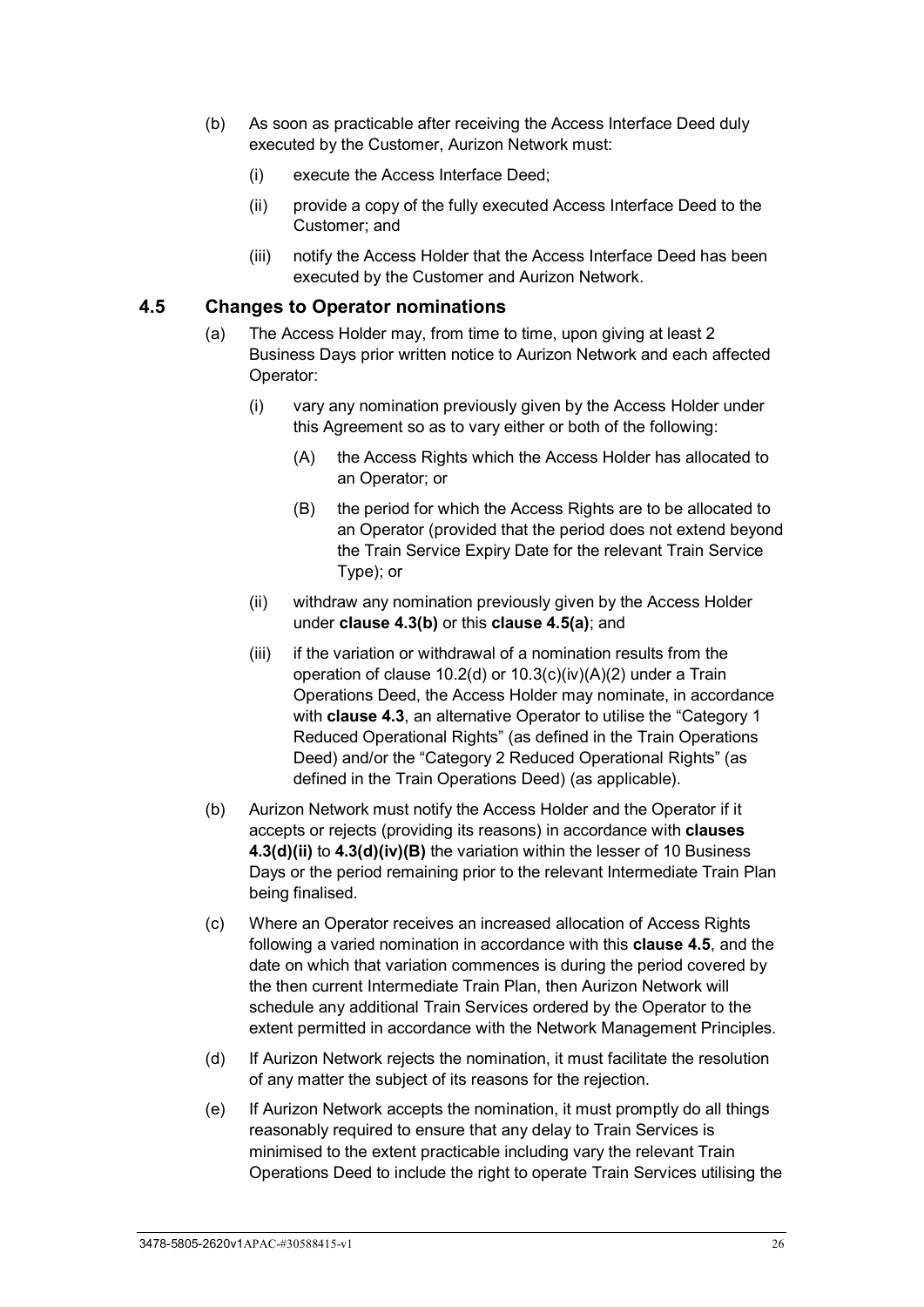Access Rights (or the "Category 1 Reduced Operational Rights" (as defined in the Train Operations Deed) and/or the "Category 2 Operational Rights" (as defined in the Train Operations Deed), as applicable) in respect of which the Operator was nominated.

## <span id="page-32-2"></span><span id="page-32-0"></span>**4.6 Nominations with different Train Descriptions**

- (a) If at any time:
	- (i) the Access Holder intends to:
		- (A) nominate an Operator to utilise all or part of the Access Rights; or
		- (B) vary a nomination previously given by the Access Holder;

and the Train Services of the relevant Operator will have a Train Description different from that contemplated in **[Schedule 2](#page-99-0)**; or

(ii) the Access Holder otherwise wishes to vary the Train Services from the Train Description nominated in **[Schedule 2](#page-99-0)**,

#### then:

- <span id="page-32-4"></span>(iii) prior to nominating the Operator or varying the nomination, Aurizon Network and the Access Holder must negotiate and endeavour to agree any amendments to this Agreement (including any amendments to the Access Rights and, subject to **clause [4.6\(b\)](#page-32-3)**, the Access Charge Rates) that may be necessary to reflect the Train Description of the Train Services to be operated by the relevant Operator for that part of the Access Rights to be allocated to that Operator; and
- (iv) no amendment to the Access Rights that results in the Access Holder being granted increased rights to access the Nominated Network has any effect unless and until the Access Holder and Aurizon Network have complied with Aurizon Network's Access Undertaking (as amended by any Change in Access Undertaking) (including with respect to the allocation of those increased Access Rights).
- <span id="page-32-3"></span>(b) Any variation to the Access Charge Rates under **clause [4.6\(a\)\(iii\)](#page-32-4)**:
	- (i) must be in accordance with the pricing principles set out in Part 6 of the Access Undertaking, in particular clause 6.2; and
	- (ii) must be reasonably justified (including calculations) by Aurizon Network to the Access Holder.

## <span id="page-32-1"></span>**4.7 Reduction of rights resulting in an Over-Allocation**

If at any time:

- (a) either:
	- (i) the Access Rights of the Access Holder are reduced, relinquished or transferred under this Agreement**;** or
	- (ii) the Nominated Monthly Train Services in respect of a Train Service Type are reduced or varied under this Agreement ; and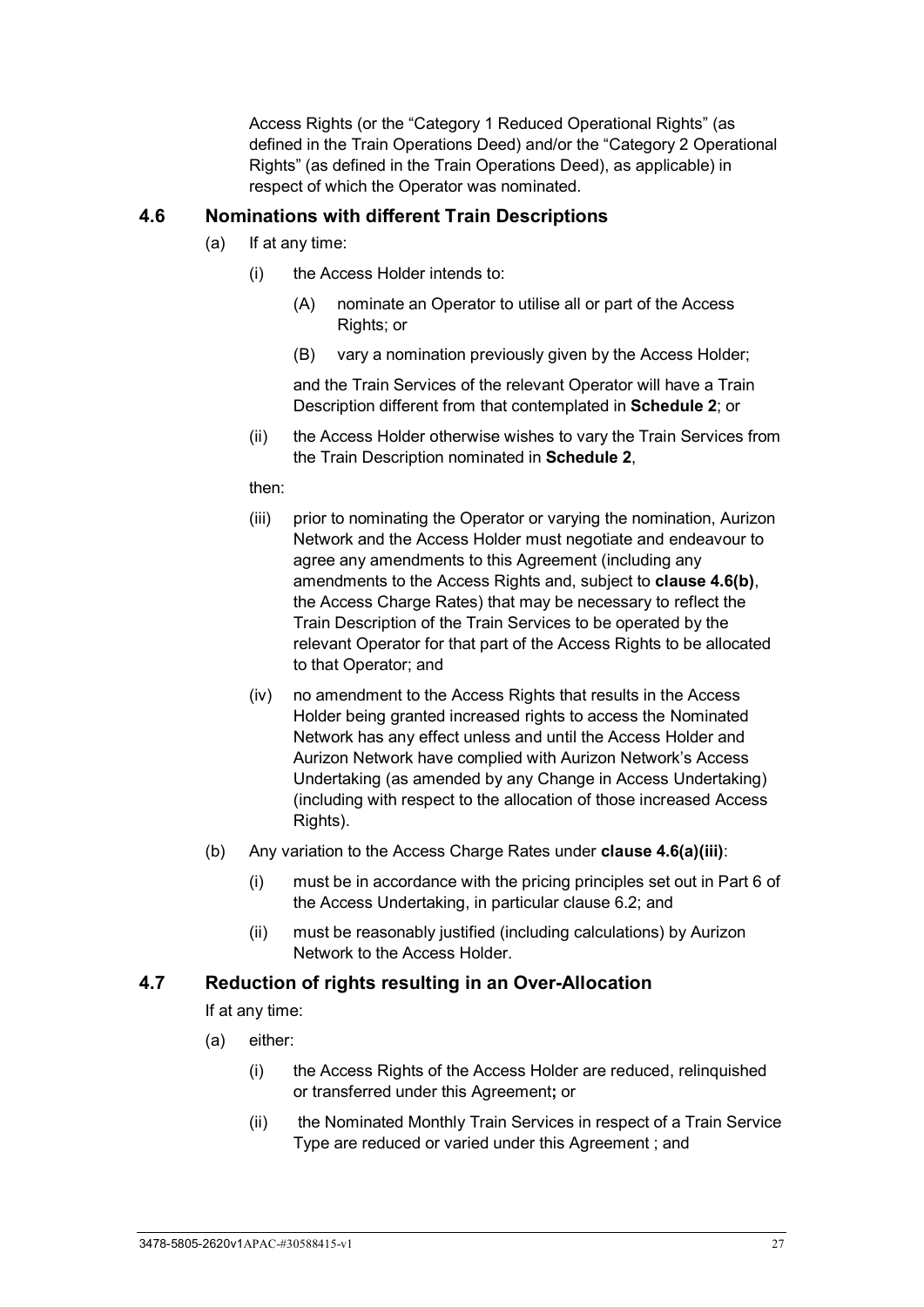<span id="page-33-1"></span>(b) as a result of such reduction, relinquishment or transfer of Access Rights or reduction or variation of Nominated Monthly Train Services in respect of a Train Service Type, the Access Rights allocated by the Access Holder to any one or more Operators under **clause [4.3](#page-28-3)** or **[4.4](#page-30-0)** for a Train Service Type exceed, in aggregate, the Access Holder's Access Rights under this Agreement for that Train Service Type following the reduction, relinquishment or transfer (such excess being the **Over-Allocation**),

then, unless the Access Holder varies the nominations in accordance with **clause [4.5\(a\)](#page-31-2)** within 2 Business Days of such reduction, relinquishment, transfer or variation to eliminate the Over-Allocation, the Access Holder will be deemed to have varied the nominations in accordance with **clause [4.5\(a\)](#page-31-2)** as follows:

- (c) if the Access Holder has nominated only one Operator for that Train Service Type, reducing the Access Rights for that Train Service Type which the Access Holder has allocated to the Operator under its Train Operations Deed by the Over-Allocation; or
- (d) if the Access Holder has nominated multiple Operators in respect of an affected Train Service Type, reducing the Access Rights for that Train Service Type which the Access Holder has allocated to each Operator under this Agreement and each Operator's respective Train Operations Deed by a share of the Over-Allocation that is as closely as possible proportionate to the Train Services allocated to the Operator for the affected Train Service Type as a share of the total Train Services allocated to all Operators for that Train Service Type,

and such reduction will take effect on the date the reduction, variation, relinquishment or transfer takes effect, with Aurizon Network providing written notice of the reduction to each affected Operator as soon as practicable.

# <span id="page-33-2"></span><span id="page-33-0"></span>**4.8 Operation of Ad Hoc Train Service**

- (a) If:
	- (i) the Access Holder (or its Operator) notifies Aurizon Network that it wishes to have an Operator (which the Access Holder must identify when notifying Aurizon Network) operate an Ad Hoc Train Service (which the Access Holder (or its Operator) must identify having reference to the definition of Ad Hoc Train Service) for a Train Service Type; and
	- (ii) the relevant Operator has notified Aurizon Network that is able and willing to operate that Ad Hoc Train Service for a Train Service Type under its Train Operations Deed to the extent the Access Holder provided the notice under **clause [4.8\(a\)\(i\)](#page-33-2)**,

then, to the extent permitted by the Network Management Principles, Aurizon Network:

- (iii) must if required in accordance with clause 5.4(c) of Schedule G of the Access Undertaking; or
- (iv) otherwise must use reasonable endeavours to,

schedule the Ad Hoc Train Service for the Train Service Type in the Daily Train Plan.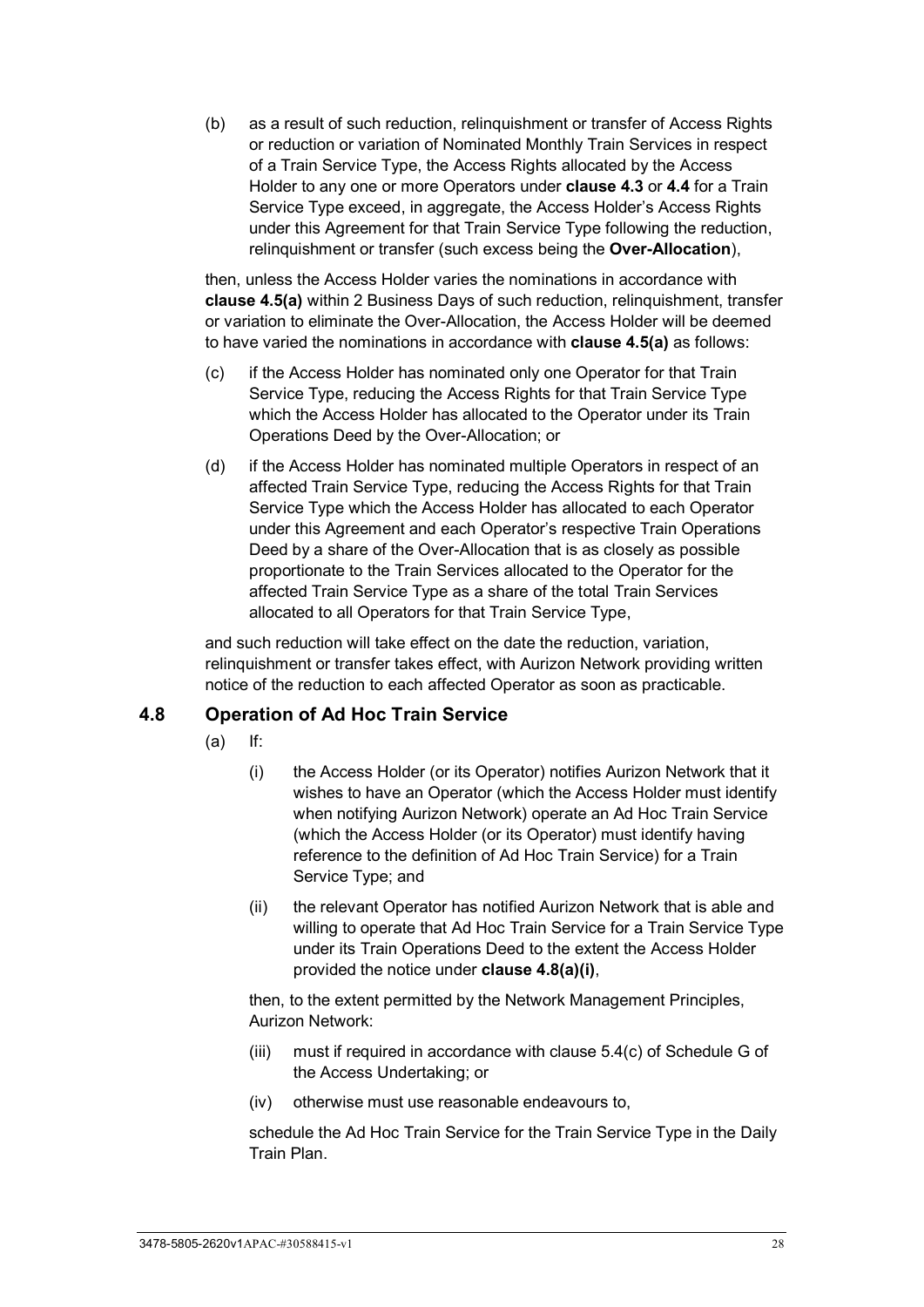- <span id="page-34-1"></span>(b) On and from the time that the Ad Hoc Train Service is scheduled in the Daily Train Plan, the terms and conditions of this Agreement apply to the Ad Hoc Train Service as if the Ad Hoc Train Service is a Train Service for the Train Service Type the relevant Operator is entitled to operate utilising the Access Rights for that Train Service Type.
- (c) Despite **clause [4.8\(b\)](#page-34-1)**, if an Ad Hoc Train Service is of a type described in **paragraph (b)** of the definition of Ad Hoc Train Service and has a different Origin and Destination for that Train Service Type, then such Ad Hoc Train Service will not be taken into account for the purposes of the TOP Charge.

## <span id="page-34-0"></span>**4.9 Supply Chain Rights**

- (a) The Access Holder must demonstrate to the satisfaction of Aurizon Network (acting reasonably) that the Access Holder holds, or has the benefit of, or is reasonably likely to hold, or have the benefit of, Supply Chain Rights for the commencement of the operation of the first Train Service for each Train Service Type.
- (b) The Access Holder may not nominate an Operator under this Agreement in respect of a Train Service Type for which the Access Holder does not hold, or have the benefit of, Supply Chain Rights for those Train Services.
- (c) The Access Holder must, for each Train Service Type, use all reasonable endeavours to continue to hold, or have the benefit of, those Supply Chain Rights until at least the Train Service Expiry Date for the Train Service Type, provided that if the term of any Supply Chain Rights expires or terminates prior to the Train Service Expiry Date for that Train Service Type, the Access Holder must use reasonable endeavours to secure equivalent Supply Chain Rights for the period until the Train Service Expiry Date for that Train Service Type.
- (d) If, prior to the commencement of the operation of the Train Services for each Train Service Type, Aurizon Network:
	- (i) acting reasonably, considers the Access Holder's circumstances have changed; and
	- (ii) notifies the Access Holder that it requires details of the changed circumstances,

the Access Holder must, within 10 Business Days after its notice, provide Aurizon Network reasonable details of:

- (iii) the Supply Chain Rights for the Train Services for a Train Service Type that the Access Holder holds, or has the benefit of at the time; and
- (iv) if applicable, the steps which the Access Holder has taken, or intends to take to secure any additional, renewed, extended or replacement Supply Chain Rights for the Train Services for the Train Service Type and the status of any such steps.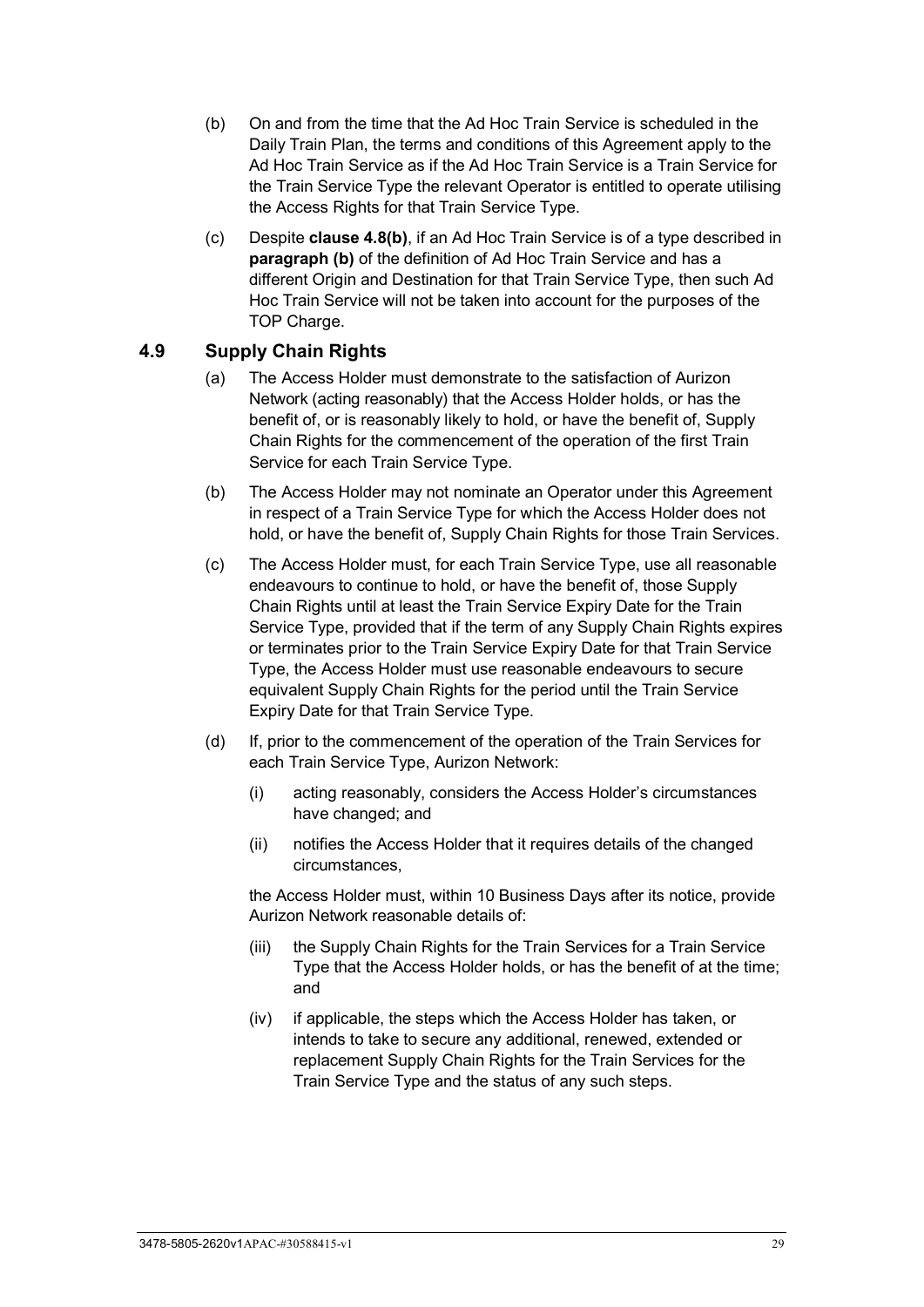# <span id="page-35-0"></span>5 Billing and payments

# <span id="page-35-1"></span>**5.1 Charges**

- (a) The Access Holder must pay to Aurizon Network the Access Charges and any other charges (if any) as calculated in accordance with this Agreement.
- (b) Where a Train Service is taken to be cancelled under a Train Operations Deed, despite the Train Service being cancelled and not operated, the Train Service will be taken to be one of the Nominated Monthly Train Services for the Train Service Type for the Month in which the Train Service was originally scheduled in the Daily Train Plan provided that:
	- (i) the reason for the cancellation is not (or is deemed under the relevant Train Operations Deed to not be) an Aurizon Network Cause; and
	- (ii) the relevant Operator notified Aurizon Network that it decided not to, or was unable to, operate that Train Service less than 48 hours (or failed to give any notification) before the time for commencement of the operation of that Train Service as originally scheduled in the Daily Train Plan.

# <span id="page-35-4"></span><span id="page-35-2"></span>**5.2 Invoicing**

- (a) As soon as reasonably practicable after the end of each Billing Period, Aurizon Network must give to the Access Holder an invoice for:
	- (i) the Access Charges for that Billing Period; plus
	- (ii) any amounts payable but unpaid by the Access Holder to Aurizon Network under this Agreement, and which have not previously been invoiced, as at the end of the Billing Period.
- (b) If **clause [5.6](#page-37-1)** applies, Aurizon Network must give the Access Holder an invoice under **clause [5.2\(a\)](#page-35-4)** after the end of a Billing Period even if no amount is required to be invoiced under **clause [5.2\(a\)](#page-35-4)** for that Billing Period.
- (c) If this Agreement terminates or expires on a date other than 30 June then, as soon as reasonably practicable after the first 30 June to occur after the termination or expiry of this Agreement, Aurizon Network must give to the Access Holder an invoice for the TOP Charge (if any) for the Year during which this Agreement terminated or expired.
- (d) Each invoice given under this **clause [5.2](#page-35-2)** must be accompanied by reasonable details of Aurizon Network's calculation of the amounts claimed in the invoice including a breakdown of the Access Charges and itemised description of any other amounts (for the amounts deducted under **clause [5.6](#page-37-1)**, particulars must include the amounts against which the deduction is applied).

# <span id="page-35-3"></span>**5.3 Payment**

- (a) Subject to **clause [5.4](#page-36-0)**, the Access Holder must:
	- (i) pay to Aurizon Network the amount claimed in an invoice given under **clause [5.2](#page-35-2)** within 10 Business Days after the invoice is given to the Access Holder; and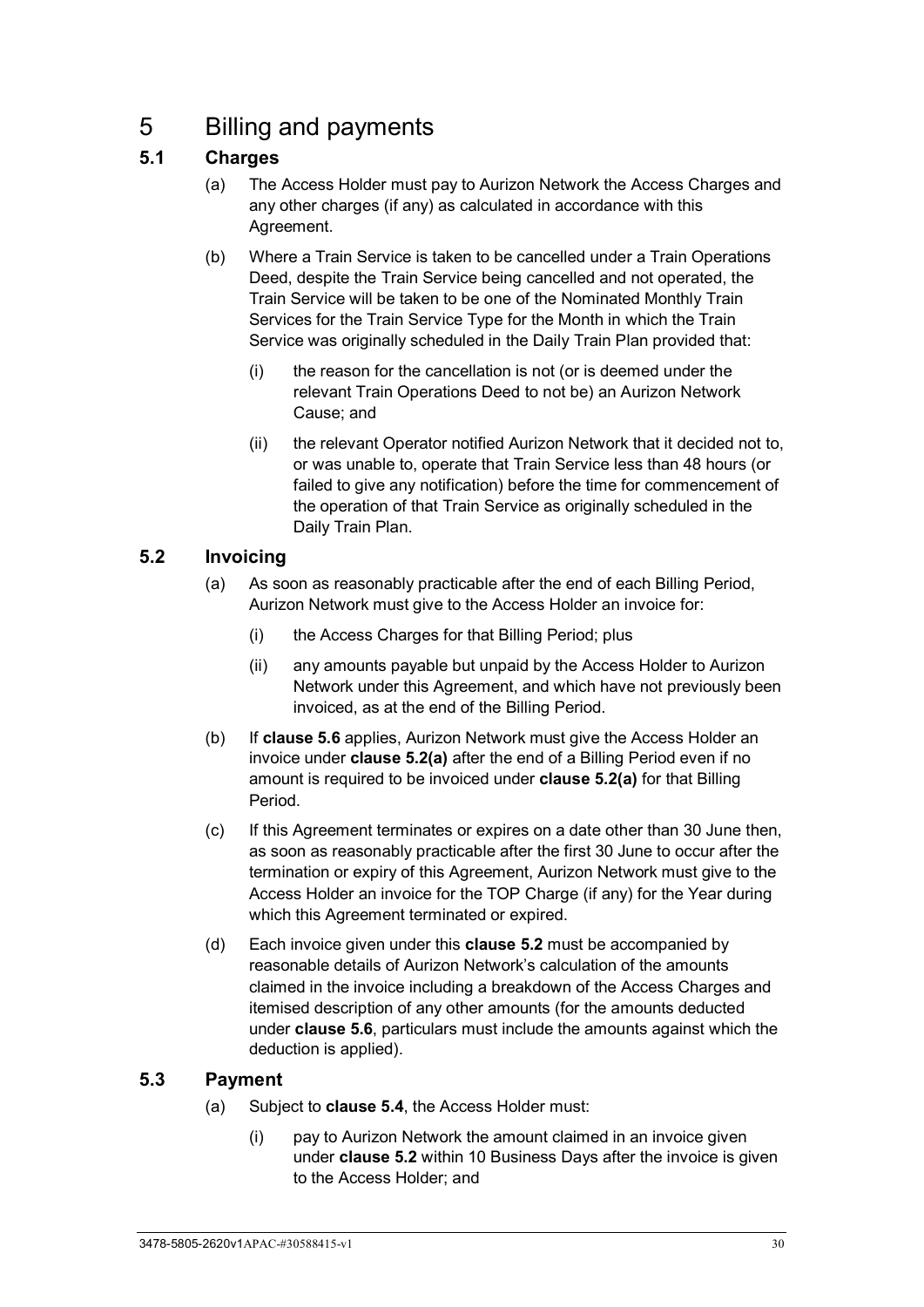- (ii) pay all amounts payable to Aurizon Network under this Agreement:
	- (A) in Australian currency; and
	- (B) by:
		- (1) direct deposit into one or more bank accounts notified by Aurizon Network to the Access Holder in the invoice for this purpose (whether or not those bank accounts are in the name of Aurizon Network); or
		- (2) such other payment method as Aurizon Network specifies in the invoice (acting reasonably).
- (b) Any payment by the Access Holder of an amount payable under this Agreement in accordance with this **clause [5.3](#page-35-0)** is taken to be a payment of such amount to Aurizon Network for the purpose of this Agreement (whether or not such amount is paid into a bank account in the name of Aurizon Network).

#### <span id="page-36-4"></span><span id="page-36-0"></span>**5.4 Disputes**

- (a) Any Disputes in connection with an amount claimed in an invoice:
	- (i) must be resolved in accordance with **clause [28](#page-70-0)**; and
	- (ii) which is not resolved in accordance with **clause [28.2](#page-70-1)**, may be referred by either Party to an Expert for determination in accordance with **clause [28.3](#page-71-0)**.
- <span id="page-36-1"></span>(b) Despite **clause [5.4\(a\)](#page-36-0)**, if an amount claimed in an invoice given by Aurizon Network under **clause [5.2](#page-35-1)** is Disputed, then unless the total amount of the invoice is nil due to the operation of **clause [5.6](#page-37-0)**, the Access Holder must pay to Aurizon Network:
	- (i) the portion of the amount claimed in the invoice that is not in Dispute; and
	- (ii) 50% of the portion of the amount claimed in the invoice that is in Dispute,

within the time specified in **clause [5.3\(a\)\(i\)](#page-35-2)**.

- <span id="page-36-3"></span><span id="page-36-2"></span>(c) Upon resolution of any Dispute about an amount claimed in an invoice given by Aurizon Network, if the total amount which Aurizon Network was entitled to claim in the invoice (as resolved) is:
	- (i) more than the amount paid by the Access Holder, then the amount of the difference, together with interest on that amount calculated in accordance with **clause [5.5](#page-37-1)** (from the date when the amount in Dispute would have been due and payable under **clause [5.3\(a\)\(i\)](#page-35-2)** but for **clause [5.4\(b\)](#page-36-1)**, until the date on which the difference, together with any interest, has been paid in full), must be paid by the Access Holder to Aurizon Network within 20 Business Days after the resolution of the Dispute; or
	- (ii) less than the amount paid by the Access Holder, then the amount of the difference, together with interest on that amount calculated in accordance with **clause [5.5](#page-37-1)** (from the date when the amount in Dispute was paid by the Access Holder until the date on which the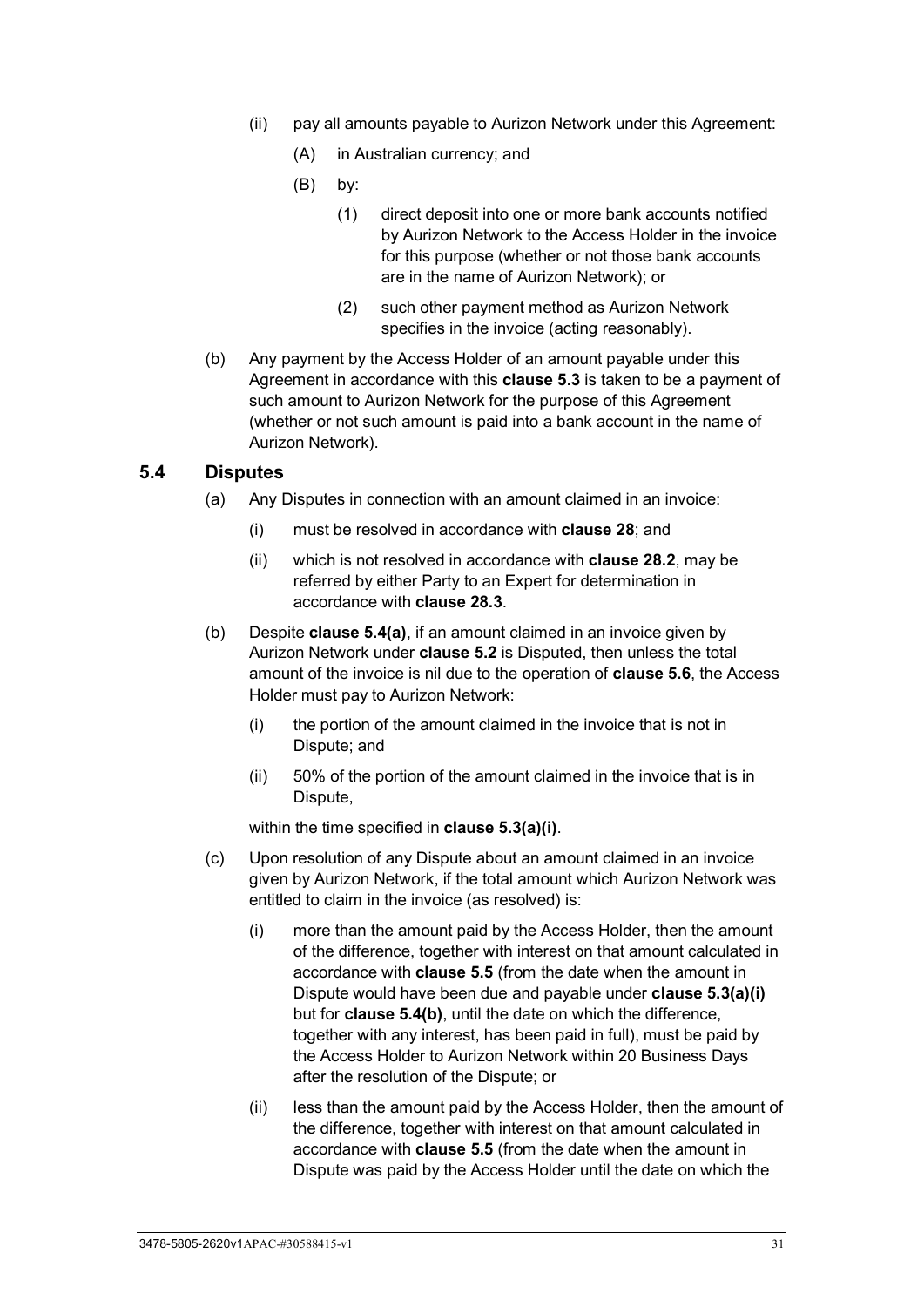credit is applied or the amount is paid (as applicable) under this **clause [5.4\(c\)\(ii\)](#page-36-2)**), must be:

- <span id="page-37-2"></span>(A) applied by Aurizon Network as credit in favour of the Access Holder against the amount claimed in the next invoice to be issued by Aurizon Network to the Access Holder under **clause [5.2](#page-35-1)** after the resolution of the Dispute (and, if necessary, to subsequent invoices issued by Aurizon Network under **clause [5.2](#page-35-1)** until the amount of the difference (including any interest) has been fully credited in favour of the Access Holder against amounts payable under invoices issued by Aurizon Network to the Access Holder under **clause [5.2](#page-35-1)**); or
- (B) if there will be no further invoices issued by Aurizon Network to the Access Holder under **clause [5.2](#page-35-1)** after the resolution of the Dispute or the last credit referred to in **clause [5.4\(c\)\(ii\)\(A\)](#page-37-2)**, paid by Aurizon Network to the Access Holder within 20 Business Days after resolution of the Dispute or the last credit referred to in **clause [5.4\(c\)\(ii\)\(A\)](#page-37-2)** (as applicable).

### <span id="page-37-1"></span>**5.5 Interest on overdue payments and Disputed amounts**

- (a) Without prejudice to the rights, powers and remedies of a Party under this Agreement or otherwise at Law, if for any reason a Party does not pay an amount payable under or in connection with this Agreement on or before the due date for payment, then that Party must pay interest on the outstanding amount calculated in accordance with this **clause [5.5](#page-37-1)**.
- <span id="page-37-3"></span>(b) Interest accrues on outstanding amounts from the due date for payment until that amount, together with the interest on that amount, has been paid in full.
- (c) Interest under **clauses [5.4\(c\)\(i\)](#page-36-3)**, **[5.4\(c\)\(ii\)](#page-36-2)** and **[5.5\(b\)](#page-37-3)** is calculated at the Default Rate. Any interest accrued but unpaid at the end of each Month is capitalised and, once capitalised, will itself bear interest.

#### <span id="page-37-0"></span>**5.6 Right of set-off**

A Party may deduct from any amounts which are due and payable by the Party to the other Party under this Agreement any amounts which are due and payable by the other Party to the Party under this Agreement.

#### **5.7 Consequences of failure to comply with Performance Levels**

- (a) If an Operator nominated by the Access Holder under this Agreement does not comply with the Performance Levels imposed on it under a Train Operations Deed, then, subject to **clause [5.4](#page-36-4)**, the Access Holder must pay to Aurizon Network the amount (if any) determined in accordance with the relevant Train Operations Deed as a result of that failure, as part of the invoice issued by Aurizon Network for Access Charges and other charges for the Billing Period immediately following Aurizon Network becoming entitled to that amount provided that, if there is no next Billing Period, the Access Holder must pay such amount to Aurizon Network within 10 Business Days after receipt of an invoice from Aurizon Network.
- <span id="page-37-4"></span>(b) If Aurizon Network does not comply with the Performance Levels imposed on it under a Train Operations Deed, then Aurizon Network will credit to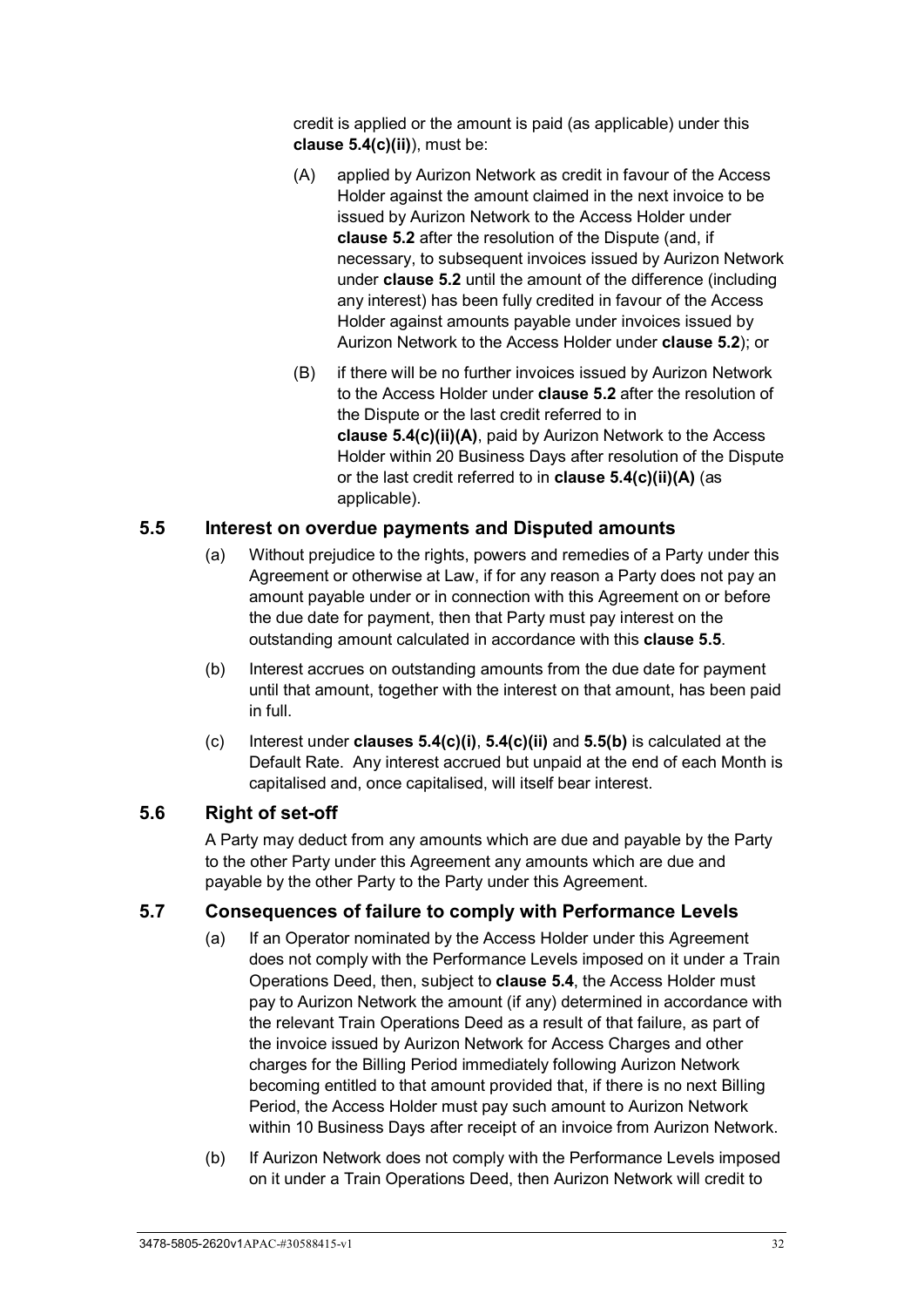the Access Holder the amount (if any) determined in accordance with the relevant Train Operations Deed as a result of that failure by way of a deduction from the invoice issued by Aurizon Network for Access Charges and other charges for the Billing Period immediately following the Access Holder becoming entitled to that amount in accordance with **clause [5.7\(c\)](#page-38-0)**.

- <span id="page-38-0"></span>(c) If the total amount which Aurizon Network must credit to the Access Holder under **clause [5.7\(b\)](#page-37-4)** is more than the amount under the invoice issued by Aurizon Network for Access Charges and other charges (after application of any other set-off or other credit owed to the Access Holder) for the Billing Period immediately following the Access Holder becoming entitled to that amount, then:
	- (i) the amount of the difference must be applied by Aurizon Network as credit in favour of the Access Holder against the amount claimed in the next invoice to be issued by Aurizon Network under **clause [5.2](#page-35-1)** and to subsequent invoices issued by Aurizon Network under **clause [5.2](#page-35-1)** until the amount of the difference has been fully credited in favour of the Access Holder against amounts payable under invoices issued by Aurizon Network under **clause [5.2](#page-35-1)**); or
	- (ii) if there is no next Billing Period, then Aurizon Network must pay such amount to the Access Holder within 10 Business Days after receipt of an invoice from the Access Holder.

## <span id="page-38-2"></span>6 Security

## <span id="page-38-1"></span>**6.1 Requirement to provide Security after Commencement Date**

- (a) This **clause [6.1](#page-38-1)** only applies if **item [3](#page-97-0)** of **[Schedule 1](#page-97-1)** states that it applies.
- (b) On or before the date 10 Business Days prior to the Commitment Date, the Access Holder must deliver Security to Aurizon Network which satisfies the requirements of this **clause [6](#page-38-2)** for an amount of not less than the Security Amount.

#### **6.2 Requirement to provide Security on certain events occurring**

- <span id="page-38-3"></span>(a) If at any time during the Term when the Access Holder is not required to provide Security to Aurizon Network under this **clause [6](#page-38-2)**:
	- (i) the Access Holder does not pay any amount (together with any interest) payable under this Agreement and which is not the subject of a Dispute by the due date for payment or, where there is no due date for payment, within five Business Days after Aurizon Network gives written notice to the Access Holder requiring payment; or
	- (ii) Aurizon Network considers (acting reasonably) that the Access Holder may:
		- (A) no longer be financially sound;
		- (B) no longer be able to meet its debts as and when they fall due; or
		- (C) not otherwise be capable of performing its obligations under this Agreement,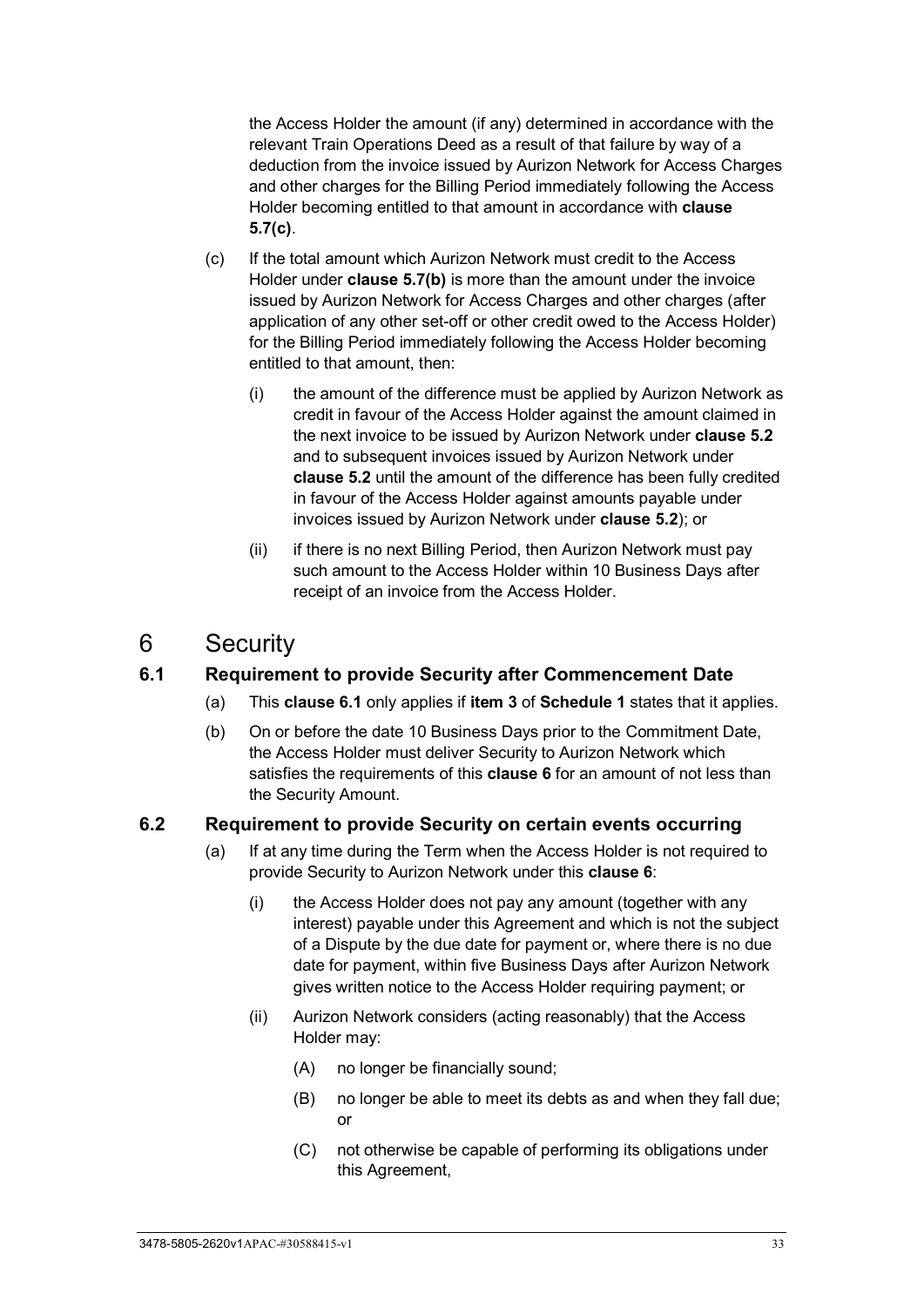then the Access Holder must, within 10 Business Days after being required to do so by Aurizon Network, deliver Security to Aurizon Network which satisfies the requirements of this **clause [6](#page-38-2)** for an amount of not less than the Security Amount.

- (b) In considering whether to require the Access Holder to provide Security under **clause [6.2\(a\)\(ii\)](#page-38-3)**, Aurizon Network may take into consideration:
	- (i) expected future payment obligations under this Agreement and the financial performance of the Access Holder; and
	- (ii) the Access Holder ceasing to have an Acceptable Credit Rating.

#### <span id="page-39-0"></span>**6.3 Requirement to provide Security for the Security Amount**

- (a) If the Access Holder is required to provide Security under this **clause [6](#page-38-2)**, the Security must be provided and maintained for an amount of not less than the Security Amount.
- (b) If at any time during the Term:
	- (i) the Access Holder is required to provide Security under this **clause [6](#page-38-2)**; and
	- (ii) the Security provided by the Access Holder to Aurizon Network under this **clause [6](#page-38-2)** is for an amount which is less than the Security Amount (including due to Aurizon Network having recourse to the Security under **clause [6.6](#page-40-0)**),

then the Access Holder must promptly (and in any event within 10 Business Days after being required to do so by Aurizon Network) deliver to Aurizon Network:

- (iii) additional Security; or
- (iv) replacement Security,

which satisfies the requirements of this **clause [6](#page-38-2)** so that Security is provided and maintained for an aggregate amount of not less than the Security Amount.

#### <span id="page-39-3"></span>**6.4 Requirement to provide Security for additional Train Service Type**

Without limiting **clause [6.3](#page-39-0)**, if:

- <span id="page-39-1"></span>(a) at any time during the Term:
	- (i) **[Schedule 2](#page-99-0)** is varied to include an additional Train Service Type; or
	- (ii) the Train Description for an existing Train Service Type is varied;
- (b) at the time of the variation referred to in **clause [6.4\(a\)](#page-39-1)** the Access Holder is required to provide Security under this **clause [6](#page-38-2)**; and
- <span id="page-39-2"></span>(c) at the time of the variation referred to in **clause [6.4\(a\)](#page-39-1)** the Security provided by the Access Holder to Aurizon Network under this **clause [6](#page-38-2)** is for an amount which is less than the amount which will be the Security Amount on and from, as applicable:
	- (i) the Train Service Commitment Date for that additional Train Service Type; or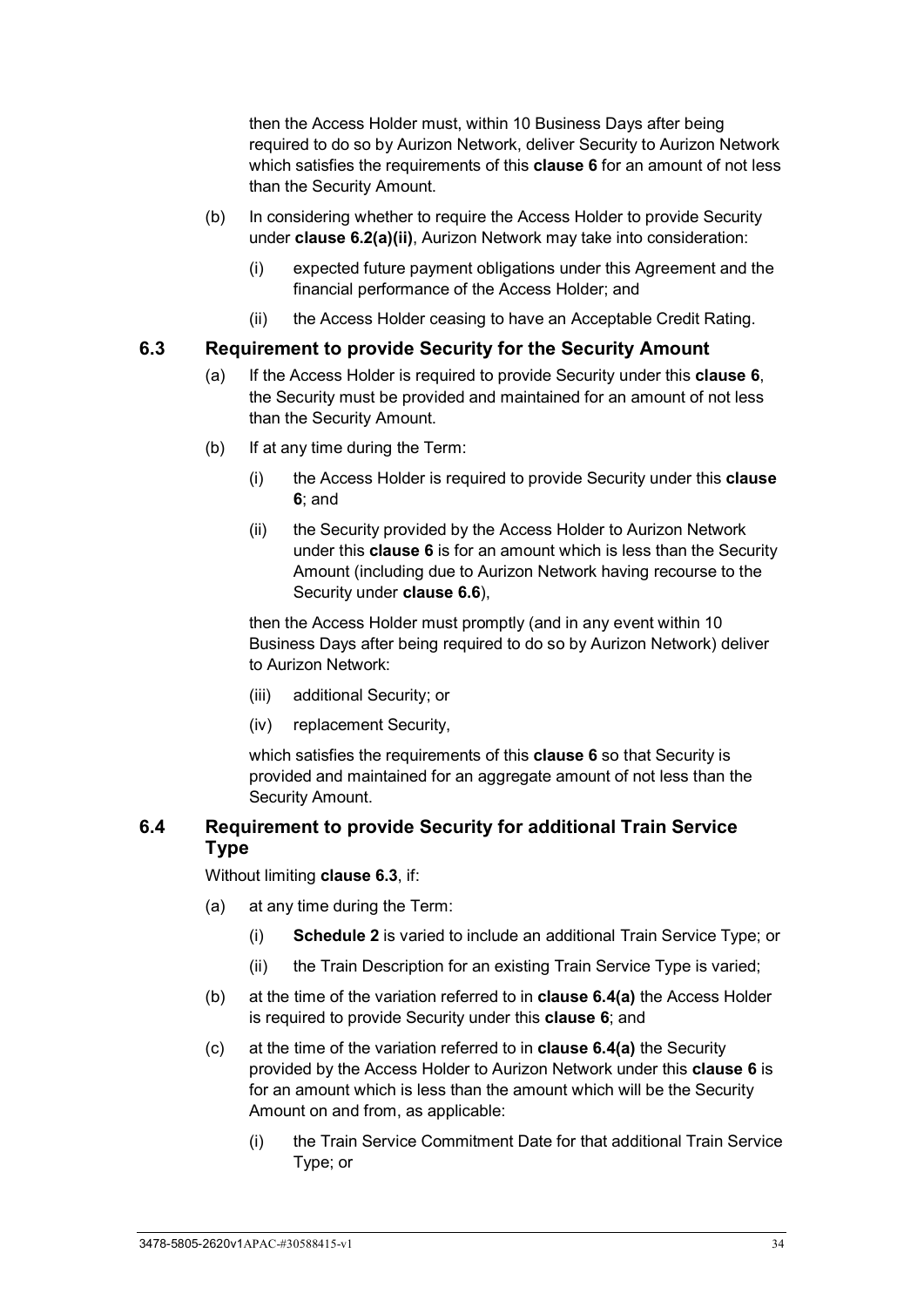<span id="page-40-1"></span>(ii) the date the variation to the Train Description for that existing Train Service Type takes effect,

having regard to the additional Access Charges payable, in the future, for that Train Service Type, then the Access Holder must promptly (and in any event within 10 Business Days before the applicable date specified in **clause [6.4\(c\)\(i\)](#page-39-2)** or **[6.4\(c\)\(ii\)](#page-40-1)**) deliver to Aurizon Network:

- (iii) additional Security; or
- <span id="page-40-3"></span>(iv) replacement Security,

which satisfies the requirements of this **clause [6](#page-38-2)** so that Security is provided and maintained for an aggregate amount of not less than the amount which will be the Security Amount on and from the applicable date specified in **clause [6.4\(c\)\(i\)](#page-39-2)** or **[6.4\(c\)\(ii\)](#page-40-1)** (having regard to the additional Access Charges payable, in the future, for that Train Service Type).

#### <span id="page-40-4"></span>**6.5 Replacement of Security**

- (a) The Access Holder may, with Aurizon Network's consent, replace any Security provided by the Access Holder under this **clause [6](#page-38-2)** with replacement Security which satisfies the requirements of this **clause [6](#page-38-2)**.
- <span id="page-40-2"></span>(b) If the Security provided by an Access Holder under this **clause** [6](#page-38-2) is a bank guarantee that has an expiry date, then:
	- (i) the Access Holder must, at least 20 Business Days prior to the expiry of the bank guarantee, deliver to Aurizon Network replacement Security which satisfies the requirements of this **clause** [6;](#page-38-2) and
	- (ii) if the Access Holder does not deliver to Aurizon Network replacement Security in accordance with **clause [6.5\(b\)\(i\)](#page-40-2)**:
		- (A) Aurizon Network may, in its absolute discretion, draw on the existing bank guarantee;
		- (B) any such amount drawn by Aurizon Network (**Cash Deposit**) will be treated as a deposit of cash delivered by or on behalf of the Access Holder as Security under this Agreement in place of the relevant bank guarantee;
		- (C) this **clause** [6](#page-38-2) will apply (with any necessary changes) in respect of the Cash Deposit; and
		- (D) if requested by the Access Holder at any time, Aurizon Network must return the Cash Deposit to the Access Holder in exchange for the Access Holder delivering to Aurizon Network replacement Security which satisfies the requirements of this **clause** [6.](#page-38-2)

### <span id="page-40-0"></span>**6.6 Recourse to Security**

Aurizon Network may have recourse to the Security in respect of any amount which the Access Holder fails to pay under or in connection with this Agreement:

(a) if the Access Holder fails to pay the amount by the due date for payment under this Agreement, Aurizon Network notifies the Access Holder of the payment default and the Access Holder fails to remedy the payment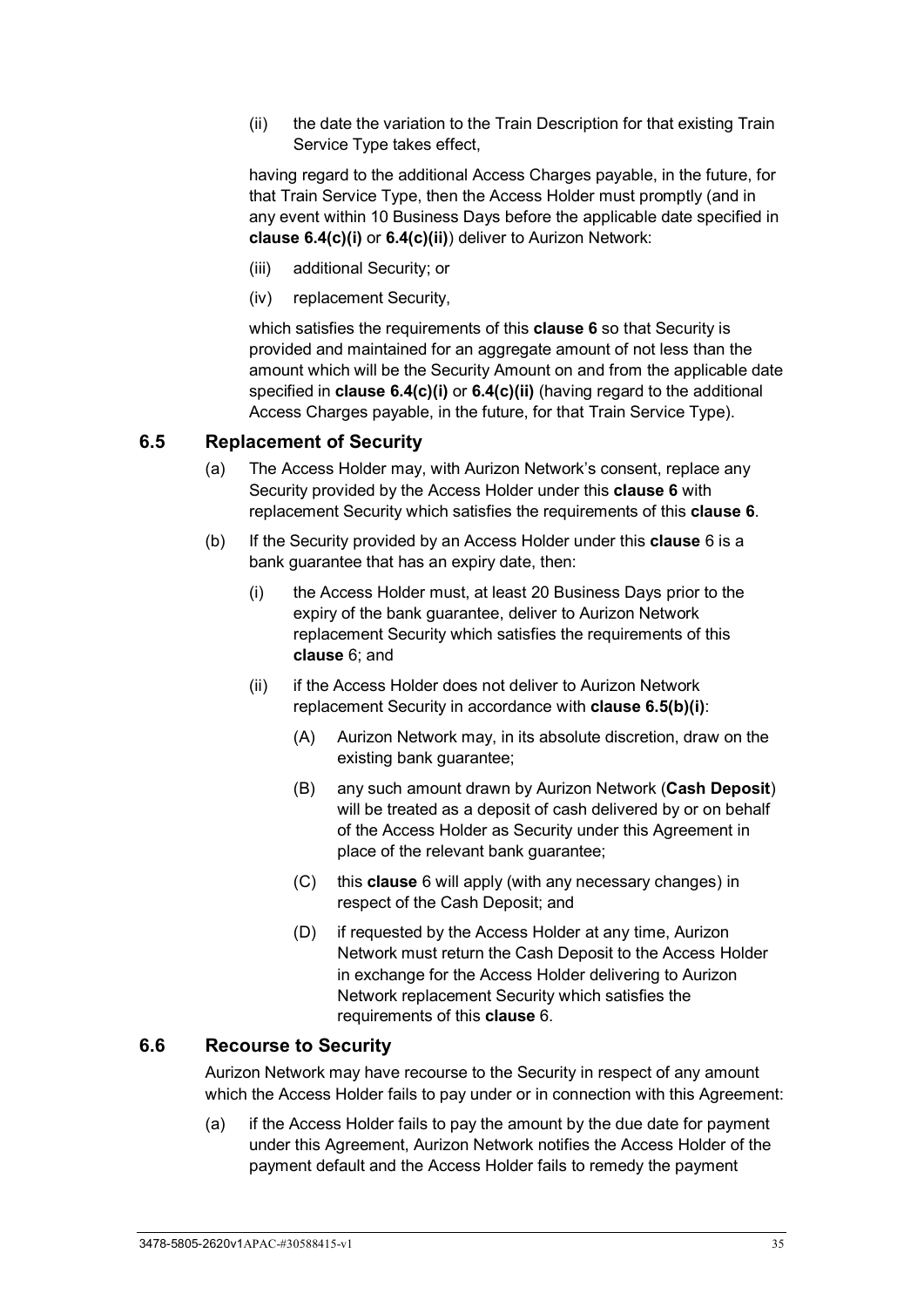default within 10 Business Days after the date the notice is given, following the expiry of such period;

- (b) if the amount is not payable by a specified date and the Access Holder fails to make payment within 10 Business Days after Aurizon Network has requested payment of such amount, following the expiry of such period; or
- (c) if the amount is the subject of a Dispute, in accordance with **clause [5.4\(c\)\(i\)](#page-36-3)**.

#### <span id="page-41-0"></span>**6.7 Review of requirement to provide Security**

If at any time during the Term, the Access Holder:

- (a) is required to provide Security under this **clause [6](#page-38-2)**; and
- (b) considers that its financial circumstances have changed such that it should no longer be required to provide Security,

then the Access Holder may request (provided that the Access Holder must not request more than once in any Year) that Aurizon Network review the creditworthiness of the Access Holder and Aurizon Network will undertake such a review when requested.

#### **6.8 Return of Security**

Aurizon Network must return to the Access Holder (and, where appropriate, give the Access Holder any necessary releases in relation to) any Security provided by the Access Holder under this **clause [6](#page-38-2)**:

- (a) subject to Aurizon Network's rights of recourse to the Security under **clause [6.6](#page-40-0)**, promptly and in any event within 10 Business Days after the date of termination or expiry of this Agreement;
- (b) on the Access Holder delivering to Aurizon Network any replacement Security under **clause [6.3\(b\)\(iv\)](#page-39-3)**, **[6.4\(c\)\(iv\)](#page-40-3)** or **[6.5](#page-40-4)** which satisfies the requirements of this **clause [6](#page-38-2)**; or
- (c) if, after a review pursuant to **clause [6.7](#page-41-0)**, Aurizon Network considers, acting reasonably, that it is no longer necessary for the Access Holder to provide Aurizon Network with Security under this **clause [6](#page-38-2)**.

## 7 Accreditation

- (a) Aurizon Network must have and maintain Accreditation to the extent required to perform its obligations and exercise its rights under this Agreement and, if requested to do so in writing by the Access Holder, provide to the Access Holder copies of documentation evidencing currency, renewal or amendment of its Accreditation within five Business Days of such request.
- (b) Aurizon Network must notify the Access Holder as soon as possible of any notice from an Authority affecting, or likely to affect, its Accreditation, and must provide a copy of that notice to the Access Holder on request.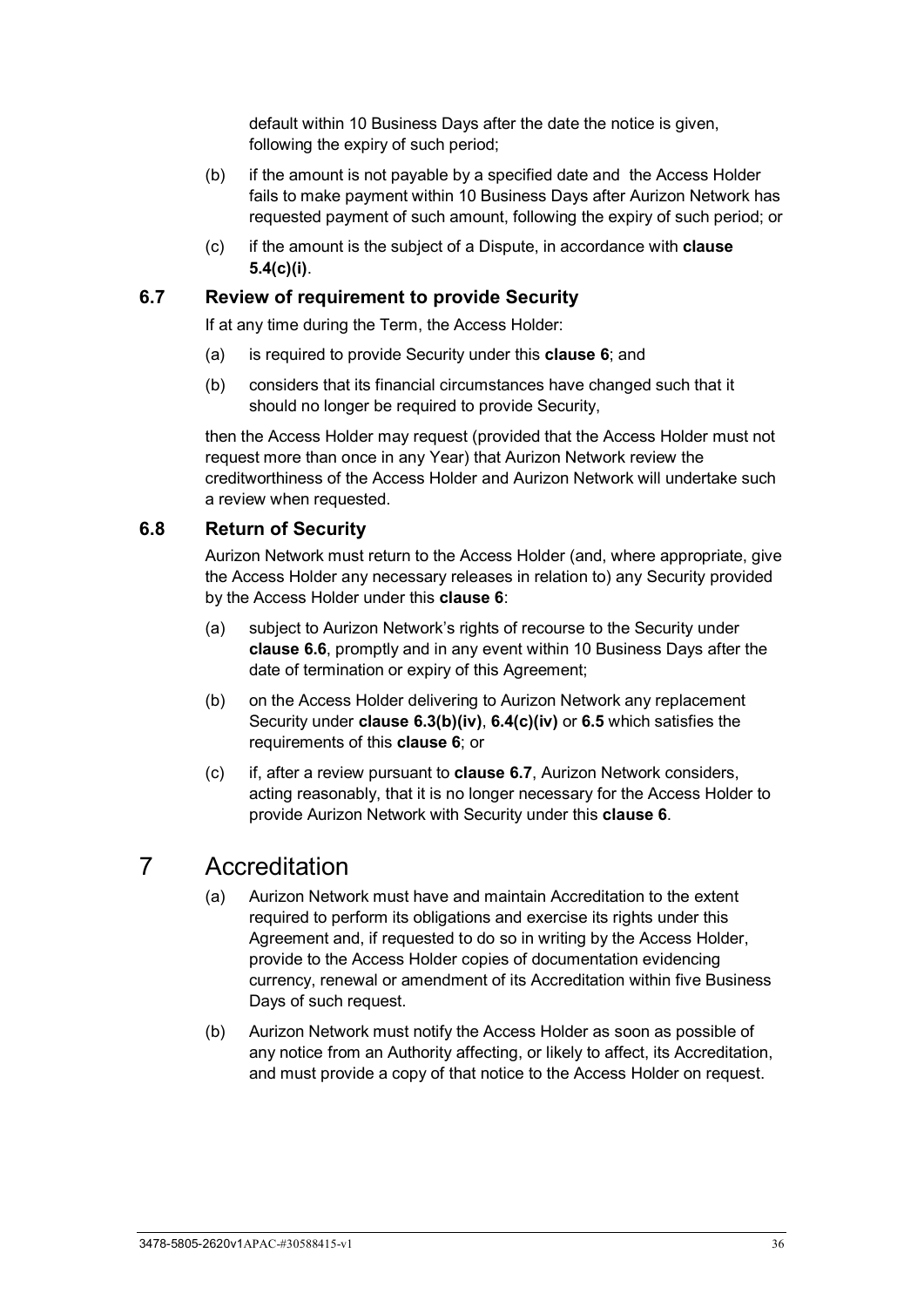# <span id="page-42-3"></span>8 Resumption of Access Rights

- (a) Unless otherwise specified in this Agreement, Aurizon Network may resume some or all of the Access Rights in accordance with the Resumption Provisions which form part of this Agreement under **clause [3](#page-26-0)**.
- <span id="page-42-0"></span>(b) Within the later of two Business Days after:
	- (i) a Resumption Notice is given to the Access Holder; and
	- (ii) the resolution of the Dispute if:
		- (A) there is a Dispute in connection with a decision by Aurizon Network to resume the Access Holder's Access Rights; and
		- (B) the outcome of the Dispute is that the Access Rights may be resumed,

the Access Holder may give notice to Aurizon Network and each affected Operator in accordance with **clause [4.5\(a\)](#page-31-0)** to vary the Access Rights which the Access Holder has allocated to an Operator to take into account any resumption of Access Rights determined or agreed under the Resumption Provisions which form part of this Agreement under **clause [3](#page-26-0)** or as determined under the relevant dispute resolution process.

- <span id="page-42-1"></span>(c) Except to the extent that the Access Holder has given a notice as contemplated in **clause [8\(b\)](#page-42-0)**, the resumption of Access Rights for each Train Service Type:
	- (i) firstly, are deemed to reduce the Access Rights for that Train Service Type for which the Access Holder has not nominated an Operator; and
	- (ii) if, after the operation of **clause [8\(c\)\(i\)](#page-42-1)**, there is an Over-Allocation for the relevant Train Service Type, **clause [4.7](#page-32-0)** applies in respect of that Over-Allocation.

## <span id="page-42-2"></span>9 Reduction of Conditional Access Rights due to Capacity Shortfall

## **9.1 Application**

- (a) This **clause [9](#page-42-2)** only applies in respect of a Train Service Type if the Train Description for that Train Service Type specifies that this **clause [9](#page-42-2)** applies in respect of that Train Service Type.
- (b) If this **clause [9](#page-42-2)** applies in respect of a Train Service Type, this **clause [9](#page-42-2)** only applies to the extent that it:
	- (i) is not inconsistent with the Access Undertaking (as amended by any Change in Access Undertaking); and
	- (ii) does not oblige Aurizon Network to do or not do anything that would cause Aurizon Network to breach the Access Undertaking (as amended by any Change in Access Undertaking).

## **9.2 Conditional Access Rights**

If this **clause [9](#page-42-2)** applies in respect of a Train Service Type: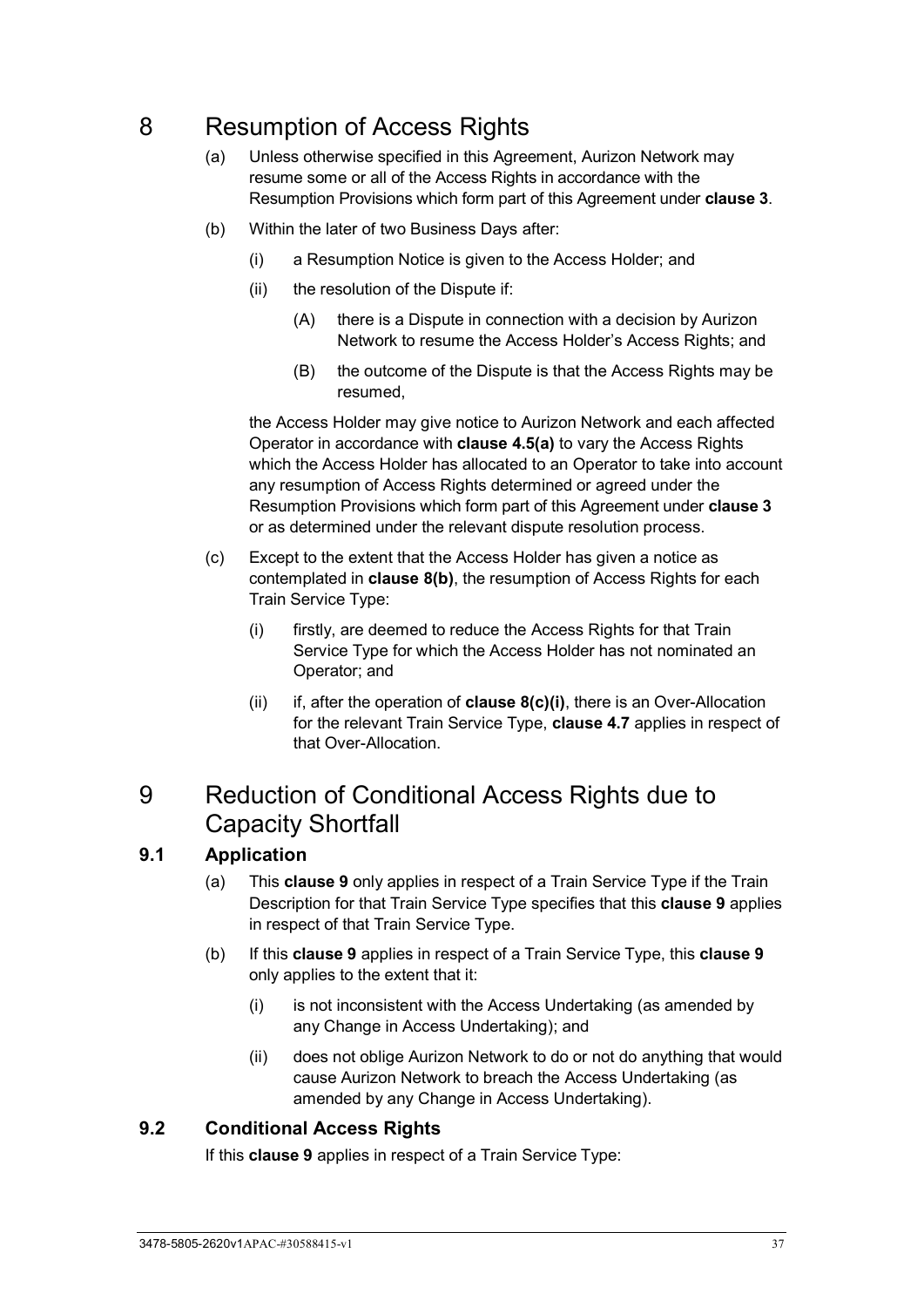- (a) the Access Rights for that Train Service Type under this Agreement (**Conditional Access Rights**) are conditional upon the completion and commissioning of the Expansion specified in the Train Description for that Train Service Type;
- (b) despite the Train Service Commitment Date specified in the Train Description for the Conditional Access Rights, the Train Service Commitment Date for the Conditional Access Rights will be taken to be the later of:
	- (i) the Train Service Commitment Date for the Conditional Access Rights specified in the Train Description for the Conditional Access Rights; and
	- (ii) the date upon which all Segments of the Expansion are completed and commissioned.

### <span id="page-43-0"></span>**9.3 Effect on Operator nominations**

- (a) Within the later of:
	- (i) two Business Days after the Capacity Assessment Notice is given to the Access Holder in accordance with the Conditional Access Provisions which form part of this Agreement under **clause [3](#page-26-0)**; and
	- (ii) if the Access Holder disputes the Capacity Assessment Notice, two Business Days after the resolution of the Dispute,

the Access Holder may notify Aurizon Network and each affected Operator in accordance with **clause [4.5\(a\)](#page-31-0)** to vary the Access Rights which the Access Holder has allocated to an Operator to take into account the variation to the Conditional Access Rights under the Conditional Access Provisions which form part of this Agreement under **clause [3](#page-26-0)**.

- (b) Except to the extent that the Access Holder has given a notice as contemplated in **clause [9.3\(a\)](#page-43-0)** in respect of the variation to the Conditional Access Rights under the Conditional Access Provisions which form part of this Agreement under **clause [3](#page-26-0)** for each affected Train Service Type, the variation to the Conditional Access Rights for each affected Train Service Type:
	- (i) are deemed to reduce the Access Rights for that Train Service Type for which the Access Holder has not nominated an Operator; and
	- (ii) if, after the operation of **clause [9.3\(b\)\(i\)](#page-43-1)**, there remains an Over-Allocation for the relevant Train Service Type, **clause [4.7](#page-32-0)** applies in respect of that Over-Allocation.

#### <span id="page-43-1"></span>**9.4 Future capacity developments**

If any Conditional Access Rights are varied under this **clause [9](#page-42-2)**, the Access Holder acknowledges and agrees that Aurizon Network will only be obliged to develop additional Capacity, and to grant the Access Holder Access Rights in respect of any such additional Capacity, if, and to the extent that, it is obliged to do so under the Access Undertaking (as amended by any Change in Access Undertaking).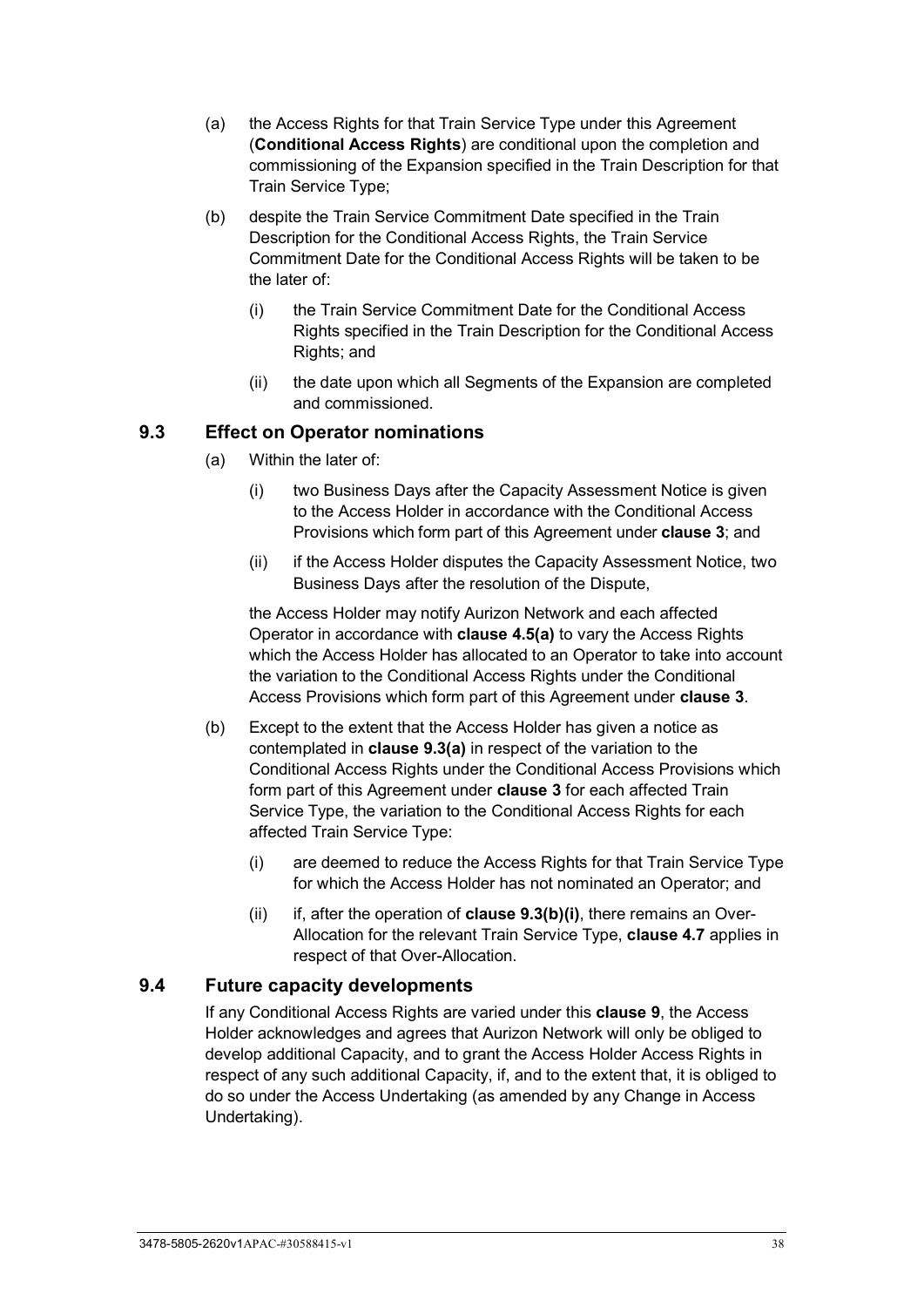# <span id="page-44-1"></span>10 Access Holder initiated increase to Maximum Payload

## **10.1 Request for increased Maximum Payload**

- (a) At any time during the Term, the Access Holder may, with the consent of each relevant Customer of the Access Holder (if any) or the consent of each relevant Operator where the Access Holder is not also the Operator, give Aurizon Network a notice requesting that Aurizon Network consider increasing the Maximum Payload for a Train Service Type (**Notice of Enquiry**).
- (b) A Notice of Enquiry must:
	- (i) specify the proposed increased Maximum Payload for the relevant Train Service Type (**Proposed Maximum Payload**);
	- (ii) specify the date on which the Access Holder proposes that the Proposed Maximum Payload for that Train Service Type takes effect;
	- (iii) specify whether the Access Holder elects to relinquish or maintain the Surplus Access Rights for the Train Service Type;
	- (iv) specify the details of the proposed Rollingstock Configuration for the Train Service Type (including the maximum Payload of the proposed Rollingstock Configuration which must not be less than the Proposed Maximum Payload);
	- (v) be accompanied by an 'Authorisation Request Notice' (as defined in the relevant Operator's Train Operations Deed) in respect of the proposed Rollingstock Configuration from each Operator:
		- (A) which operates Train Services in respect of that Train Service Type; and
		- (B) in respect of which it is proposed to increase the Maximum Payload for that Train Service Type; and
	- (vi) include the written consent of:
		- (A) each relevant Customer of the Access Holder (if any); or
		- (B) each relevant Operator where the Access Holder is not also the Operator.

## <span id="page-44-0"></span>**10.2 Response Notice and Variation Request Notice**

- <span id="page-44-2"></span>(a) Aurizon Network will consider (acting reasonably) whether or not the Proposed Maximum Payload for the Train Service Type specified in the Notice of Enquiry can be accommodated (having regard to whether the Access Holder elected in the Notice of Enquiry to relinquish or maintain the Surplus Access Rights for the Train Service Type), which will be taken to be the case if:
	- (i) the Access Holder demonstrates to the satisfaction of Aurizon Network (acting reasonably) that it holds, or has the benefit of, or is reasonably likely to hold, or have the benefit of, Supply Chain Rights for Train Services operated using the proposed Rollingstock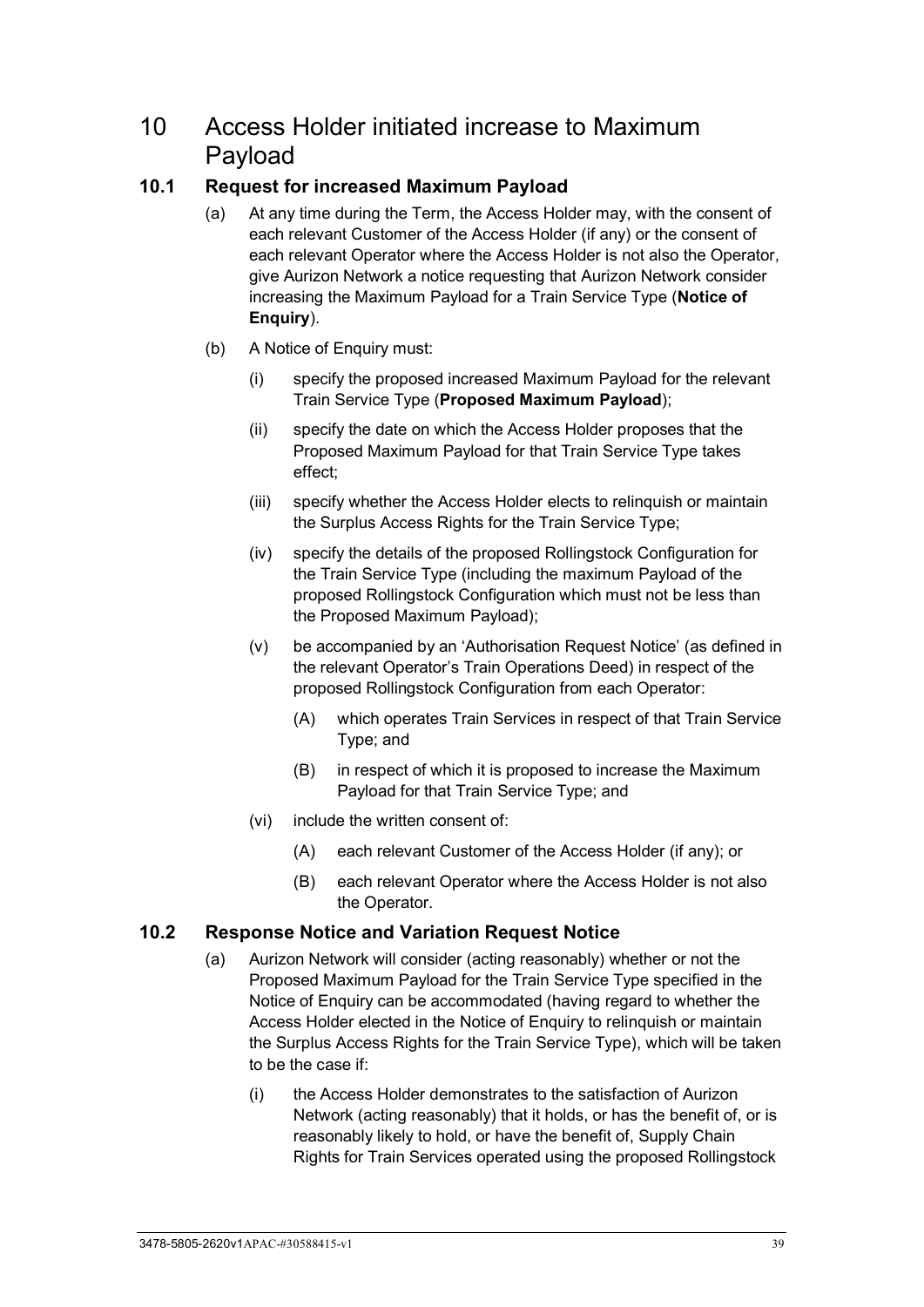Configuration for the Train Service Type specified in the Notice of Enquiry on and from the Variation Effective Date; and

- (ii) Aurizon Network determines (acting reasonably), through a capacity assessment, that the increase to the Proposed Maximum Payload, and the operation of Train Services utilising the proposed Rollingstock Configuration, for the Train Service Type:
	- (A) will not utilise more Capacity than the Existing Capacity allocated to the Train Service Type under this Agreement; or
	- (B) will utilise more Capacity than the Existing Capacity allocated to the Train Service Type under this Agreement but there is sufficient Available Capacity to accommodate the additional Capacity that will be utilised; and
- <span id="page-45-0"></span>(iii) Aurizon Network determines (acting reasonably) that the operation of Train Services utilising the proposed Rollingstock Configuration specified in the Notice of Enquiry or the utilisation of additional Capacity (if **clause [10.2\(a\)\(ii\)\(B\)](#page-45-0)** applies) will not be likely to cause Aurizon Network to be unable to comply with its obligations under any other access agreement or train operations deed or with applicable Rollingstock Interface Standards.
- <span id="page-45-1"></span>(b) Within 20 Business Days after the Access Holder gives Aurizon Network a Notice of Enquiry in respect of a Train Service Type, Aurizon Network must give the Access Holder a notice (**Response Notice**) specifying:
	- (i) whether or not the Proposed Maximum Payload for the Train Service Type specified in the Notice of Enquiry can be accommodated in accordance with **clause [10.2\(a\)](#page-44-0)** (including its reasons for that decision); and
	- (ii) if so:
		- (A) the Revised Nominal Payload for the Train Service Type (calculated in accordance with **clause [13.1](#page-52-0)**);
		- (B) if the Access Holder elected in the Notice of Enquiry to relinquish the Surplus Access Rights for the Train Service Type:
			- (1) the Revised Nominated Monthly Train Services for the Train Service Type (calculated in accordance with **clause [13.2](#page-52-1)**); and
			- (2) the SAR Relinquishment Fee for the Surplus Access Rights for the Train Service Type (calculated in accordance with **clause 13.5**);
		- (C) the Surplus Access Rights for the Train Service Type (calculated in accordance with **clause 13.3**);
		- (D) if the Access Holder elected in the Notice of Enquiry to maintain the Surplus Access Rights for the Train Service Type, the Revised Indicative Tonnage (calculated in accordance with **clause [13.3](#page-53-0)**); and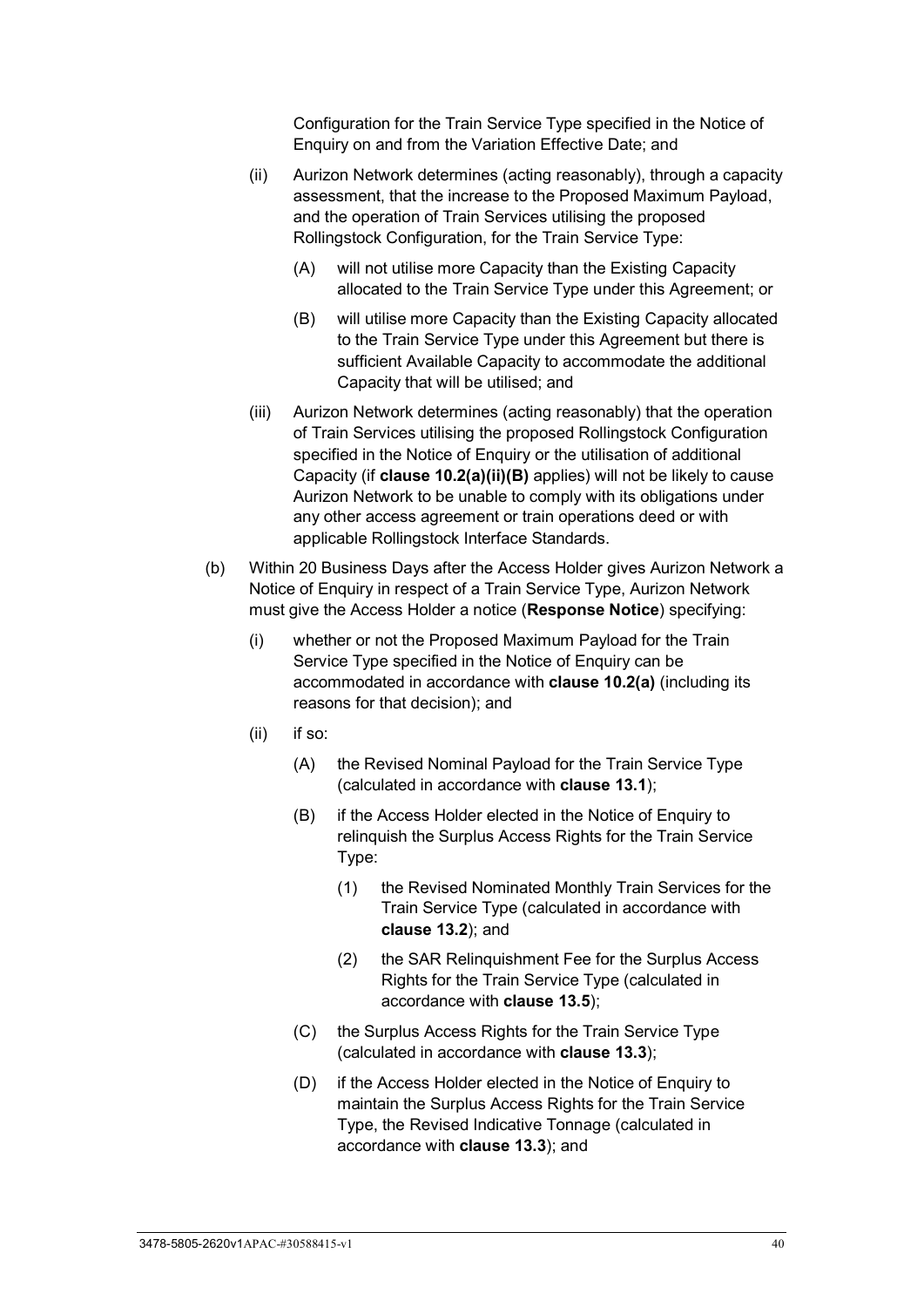- <span id="page-46-0"></span>(E) Aurizon Network's estimate (acting reasonably) of the earliest date on which the increase in the Maximum Payload for the Train Service Type could take effect.
- <span id="page-46-3"></span><span id="page-46-2"></span>(c) Within 20 Business Days after Aurizon Network gives the Access Holder a Response Notice that specifies that the Proposed Maximum Payload for a Train Service Type specified in the relevant Notice of Enquiry can be accommodated, the Access Holder may give Aurizon Network a notice (**Variation Request Notice**) which:
	- (i) requests that Aurizon Network increase the Maximum Payload for the Train Service Type to the Proposed Maximum Payload specified in the relevant Notice of Enquiry with effect on and from a date specified in the Variation Request Notice (which date must not be earlier, or more than three months later, than the date specified in the relevant Response Notice in accordance with **clause [10.2\(b\)\(ii\)\(E\)](#page-46-0)**); and
	- (ii) sets out the details of any changes to the nominations previously given under **clause [4.3](#page-28-0)** or **clause [4.5](#page-31-1)** to take effect from the Variation Effective Date.

### <span id="page-46-1"></span>**10.3 Dispute**

- (a) An Access Holder may, within 20 Business Days after Aurizon Network gives the Response Notice to the Access Holder, give Aurizon Network a Dispute Notice which Disputes any of the following in accordance with **clause [28](#page-70-0)**:
	- (i) Aurizon Network's determination in accordance with **clause [10.2\(a\)](#page-44-0)** whether or not the Proposed Maximum Payload for the Train Service Type specified in the Notice of Enquiry can be accommodated; or
	- (ii) the Revised Nominal Payload, the Revised Nominated Monthly Train Services (if applicable), the Surplus Access Rights, the Revised Indicative Tonnage (if applicable) or the SAR Relinquishment Fee for the Surplus Access Rights (if applicable), for the Train Service Type specified in the Response Notice.
- (b) If a Dispute referred to in **clause [10.3\(a\)](#page-46-1)** is not resolved in accordance with **clause [28.2](#page-70-1)**, then the Parties must refer the Dispute to an Expert to determine the Dispute in accordance with **clause [28.3](#page-71-0)**.
- (c) If the Access Holder does not give Aurizon Network a Dispute Notice within the time referred to in **clause [10.3\(a\)](#page-46-1)**, then:
	- (i) the Access Holder must not give Aurizon Network a Dispute Notice Disputing the matters referred to in **clause [10.3\(a\)](#page-46-1)**;
	- (ii) any such Dispute Notice which is given by the Access Holder will be taken to be of no effect; and
	- (iii) the Access Holder will not have, and must not make, any Claim against Aurizon Network in respect of that Dispute.

#### **10.4 Consequences of a Variation Request Notice**

(a) The effective date of a Variation Request Notice is the latest of: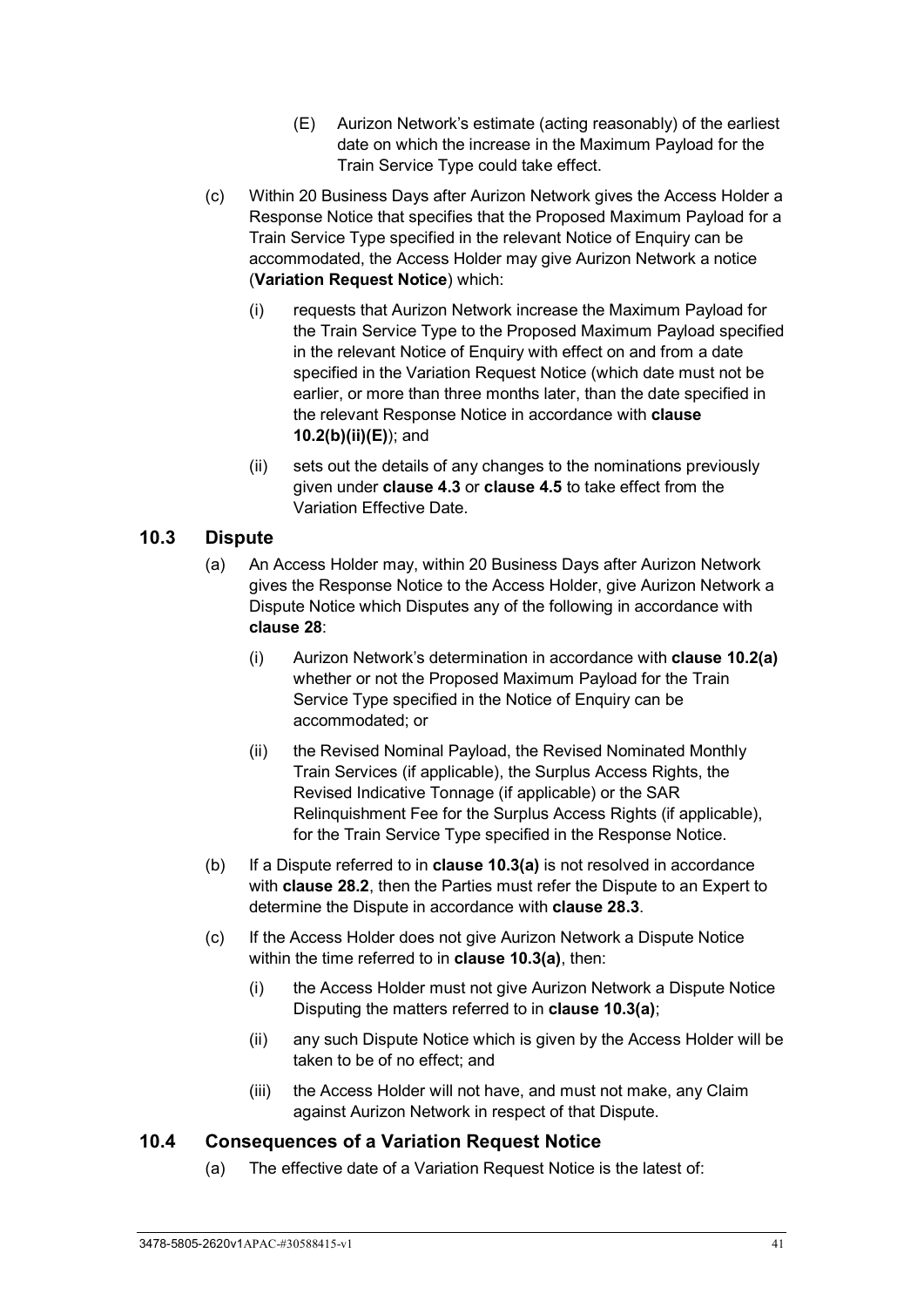- (i) the date specified in the Variation Request Notice in accordance with **clause [10.2\(c\)\(i\)](#page-46-2)**;
- (ii) the date the proposed Rollingstock Configuration for the Train Service Type specified in the 'Authorisation Request Notice' (as defined in the relevant Operator's Train Operations Deed) becomes an 'Authorised Rollingstock Configuration' (as defined in the relevant Operator's Train Operations Deed) for the Train Service Type; and
- (iii) if the Access Holder elected in the relevant Notice of Enquiry to relinquish the Surplus Access Rights for the Train Service Type, the date the Access Holder pays Aurizon Network the SAR Relinquishment Fee for the Surplus Access Rights for the Train Service Type,

#### (**Variation Effective Date**).

- (b) If the Access Holder gives Aurizon Network a Variation Request Notice in respect of a Train Service Type and the Access Holder elected in the relevant Notice of Enquiry to relinquish the Surplus Access Rights for the Train Service Type, then with effect on the Variation Effective Date:
	- (i) the Maximum Payload for the Train Service Type will be taken to be varied to be the Proposed Maximum Payload for the Train Service Type (as specified in the relevant Notice of Enquiry);
	- (ii) the Nominal Payload for the Train Service Type will be taken to be varied to be the Revised Nominal Payload for the Train Service Type (as specified in the relevant Response Notice or, if **clause [10.3\(a\)](#page-46-1)** applies, as agreed or determined through the Dispute resolution process under **clause [28](#page-70-0)**);
	- (iii) the Nominated Monthly Train Services for the Train Service Type will be taken to be varied to be the Revised Nominated Monthly Train Services for the Train Service Type (as specified in the relevant Response Notice or, if **clause [10.3\(a\)](#page-46-1)** applies, as agreed or determined through the Dispute resolution process under **clause [28](#page-70-0)**);
	- (iv) the Indicative Tonnage for the Train Service Type will remain unchanged; and
	- (v) the Surplus Access Rights for the Train Service Type (as specified in the relevant Response Notice or, if **clause [10.3\(a\)](#page-46-1)** applies, as agreed or determined through the Dispute resolution process under **clause [28](#page-70-0)**) will be relinquished and will cease to form part of the Access Rights.
- (c) If the Access Holder gives Aurizon Network a Variation Request Notice in respect of a Train Service Type and the Access Holder elected in the relevant Notice of Enquiry to maintain the Surplus Access Rights for the Train Service Type, then with effect on the Variation Effective Date:
	- (i) the Maximum Payload for the Train Service Type will be taken to be the Proposed Maximum Payload for the Train Service Type (as specified in the relevant Notice of Enquiry);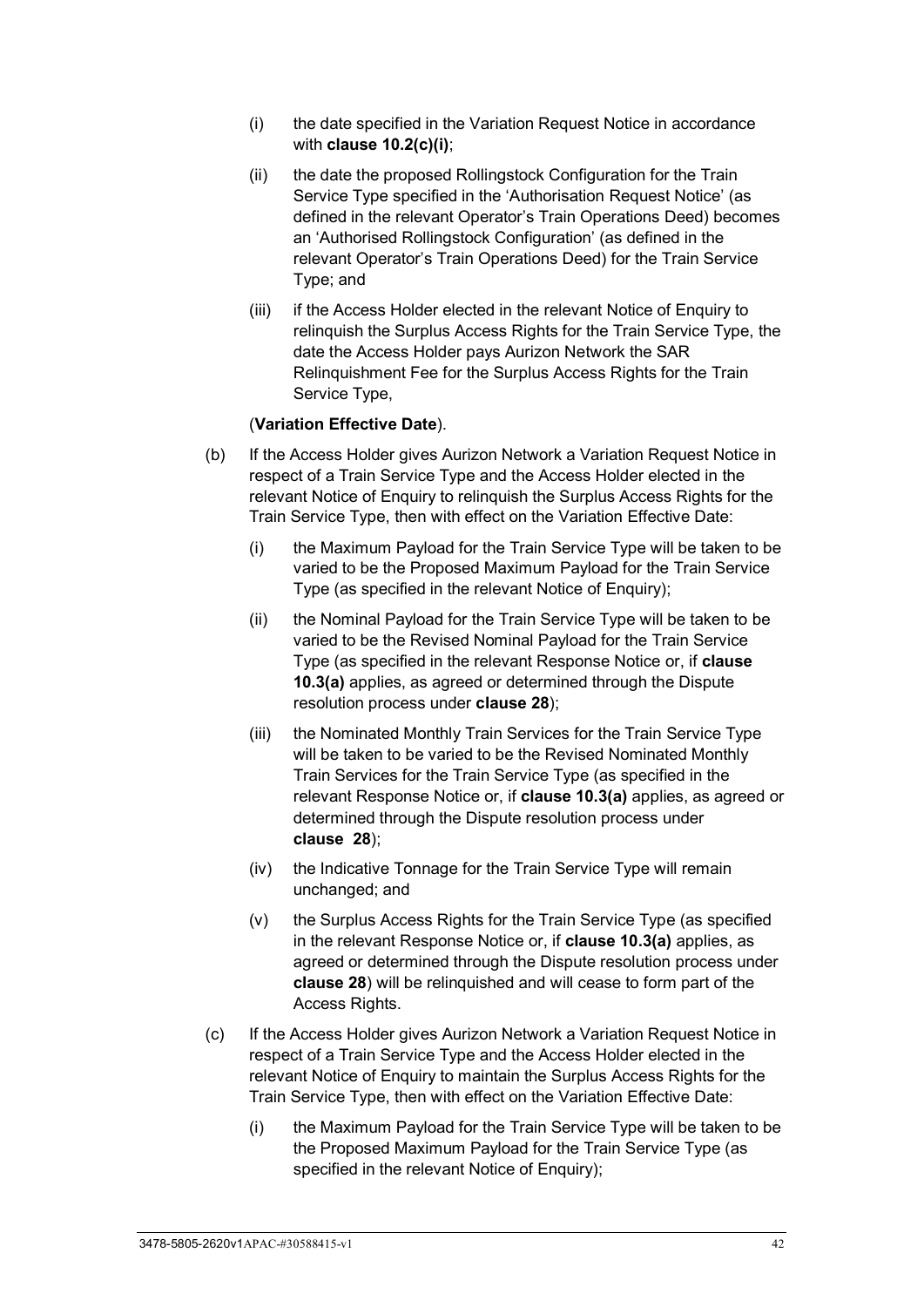- (ii) the Nominal Payload for the Train Service Type will be taken to be the Revised Nominal Payload for the Train Service Type (as specified in the relevant Response Notice or, if **clause [10.3\(a\)](#page-46-1)** applies, as agreed or determined through the Dispute resolution process under **clause [28](#page-70-0)**);
- (iii) the Indicative Tonnage for the Train Service Type will be taken to be the Revised Indicative Tonnage for the Train Service Type (as specified in the relevant Response Notice or, if **clause [10.3\(a\)](#page-46-1)** applies, as agreed or determined through the Dispute resolution process under **clause [28](#page-70-0)**);
- (iv) the Nominated Monthly Train Services for the Train Service Type will remain unchanged; and
- (v) the Surplus Access Rights for the Train Service Type will continue to form part of the Access Rights.

# <span id="page-48-6"></span>11 Reduction of Nominated Monthly Train Services if Maximum Payload exceeded

## <span id="page-48-5"></span><span id="page-48-2"></span>**11.1 Notification of non-compliance with Maximum Payload**

[**Drafting note**: any train tests involving a change in the Maximum Payload that have been approved in writing by Aurizon Network will be exempt from the Reduction Notice trigger process in this clause 11]

- <span id="page-48-0"></span>(a) If, at a point in time (Assessment Date), the Average Annual Payload for a Train Service Type operated by a particular Operator (Defaulting Operator) exceeds the Maximum Payload for that Train Service Type, then Aurizon Network may, within 20 Business Days after the Assessment Date, give the Access Holder, the Defaulting Operator and the relevant Customer (if any) a notice requiring the Access Holder (with the written consent of the Customer) to either:
	- (i) notify Aurizon Network that it elects to maintain the existing Maximum Payload for the Train Service Type and ensure the Defaulting Operator rectifies its non-compliance with the Maximum Payload for the Train Service Type; or
	- (ii) give a Notice of Enquiry requesting an increase to the Maximum Payload for the Train Service Type in accordance with **clause [10](#page-44-1)**,

#### (**Reduction Notice**).

- <span id="page-48-1"></span>(b) The Reduction Notice must specify the Average Annual Payload for the Affected Train Service Type as at the Assessment Date, including reasonable details of the calculation of that amount.
- <span id="page-48-4"></span><span id="page-48-3"></span>(c) Subject to **clause [11.1\(c\)\(viii\)](#page-50-0)**, if:
	- (i) an Access Holder fails to provide a notice under **clause [11.1\(a\)\(i\)](#page-48-0)** or **[11.1\(a\)\(ii\)](#page-48-1)** within 20 Business Days after receiving a Reduction Notice under **clause [11.1\(a\)](#page-48-2)** (or, if the Access Holder has Disputed that Reduction Notice in accordance with **clause [11.3](#page-51-0)**, within 20 Business Days after the date of the resolution of that Dispute); or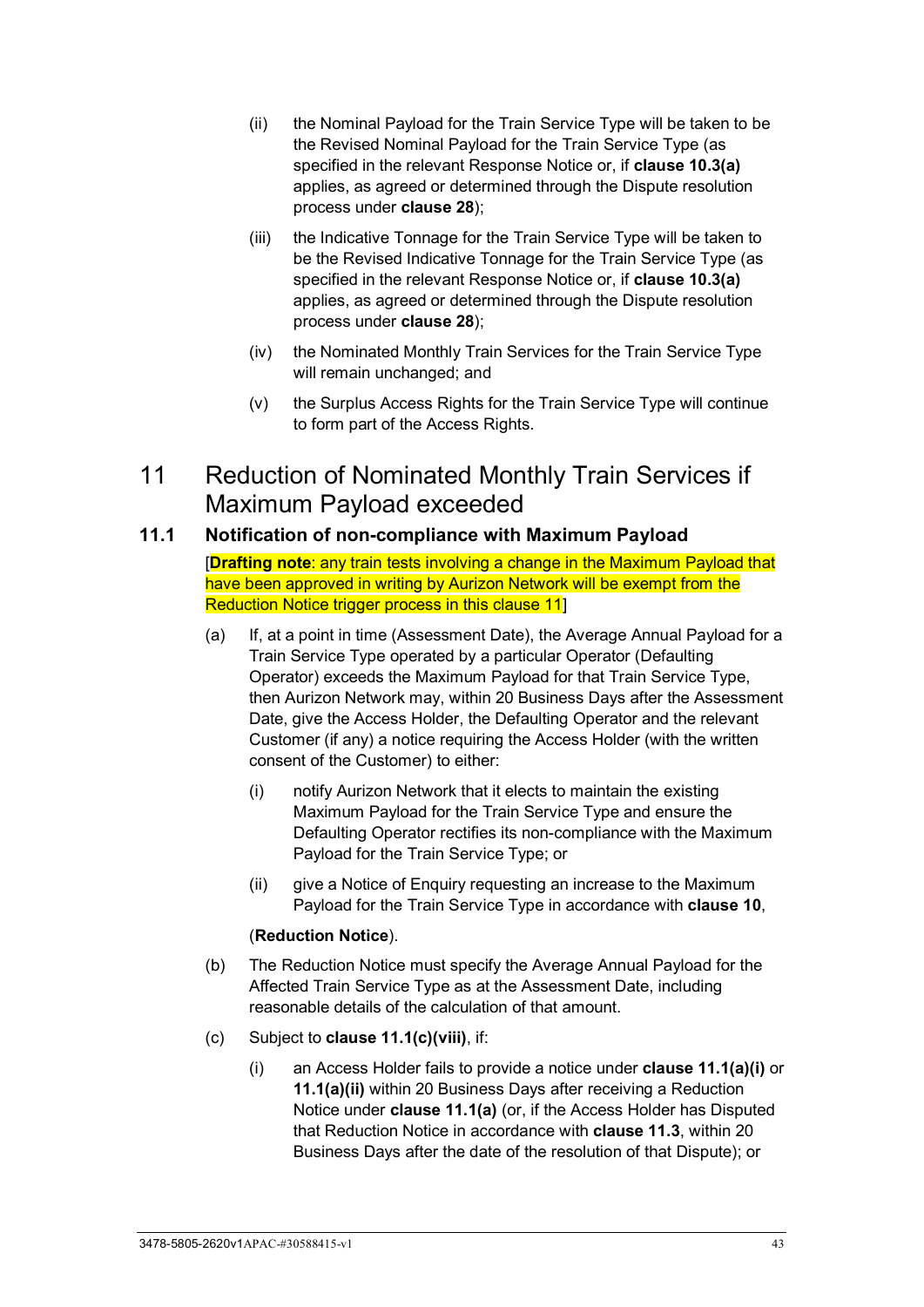- (ii) an Access Holder fails to provide a Variation Request Notice under **clause [10.2\(c\)](#page-46-3)** within the time required by that clause where:
	- (A) the Access Holder previously gave a Notice of Enquiry in accordance with **clause [11.1\(a\)\(ii\)](#page-48-1)**; and
	- (B) Aurizon Network gave a Response Notice that specifies that the Proposed Maximum Payload for the Affected Train Service Type specified in that Notice of Enquiry can be accommodated,

Aurizon Network may give the Access Holder, the Defaulting Operator and the relevant Customer (if any) notice that, with effect on the date that is three months after the date of that notice:

- <span id="page-49-1"></span><span id="page-49-0"></span>(iii) the Maximum Payload for the Affected Train Service Type will be taken to be varied to:
	- (A) if **clause [11.1\(c\)\(i\)](#page-48-3)** applies:
		- (1) the amount which is the maximum Payload of the Train Services operated by the Defaulting Operator of the Relevant Rollingstock Configuration for the Affected Train Service Type (rounded to the nearest whole tonne) which was the Relevant Rollingstock Configuration for the Affected Train Service Type which was most used in the operation of Train Services for the Affected Train Service Type by the Defaulting Operator during the 12 month period ending on the Assessment Date; or
		- (2) if disputed by the Access Holder under **clause [11.3](#page-51-0)**, the amount agreed or determined through the Dispute resolution process under **clause [28](#page-70-0)**;
	- (B) if **clause [11.1\(a\)\(ii\)](#page-48-1)** applies, the Proposed Maximum Payload specified in the Notice of Enquiry;
- (iv) the Nominal Payload for the Affected Train Service Type will be taken to be varied to the Revised Nominal Payload for the Train Service Type (calculated in accordance with **clause [13.1](#page-52-0)** or if disputed by the Access Holder under **clause [11.3](#page-51-0)**, the amount agreed or determined through the Dispute resolution process under **clause [28](#page-70-0)**);
- (v) the Indicative Tonnage for the Affected Train Service Type will remain unchanged;
- <span id="page-49-2"></span>(vi) the Nominated Monthly Train Services for the Affected Train Service Type will be taken to be varied to the Revised Nominated Monthly Train Services for the Train Service Type (calculated in accordance with **clause [13.2](#page-52-1)** or if disputed by the Access Holder under **clause [11.3](#page-51-0)**, the amount agreed or determined through the Dispute resolution process under **clause [28](#page-70-0)**);
- (vii) the Surplus Access Rights for the Train Service Type (calculated in accordance with **clause [13.3](#page-53-0)** or if disputed by the Access Holder under **clause [11.3](#page-51-0)**, the amount agreed or determined through the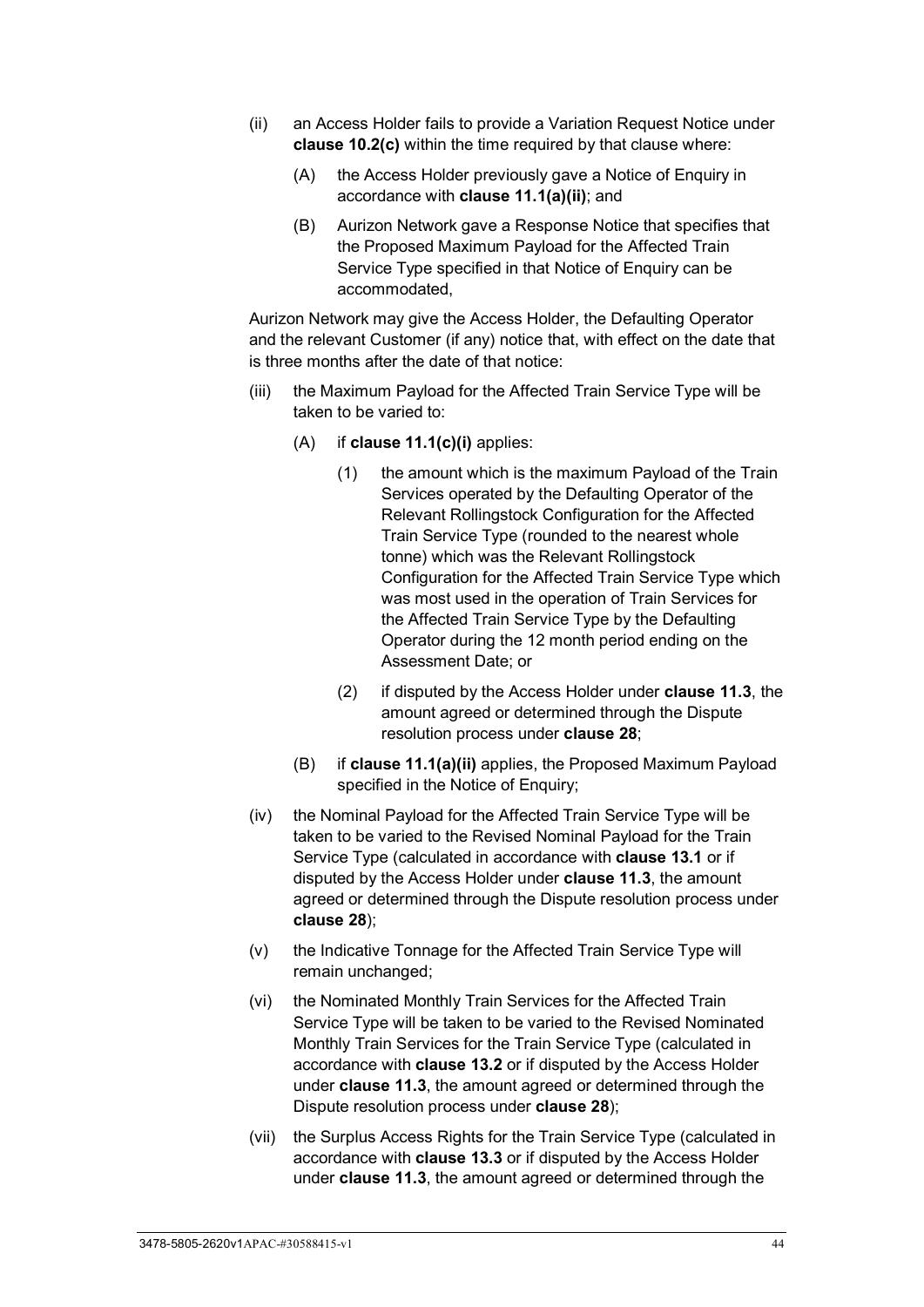Dispute resolution process under **clause [28](#page-70-0)**) will be relinquished and cease to form part of the Access Rights; and

- <span id="page-50-0"></span>(viii) the Access Holder must pay the SAR Relinquishment Fee for the Surplus Access Rights for the Affected Train Service Type (calculated in accordance with **clause [13.5](#page-53-1)** or if disputed by the Access Holder under **clause [11.3](#page-51-0)**, the amount agreed or determined through the Dispute resolution process under **clause [28](#page-70-0)**).
- (d) **Clause [11.1\(c\)](#page-48-4)** does not apply where:
	- (i) Aurizon Network withdraws a Reduction Notice; or
	- (ii) a Reduction Notice is Disputed in accordance with **clause [11.3](#page-51-0)** and the resolution of that Dispute determines that the Reduction Notice should not have been given (including if **clause [11.3\(c\)](#page-51-1)** applies).
- (e) If the Access Holder gives a Notice of Enquiry for an Affected Train Service Type under this **clause [11.1](#page-48-5)**, Aurizon Network may give a Response Notice that specifies that the Proposed Maximum Payload for the Affected Train Service Type specified in that Notice of Enquiry can be accommodated even if the Access Holder has not demonstrated the matters specified in **clause [10.2\(a\)\(i\)](#page-44-2)**.

#### <span id="page-50-4"></span><span id="page-50-3"></span>**11.2 Determining the Affected Train Service Type**

- (a) If Aurizon Network gives the Access Holder a Reduction Notice and the relevant Train Service Type (**Split Train Service Type**) operated by the Defaulting Operator which has exceeded the Maximum Payload is also operated by another Operator (**Non-Defaulting Operator**):
	- (i) the Train Service Type operated by the Defaulting Operator (**New Train Service Type**); and
	- (ii) the Train Service Type operated by the Non-Defaulting Operator (**Original Train Service Type**),

are deemed to be two different Train Service Types on the basis that:

- <span id="page-50-1"></span>(iii) the "Nominated Monthly Train Services (for a 30 day Month)" for the New Train Service Type is deemed to be the "Nominated Monthly Train Services (for a 30 day Month)" allocated to the Defaulting Operator in respect of the Split Train Service Type as at the Assessment Date;
- <span id="page-50-2"></span>(iv) the "Nominated Monthly Train Services (for a 30 day Month)" for the Original Train Service Type is deemed to be the "Nominated Monthly Train Services (for a 30 day Month)" which was not allocated to the Defaulting Operator in respect of the Split Train Service Type as at the Assessment Date; and
- (v) subject to **clauses [11.2\(a\)\(iii\)](#page-50-1)** and **[11.2\(a\)\(iv\)](#page-50-2)**, the Train Description for:
	- (A) the New Train Service Type; and
	- (B) the Original Train Service Type,

is otherwise the same as for the Split Train Service Type.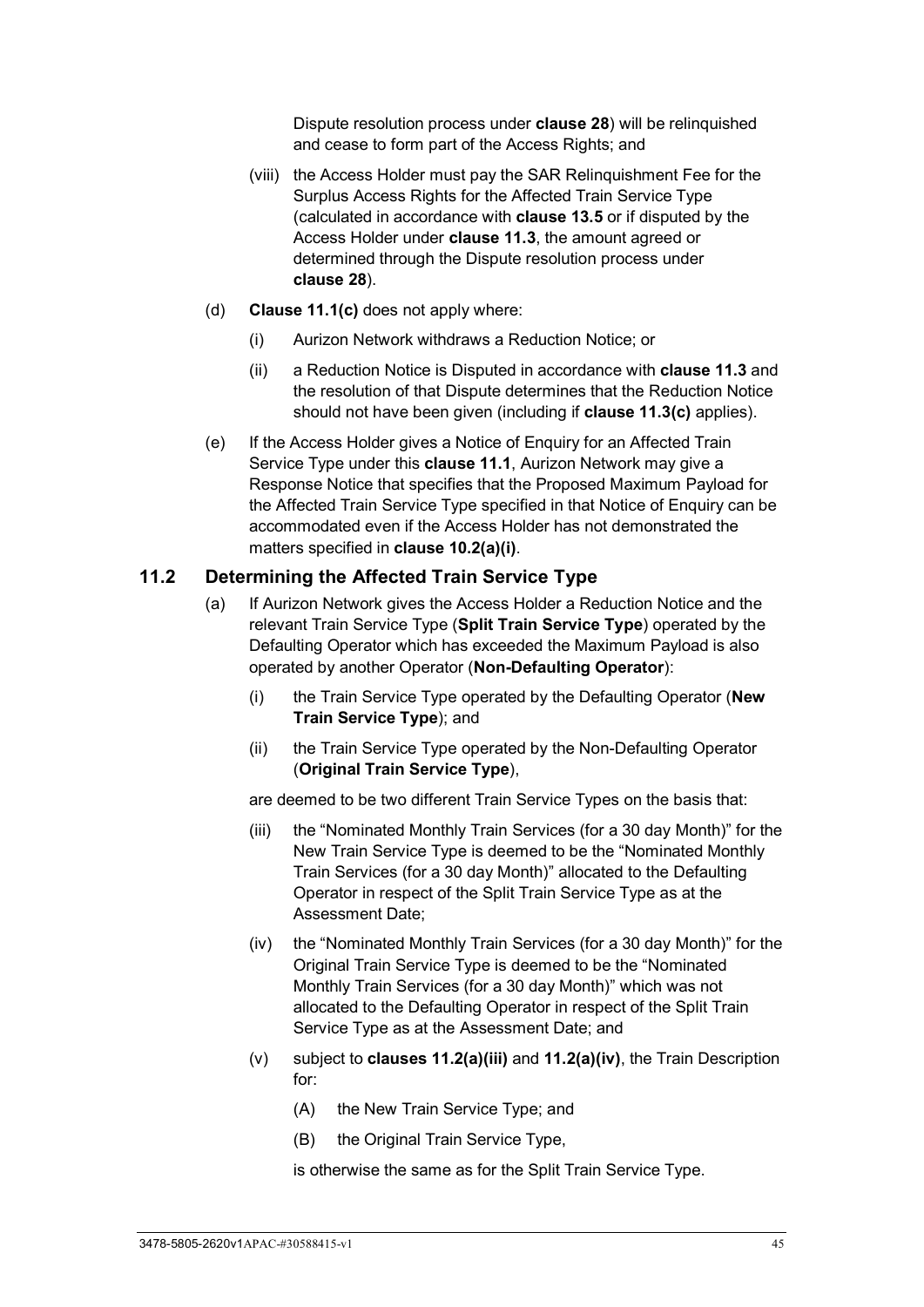#### (b) The **Affected Train Service Type** is:

- (i) if **clause [11.2\(a\)](#page-50-3)** applies, the New Train Service Type operated by the Defaulting Operator; and
- (ii) in any other case, the Train Service Type operated by the Defaulting Operator which has exceeded the Maximum Payload.

#### <span id="page-51-2"></span><span id="page-51-0"></span>**11.3 Dispute in relation to Reduction Notice**

- (a) An Access Holder may, within 20 Business Days after Aurizon Network gives:
	- (i) the Reduction Notice to the Access Holder, give Aurizon Network a Dispute Notice which Disputes any of the following in accordance with **clause [28](#page-70-0)**:
		- (A) the Average Annual Payload for the Affected Train Service Type specified in that notice;
		- (B) whether the Average Annual Payload for the Affected Train Service Type exceeds the Maximum Payload for the Affected Train Service Type; or
		- (C) Aurizon Network's determination of the Affected Train Service Type in accordance with **clause [11.2](#page-50-4)**; or
	- (ii) a notice to the Access Holder under **clause [11.1\(c\)](#page-48-4)**, give Aurizon Network a Dispute Notice which Disputes any of the following in accordance with **clause [28](#page-70-0)**:
		- (A) the amount which will be the Proposed Maximum Payload for the Affected Train Service Type in accordance with **clause [11.1\(c\)\(iii\)\(A\)\(1\)](#page-49-0)**; or
		- (B) the Revised Nominal Payload, the Revised Nominated Monthly Train Services, the Surplus Access Rights or the SAR Relinquishment Fee for the Surplus Access Rights, for the Train Service Type specified in the notice.
- (b) If a Dispute referred to in **clause [11.3\(a\)](#page-51-2)** is not resolved in accordance with **clause [28.2](#page-70-1)**, then the Parties must refer the Dispute to an Expert to determine the Dispute in accordance with **clause [28.3](#page-71-0)**.
- <span id="page-51-1"></span>(c) If it is agreed or determined through the Dispute resolution process that the Average Annual Payload for a Affected Train Service Type does not exceed the Maximum Payload for the Affected Train Service Type, then Aurizon Network will be taken not to have given the Reduction Notice.
- (d) If the Access Holder does not give Aurizon Network a Dispute Notice within the time referred to in **clause [11.3\(a\)](#page-51-2)**, then:
	- (i) the Access Holder must not give Aurizon Network a Dispute Notice Disputing the matters referred to in **clause [11.3\(a\)](#page-51-2)**;
	- (ii) any such Dispute Notice which is given by the Access Holder will be taken to be of no effect; and
	- (iii) the Access Holder will not have, and must not make, any Claim against Aurizon Network in respect of that Dispute.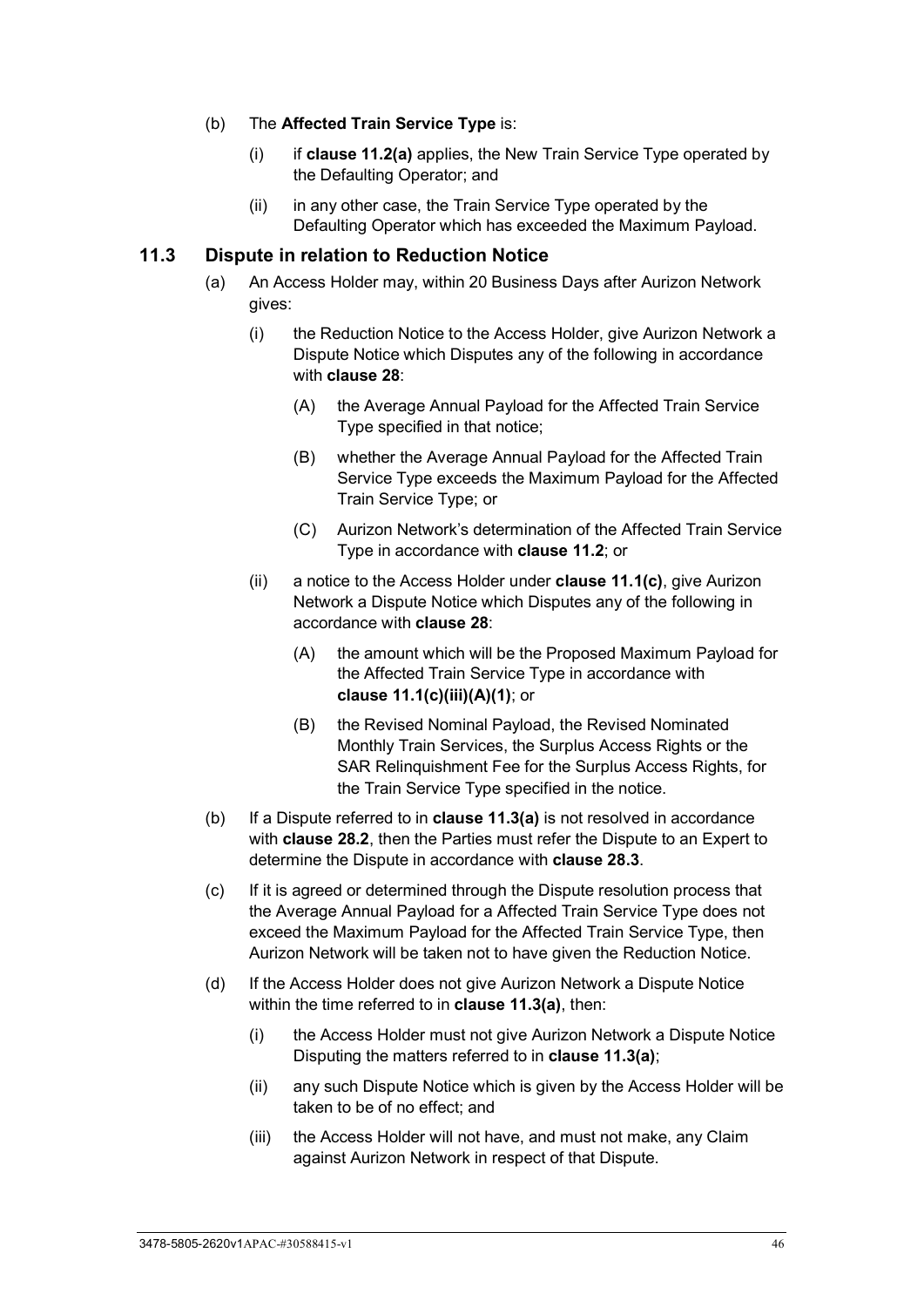## **11.4 No prejudice to other rights**

Subject to **clause [13.6](#page-53-2)**, this **clause [11](#page-48-6)** does not prejudice Aurizon Network's other rights and remedies in respect of any non-compliance by the Access Holder, Defaulting Operator or any other Operator with the Train Description for a Train Service Type.

## 12 [not used]

## 13 Calculations for changes to payload

## <span id="page-52-0"></span>**13.1 Calculation of Revised Nominal Payload**

The Revised Nominal Payload for a Train Service Type is the amount (expressed as tonnes) calculated in accordance with the following formula:

| <b>RNP</b> |     | PMP x LEF                                                                                                                                                                                                           |
|------------|-----|---------------------------------------------------------------------------------------------------------------------------------------------------------------------------------------------------------------------|
| where:     |     |                                                                                                                                                                                                                     |
| <b>RNP</b> | $=$ | the Revised Nominal Payload for the Train Service Type<br>(rounded down to the nearest whole tonne)                                                                                                                 |
| <b>PMP</b> |     | the Proposed Maximum Payload for the Train Service Type<br>or, if applicable, the amount determined in accordance with<br>clause 11.1(c)(iii)(A) for the Train Service Type (rounded to<br>the nearest whole tonne) |
| LEF        |     | Loading Efficiency Factor (as defined in the definition of<br>"Gross Tonnes" in item 1.1 of Schedule 4) for a Train<br>Service for the Train Service Type                                                           |

## <span id="page-52-1"></span>**13.2 Calculation of Revised Nominated Monthly Train Services**

The Revised Nominated Monthly Train Services for a Train Service Type is the number of Train Services calculated in accordance with the following formula:

| RNMTS                       |     | 2 × Loaded Train Services                                                                                                                                                                                                                                                                                                                                                                         |
|-----------------------------|-----|---------------------------------------------------------------------------------------------------------------------------------------------------------------------------------------------------------------------------------------------------------------------------------------------------------------------------------------------------------------------------------------------------|
| where:                      |     |                                                                                                                                                                                                                                                                                                                                                                                                   |
| RNMTS                       | $=$ | the Revised Nominated Monthly Train Services for the Train<br>Service Type                                                                                                                                                                                                                                                                                                                        |
| Loaded<br>Train<br>Services | $=$ | IT/RNP (rounded to the nearest whole Train Service on the<br>basis that where the first decimal place is greater than three,<br>the number of Train Services is to be rounded up to the<br>nearest number of whole Train Services and, where the first<br>decimal place is three or less, the number of Train Services<br>is to be rounded down to the nearest number of whole Train<br>Services) |
| ΙT                          | Ξ   | the Indicative Tonnage for the Train Service Type                                                                                                                                                                                                                                                                                                                                                 |
|                             |     |                                                                                                                                                                                                                                                                                                                                                                                                   |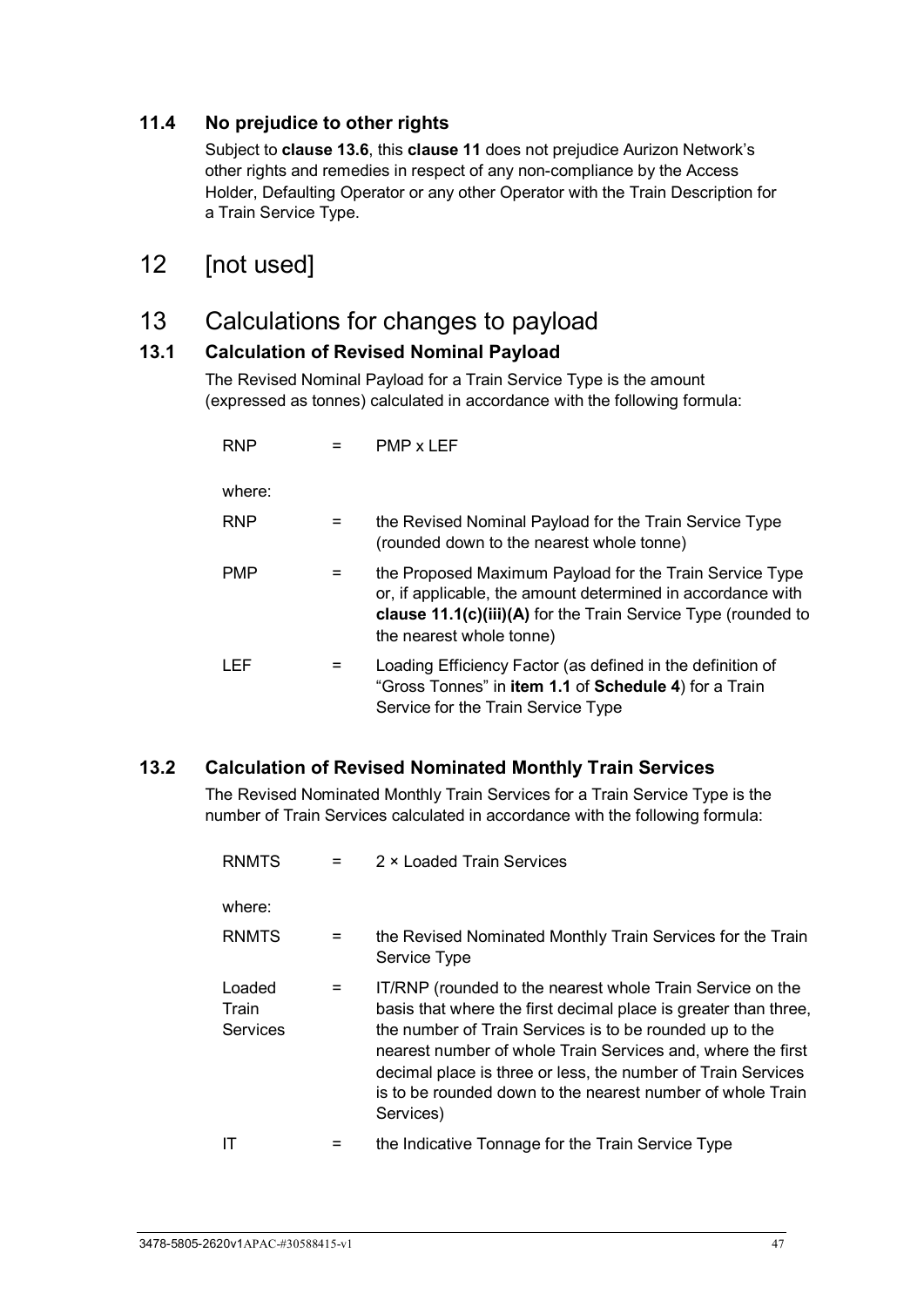$RNP =$  the Revised Nominal Payload (if the calculation is being undertaken under **clause [10.2\(b\)\(ii\)\(B\)](#page-45-1)** or **clause [11.1\(c\)\(vi\)](#page-49-2)**)

## <span id="page-53-0"></span>**13.3 Calculation of Surplus Access Rights**

The Surplus Access Rights for a Train Service Type is the difference between the Nominated Monthly Train Services for the Train Service Type and the Revised Nominated Monthly Train Services for the Train Service Type.

### **13.4 Calculation of Revised Indicative Tonnage**

The Revised Indicative Tonnage for a Train Service Type is the number of Train Services calculated in accordance with the following formula:

| Revised               |     |                                                                    |
|-----------------------|-----|--------------------------------------------------------------------|
| Indicative<br>Tonnage | $=$ | NMTS/2 x RNP                                                       |
| where:                |     |                                                                    |
| <b>NMTS</b>           | $=$ | the Nominated Monthly Train Services for the Train Service<br>Type |
| RNP                   | $=$ | the Revised Nominal Payload for the Train Service Type             |

## <span id="page-53-1"></span>**13.5 Calculation of SAR Relinquishment Fee**

The SAR Relinquishment Fee for the Surplus Access Rights for a Train Service Type is the amount equivalent to the present value, calculated at the Discount Rate, of the payment of the aggregate AT2 Component of the TOP Charges for the Surplus Access Rights that would have been payable for the remainder of the Term assuming:

- (a) that the Surplus Access Rights were not relinquished; and
- (b) the Surplus Access Rights were not operated for the Access Holder for a reason other than Aurizon Network Cause and TOP Charges are payable for the remainder of the Term.

## <span id="page-53-2"></span>**13.6 No resumption during process to change payload**

Where **clause [10](#page-44-1)**, or **clause [11](#page-48-6)** has been triggered by an Access Holder or Aurizon Network, Aurizon Network must not take steps to resume any Access Rights in accordance with **clause [8](#page-42-3)**.

# <span id="page-53-3"></span>14 Relinquishment of Access Rights

The Access Holder may relinquish some or all of the Access Rights in accordance with the Relinquishment Provisions which form part of this Agreement under **clause [3](#page-26-0)**.

# <span id="page-53-4"></span>15 Transfer of Access Rights by Access Holder

The Access Holder may Transfer all or part of the Access Rights to itself or a Third Party in accordance with the Transfer Provisions which form part of this Agreement under **clause [3](#page-26-0)**.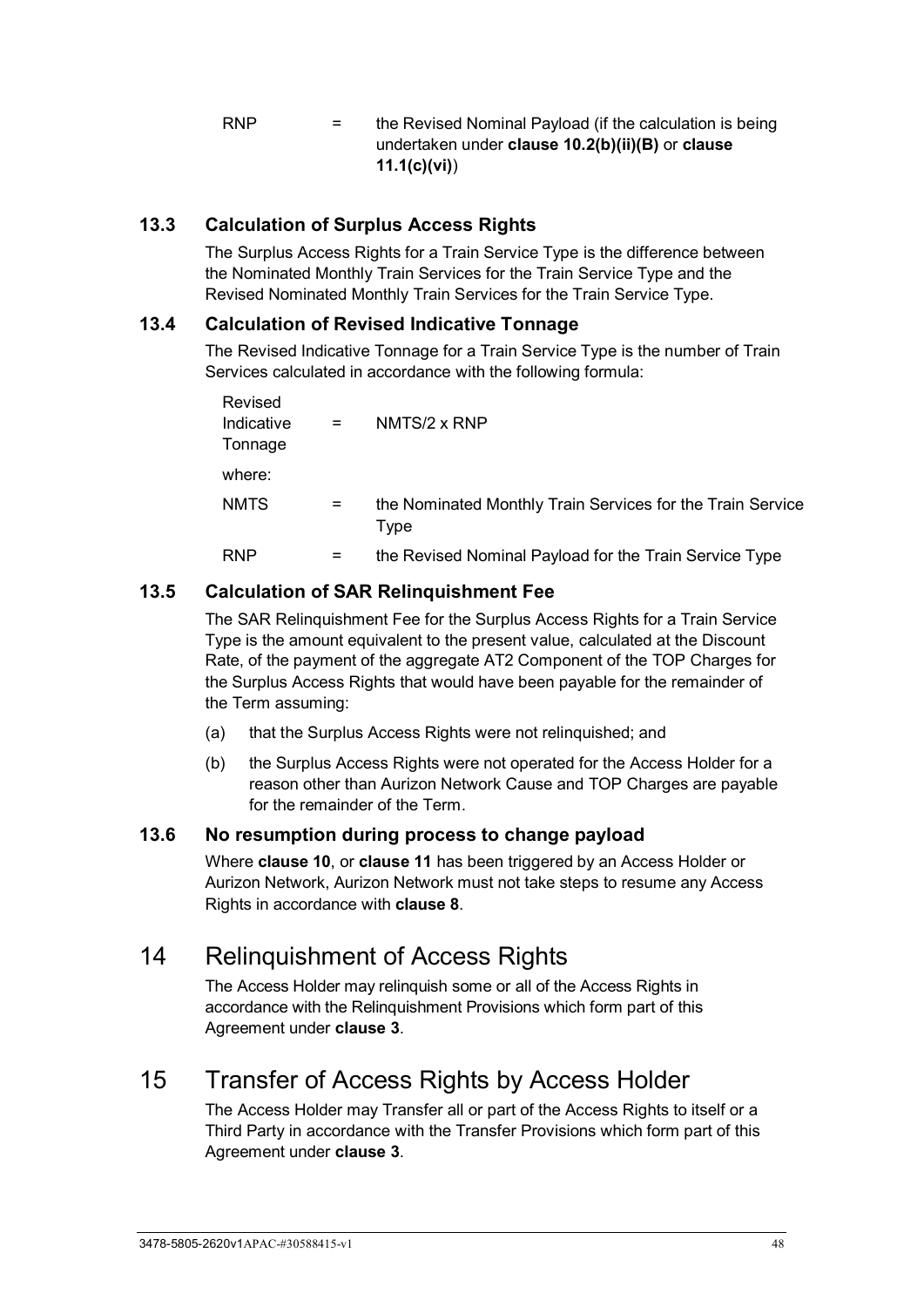# 16 Reduction Factor

### **16.1 Determination of the Reduction Factor**

If Nominated Access Rights are intended to be relinquished or transferred under the Relinquishment Provisions or the Transfer Provisions which form part of this Agreement under **clause [3](#page-26-0)**, the Reduction Factor must be calculated in accordance with the Reduction Factor Provisions which form part of this Agreement under **clause [3](#page-26-0)**.

#### **16.2 Replacement Access Agreement**

If Aurizon Network identifies an opportunity for it to enter into an Access Agreement with an existing or prospective Network Customer that would result in a lessening of the Relinquishment Fee or Transfer Fee (as applicable) that would otherwise be payable to Aurizon Network under the Relinquishment Provisions or the Transfer Provisions which form part of this Agreement under **clause [3](#page-26-0)** (as applicable), Aurizon Network will not unreasonably delay the process for negotiating and executing an Access Agreement with that existing or prospective Network Customer.

## 17 Resumptions, reductions, relinquishments and transfers - General

## <span id="page-54-0"></span>**17.1 Termination where no Access Rights remain**

- (a) Where Access Rights have been resumed, reduced, relinquished or transferred in accordance with this Agreement (including under the Resumption Provisions, the Conditional Access Provisions, the Relinquishment Provisions and the Transfer Provisions which form part of this Agreement under **clause [3](#page-26-0)** and **clauses [8](#page-42-3)**, **[9](#page-42-2)**, **[14](#page-53-3)**, **[15](#page-53-4)** and **[29.6](#page-77-0)**) to the extent that there is no longer any Access Rights remaining the subject of this Agreement, then Aurizon Network may terminate this Agreement by notice to the Access Holder (without prejudice to those provisions which are stated to survive this Agreement).
- (b) Any termination under this **clause [17.1](#page-54-0)** is without prejudice to any rights of any Party which accrued on or before termination.

### **17.2 Effect on entitlement to operate and Access Charge Rates**

Where Access Rights have been resumed, reduced, relinquished or transferred in accordance with this Agreement (including under the Resumption Provisions, the Conditional Access Provisions, the Relinquishment Provisions and the Transfer Provisions which form part of this Agreement under **clause [3](#page-26-0)** and **clauses [8](#page-42-3)**, **[9](#page-42-2)**, **[11](#page-48-6)**, **[14](#page-53-3)** and **[15](#page-53-4)** and **[29.6](#page-77-0)**), then for the avoidance of doubt:

- (a) the Access Holder's entitlement to have an Operator operate Train Services is also reduced in accordance with that resumption, reduction, relinquishment or transfer of Access Rights;
- (b) the Access Holder's Nominated Monthly Train Services for each applicable Train Service Type will be taken to be varied to be reduced in accordance with that resumption, reduction, relinquishment or transfer of Access Rights; and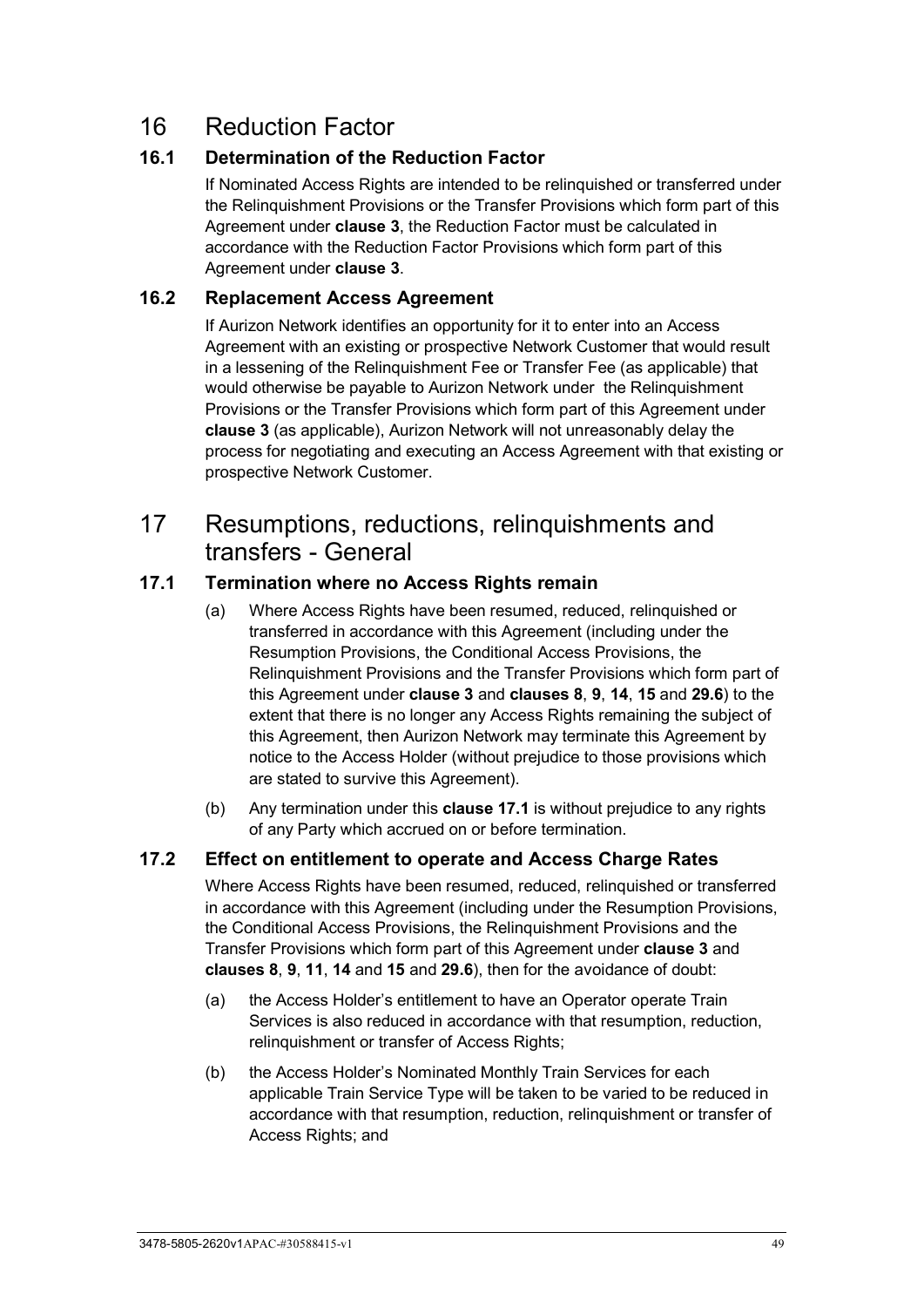(c) the Access Holder will no longer be obliged to pay Access Charges in respect of the resumed, reduced, relinquished or transferred Access Rights (except for any such Access Charges that accrued prior to the resumption, reduction, relinquishment or transfer, including any TOP Charge payable in respect of the part of the Year prior to the resumption, reduction, relinquishment or transfer).

### <span id="page-55-0"></span>**17.3 No compensation or liability**

- (a) Except for any payment specifically provided in this Agreement or liability for any breach by Aurizon Network of this Agreement, Aurizon Network is not liable for any loss or damage, however caused (including in contract, tort (including negligence) or otherwise) suffered or incurred by the Access Holder in connection with any resumption, reduction, relinquishment or transfer of Access Rights in accordance with the Resumption Provisions, the Conditional Access Provisions, the Relinquishment Provisions and the Transfer Provisions which form part of this Agreement under **clause [3](#page-26-0)** and **clauses [8](#page-42-3)**, **[9](#page-42-2)**, **[11](#page-48-6)**, **[14](#page-53-3)**, **[15](#page-53-4)** and **[29.6](#page-77-0)**.
- (b) The Access Holder releases Aurizon Network from any Claim for loss or damage referred to in **clause [17.3\(a\)](#page-55-0)** that the Access Holder may otherwise have.

## 18 Consequences of a failure of an Operator to satisfy conditions

### **18.1 Reduction of allocation of Access Rights**

- If:
- (a) an Operator (**Defaulting Operator**) fails to satisfy the conditions for:
	- (i) the commencement of Train Services under clause 10.2 of its Train Operations Deed; or
	- (ii) the commencement of Train Services for a Train Service Type under clause 10.3 of its Train Operations Deed; and
- (b) Aurizon Network has given a notice to the Access Holder and the Defaulting Operator in accordance with clause 10.2(d)(i) or clause 10.3(c)(iv)(A)(1) (as applicable) of the Defaulting Operator's Train Operations Deed,
- then, on such notice being given by Aurizon Network:
- (c) the Access Holder is deemed to have withdrawn its allocation of Access Rights to the Defaulting Operator in respect of:
	- $(i)$  in the case of a notice under clause 10.2(d)(i) of the Defaulting Operator's Train Operations Deed, all of the Access Rights for which the Defaulting Operator has been nominated; and
	- (ii) in the case of a notice under clause  $10.3(c)(iv)(A)(1)$  of the Defaulting Operator's Train Operations Deed, that part of the Access Rights for which the Defaulting Operator has been nominated but in respect of which the Defaulting Operator has failed to satisfy the relevant conditions in clause 10.3 of its Train Operations Deed; and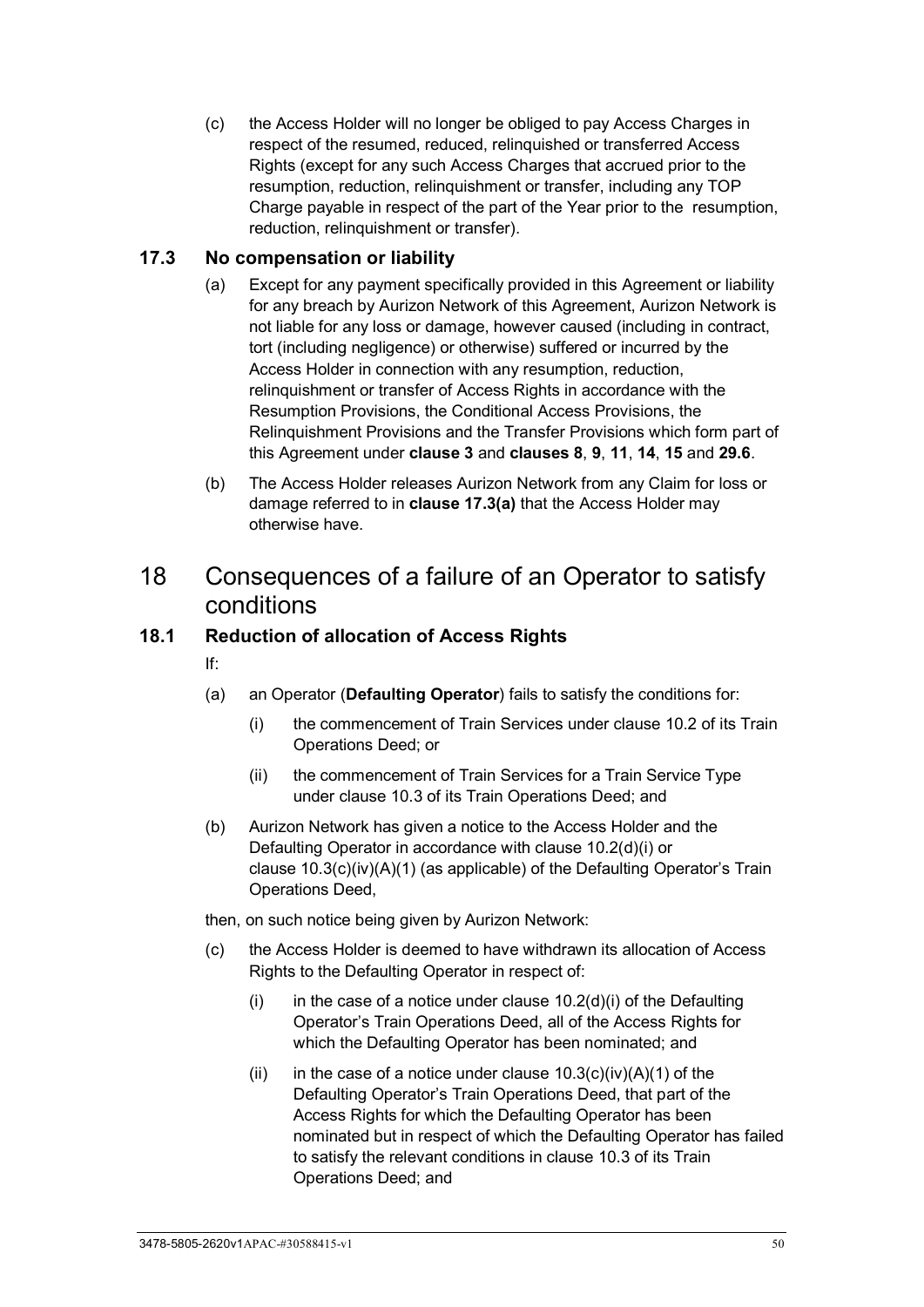(d) without limiting the Access Holder's rights under **clauses [4.3](#page-28-0)** and **[4.5](#page-31-1)**, the Access Holder will have the right under **clauses [4.3\(b\)](#page-29-0)** and **[4.5](#page-31-1)** to nominate a new Operator to use, or vary the previous nomination of another Operator to include, the Access Rights which were previously allocated to the Defaulting Operator.

## **18.2 Reversing changes to Train Descriptions**

- (a) If:
	- (i) a Defaulting Operator fails to satisfy the conditions for the commencement of Train Services for a Train Service Type (**relevant Train Service Type**) under clause 10.3 of its Train Operations Deed; and
	- (ii) Aurizon Network has given a notice to the Access Holder and the Defaulting Operator in accordance with clause 10.3(c)(iv)(B)(1) of the Defaulting Operator's Train Operations Deed,

the Access Holder may elect to allocate the varied Train Service Type to another Operator (either through a new nomination or variation of an existing nomination).

(b) If the Access Holder fails to notify Aurizon Network of its election within 10 Business Days then the Train Description for the relevant Train Service Type will be taken not to have been varied (even if the relevant variation has taken effect) and the Train Description for the relevant Train Service Type will be taken to be the Train Description for the relevant Train Service Type in force immediately before the variation took effect.

## 19 Compliance

## **19.1 General requirements – Parties**

To the extent relevant to the performance of its obligations under this Agreement, each Party must observe and comply with:

- (a) all applicable Laws;
- (b) the lawful requirements of relevant Authorities; and
- (c) to the extent applicable to that Party:
	- (i) the terms of the Access Undertaking (as amended by any Change in Access Undertaking); and
	- (ii) the IRMP (subject to, in the Access Holder's case, receipt of the IRMP from Aurizon Network in accordance with **clause [4.3\(f\)\(ii\)](#page-30-0)**).

#### **19.2 General Requirements – Aurizon Network**

To the extent relevant to the performance of its obligations under this Agreement, Aurizon Network must observe and comply with:

- (a) the conditions of its Accreditation;
- (b) all licences and permits affecting its operations;
- (c) the Network Management Principles; and
- (d) any Environmental Authority it holds from time to time.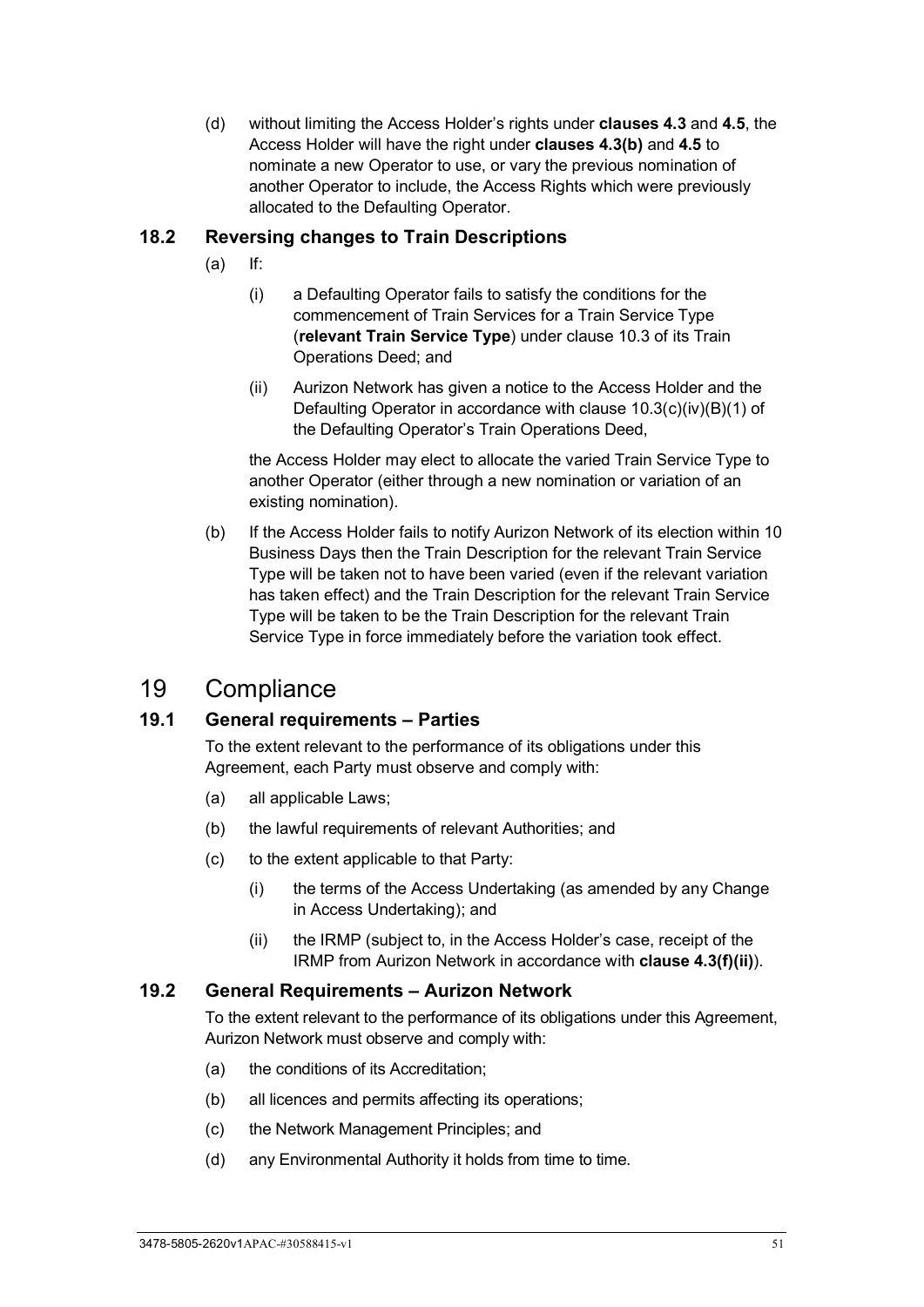## <span id="page-57-3"></span><span id="page-57-1"></span>**19.3 Non-compliance by Operator with Train Description**

- (a) If:
	- (i) Train Services for a Train Service Type operated by an Operator (**Defaulting Operator**) do not comply, in any material respect, with the Train Description for the Train Service Type, except where such non-compliance is attributable to another Railway Operator or Aurizon Network;
	- (ii) the Defaulting Operator fails to demonstrate to the reasonable satisfaction of Aurizon Network, within 20 Business Days of being requested to do so, that those Train Services operated by the Defaulting Operator will consistently comply with the applicable Train Description for the remainder of the Term; and
	- (iii) Aurizon Network provided a copy of the request to the Defaulting Operator to the Access Holder on or about the same time as providing it to the Defaulting Operator,

then, without limiting any right Aurizon Network has to suspend or terminate the Train Services for a Train Service Type under a Train Operations Deed, Aurizon Network must promptly:

- (iv) notify the Access Holder of any such non-compliance and the failure to demonstrate future consistent compliance with the relevant Train Description (**Notice of Defaulting Operator**); and
- (v) commence consultation with the Access Holder and the Defaulting Operator in respect of the non-compliance.
- <span id="page-57-2"></span>(b) Without limiting any right Aurizon Network has to suspend or terminate the Train Services for a Train Service Type under the Train Operations Deed, before taking any steps under **clause [19.3\(c\)](#page-57-0)**, Aurizon Network must provide the Access Holder with at least 20 Business Days from the date of the Notice of Defaulting Operator to:
	- (i) unless the Train Services for a Train Service Type have been terminated under a Train Operations Deed, procure the Defaulting Operator to rectify the non-compliance notified under **clause [19.3\(a\)](#page-57-1)**; or
	- (ii) nominate an alternative Operator to provide the relevant Train Services in accordance with its rights to do so under this Agreement, and

unless the Train Services for a Train Service Type have been terminated under a Train Operations Deed, provide the Access Holder prior notice of any action Aurizon Network intends to take under **clause [19.3\(c\)](#page-57-0)**.

<span id="page-57-0"></span>(c) If, following the provision of the Notice of Defaulting Operator under **clause [19.3\(a\)](#page-57-1)** and taking of the steps in clause **[19.3\(b\)](#page-57-2)**, the Access Holder has not nominated an alternative Operator to provide the relevant Train Services within 20 Business Days from the provision of the Notice of Defaulting Operator or Aurizon Network continues to not be reasonably satisfied that the Defaulting Operator will consistently comply with the Train Description under the Train Operations Deed for the remainder of the term of that Train Operations Deed, Aurizon Network may: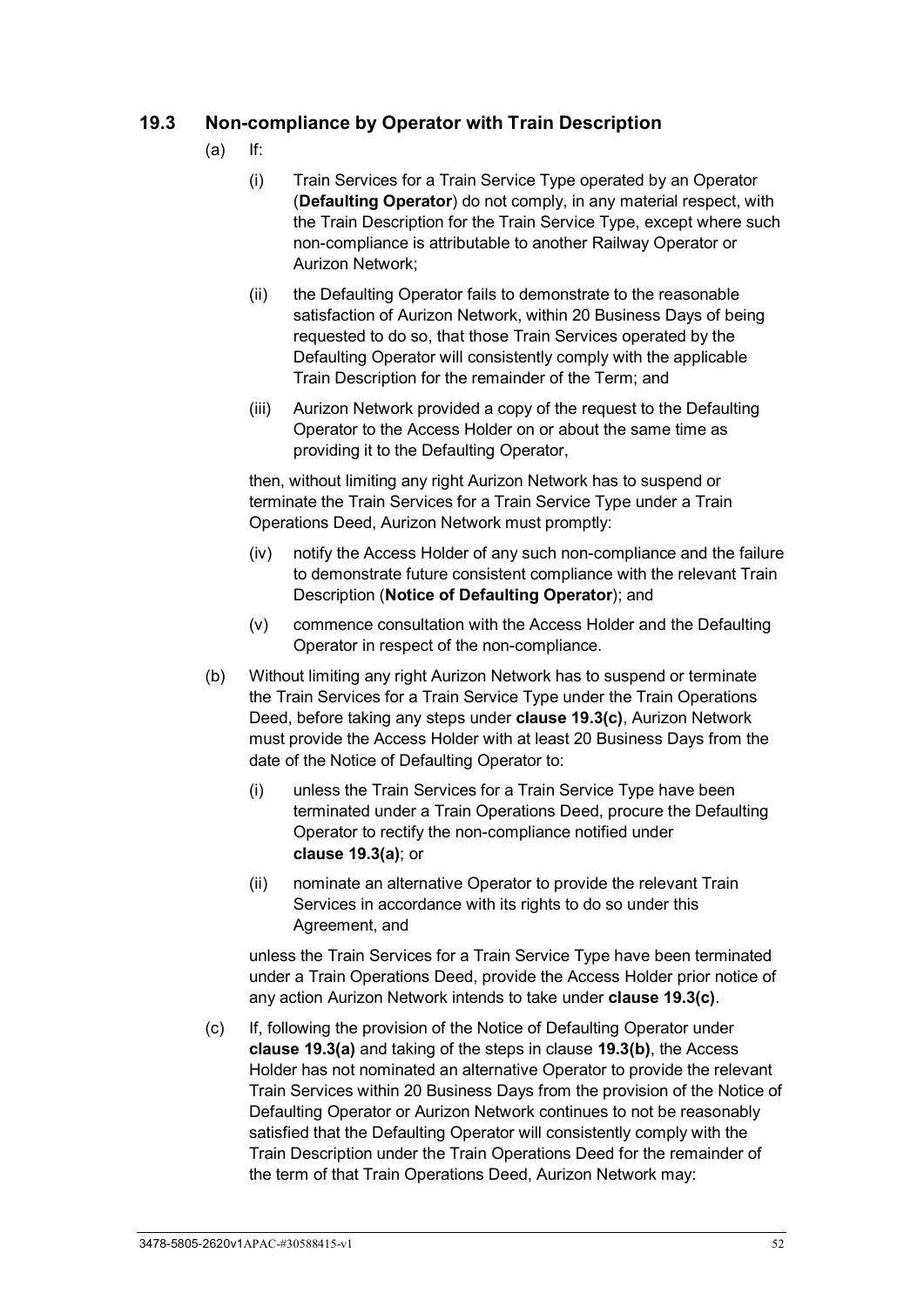- <span id="page-58-0"></span>(i) vary the Train Description for the applicable Train Service Type to a level it reasonably expects to be achievable by the Defaulting Operator for the remainder of the Term, having regard to the extent of previous compliance with the applicable Train Description (but not taking into account, for the purpose of assessing previous compliance, any non-compliance to the extent that the noncompliance was attributable to another Railway Operator or to Aurizon Network); and
- (ii) reasonably vary this Agreement in accordance with **clauses [36.3\(f\)](#page-86-0)**, **[36.3\(g\)](#page-86-1)** and **[36.3\(h\)](#page-86-2)** to reflect the impact of the change in the applicable Train Description.
- (d) If Aurizon Network varies the Train Description for a Affected Train Service Type under **clause [19.3\(c\)\(i\)](#page-58-0)**, it must issue a notice to the Access Holder setting out the changes to the "Nominated Monthly Train Services (for a 30 day Month)" set out in **Schedule 2** of this Agreement.
- (e) The Access Holder is entitled to dispute any variation proposed by Aurizon Network pursuant to this **clause [19.3](#page-57-3)** in accordance with the process set out in **clause [36.3\(h\)](#page-86-2)**.

# 20 Weighbridges and Overload Detectors

## **20.1 Verification**

- (a) If a Weighbridge or Overload Detector is located en route between an Origin and Destination for a Train Service Type, the Party responsible for that Weighbridge or Overload Detector (as specified in item 5 of Schedule 3) must use reasonable endeavours to ensure that such Weighbridge or Overload Detector is operational, calibrated and available to weigh Trains operated over such Weighbridge or Overload Detector.
- (b) Aurizon Network may vary at any time the numbers and locations of Weighbridges and Overload Detectors, subject to providing reasonable notice to the Access Holder.
- <span id="page-58-1"></span>(c) If a party to the Train Operations Deed gives a notice under clause 19.5 of the Train Operations Deed, then:
	- (i) subject to **clause [20.1\(c\)\(ii\)](#page-59-0)**, unless otherwise determined by calibration testing under clause 19.5 of the Train Operations Deed, the relevant Weighbridge or Overload Detector (as applicable) is deemed to have malfunctioned from the date the notice is given under clause 19.5(a) of the Train Operations Deeduntil the testing referred to in clause 19.5(b) of the Train Operations Deed has been carried out and, if required, the Weighbridge or Overload Detector has been recalibrated. Until such testing has been carried out and the Weighbridge or Overload Detector has been recalibrated, the mass of the relevant Train or Wagon which would otherwise have been measured by that Weighbridge or Overload Detector will be the Maximum Desirable Gross Tonnage (as the term is defined in the Train Operations Deed) for the Train or Wagon, as applicable; and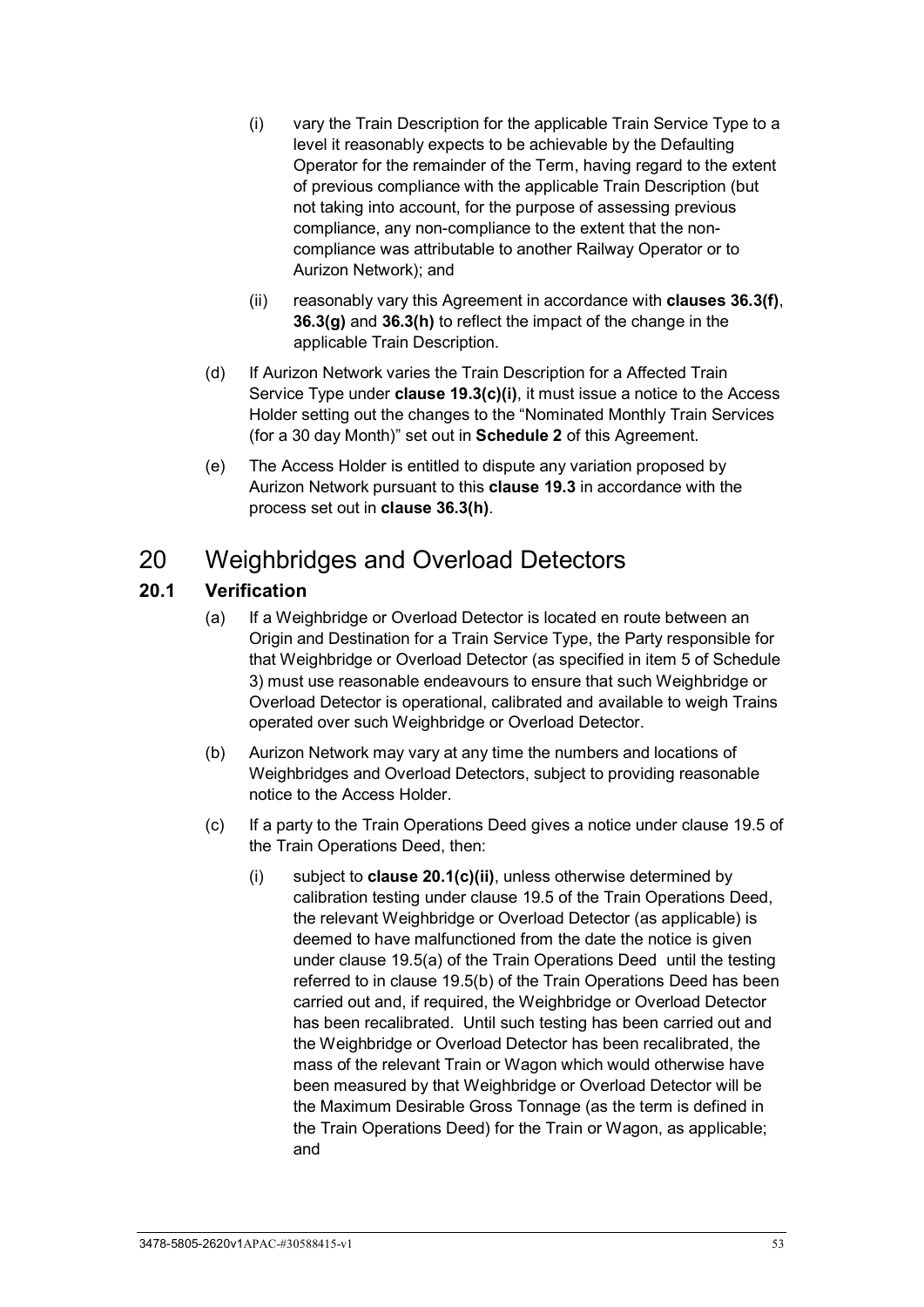- <span id="page-59-0"></span>(ii) where the person conducting the test in accordance with clause 19.5(b) of the Train Operations Deed determines that the Weighbridge or Overload Detector (as applicable) is measuring within the tolerances specified in item 5 of Schedule 3 of the Train Operations Deed, the Weighbridge or Overload Detector will be treated as having been measuring accurately from the date on which the relevant notice was given under clause 19.5(a) of the Train Operations Deed.
- (iii) If **clause [20.1\(c\)\(ii\)](#page-59-0)** applies in respect of a Weighbridge, the invoice for Access Charges for the Billing Period immediately following the Billing Period in which the determination in **clause [20.1\(c\)\(ii\)](#page-59-0)** is made will be adjusted to appropriately account for the difference in payment of Access Charges arising from the Weighbridge having been treated as malfunctioning under **clause [20.1\(c\)\(i\)](#page-58-1)**.

# 21 Infrastructure management

## **21.1 Notifications**

- (a) As soon as is reasonably practicable after it becomes aware, the Access Holder must notify Aurizon Network of any damage to or disrepair or failure in operation or function of any part of the Nominated Network.
- (b) The Access Holder:
	- (i) unless permitted under this Agreement or authorised by Aurizon Network, must not cause any Obstruction or permit to continue any Obstruction caused by the Access Holder; and
	- (ii) must notify Aurizon Network as soon as reasonably practicable after the Access Holder's Staff or Access Holder's directors discover or become aware of:
		- (A) any Obstruction (including all Incidents) or any breach or suspected breach of Safeworking Procedures; or
		- (B) anything which the Access Holder, the Access Holder's Staff or Access Holder's directors, observe which may reasonably be considered to cause or contribute to the occurrence of an Incident or Obstruction; or
		- (C) any harm to the Environment caused or contributed to by the Access Holder's use of its Access Rights within the area of the Nominated Network, which the Access Holder knows would result in a breach by Aurizon Network of the terms of any environmental authority it holds in connection with the Nominated Network.

## **21.2 Investigations**

- (a) If an Incident occurs, an Investigation into the Incident must be:
	- (i) commenced as soon as practicable unless otherwise agreed between the Parties; and
	- (ii) conducted in accordance with the Investigation Procedures.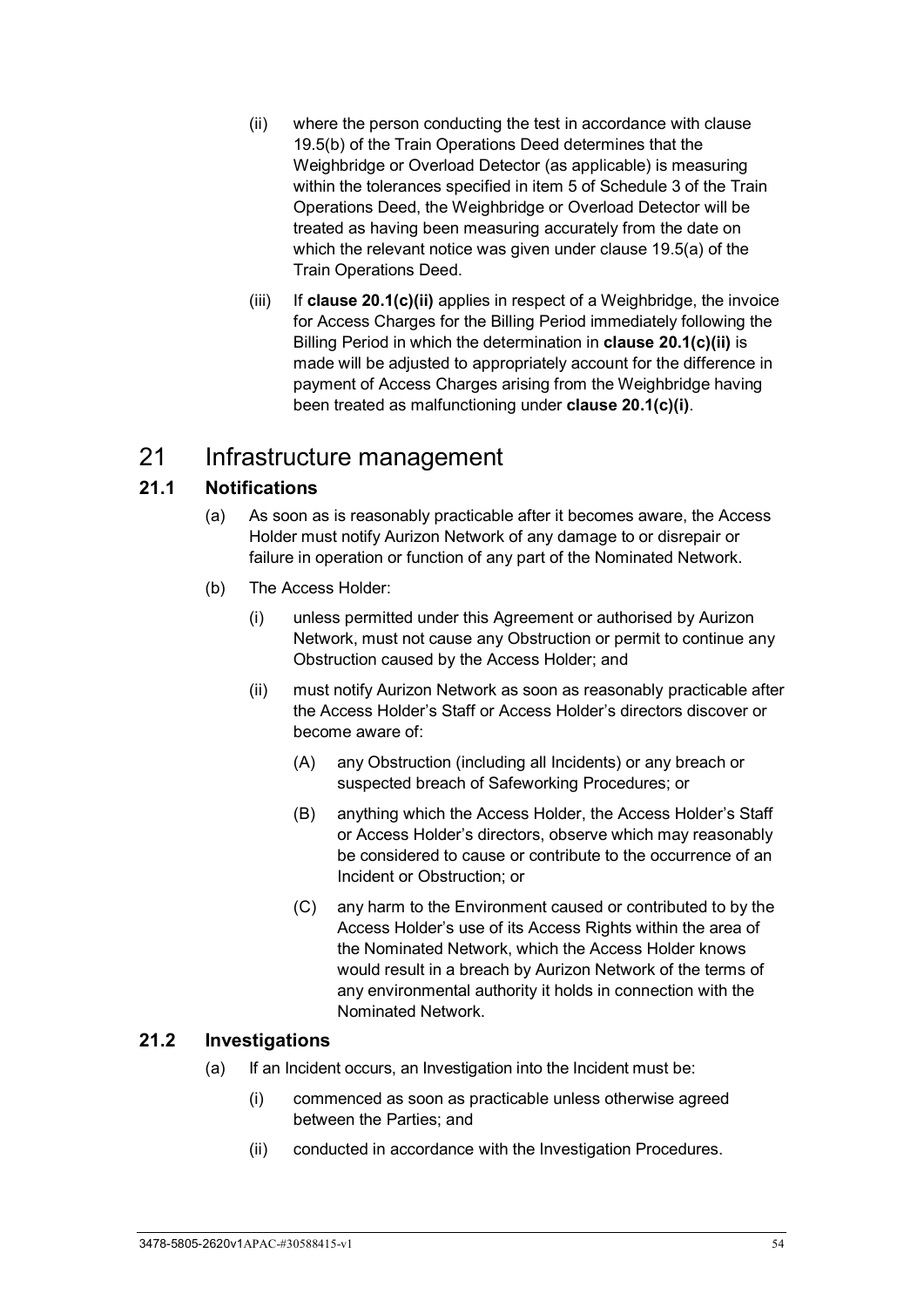- (b) Each Party must cooperate, and ensure that Aurizon Network's Staff or the Access Holder's Staff (as applicable) cooperate, fully with any Investigation.
- (c) The Parties must consult in good faith in relation to the implementation of any recommendations arising from an Investigation in accordance with the Investigation Procedures.

## 22 Interface management

### **22.1 Compliance with Interface Risk Management Plan**

Each Party must advise the other Party of any failure to comply with the IRMP as soon as reasonably practicable after the Party becomes aware of such noncompliance, including details of the nature of the non-compliance and how the Party has rectified or intends to rectify the non-compliance.

### <span id="page-60-1"></span><span id="page-60-0"></span>**22.2 Interface representative**

- (a) Prior to the commencement of any Train Services, each Party must nominate one or more appropriately qualified representatives (by identifying the name, title, experience (including length of experience) and qualifications of each representative) (**Interface Representative**) who is or are (as applicable) to be responsible for:
	- (i) making decisions in relation to interface issues that arise in connection with this Agreement;
	- (ii) liaising and cooperating with representatives of the other Party on those interface issues; and
	- (iii) meeting with representatives of the other Party at locations, times and by means (including in person) specified by Aurizon Network from time to time.
- (b) Each Party must ensure that any representative it nominates under this **clause [22.2](#page-60-0)** is available to efficiently and effectively perform the responsibilities of the Interface Representative specified in **clause [22.2\(a\)](#page-60-1)** and that it has nominated an Interface Representative under this **clause [22.2](#page-60-0)** at all times during the Term.

## <span id="page-60-2"></span>23 Insurance by Access Holder

## **23.1 Maintain insurance policies**

Before the commencement of Train Services, the Access Holder must, at its expense, take out and subsequently maintain current at all times during the Term insurance with a corporation (as defined in the Corporations Act) licensed to conduct insurance business in Australia (or otherwise reasonably acceptable to Aurizon Network) those policies of insurance required by this Agreement.

#### **23.2 Required insurance policies**

The Access Holder must effect and maintain insurance for the risks and on the terms specified in **[Schedule 5](#page-120-0)**.

#### **23.3 Disclosure of insurance policies**

The Access Holder must provide to Aurizon Network evidence of the insurance policies effected and maintained pursuant to this **clause [23](#page-60-2)** (including evidence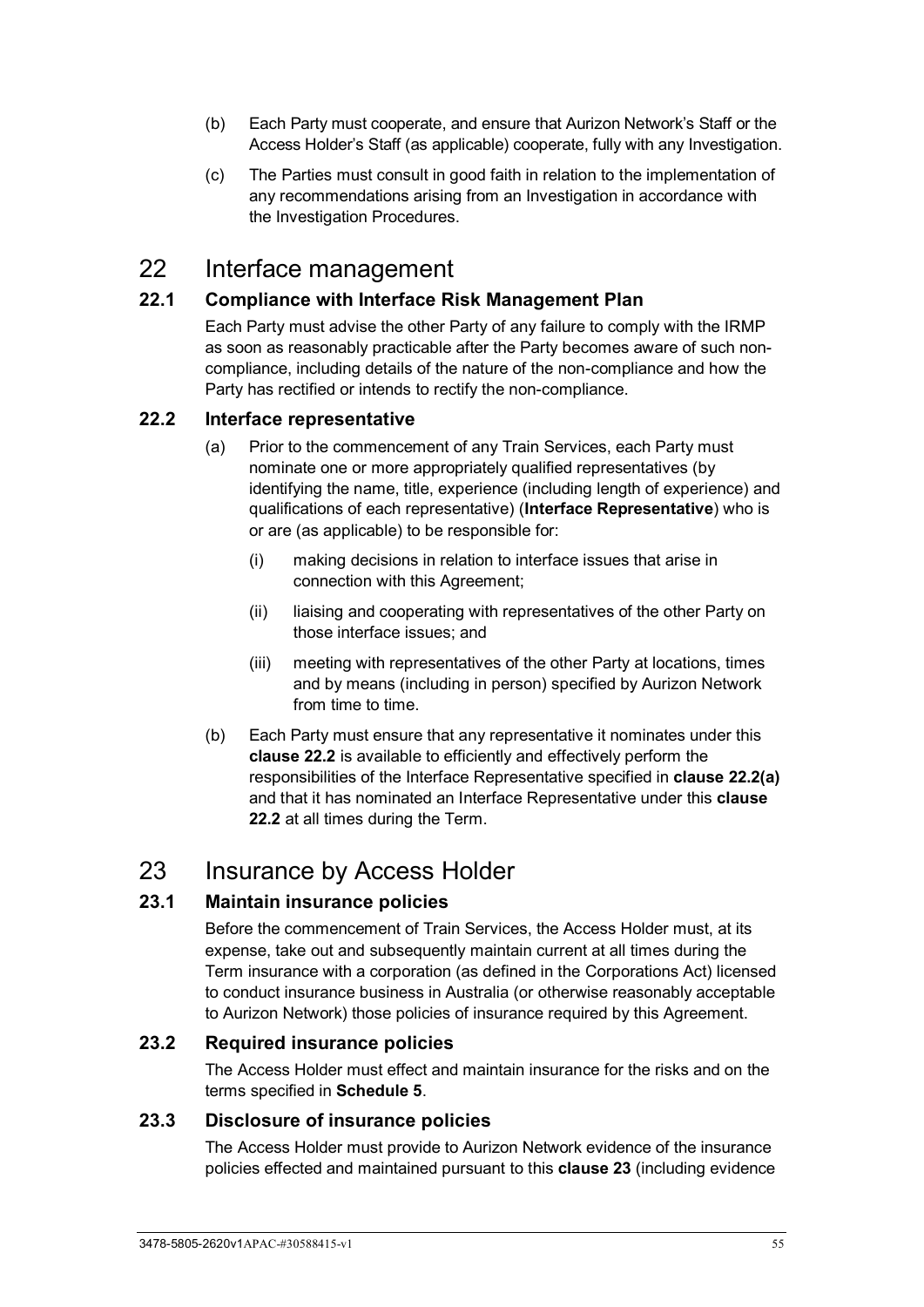that the cover provided under those insurance policies complies with this **clause [23](#page-60-2)** and of the currency of those insurance policies) to Aurizon Network's reasonable satisfaction:

- (a) at least 10 Business Days before the commencement of Train Services;
- (b) within 10 Business Days after renewal of each insurance policy during the Term; and
- (c) within 10 Business Days after being requested to do so in writing by Aurizon Network.

#### **23.4 Failure to disclose insurance policies**

Without prejudice to Aurizon Network's other rights and remedies in respect of such default, if the Access Holder, whenever required to do so under this Agreement, fails to produce to Aurizon Network evidence to the reasonable satisfaction of Aurizon Network of insurances that have been effected or maintained by it and does not remedy that default within 10 Business Days after Aurizon Network gives notice to the Access Holder requiring that default to be remedied, Aurizon Network may effect and maintain the insurance and pay the premiums and any amount so paid will be a debt due from the Access Holder to Aurizon Network.

#### **23.5 Minimum terms of policies**

Each of the policies of insurance effected in accordance with this Agreement must, to the extent permitted by Law:

- (a) note the interests of the Access Holder, any contractor of the Access Holder engaged by the Access Holder in relation to the performance of the Access Holder's obligations under this Agreement and Aurizon Network;
- (b) not contain any exclusions, endorsements or alterations to the accepted policy wording that adversely amends the cover provided without the written consent of Aurizon Network (not to be unreasonably withheld or delayed); and
- (c) include the terms and be for the amounts referred to in **[Schedule 5](#page-120-0)**.

#### **23.6 Access Holder not to render policy void**

The Access Holder must not render any of the insurances effected in accordance with this **clause [23](#page-60-2)** void or voidable or liable to refusal of any claim.

#### **23.7 Compliance**

The Access Holder must at all times comply with the terms and conditions of all insurance policies effected pursuant to this **clause [23](#page-60-2)**.

#### **23.8 Notice of potential claims**

In addition to any other obligation on the Access Holder under this Agreement, the Access Holder must:

- (a) notify Aurizon Network as soon as practicable after the making of any Claim under any insurance policy required by this Agreement;
- (b) notify Aurizon Network of the Claim in reasonable detail; and
- (c) keep Aurizon Network informed of subsequent developments concerning any Claim,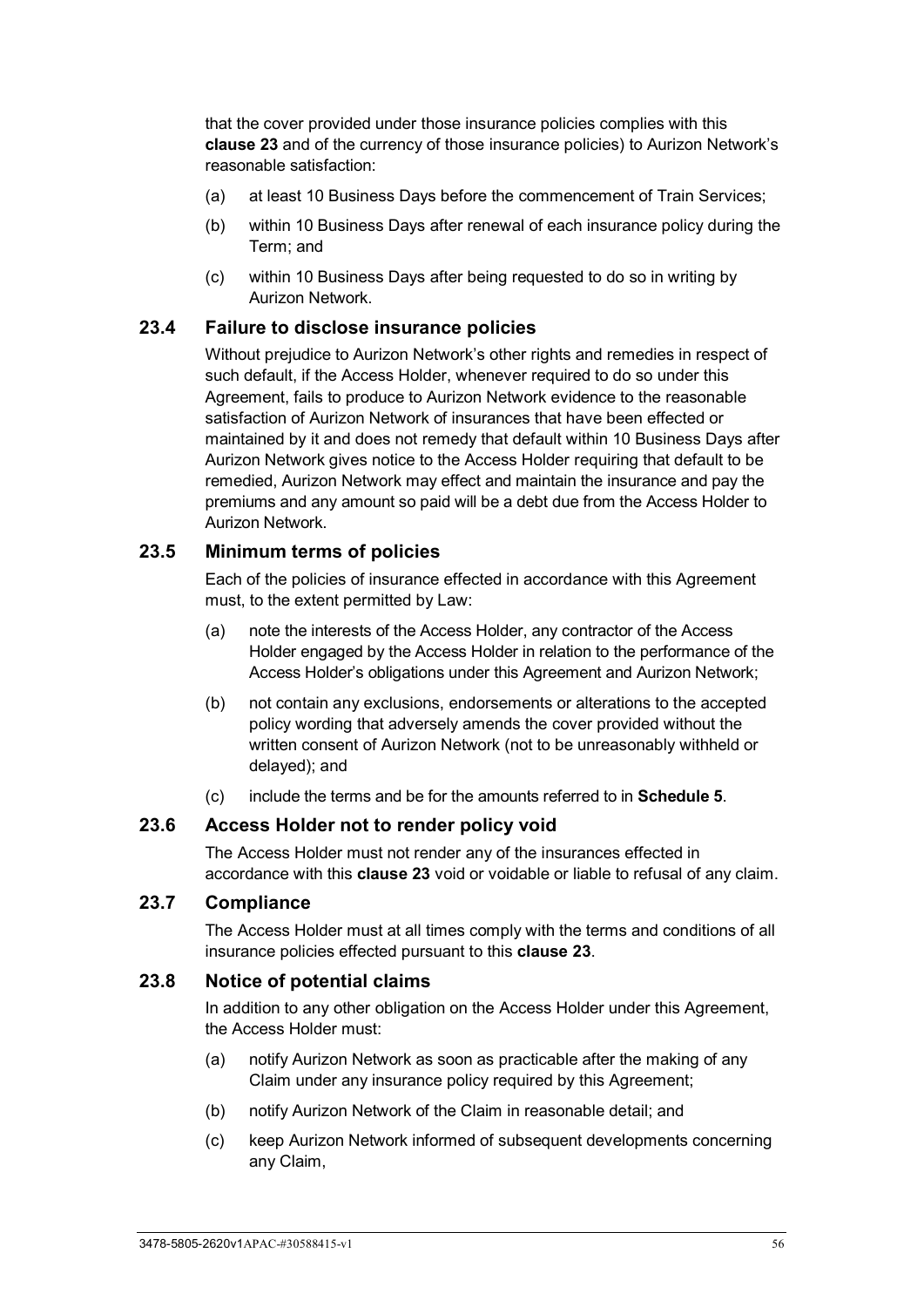to the extent that such Claim is in connection with this Agreement.

### **23.9 Access Holder to pay all excess/deductibles**

- (a) The Access Holder must, in respect of any Claims by it or any other insured for which it is responsible, pay and bear all excesses/deductibles provided for in any insurances effected in accordance with this **clause [23](#page-60-2)**.
- (b) If the Access Holder fails to pay any excess/deductible provided for in any insurances effected in accordance with this **clause [23](#page-60-2)**, Aurizon Network may pay the relevant excess/deductible and any amount so paid will be a debt due from the Access Holder to Aurizon Network.

### **23.10 Settlement of claims**

If:

- (a) Aurizon Network makes a Claim against the Access Holder for damage to the Infrastructure;
- (b) the Claim is in respect of the same matter as the Access Holder claims under a policy required by this Agreement for damage to Infrastructure; and
- (c) the Access Holder has not disputed Aurizon Network's Claim,

then upon settlement of the Access Holder's Claim, under such policy, the portion of monies owed by the Access Holder to Aurizon Network must be paid to Aurizon Network from the monies received by the Access Holder under the policy against which the Access Holder made a Claim.

## <span id="page-62-2"></span>24 Indemnities

## <span id="page-62-1"></span>**24.1 Indemnity for personal injury and property damage**

Subject to **clause [24.2](#page-62-0)** and **clause [25](#page-63-0)**, each Party is solely liable for, and releases, indemnifies and will keep indemnified the other Party, its directors and Staff against, all Claims of any nature suffered or incurred by, or made or brought against, the other Party, its directors or Staff in respect of:

- (a) any loss of, damage to or destruction of property (including property of the other Party); or
- (b) personal injury to or death of any person,

in each case caused by or contributed to (to the extent of the contribution) by:

- (c) any breach of this Agreement by the Party; or
- (d) any negligent act or omission of, the Party or the Party's Staff in connection with this Agreement.

## <span id="page-62-0"></span>**24.2 Indemnity by Access Holder for certain liabilities to Third Parties**

Despite **clause [24.1](#page-62-1)** but subject to **clause [25](#page-63-0)**, the Access Holder is solely liable for, and releases, indemnifies and will keep indemnified Aurizon Network, Aurizon Network's directors and Aurizon Network's Staff against, all Claims of any nature made or brought by a Third Party against, Aurizon Network, Aurizon Network's directors or Aurizon Network's Staff in respect of:

(a) any loss of, damage to or destruction of property; or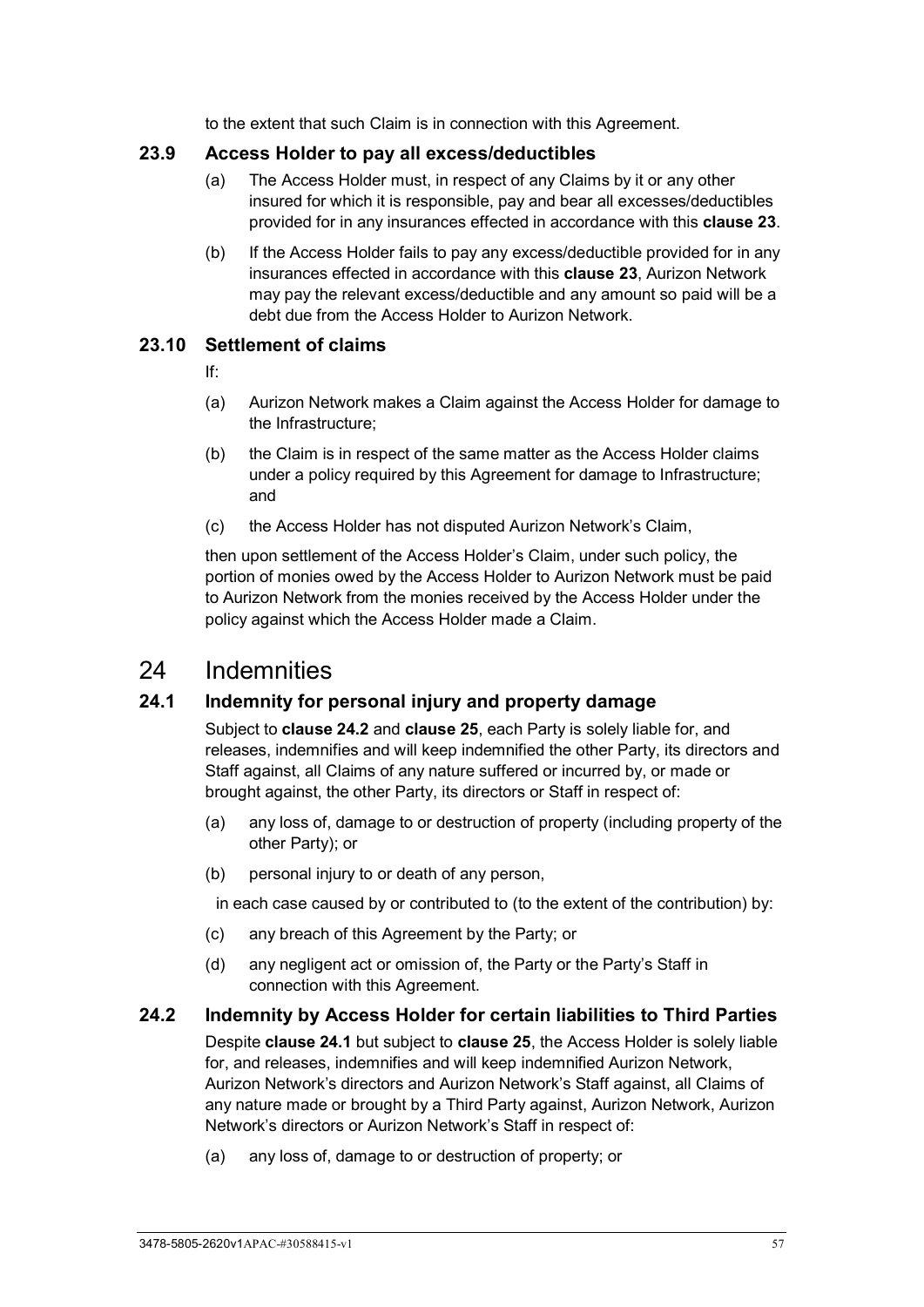(b) personal injury to or death of any person,

in each case caused by or contributed to (to the extent of the contribution) by:

- (c) any breach of this Agreement by the Access Holder; or
- (d) any negligent act or omission of the Access Holder or the Access Holder's Staff.

#### **24.3 Duty to mitigate**

Each Party must use all reasonable endeavours to mitigate the damage, loss, cost, liability or expense in respect of which an indemnity in this Agreement applies.

#### **24.4 General provisions regarding indemnities**

- (a) Each indemnity in this Agreement is a continuing obligation, separate and independent from the other obligations of the Parties and survives the expiry or termination of this Agreement.
- (b) It is not necessary for a Party to incur expense or make a payment before enforcing any indemnity in this Agreement.

## <span id="page-63-0"></span>25 Limitations and exclusions of liability

#### **25.1 Exclusion of Consequential Loss**

Except as expressly provided otherwise in **clause [31](#page-78-0)** or the IRMP Provisions which form part of this Agreement under **clause [3](#page-26-0)**, neither Party is liable to the other under or in connection with this Agreement (including under an indemnity) for any Consequential Loss however caused (including any breach of this Agreement or negligent act or omission of a Party).

#### **25.2 Time limit and minimum threshold on Claims**

Neither Party (**first Party**) is liable for, and the other Party must not make any Claim against the first Party under or in connection with this Agreement unless:

- (a) notice of the Claim has been given to the first Party within 12 Months after the other Party becomes aware of the occurrence of the event or circumstance giving rise to the Claim; and
- (b) the amount of the Claim exceeds \$100,000 in respect of any one event or cause of action or series of related events or causes of action, provided that if this condition is satisfied then the other Party may proceed for the full amount of the Claim and not only the amount in excess of \$100,000.

#### **25.3 Claims and exclusions in respect of Infrastructure standard**

<span id="page-63-1"></span>Despite any other provision of this Agreement, Aurizon Network, its directors and Aurizon Network's Staff are not liable to the Access Holder for any Claim, and the Access Holder must not make any Claim against Aurizon Network, Aurizon Network's directors and/or Aurizon Network's Staff, in respect of any:

- (a) loss of or damage to real or personal property, including property of the Access Holder;
- (b) personal injury to or death of any person; or
- (c) any other damage, expense, injury, cost or loss whatsoever,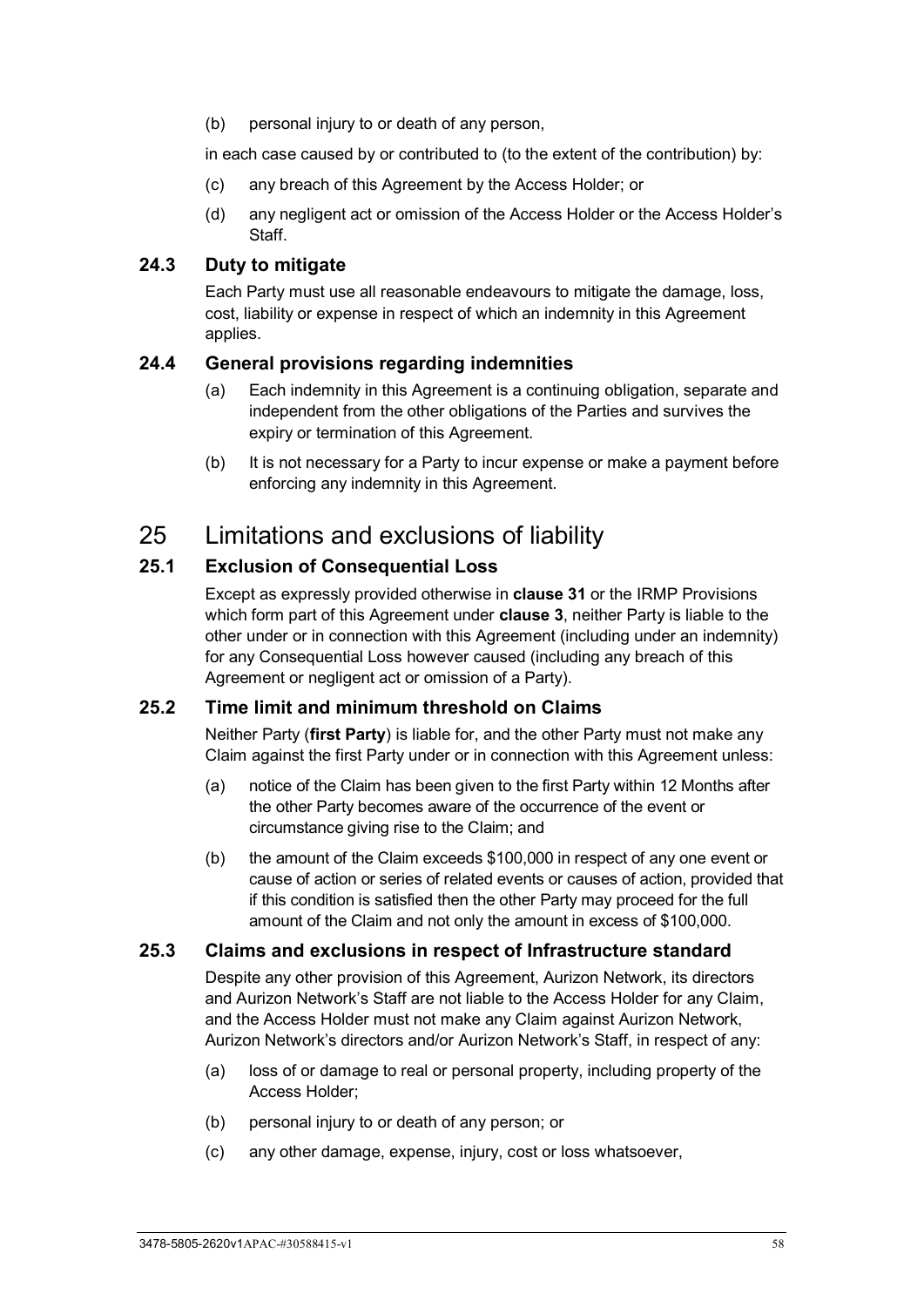arising out of or in connection with the standard of the Infrastructure or any failure of or defect in the Infrastructure, except to the extent that such loss, damage, injury or death, cost or expense results directly from the failure of Aurizon Network to perform its obligations under clause 21.2(a) of a Train Operations Deed or Aurizon Network's negligence in performing those obligations.

#### **25.4 Claims and exclusions in respect of non-provision of access**

- (a) Subject to **clause [25.4\(b\)](#page-64-0)**, only and despite any other provision of this Agreement, Aurizon Network, Aurizon Network's directors and Aurizon Network's Staff are not liable to the Access Holder for any Claim, and the Access Holder must not make any Claim against Aurizon Network, Aurizon Network's directors and/or Aurizon Network's Staff, in respect of any failure by Aurizon Network to make the Infrastructure available for an Operator to operate a Train Service for the Access Holder at the Scheduled Time in the Train Schedule.
- <span id="page-64-2"></span><span id="page-64-1"></span><span id="page-64-0"></span>(b) Aurizon Network is liable to the Access Holder in respect of any failure by Aurizon Network to make the Infrastructure available to enable an Operator to operate a Train Service for the Access Holder at the Scheduled Time in the Train Schedule if (and then only to the extent that):
	- (i) Aurizon Network did not reschedule the relevant Train Service if required to do so under a Train Operations Deed; and
	- (ii) the failure by Aurizon Network to make the Infrastructure available was caused by or was the result of an Operational Constraint, that Operational Constraint resulted from a breach of this Agreement or of the relevant Train Operations Deed (including clauses 21.2(b) or (c) of that document) by Aurizon Network or the negligence of Aurizon Network; and
	- (iii) the failure by Aurizon Network to make the Infrastructure available was not permitted under this Agreement or the relevant Train Operations Deed or was attributable to a breach of this Agreement or of the relevant Train Operations Deed (including clauses 21.2(b) or (c) of that document) by, or negligent act or omission of, Aurizon Network; and
	- (iv) the failure by Aurizon Network to make the Infrastructure available was not attributable to:
		- (A) the Access Holder or the Access Holder's Staff;
		- (B) an Operator or an Operator's Staff;
		- (C) another Railway Operator (other than Aurizon Network) or any employees, contractors, volunteers or agents of another Railway Operator (other than Aurizon Network);
		- (D) a Force Majeure Event;
		- (E) Major Periodic Maintenance of, or Infrastructure Enhancements to, the Infrastructure undertaken in accordance with clauses 21.2(b) and (c) of the relevant Train Operations Deed, and scheduled in a manner consistent with the Network Management Principles;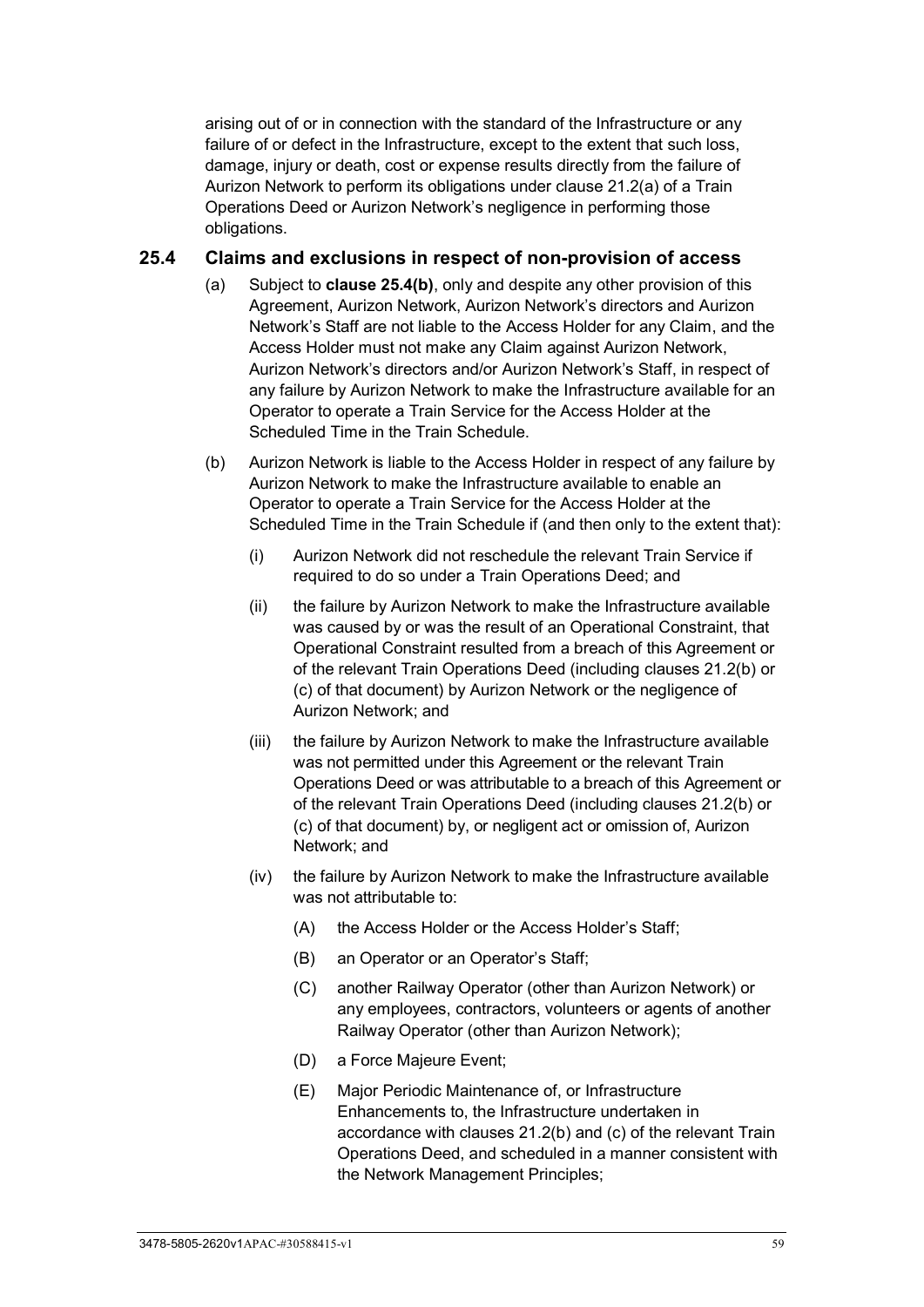- $(F)$  if:
	- (1) the Access Rights for the relevant Train Service are Conditional Access Rights;
	- (2) there is a Capacity Shortfall in respect of any Segment of the applicable Expansion; and
	- (3) the Conditional Access Rights have not been varied under the Conditional Access Provisions which form part of this Agreement under **clause [3](#page-26-0)**,

the unavailability in the Infrastructure is attributable to the Capacity Shortfall in relevant Infrastructure;

- (G) a breach of an Infrastructure Lease by an Infrastructure Lessor or any negligent act or omission of an Infrastructure Lessor; or
- (H) any action taken by Aurizon Network, acting reasonably, in response to an emergency or a genuine safety risk; and
- <span id="page-65-1"></span><span id="page-65-0"></span>(v) either:
	- (A) the Parties and the relevant Operator have not agreed upon and implemented a performance and adjustment regime for the purposes of the relevant Train Operations Deed and the total number of Train Services (expressed as a percentage) cancelled in a Billing Period as a result of a failure by Aurizon Network to make the Infrastructure available (other than any failure by Aurizon Network to make the Infrastructure available which is attributable to an event or circumstance specified in **clauses [25.4\(b\)\(iv\)\(A\)](#page-64-1)** to **[25.4\(b\)\(iv\)\(H\)](#page-65-0)**) exceeds five percent of the total number of Train Services scheduled in the Daily Train Plan for that Billing Period; or
	- (B) the Parties and the relevant Operator have agreed upon and implemented a performance and adjustment regime for the purposes of the relevant Train Operations Deed, but the failure to make the Infrastructure available is of a magnitude which is beyond the scope of that performance and adjustment regime.
- (b) The five percent threshold in **clause [25.4\(b\)\(v\)\(A\)](#page-65-1)** does not apply in circumstances of Wilful Breach by Aurizon Network.
- (c) For clarification, if **clause [25.4\(b\)\(iv\)](#page-64-2)** applies, that clause operates to reduce the potential liability of Aurizon Network to the extent only that the failure to make the Infrastructure available was attributable to matters listed in **clause [25.4\(b\)\(iv\)](#page-64-2)**.

#### **25.5 Claims and exclusions in respect of delays to Train Movements**

Despite any other provision of this Agreement, a Party (**Defaulting Party**) is not liable to the other Party (**Affected Party**) for any Claim, and the Affected Party must not make any Claim against the Defaulting Party, in respect of delays to Train Movements unless (and then only to the extent that):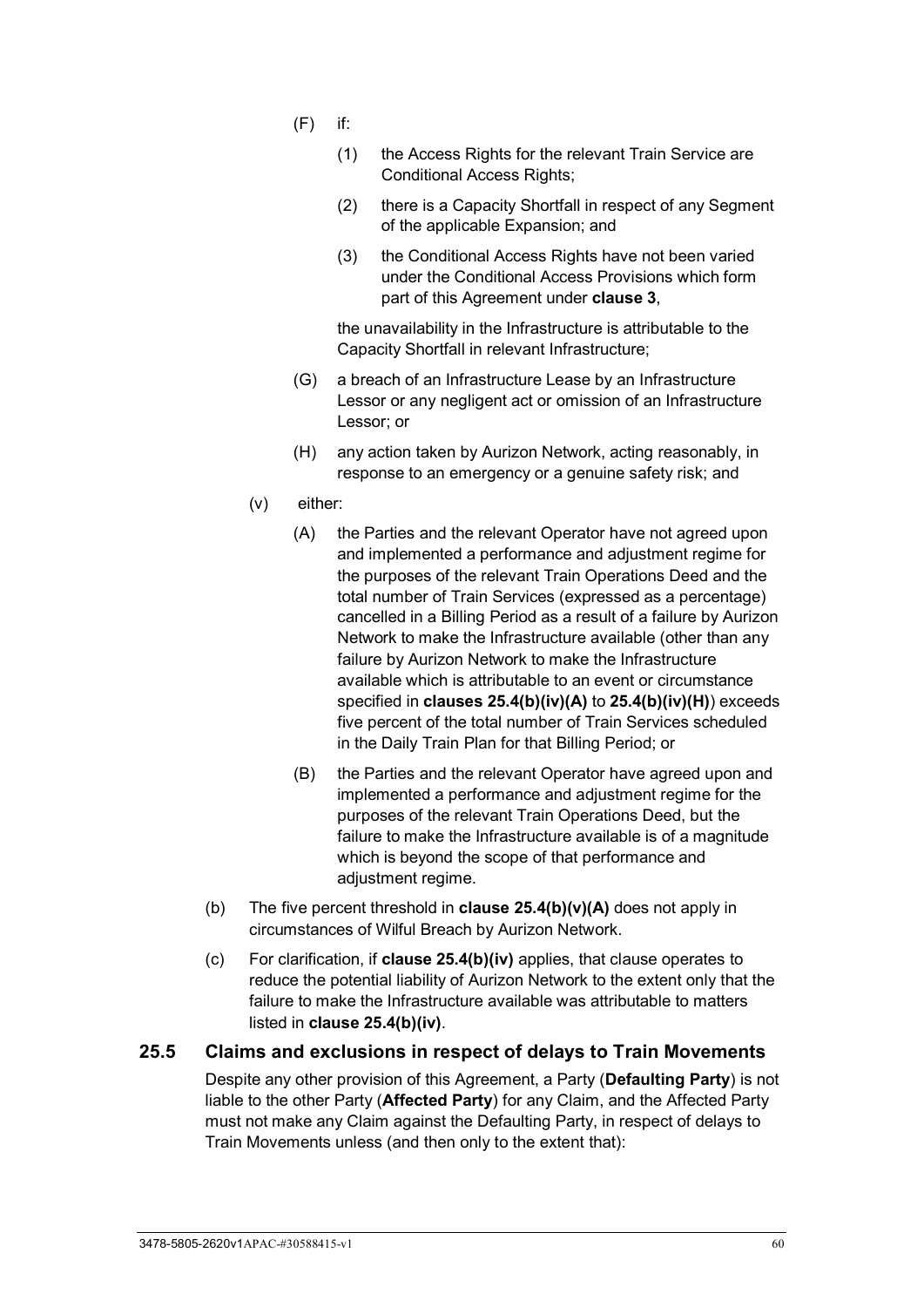- (a) the delay was a result of a breach of this Agreement or the relevant Train Operations Deed (including clauses 21.2(b) and (c) of that document) by the Defaulting Party, or a negligent act or omission on the part of the Defaulting Party; and
- (b) if the delay was caused by or the result of an Operational Constraint:
	- (i) where Aurizon Network is the Affected Party, the Operational Constraint resulted from a breach of this Agreement by the Access Holder; or
	- (ii) where the Access Holder is the Affected Party, the Operational Constraint was not permitted under this Agreement or the relevant Train Operations Deed or resulted from a breach of this Agreement or the relevant Train Operations Deed (including clauses 21.2(b) and (c) of that document) by, or negligent act or omission of, Aurizon Network; and
- <span id="page-66-0"></span>(c) the delay is not attributable to:
	- (i) the Affected Party or where the Affected Party is:
		- (A) Aurizon Network Aurizon Network's Staff; or
		- (B) the Access Holder the Access Holder's Staff, an Operator or an Operator's Staff;
	- (ii) another Railway Operator (other than the Defaulting Party) or any employees, contractors, volunteers or agents of another Railway Operator (other than the Defaulting Party);
	- (iii) a Force Majeure Event;
	- (iv) Major Periodic Maintenance of, or Infrastructure Enhancements to, the Infrastructure undertaken in accordance with clauses 21.2(b) and (c) of the relevant Train Operations Deed, and scheduled in a manner consistent with the Network Management Principles; or
	- (v) a breach of an Infrastructure Lease by an Infrastructure Lessor or any negligent act or omission of an Infrastructure Lessor; or
	- (vi) any action taken by Aurizon Network, acting reasonably, in response to an emergency or a genuine safety risk; and
- (d) either:
	- (i) the Parties and the relevant Operator have not agreed upon and implemented a performance and adjustment regime for the purposes of the relevant Train Operations Deed; or
	- (ii) the Parties and the relevant Operator have agreed upon and implemented a performance and adjustment regime for the purposes of the relevant Train Operations Deed, but the delays are of a magnitude which is beyond the scope of that performance and adjustment regime.
- (e) For clarification, if **clause [25.5\(c\)](#page-66-0)** applies, that clause operates to reduce the potential liability of the Defaulting Party to the extent only that the failure to make the Infrastructure available was attributable to matters listed in **clause [25.5\(c\)](#page-66-0)**.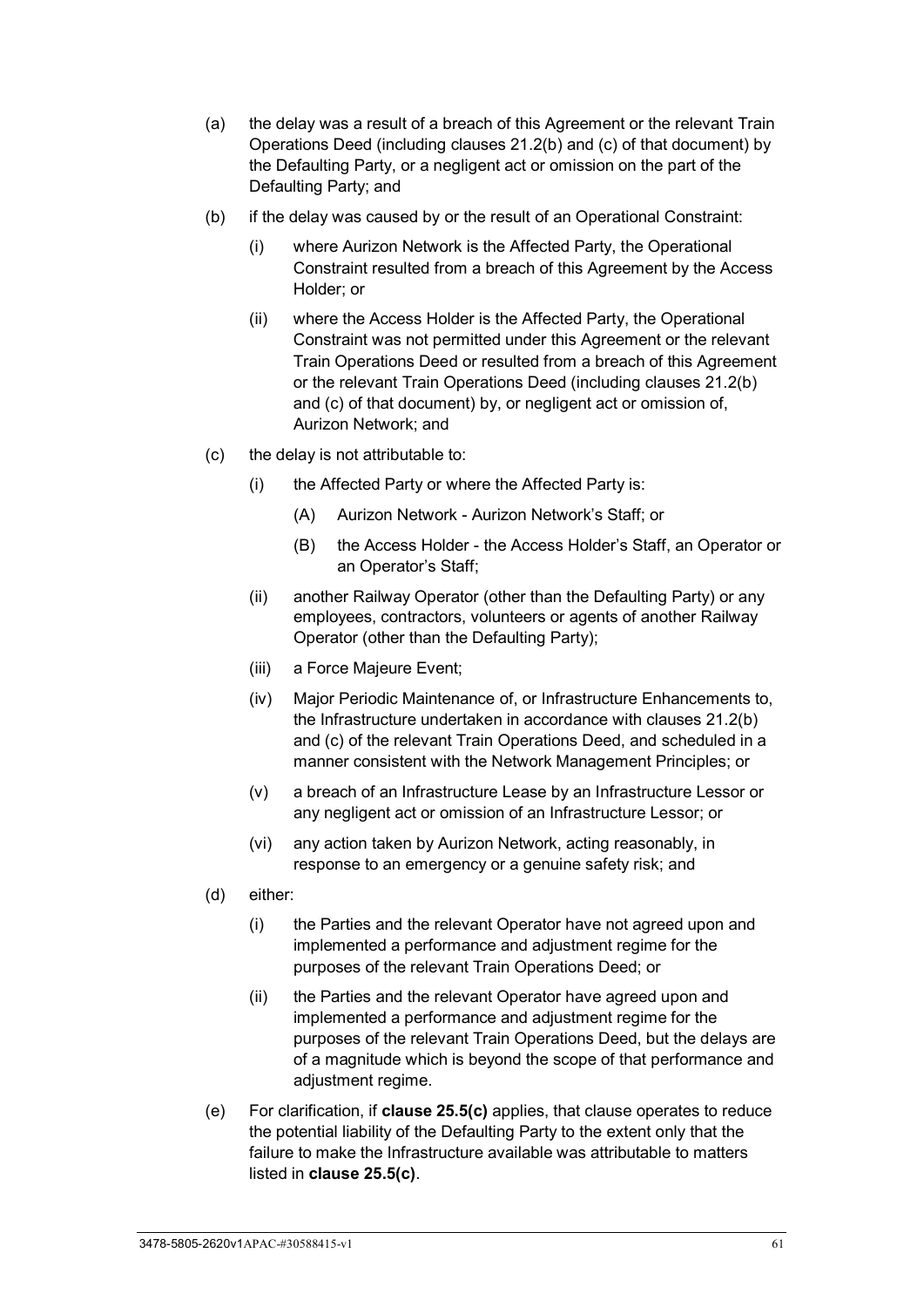### <span id="page-67-0"></span>**25.6 Defence of Claims by Third Parties**

- (a) Each Party must provide such reasonable assistance as requested by the other Party in the defence of any Claim made against the other Party by a Third Party arising out of any Incident or other event giving rise to the Claim.
- (b) The Party that requested assistance under **clause [25.6\(a\)](#page-67-0)** must, within five Business Days after a demand is made, pay to the other Party any costs and expenses reasonably incurred by the other Party in providing the assistance requested under **clause [25.6\(a\)](#page-67-0)**.

#### **25.7 Exclusion of Claims in certain other circumstances**

- (a) Except to the extent that an Operational Constraint results from a breach by, or negligent act or omission of, Aurizon Network of this Agreement or a Train Operations Deed (including clauses 21.2(b) and (c) of a Train Operations Deed), any delays or cancellations of Train Services caused by or resulting from Operational Constraints will not constitute a default by Aurizon Network of its obligations under this Agreement and Aurizon Network will not be liable for any Claims suffered or incurred by or made or brought by or against the Access Holder as a result of or arising from the imposition of such an Operational Constraint.
- (b) Except as otherwise provided in this Agreement, Aurizon Network will not be liable for any delays or cancellations of Train Services or Claims suffered or incurred by or made or brought by or against the Access Holder and the Access Holder must not make any Claim against Aurizon Network, its director and/or Aurizon Network's Staff as a result of an Operator complying with a request by Aurizon Network in accordance with clause 22.4(i) of a Train Operations Deed.
- (c) If Aurizon Network takes action in accordance with clause 22.4(e) of a Train Operations Deed, then Aurizon Network has no liability for any damage to or loss of freight caused by such actions.
- (d) Aurizon Network will not be liable for any delays or cancellations of Train Services or Claims suffered or incurred by or made or brought by or against the Access Holder as a result of the exercise by Aurizon Network of its rights under clause 25 of a Train Operations Deed, provided that Aurizon Network complies with the relevant provisions under the IRMP regarding conduct of an audit or inspection.

# 26 Determination of liability and loss adjustment

### <span id="page-67-1"></span>**26.1 Determination of liability**

In the event of an Incident involving the Access Holder or any other event which results or could result in a Claim by or against the Access Holder or Aurizon Network, liability as between the Access Holder and Aurizon Network is determined, for the purposes of **clauses [24](#page-62-2)** and **[25.3](#page-63-1)**:

- (a) as agreed between the Parties;
- (b) subject to **clause [26.1\(c\)](#page-68-0)**, failing such agreement within one Month of either Party giving notice to the other requiring agreement on liability, by a loss adjuster appointed under **clause [26.2](#page-68-1)**; or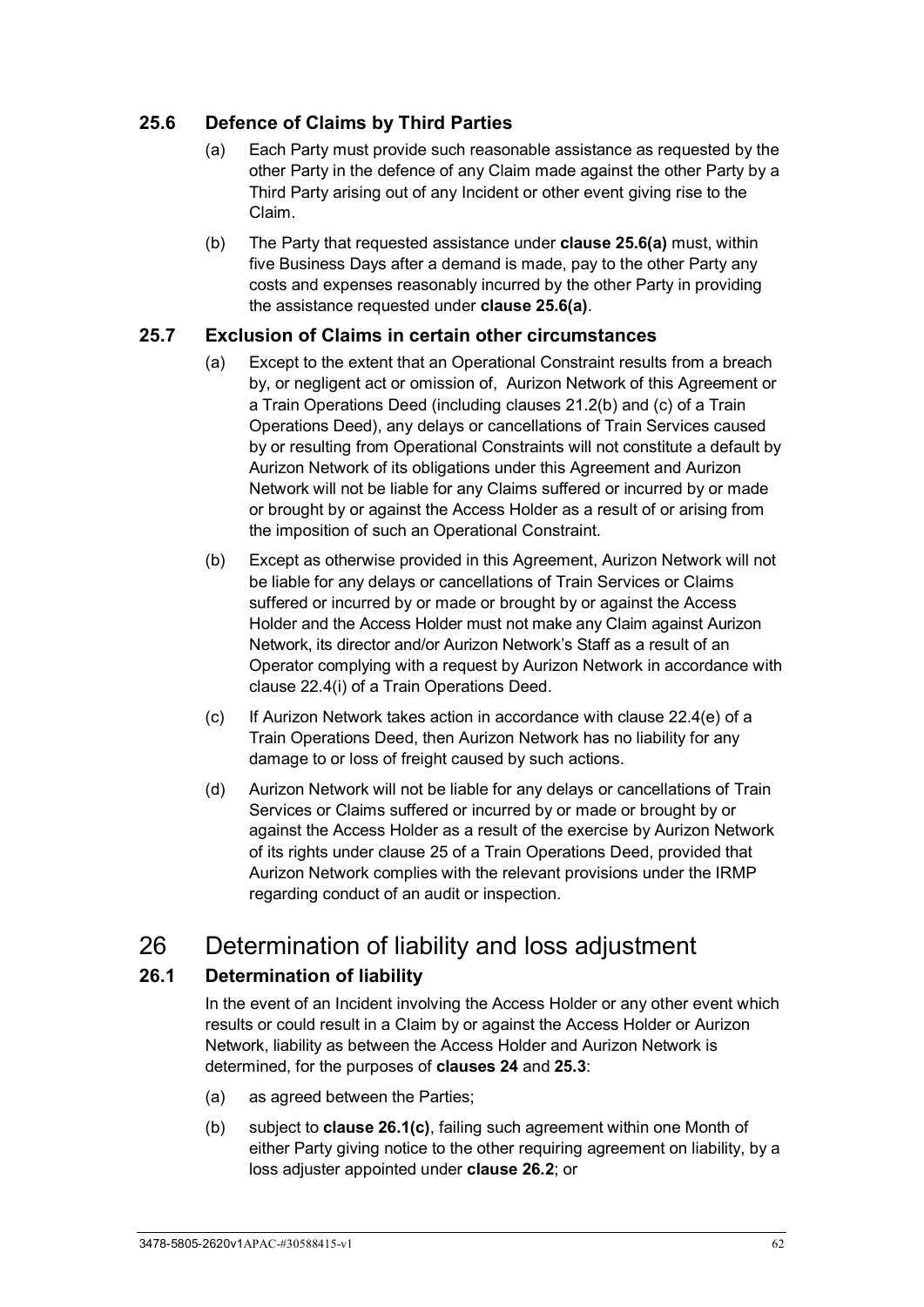<span id="page-68-0"></span>(c) where the amount of the Claim exceeds \$200,000 and either Party is dissatisfied with the report of the loss adjuster, by a court of competent jurisdiction.

#### <span id="page-68-1"></span>**26.2 Loss Adjuster**

Subject to **clause [36](#page-85-0)**, where a matter is to be referred to a loss adjuster in accordance with **clause [26.1](#page-67-1)**:

- <span id="page-68-2"></span>(a) the loss adjuster:
	- (i) must be appointed by the Parties; or
	- (ii) in default of such appointment within 10 Business Days after the need to appoint a loss adjuster, is to be nominated at either Party's request by the President of The Australasian Institute of Chartered Loss Adjusters;
- <span id="page-68-3"></span>(b) if the loss adjuster is to be nominated under **clause [26.2\(a\)\(ii\)](#page-68-2)** and the President of The Australasian Institute of Chartered Loss Adjusters declines to nominate a person as the loss adjuster but provides a list of people that could be appointed as the loss adjuster, then:
	- (i) the first person specified in that list will be taken to be nominated as the loss adjuster;
	- (ii) if the first person specified in that list does not accept the appointment as the loss adjuster, the next person specified in that list will be taken to be the first person specified in that list and will be nominated as the loss adjuster; and
	- (iii) the process specified in **clause [26.2\(b\)\(ii\)](#page-68-3)** will apply to the next and each subsequent person specified in that list until a person that is taken to be nominated as the loss adjuster accepts the appointment as the loss adjuster;
- (c) the Parties must comply with, and do all things necessary to satisfy and give effect to, the reasonable requirements of an agreed or nominated loss adjuster (including providing relevant indemnities and paying any charges or fees (which charges or fees will be borne equally by the Parties)) that must be satisfied or complied with as a condition of the President of The Australasian Institute of Chartered Loss Adjusters agreeing to nominate a loss adjuster;
- (d) the loss adjuster must:
	- (i) be a Fellow of the Australasian Institute of Chartered Loss Adjusters or have equivalent qualifications and experience;
	- (ii) have no interest or duty which conflicts or may conflict with the loss adjuster's function as a loss adjuster (the loss adjuster being required to fully disclose any such interest or duty before their appointment); and
	- (iii) not be, or have been in the last five years, an employee of an Operator, the Access Holder or Aurizon Network or of a Related Body Corporate of any of them;
- (e) the loss adjuster appointed under this **clause [26.2](#page-68-1)**: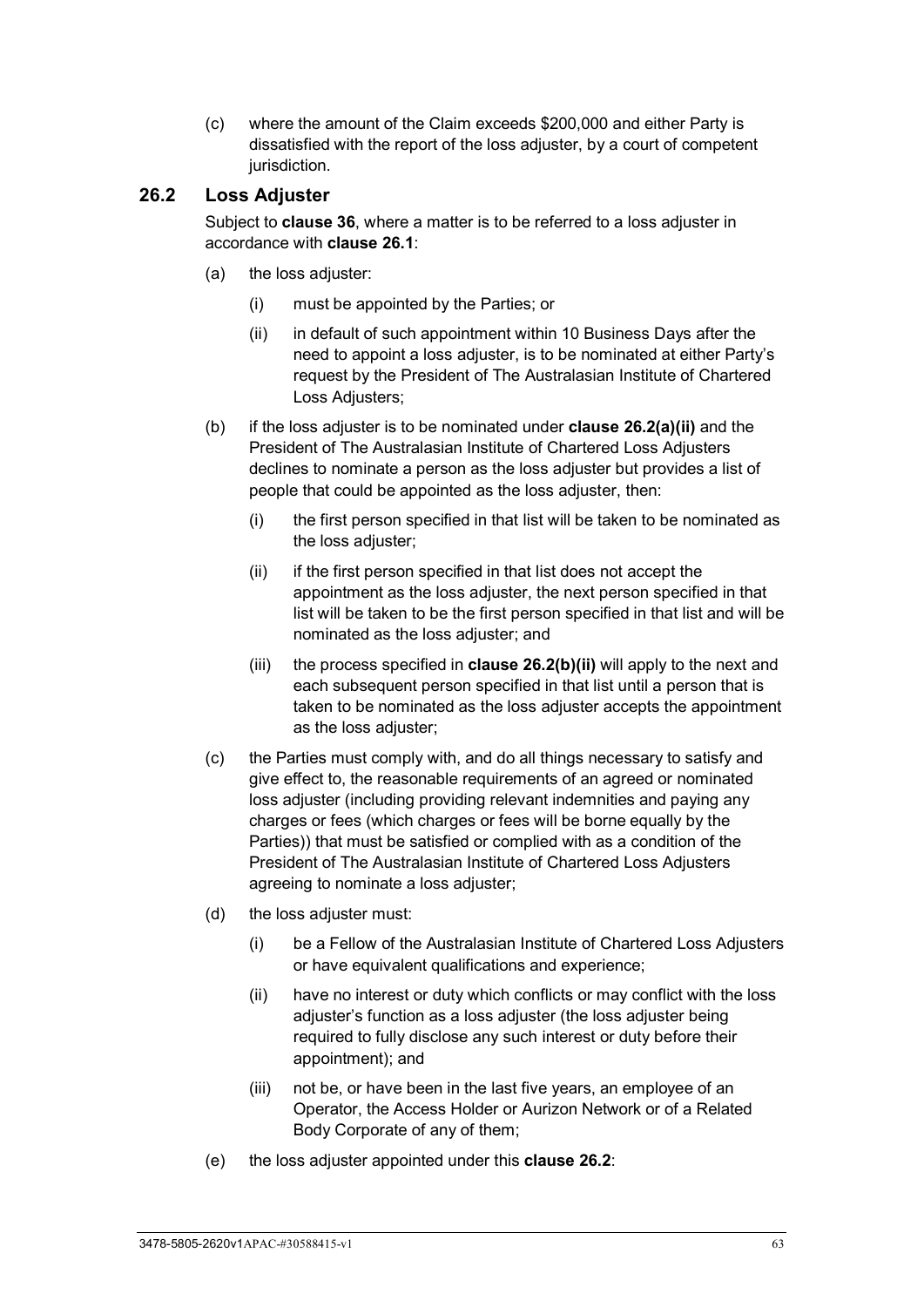- (i) is not permitted to act until the loss adjuster has given written notice of the acceptance of the appointment to both Parties;
- (ii) is required to undertake to keep confidential all matters coming to the loss adjuster's knowledge by reason of their appointment and the performance of their duties; and
- (iii) is deemed to be and act as an expert and not an arbitrator, and the Law relating to arbitration, including the *Commercial Arbitration Act 2013* (Qld), does not apply to the loss adjuster or their determination or the procedures by which they may reach a determination.

### **26.3 Parties to assist loss adjuster**

- (a) Each Party must ensure to the best of its ability that the loss adjuster appointed under **clause [26.2](#page-68-1)** is given the opportunity to interview any employee, agent or contractor involved in, or with knowledge of, the Incident or event giving rise to the Claim or with any other relevant information that may be of use to the loss adjuster.
- (b) Each Party must make available to the loss adjuster appointed under **clause [26.2](#page-68-1)** any files, documents, data, recordings or other information in the possession or control of the Party that may be of use to, or is requested by, the loss adjuster for the purposes of their investigation.

### **26.4 Decision of the loss adjuster**

- (a) The loss adjuster appointed under **clause [26.2](#page-68-1)** will determine the quantum of the relevant Claim and the liability of the Access Holder and/or Aurizon Network in respect of such Claim and must provide a copy of their report on such matters to each of the Parties within a reasonable time after their appointment.
- (b) In the absence of manifest error, the decision of the loss adjuster is final and binding upon the Parties where the total claims arising from the Incident or event giving rise to the Claim are equal to or less than \$200,000.

#### **26.5 Costs of the loss adjuster**

The costs of the loss adjuster must be borne by the Parties in such proportions as liability is determined by the loss adjuster, or where the liability is ultimately determined by a court of competent jurisdiction, in such proportions as liability is determined by the court.

## 27 Material Change

## <span id="page-69-0"></span>**27.1 Adjustment for a Material Change**

- (a) If there is no Reference Tariff applicable to the Train Services for a Train Service Type under this Agreement, then:
	- (i) if at any time after the Commencement Date a Material Change occurs which affects the financial position of Aurizon Network or the cost to Aurizon Network of performing its obligations or exercising its rights under this Agreement and/or a Train Operations Deed. then Aurizon Network must notify the Access Holder giving details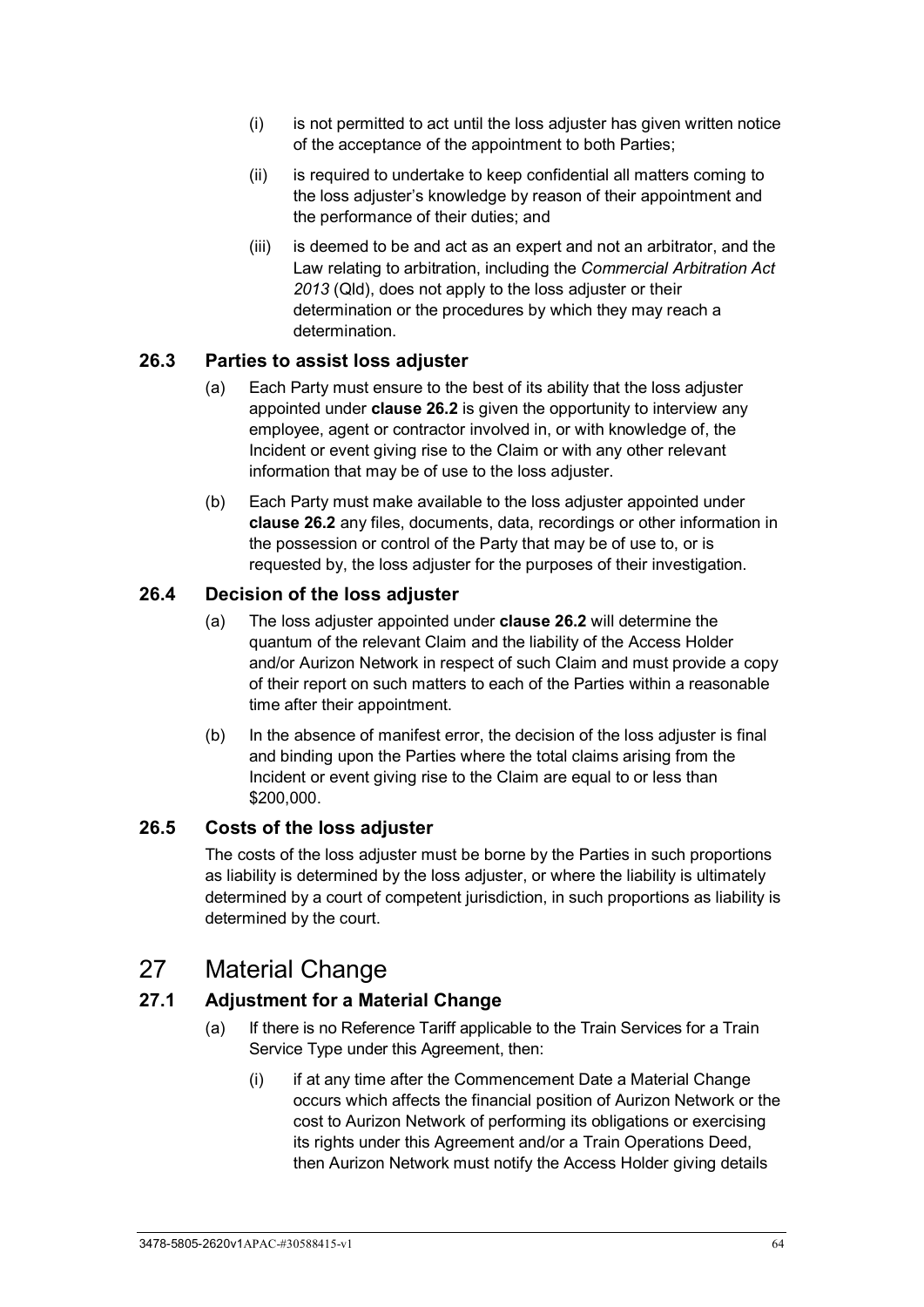of the Net Financial Effect on Aurizon Network of the Material Change;

- (ii) within 10 Business Days after receipt of a notice under **clause [27.1\(a\)\(i\)](#page-69-0)**, the Parties must meet and negotiate in good faith any appropriate adjustments to the amounts payable under this Agreement to remove as far as practicable the Net Financial Effect on Aurizon Network of the Material Change and return Aurizon Network to the position it would have been in had it not been for the Material Change; and
- (iii) if the Parties have not agreed on the relevant adjustments within 15 Business Days after Aurizon Network's notice, then either Party may refer the matter to an Expert for determination in accordance with **clause [28.3](#page-71-0)**.
- (b) If there is a Reference Tariff applicable to the Train Services for a Train Service Type under this Agreement, then the relevant Reference Tariff Provisions which form part of this Agreement under **clause [3](#page-26-0)** will provide for the consequences of Material Change.

### **27.2 Parties' obligations continue**

The Parties' obligations under this Agreement continue despite the existence of a Material Change.

## <span id="page-70-0"></span>28 Disputes

### **28.1 Method**

If any claim, dispute or question (**Dispute**) arises under this Agreement, then unless otherwise expressly provided to the contrary in this Agreement, such Dispute must be resolved in accordance with this **clause [28](#page-70-0)** and either Party may give to the other Party a notice (**Dispute Notice**) specifying the Dispute and requiring that it be dealt with in accordance with this **clause [28](#page-70-0)**.

#### <span id="page-70-2"></span><span id="page-70-1"></span>**28.2 Authorised representative resolution**

- (a) Except as otherwise provided in this Agreement, within five Business Days after a Dispute Notice is given, the Dispute must be referred for resolution to an authorised representative of each of the Parties with authority to settle the Dispute on behalf of the relevant Party.
- <span id="page-70-3"></span>(b) Within 10 Business Days after a Dispute Notice is given, the officers referred to in **claus[e 28.2\(a\)](#page-70-2)** must meet to resolve the Dispute.
- (c) Meetings referred to in **clause [28.2\(b\)](#page-70-3)** may be held in person or by telephone, video conference or other means of instantaneous communication.
- <span id="page-70-4"></span>(d) If the Dispute is not resolved within 10 Business Days (**Resolution Period**) after:
	- (i) the date that the authorised representatives first meet to resolve the Dispute in accordance with **clause [28.2\(b\)](#page-70-3)**; or
	- (ii) if the authorised representatives do not meet within the time required under **clause [28.2\(b\)](#page-70-3)**, the date the Dispute Notice is given,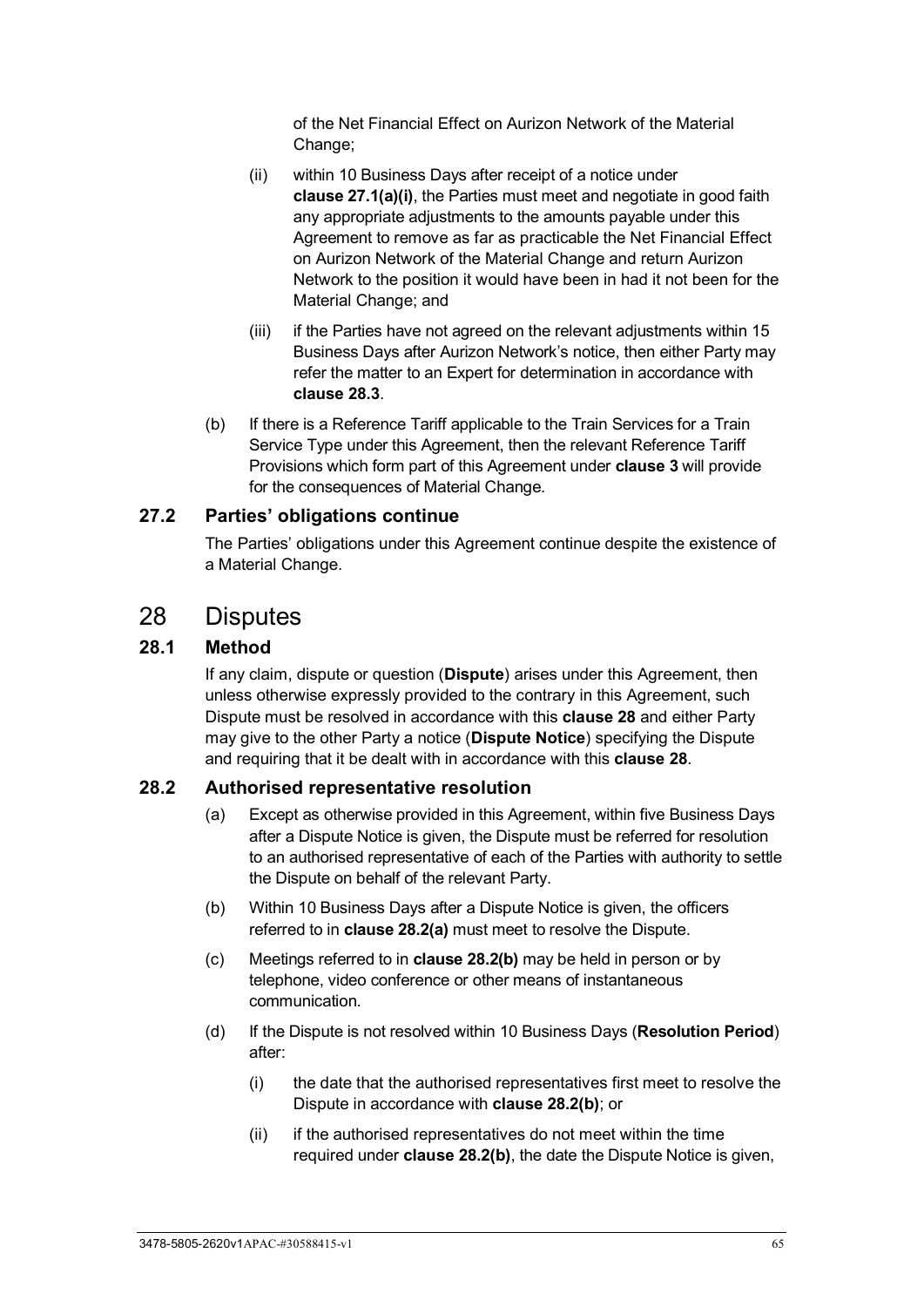then the relevant Dispute may, by agreement between the Parties within 10 Business Days of expiration of the Resolution Period, be referred for determination by an Expert in accordance with **clause [28.3](#page-71-0)** or by arbitration in accordance with **clause [28.4](#page-73-0)**.

(e) If the Parties fail to agree, within 10 Business Days of expiration of the Resolution Period, whether to refer the Dispute to an Expert or to arbitration, either Party may refer the Dispute to the courts of the State in accordance with **clause [28.6](#page-73-1)**.

#### <span id="page-71-0"></span>**28.3 Expert**

Subject to **clause [36.1](#page-85-1)**, where any matter may be referred to an expert (**Expert**) pursuant to **clause [28.2\(d\)](#page-70-4)**, or is expressly required by this Agreement to be referred to an Expert, then except as otherwise provided for in this Agreement:

- <span id="page-71-1"></span>(a) an Expert must be appointed by agreement between the Parties, or in default of such appointment within 10 Business Days of the requirement or right (as applicable) to refer the matter to an Expert, then that person is to be nominated at either Party's request by:
	- $(i)$  if the Parties agree the Dispute is purely of:
		- (A) a financial or accounting nature; or
		- (B) a technical nature,

the President (for the time being) of the Resolution Institute in Australia; or

- (ii) in any other case, the President (for the time being) of the Queensland Law Society Inc;
- <span id="page-71-3"></span><span id="page-71-2"></span>(b) if the Expert is to be nominated by a person referred to in **clause [28.3\(a\)](#page-71-1)** and that person declines to nominate a person as the Expert but provides a list of people that could be appointed as the Expert, then:
	- (i) the first person specified in that list will be taken to be nominated as the Expert;
	- (ii) if the first person specified in that list does not accept the appointment as the Expert, then the next person specified in that list will be taken to be nominated as the Expert; and
	- (iii) the process specified in **clause [28.3\(b\)\(ii\)](#page-71-2)** will apply to the next and each subsequent person specified in that list until a person that is taken to be nominated as the Expert accepts the appointment as the Expert;
- (c) subject to **clause [28.3\(b\)](#page-71-3)**, if the Expert is to be nominated by a person referred to in **clause [28.3\(a\)](#page-71-1)** and the person nominated as the Expert does not accept appointment as the Expert, then an alternative person is to be nominated as the Expert at either Party's request by the same person referred to in **clause [28.3\(a\)](#page-71-1)**;
- (d) if the Expert is to be nominated by a person referred to in **clause [28.3\(a\)](#page-71-1)** the Parties must comply with, and do all things necessary to satisfy and to give effect to, the reasonable requirements of that person (including providing relevant indemnities and paying any charges or fees (which charges or fees will be borne equally by the Parties)) that must be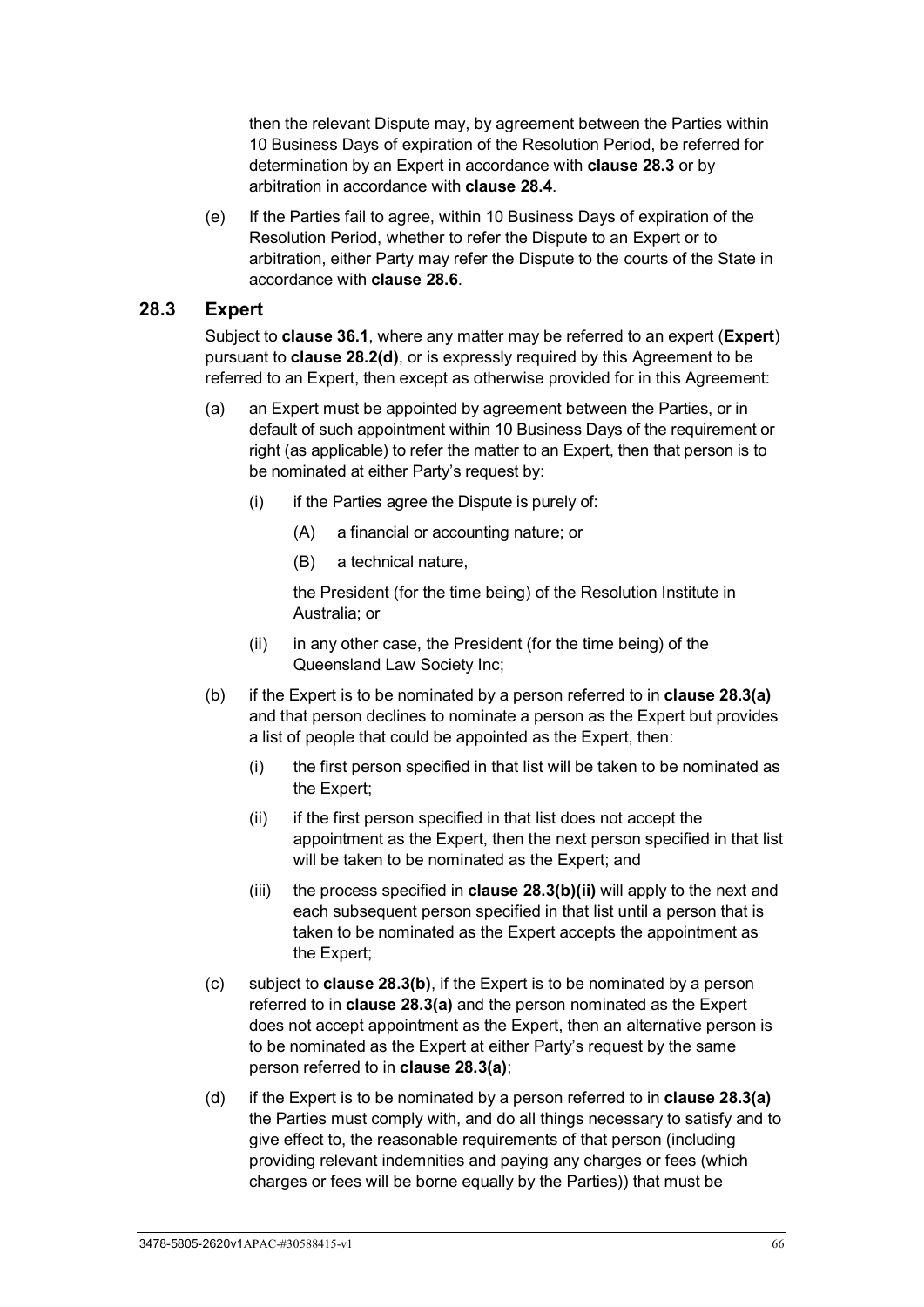satisfied or complied with as a condition of that person agreeing to nominate an Expert;

- (e) the Parties must comply with, and do all things necessary to satisfy and to give effect to, the reasonable requirements of an agreed or nominated Expert (including providing relevant indemnities and paying any charges or fees (which charges or fees will be borne equally by the Parties)) that must be satisfied or complied with as a condition of that person accepting the appointment as an Expert;
- (f) the Expert must:
	- (i) have appropriate qualifications and practical experience having regard to the nature of the Dispute;
	- (ii) have no interest or duty which conflicts or may conflict with their function as Expert, the Expert being required to fully disclose any such interest or duty by notice to the Parties before their appointment;
	- (iii) not be, or have been in the last five years, an employee of an Operator, the Access Holder, or Aurizon Network or of a Related Body Corporate of any of them;
	- (iv) not be permitted to act until the Expert has given notice to the Parties that the Expert is willing and able to accept the appointment;
	- (v) have regard to the provisions of this Agreement and consider all submissions (including oral submissions by either Party provided that such oral submissions are made in the presence of the other Party), supporting documentation, information and data with respect to the matter provided to the Expert by the Parties;
	- (vi) provide both Parties with a copy of the Expert's determination in the form of a report setting out reasonable details of the reasons for the Expert's determination within a reasonable time after their appointment; and
	- (vii) be required to undertake to keep confidential all matters coming to their knowledge by reason of their appointment and performance of their duties (including, if required by a Party, by entering into a confidentiality agreement in favour of the Parties);
- (g) the Expert is deemed to be and must act as an expert and not an arbitrator and the Law relating to arbitration (including the *Commercial Arbitration Act 2013* (Qld)) will not apply to the Expert or the determination or the procedures by which the Expert may reach a determination;
- (h) in the absence of manifest error, the decision of the Expert is final and binding upon the Parties;
- (i) the costs of the Expert (and the costs of any advisers to the Expert) must be borne severally (and not jointly and severally) by the Parties in equal shares, with each Party bearing its own costs of participating in the dispute resolution process (unless otherwise agreed by the Parties);
- (j) the expert determination will be conducted in accordance with the expert determination rules adopted by the Resolution Institute from time to time,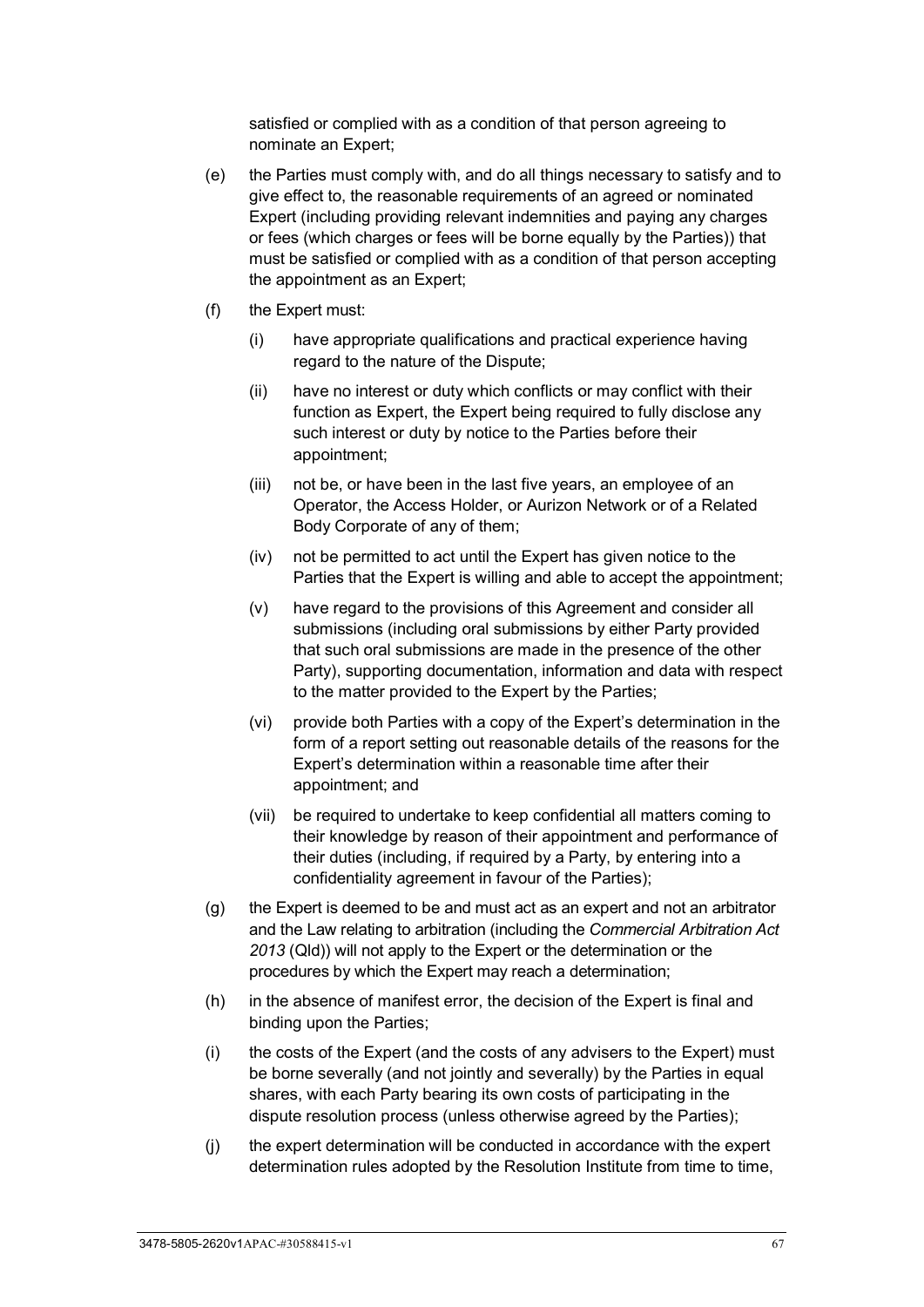except that to the extent of any inconsistency between those rules and this Agreement, the terms of this Agreement prevail;

- (k) any determination made by an Expert must be consistent with the provisions of this Agreement; and
- (l) the Parties must:
	- (i) procure the Expert to use reasonable endeavours to make its determination or finding in respect of the Dispute within 2 Months from the date the initial statement regarding the Dispute is submitted by the claimant to the Expert; and
	- (ii) do everything reasonably requested by the Expert to assist the Expert in determining the Dispute, including providing or making available to the Expert, as soon as reasonably practicable, all information and materials in their possession or control requested by the Expert and attending any hearing convened by the Expert.

## <span id="page-73-2"></span>**28.4 Arbitration**

- (a) Subject to **clause [36.1](#page-85-0)**, the Parties may agree to refer any Dispute to arbitration by a single arbitrator sitting in Brisbane agreed upon between the Parties and, failing agreement upon such arbitrator within 10 Business Days after the date of notice from one Party to the other requiring the appointment of an arbitrator, by an arbitrator appointed by the President of the Resolution Institute. Every such reference will be an arbitration within the meaning of the *Commercial Arbitration Act 2013* (Qld), and subject to the provisions relating to arbitration contained in that Act.
- <span id="page-73-1"></span><span id="page-73-0"></span>(b) If the Resolution Institute declines to nominate a person as the arbitrator but provides a list of people that could be appointed as the arbitrator, then:
	- (i) the first person specified in that list will be taken to be nominated as the arbitrator;
	- (ii) if the first person specified in that list does not accept the appointment as the arbitrator, then the next person specified in that list will be taken to be nominated as the arbitrator; and
	- (iii) the process specified in **clause [28.4\(b\)\(ii\)](#page-73-0)** will apply to the next and each subsequent person specified in that list until a person that is taken to be nominated as the arbitrator accepts the appointment as the arbitrator;
- (c) subject to **clause [28.4\(b\)](#page-73-1)**, if the person nominated as the arbitrator under **clause [28.4\(a\)](#page-73-2)** does not accept appointment, then either Party may request that the Resolution Institute appoints an alternative person as the arbitrator.

#### <span id="page-73-3"></span>**28.5 Queensland Competition Authority (QCA)**

Subject to **clause [36.1](#page-85-0)**, the Parties may agree to refer, and where required by this Agreement must refer, any Dispute to the QCA.

#### **28.6 Determination by Court**

If any Dispute is not:

(a) resolved in accordance with **clause [28.2](#page-70-0)**;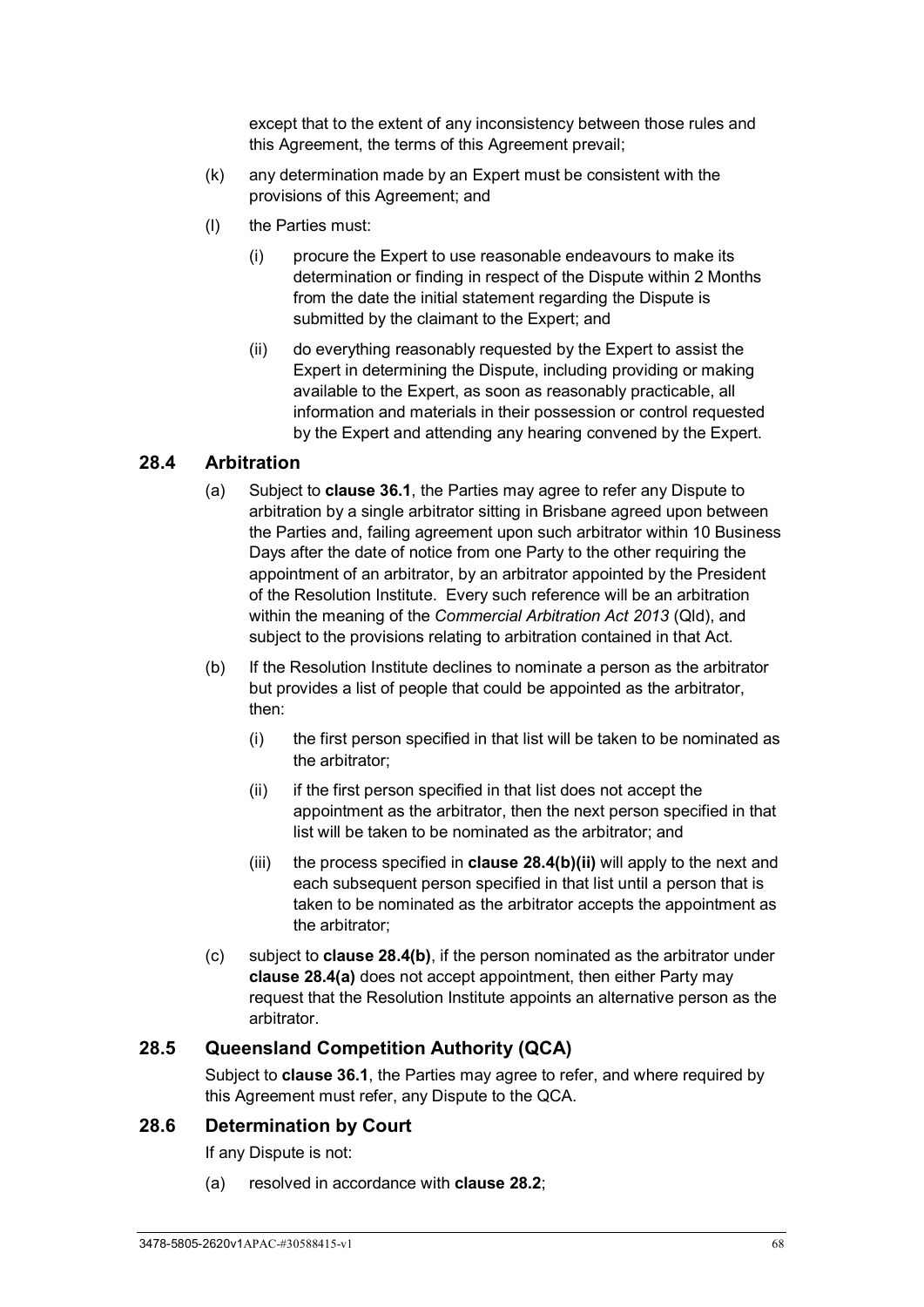- (b) referred to an Expert in accordance with **clause [28.3](#page-71-0)**; nor
- (c) referred to the QCA in accordance with **clause [28.5](#page-73-3)**,

then either Party may refer the Dispute to the courts of the State.

# 29 Force Majeure

#### <span id="page-74-1"></span>**29.1 Notice of Force Majeure**

- <span id="page-74-0"></span>(a) If, by reason of a Force Majeure Event affecting Aurizon Network, Aurizon Network is prevented or hindered (or likely to be prevented or hindered) from carrying out, whether wholly or in part, its obligations under this Agreement (other than an obligation to pay money), then Aurizon Network must, as soon as reasonably practicable after it becomes aware of the Force Majeure Event, give the Access Holder prompt (and, in any event, within 5 Business Days after it becomes aware of the event or circumstance causing the Force Majeure Event) notice (which may be provided in electronic form) of the Force Majeure Event including:
	- (i) details of the Force Majeure Event and (if applicable) that part of the Nominated Network affected or likely to be affected; and
	- (ii) the details of the obligations affected or likely to be affected.
- <span id="page-74-2"></span>(b) Aurizon Network must provide the Access Holder with a further notice as soon as reasonably practicable and in any event within 2 Business Days of the notice provided under **clause [29.1\(a\)](#page-74-0)** if the notice provided in **clause [29.1\(a\)](#page-74-0)** either is in electronic form or does not include the following information:
	- (i) the information in **clause [29.1\(a\)](#page-74-0)**); and
	- (ii) full particulars of all relevant matters including:
		- (A) details of the action Aurizon Network has taken to remedy the situation and details of the action that Aurizon Network proposes to take to remedy the situation (to the extent that they are known); and
		- (B) a reasonable estimate of the time during which Aurizon Network will be (or is likely to be) prevented or hindered from carrying out, whether wholly or in part, its obligations under this Agreement due to the Force Majeure Event.
- (c) Without prejudice to its rights under this **clause [29.1](#page-74-1)**, Aurizon Network may issue further notices in respect of the Force Majeure Event as it considers reasonably necessary to update the Access Holder as to each of the matters set out above.
- (d) Aurizon Network must:
	- (i) include the Access Holder (and its Customer, if any) and its Train Operator, if any, in any meeting which Aurizon Network may have in respect of the Force Majeure Event; and
	- (ii) provide a copy of any notice given to the Access Holder to that Access Holder's Customer, if any, and Train Operator, if any.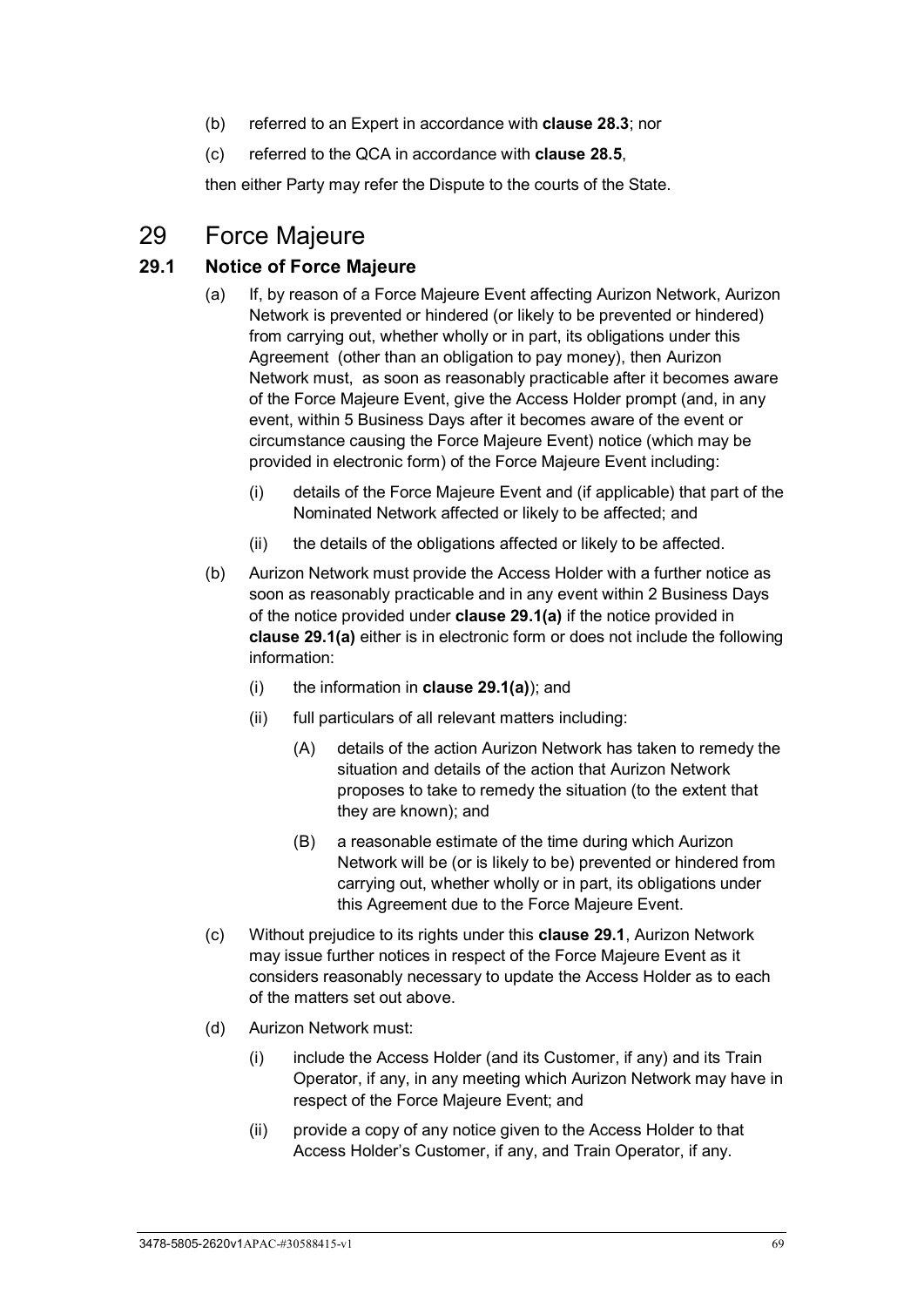## <span id="page-75-4"></span>**29.2 Suspension of obligations**

- (a) Subject to compliance with the requirements of **clause [29.1](#page-74-1)**, Aurizon Network's obligations under this Agreement are suspended during the time and to the extent that Aurizon Network's performance of its obligations is prevented or hindered by the Force Majeure Event.
- (b) If the notice is not provided in accordance with **clause [29.1\(a\)](#page-74-0)** or **[29.1\(b\)](#page-74-2)**, then the obligations of Aurizon Network under this Agreement will be suspended on and from the later of the time the notice requirements of **clause [29.1\(a\)](#page-74-0)** and **[29.1\(b\)](#page-74-2)** are satisfied.

## **29.3 Duty to mitigate**

- (a) Subject to **clause [29.3\(b\)](#page-75-0)**, Aurizon Network must use all reasonable endeavours to remedy or overcome the effect of the Force Majeure Event affecting its obligations under this Agreement as soon as possible and must attempt to:
	- (i) mitigate the effect of the Force Majeure Event; and
	- (ii) identify alternative viable means of performing its obligations, including the provision of the Access Rights affected (if applicable).
- (b) Aurizon Network is not obliged to settle any strike, lockout or other labour dispute other than on terms acceptable to it.

## <span id="page-75-2"></span><span id="page-75-0"></span>**29.4 End of period of Force Majeure Event**

The suspension of the obligations of Aurizon Network due to a Force Majeure Event ends when, but only to the extent that, Aurizon Network is no longer prevented or hindered from performing, whether wholly or in part, its obligations under this Agreement by reason of the relevant Force Majeure Event, at which time Aurizon Network must as soon as reasonably practicable:

- (a) issue a notice to the Access Holder advising the extent to which it is recommencing the performance of its obligations; and
- (b) recommence the performance of its obligations to the extent outlined in the notice.

#### <span id="page-75-3"></span><span id="page-75-1"></span>**29.5 Reduction of Access Rights due to loss or damage to Nominated Network**

- (a) If:
	- (i) any part of the Nominated Network specified in **item [2](#page-106-0)** of **[Schedule](#page-106-1)  [3](#page-106-1)** is damaged or destroyed by a Force Majeure Event; and
	- (ii) in Aurizon Network's reasonable opinion the cost of repairing such damage or destruction or replacing that part of the Nominated Network is not economic on the basis of the then and committed future utilisation of that part of the Nominated Network,

then Aurizon Network may, by notice, advise the Access Holder (and its Customer, if applicable), other affected Access Holders (as defined in the Access Undertaking), each affected Railway Operator and the QCA of:

(iii) the estimated cost of effecting the necessary repairs or replacement;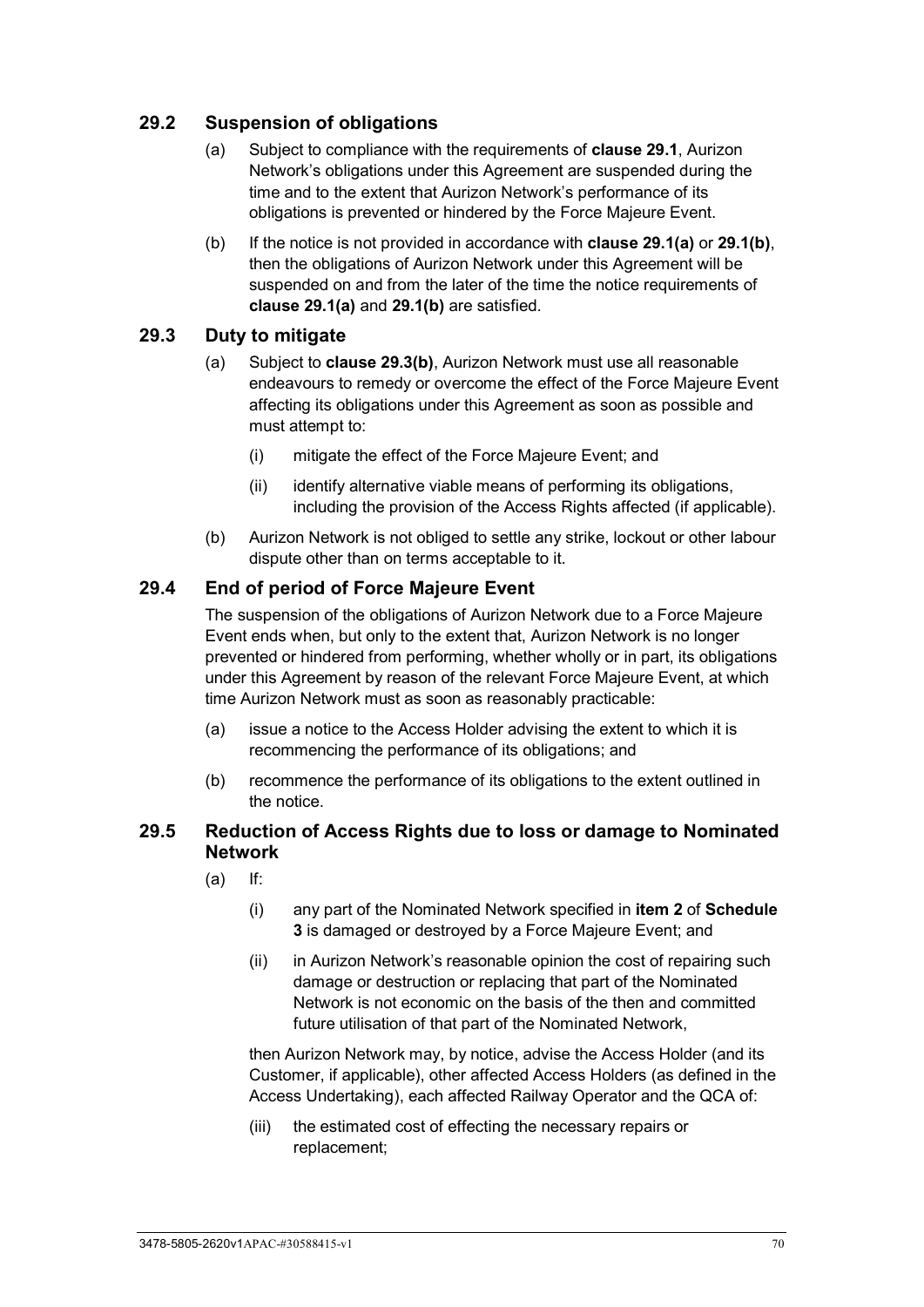- (iv) the level of insurance available to effect the necessary repairs and replacement;
- (v) a detailed explanation as to why the cost of repairing or replacing is not economic; and
- (vi) Aurizon Network's intention to not repair or replace the relevant part of the Nominated Network unless the Access Holder and other Access Holders (or their Customers or Railway Operators, as applicable) using that part of the Nominated Network pay the difference between the amount of insurance available to effect the necessary repairs or replacement and the actual anticipated cost to effect those repairs or replacements.
- <span id="page-76-2"></span><span id="page-76-1"></span><span id="page-76-0"></span>(b) If the Access Holder (or its Customer or Operator, as applicable) notifies Aurizon Network that:
	- (i) it agrees to bear the whole incremental cost of necessary repairs or replacement (after the amount of insurance available has been applied); or
	- (ii) it agrees to bear that part requested by Aurizon Network of the incremental cost of necessary repairs or replacement (and subject to Aurizon Network being satisfied that all other relevant Access Holders (or their Customers or Railway Operators, as applicable) have also agreed to bear their respective part of such costs) (after the amount of insurance available has been applied),

then Aurizon Network will proceed with the repairs or replacement within a reasonable time after:

- (iii) if clause **[29.5\(b\)\(i\)](#page-76-0)** applies, receipt by Aurizon Network from the Access Holder (or its Customer or Operator) of payment of the relevant amount; and
- (iv) if clause **[29.5\(b\)\(ii\)](#page-76-1)** applies, receipt by Aurizon Network from the Access Holder (or its Customer or Operator) of the last payment of the relevant amount.
- (c) If an Access Holder (or its Customer or Operator, as applicable) pays to Aurizon Network any of the costs under **clause [29.5\(b\)](#page-76-2)**, on completion of the necessary repairs or replacement:
	- (i) Aurizon Network must, within a reasonable time, refund to the party who made such payment any amount by which the amount paid that party exceeds the actual cost; or
	- (ii) the Access Holder (or its Customer or Operator, if applicable) must, within a reasonable time, pay to Aurizon Network the amount by which the actual cost exceeds proportionately the amount agreed to be paid by that party,

(as applicable).

(d) If, within 40 Business Days after receipt of a notice from Aurizon Network under **clause [29.5\(a\)](#page-75-1)**, the Access Holder (or its Customer or Operator, as applicable) has not given notice to Aurizon Network under **clause [29.5\(b\)](#page-76-2)**, then Aurizon Network may, by giving not less than 20 Business Days'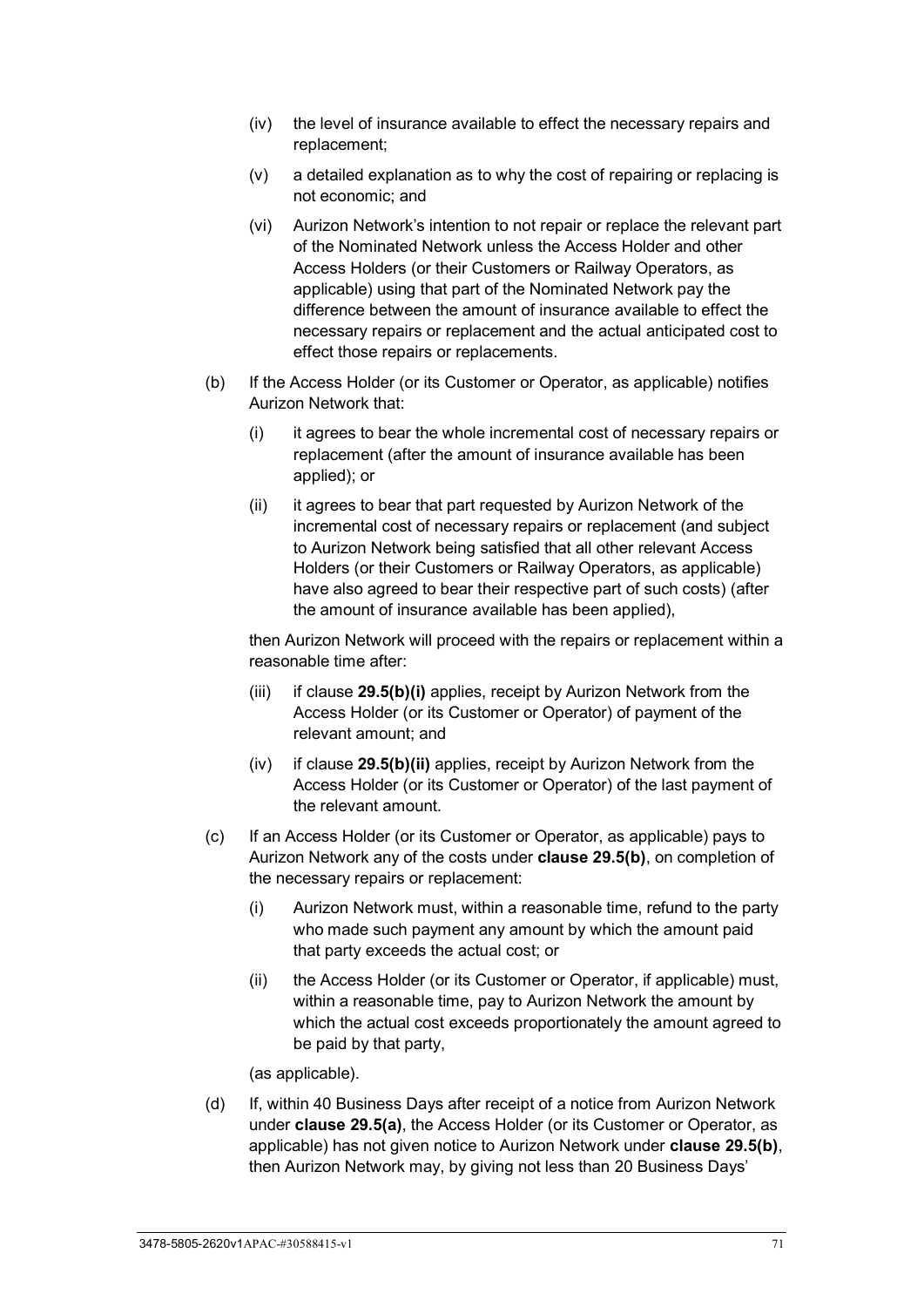notice in writing to the Access Holder (**Nominated Network FM Reduction Notice**), reduce the Access Rights by the FM Access Rights, in which case, the FM Access Rights will cease to form part of the Access Rights of the Access Holder on and from the date specified in the Nominated Network FM Reduction Notice (which must be at least 20 Business Days from the date of the Nominated Network FM Reduction Notice).

#### <span id="page-77-0"></span>**29.6 Effect of Nominated Network FM Reduction Notice on Operator nominations**

- (a) Within 10 Business Days after the Nominated Network FM Reduction Notice is given to the Access Holder, the Access Holder may give written notice to Aurizon Network and each affected Operator in accordance with **clause [4.5\(a\)](#page-31-0)** to vary the Access Rights which the Access Holder has allocated to an Operator to take into account the reduction to the Access Rights by the FM Access Rights.
- <span id="page-77-1"></span>(b) Except to the extent that the Access Holder has given a notice as contemplated in **clause [29.6\(a\)](#page-77-0)** in respect of the reduction to the Access Rights by the FM Access Rights, the FM Access Rights for each Train Service Type:
	- (i) firstly, are deemed to reduce the Access Rights for that Train Service Type for which the Access Holder has not nominated an Operator; and
	- (ii) if, after the operation of **clause [29.6\(b\)\(i\)](#page-77-1)**, there remains an Over-Allocation for the relevant Train Service Type, **clause [4.7](#page-32-0)** applies in respect of that Over-Allocation.
- (c) As soon as practicable after the expiry of the period referred to in **clause [29.6\(a\)](#page-77-0)**, Aurizon Network must issue a notice to the Access Holder and each affected Operator summarising, in respect of each Train Service Type affected by the FM Access Rights, the changes to:
	- (i) the "Nominated Monthly Train Services (for a 30 day Month)" set out in **[Schedule 2](#page-99-0)** of this Agreement; and
	- (ii) the "Nominated Monthly Operational Rights (for a 30 day Month)" in schedule 2 of each affected Operator's Train Operations Deed.

#### **29.7 Termination after extended Force Majeure Event**

If, by reason of a Force Majeure Event, Aurizon Network is wholly prevented or hindered from carrying out its obligations under this Agreement (other than an obligation to pay money) for a period of more than three consecutive Months, then:

- (a) the Parties must meet to endeavour to identify any alternative viable means to perform the suspended obligations; and
- (b) failing any alternative means being agreed within one Month after the end of the three Month period, the Access Holder may terminate this Agreement by 20 Business Days' notice to Aurizon Network and **clauses [29.4](#page-75-2)** and **[29.5](#page-75-3)** apply without prejudice to any of the rights of the Parties which accrued before the date of such termination.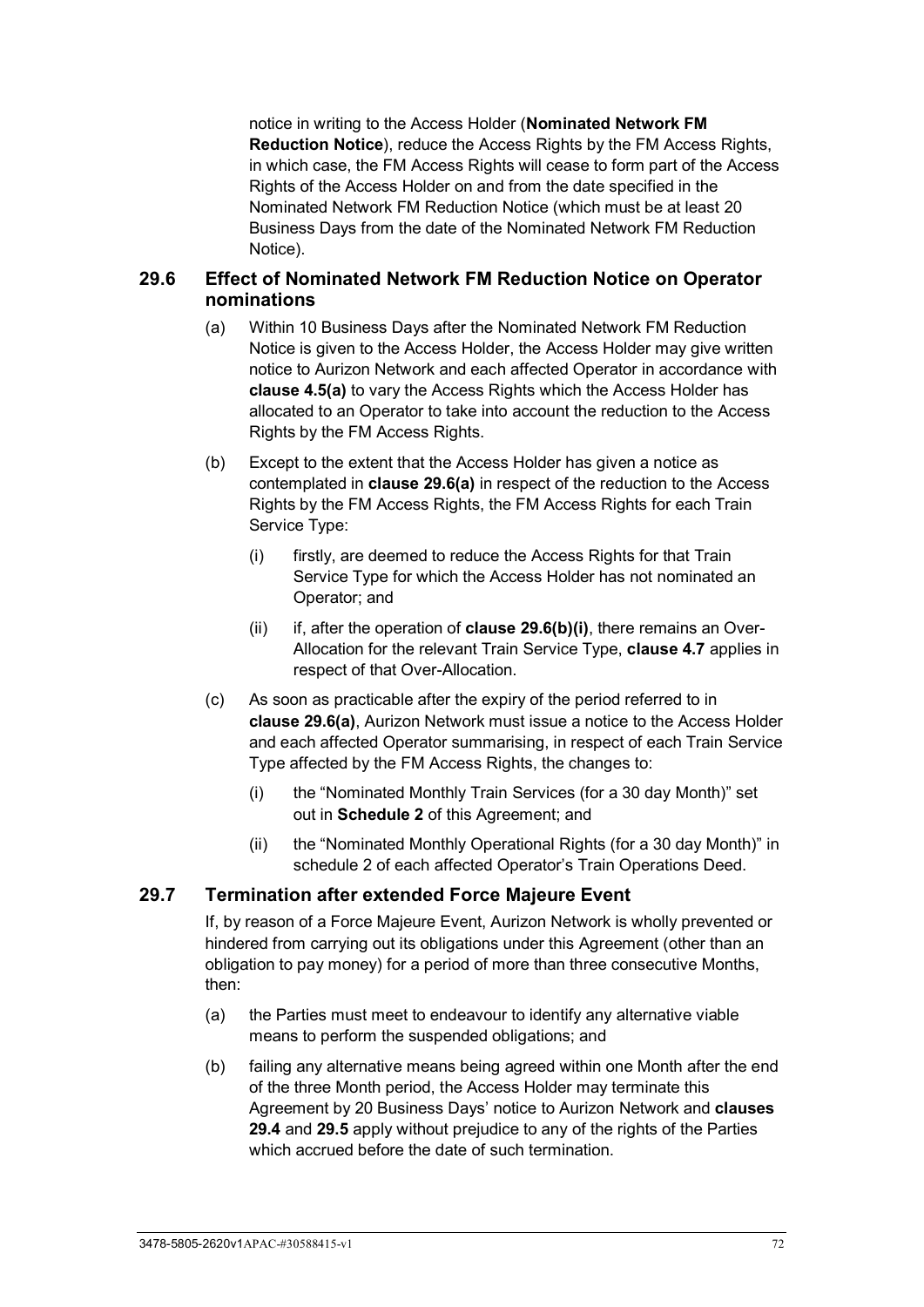# <span id="page-78-1"></span>30 Suspension

## <span id="page-78-0"></span>**30.1 Suspension of Access Rights**

If a Suspension Event specified in **[Schedule 6](#page-121-0)** occurs, Aurizon Network may, by notice in writing to the Access Holder and the relevant Operator (**Suspension Notice**), suspend the Access Rights of the Access Holder.

#### **30.2 Details of suspension**

A Suspension Notice given by Aurizon Network to the Access Holder and the relevant Operator under **clause [30.1](#page-78-0)** must set out:

- (a) the rights of the Access Holder which are affected by the suspension;
- (b) the reason for the suspension; and
- (c) the actions the Access Holder must take to have the suspension lifted.

## **30.3 Effect of suspension**

The suspension of any rights under this **clause [30](#page-78-1)** does not affect or suspend any other obligation of the Access Holder, including the obligation to pay Access Charges under this Agreement, and is without prejudice to Aurizon Network's other rights and remedies in respect of that or any other default.

#### **30.4 Duration of suspension**

The suspension of any rights under **clause [30.1](#page-78-0)** continues until such time as the Access Holder has remedied the relevant default or non-compliance notified in the Suspension Notice.

## **30.5 Suspension of an Operator's rights under a Train Operations Deed**

- (a) The Access Holder acknowledges that, under a Train Operations Deed, Aurizon Network has a right to suspend the right of a particular Operator to operate some or all of the Operator's Train Services for a Train Service Type or Train Services generally upon the occurrence of any one or more of a number of specified events or circumstances in respect of that Operator.
- (b) Aurizon Network will notify the Access Holder if it suspends the right of a particular Operator to operate some or all of the Operator's Train Services for a Train Service Type or Train Services generally under a Train Operations Deed and the Access Holder will have the right to nominate an alternate Operator to operate the affected services in accordance with **clause [4.3](#page-28-0)** or **[4.4](#page-30-0)**.
- (c) The suspension of any of an Operator's rights under a Train Operations Deed does not affect or suspend any obligation of the Access Holder, including the obligation to pay Access Charges under this Agreement.

# 31 Liability for wrongful suspension

Where Aurizon Network suspends some or all of the Access Holder's Access Rights or an Operator's rights under a Train Operations Deed, Aurizon Network will be liable to the Access Holder in respect of loss or damage (including damages for Consequential Loss arising from the suspension) if, and only if: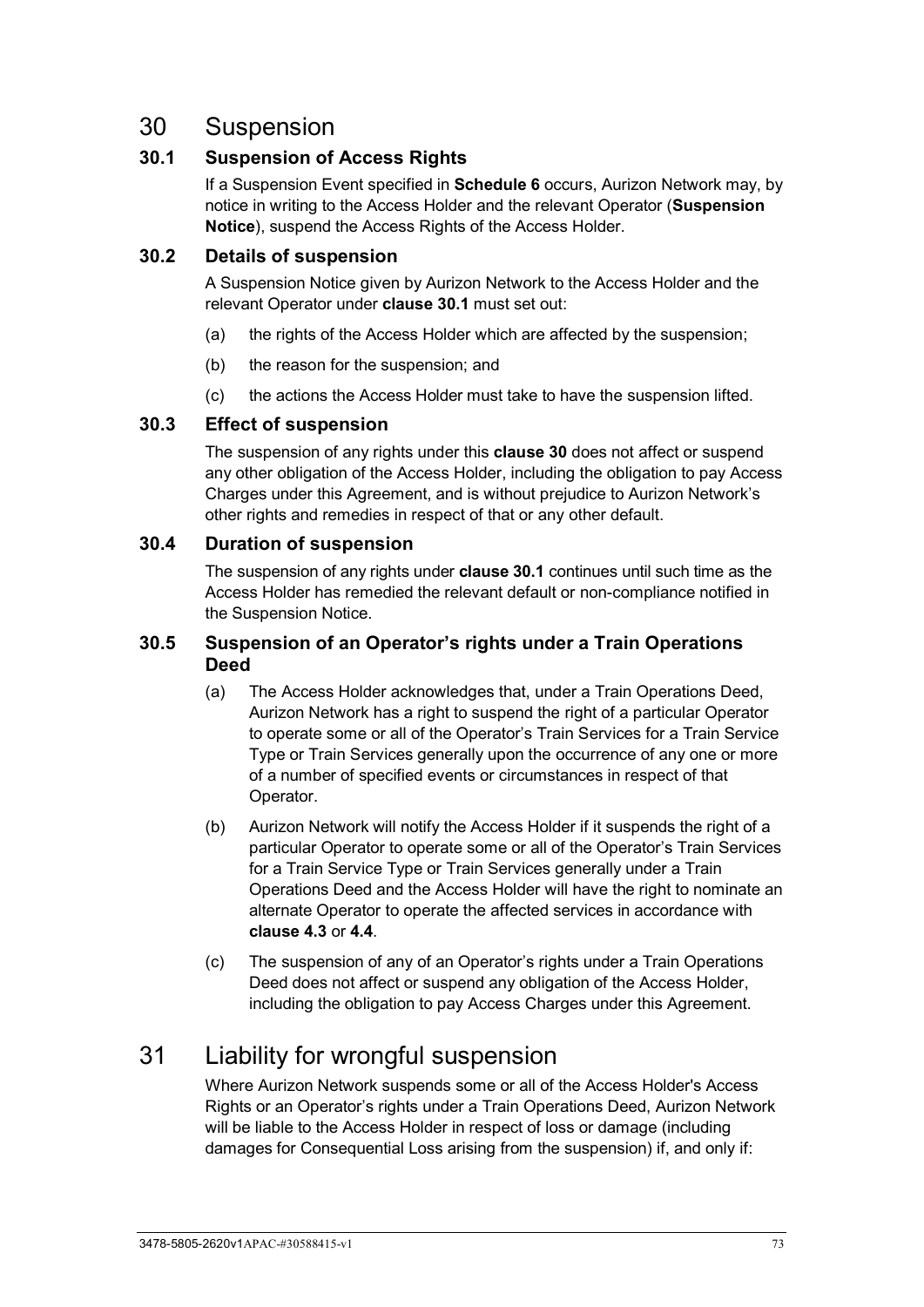- (a) no reasonable person in Aurizon Network's position could have formed the view that the stated grounds for the suspension existed (Aurizon Network must bear the burden of establishing that a reasonable person in Aurizon Network's position could have formed that view);
- (b) where the suspension is of an Operator's rights under a Train Operations Deed, the Access Holder's loss or damage is not, and has not been, included in a claim by the Operator in respect of that suspension; and
- (c) the Access Holder has used all reasonable endeavours to mitigate the loss or damage arising from the suspension.

# <span id="page-79-4"></span>32 Termination

## <span id="page-79-2"></span><span id="page-79-1"></span>**32.1 Termination of Agreement**

- (a) Subject to **clause [32.1\(b\)](#page-79-0)** and without limiting any rights of termination contained elsewhere in this Agreement, Aurizon Network may, by notice in writing to the Access Holder, terminate this Agreement if a Termination Event specified in **[Schedule 6](#page-121-0)** occurs.
- <span id="page-79-0"></span>(b) If there is a Corresponding Suspension Event in respect of the Termination Event referred to in **clause [32.1\(a\)](#page-79-1)**, then Aurizon Network may only exercise its rights under **clause [32.1\(a\)](#page-79-1)** if it has first exercised its right of suspension in respect of the Corresponding Suspension Event under **clause [30.](#page-78-1)**

#### <span id="page-79-3"></span>**32.2 Termination by the Access Holder**

Without limiting any rights of termination contained elsewhere in this Agreement, the Access Holder may, by notice in writing to Aurizon Network, terminate this Agreement if any of the following occurs:

- (a) an Insolvency Event in relation to Aurizon Network occurs and continues for a period of 40 Business Days;
- (b) Aurizon Network's Accreditation is cancelled or amended such that it cannot perform its obligations generally under this Agreement, and such default continues for at least 20 Business Days after the Access Holder gives Aurizon Network notice of the default;
- (c) Aurizon Network fails to pay when due any amount payable under this Agreement, and such default continues for at least 20 Business Days after the Access Holder gives Aurizon Network notice of the default; or
- (d) Aurizon Network is in default of the due performance of any other obligation under this Agreement, and such default continues for at least 40 Business Days after the Access Holder gives Aurizon Network notice of the default.

#### **32.3 Grounds for termination to be specified**

A notice given under **clause [32.1](#page-79-2)** or **[32.2](#page-79-3)** must set out the grounds for the termination.

#### **32.4 Obligations and other rights upon termination or expiry**

(a) Neither termination of this Agreement by a Party under this **clause [32](#page-79-4)** nor expiry of this Agreement prejudices: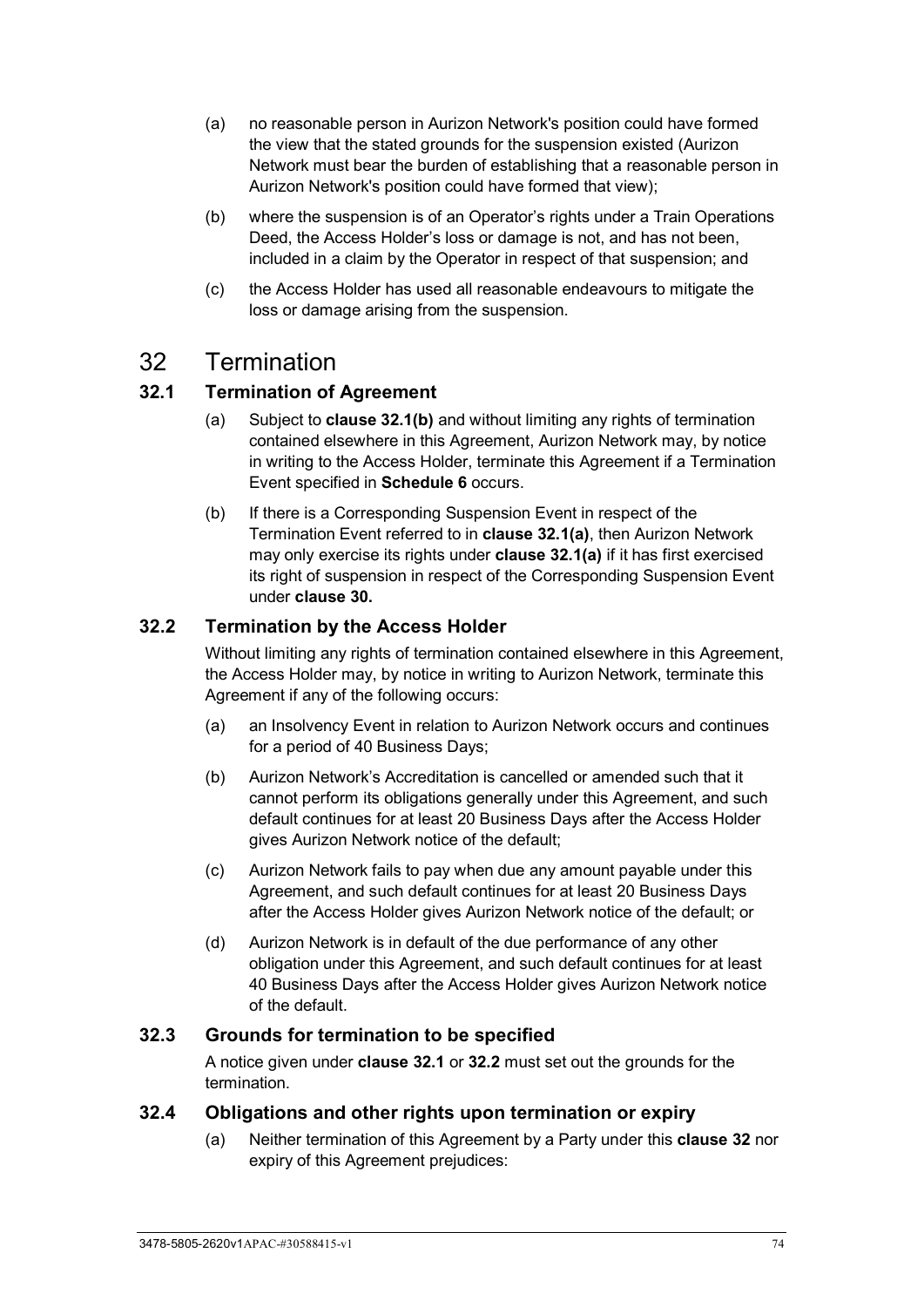- (i) a Party's right to make a Claim, recover damages or avail itself of other remedies under this Agreement or at law; or
- (ii) either Party's rights to recover money due to it under this Agreement.
- (b) On termination of this Agreement, Aurizon Network and the Access Holder are released from all further obligations or liabilities under this Agreement, except for:
	- (i) rights which accrued on or before termination, including for any breach of this Agreement which occurred before termination. Any liability in respect of such prior breach will be limited in the manner provided in this Agreement; or
	- (ii) any provisions which are expressed as surviving the expiry or termination of this Agreement.

# <span id="page-80-2"></span>33 Assignment

#### <span id="page-80-0"></span>**33.1 Assignment by Aurizon Network**

- (a) Aurizon Network may Assign the whole or any part of its rights or obligations under this Agreement without the prior consent of the Access Holder, provided that:
	- (i) the Assignee is Accredited; and
	- (ii) Aurizon Network procures that the Assignee covenants with the Access Holder by deed to be bound by and to perform the obligations of Aurizon Network under this Agreement to the extent of the rights and obligations Assigned to the Assignee.
- (b) On the Assignee entering into the deed referred to in **clause [33.1\(a\)](#page-80-0)**, Aurizon Network is released and discharged from further liability under this Agreement in respect of the obligations which the Assignee has undertaken under that deed to be bound by and to perform.

#### <span id="page-80-1"></span>**33.2 Assignment by the Access Holder**

- (a) The Access Holder may not Assign its rights or obligations under this Agreement other than in accordance with this **clause [33.2](#page-80-1)**.
- (b) The Access Holder may, provided it is not in default in the performance or observance of any of its obligations under this Agreement, Assign the whole or any part of its rights and obligations under this Agreement to:
	- (i) a Related Body Corporate of the Access Holder which is capable of performing the obligations of the Access Holder under this Agreement, provided that:
		- (A) the Access Holder remains liable for the performance of the duties, responsibilities and obligations assumed by the Assignee; and
		- (B) the performance by the Assignee will (to the extent of such performance) discharge the Access Holder's liability for the performance of the duties, responsibilities and obligations Assigned; or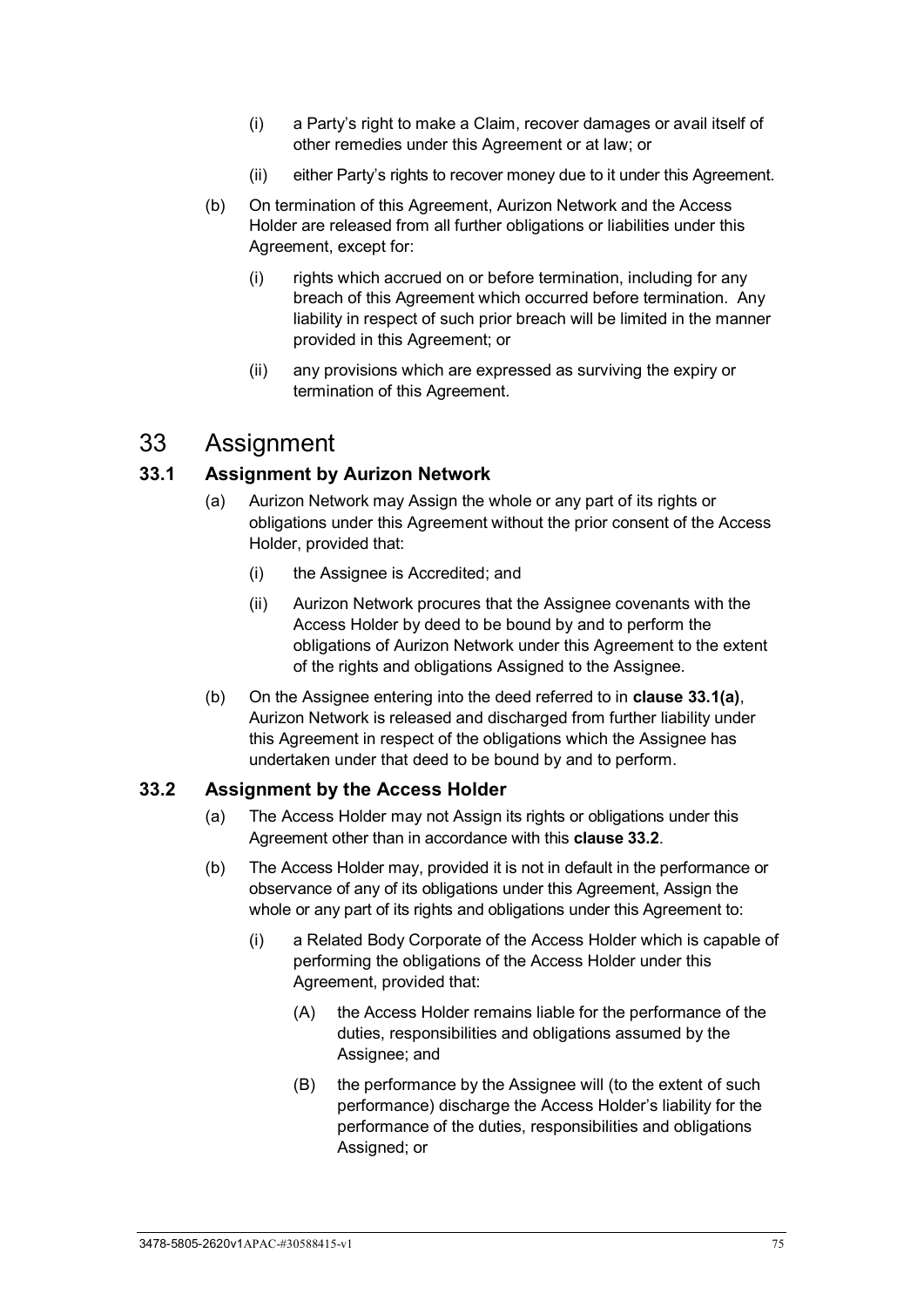- (ii) a person other than a Related Body Corporate of the Access Holder with the prior written consent of Aurizon Network, provided that such consent will not be unreasonably withheld if Aurizon Network is satisfied that such person is:
	- (A) financially sound; and
	- (B) otherwise capable of performing the obligations of the Access Holder under this Agreement.
- (c) Any Assignment by the Access Holder of its rights and obligations under this Agreement is conditional on and will not take effect until:
	- (i) the Assignee covenants with Aurizon Network by deed, in such terms as Aurizon Network may reasonably require, to be bound by and to perform the obligations of the Access Holder under this Agreement; and
	- (ii) if required by Aurizon Network, the Assignee delivers Security to Aurizon Network which satisfies the requirements of **clause [6](#page-38-0)** for an amount of not less than the Security Amount.
- <span id="page-81-1"></span>(d) Subject to **clause [33.2\(e\)](#page-81-0)**, if a Change in Control of the Access Holder occurs without Aurizon Network's prior written consent, the occurrence of the Change in Control will be taken to be an Assignment of the Access Holder's rights and obligations under this Agreement which is not permitted under this **clause [33.2](#page-80-1)**.
- <span id="page-81-0"></span>(e) **Clause [33.2\(d\)](#page-81-1)** does not apply to a Change in Control where:
	- (i) the Access Holder or its Ultimate Holding Company is listed on a recognised stock exchange;
	- (ii) the Change in Control is a result of a Change in Control of that listed entity; and
	- (iii) that listed entity remains listed on that recognised stock exchange both before and after that Change in Control.
- (f) This **clause [33.2](#page-80-1)** does not limit the Access Holder's right to Transfer Access Rights in accordance with the Transfer Provisions which form part of this Agreement under **clause [3](#page-26-0)**.

## **33.3 Charging**

A Party (**Chargor**) may create a Charge over all of its rights under this Agreement in favour of a recognised financial institution (**Chargee**) to secure financial accommodation provided to the Chargor in relation to its obligations under this Agreement, provided that the Chargee must first covenant in writing in favour of the other Party (**Non-Charging Party**), pursuant to a deed in such terms as the Non-Charging Party may reasonably require, that in relation to the exercise of any power of sale or other right or remedy under the Charge granted to the Chargee, the Chargee and any person (including any receiver or receiver and manager or agent) claiming through the Chargee will comply with the provisions of this **clause [33](#page-80-2)** as if it were originally a party to this Agreement, and will not exercise any power of sale of the rights and/or obligations of the Chargor under this Agreement except in accordance with this **clause [33](#page-80-2)**.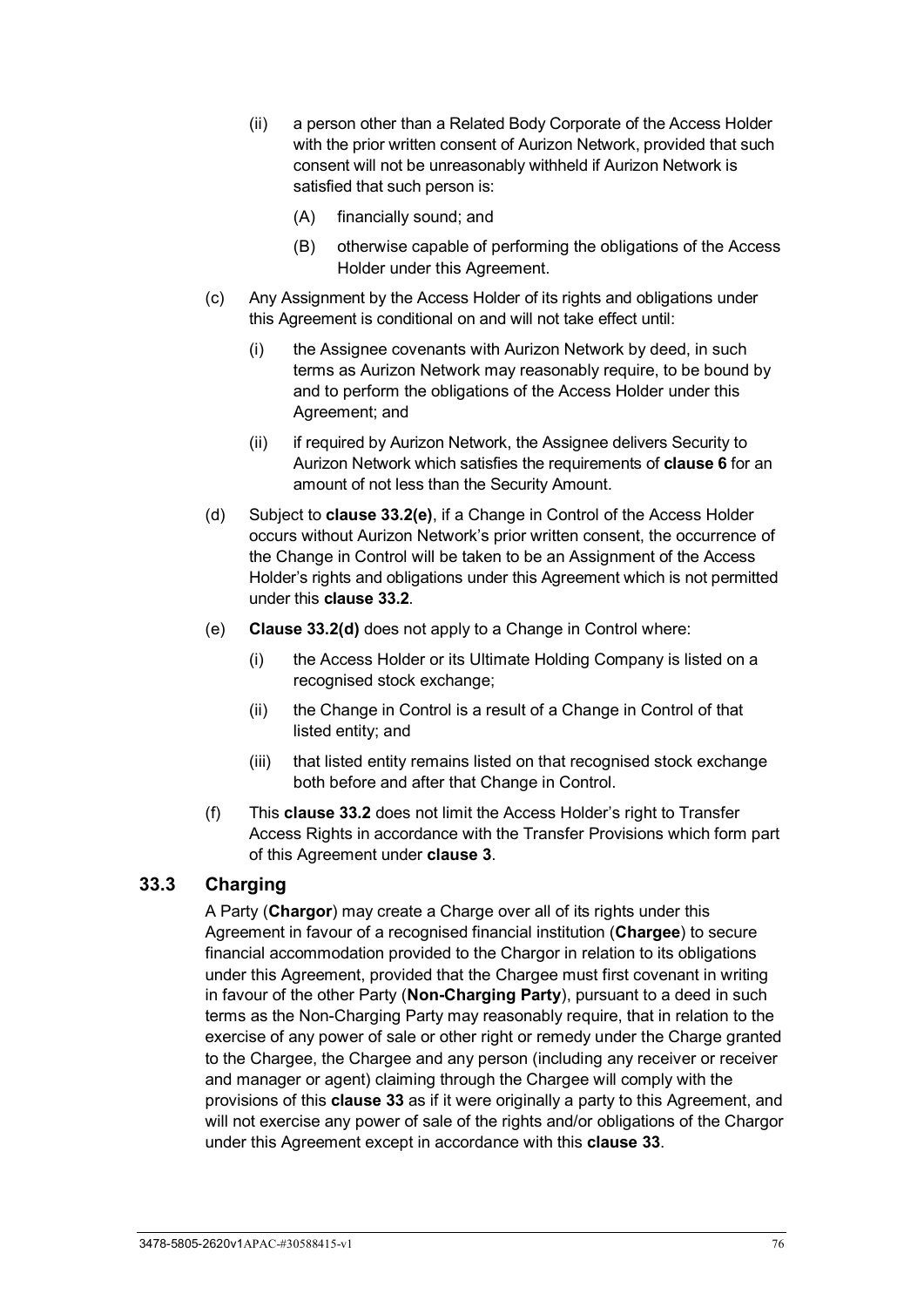# <span id="page-82-0"></span>34 GST

# **34.1 Construction**

#### In this **clause [34](#page-82-0)**:

- (a) words and expressions which are not defined in this Agreement but which have a defined meaning in GST Law have the same meaning as in the GST Law;
- (b) **GST Law** has the same meaning given to that expression in the *A New Tax System (Goods and Services Tax) Act 1999*; and
- (c) references to GST payable and input tax credit entitlement include GST payable by, and the input tax credit entitlement of, the representative member for a GST group of which the entity is a member.

#### **34.2 Consideration GST exclusive**

Unless otherwise expressly stated, all prices or other sums payable or consideration to be provided under this Agreement are exclusive of GST.

#### <span id="page-82-1"></span>**34.3 Payment of GST**

If GST is payable on any supply made by a Party (or any entity through which that Party acts) (**Supplier**) under or in connection with this Agreement, the recipient will pay to the Supplier an amount equal to the GST payable on the supply.

#### **34.4 Timing of GST payment**

The recipient will pay the amount referred to in **clause [34.3](#page-82-1)** in addition to, and at the same time that, the consideration for the supply is to be provided under this Agreement.

## **34.5 Tax invoice**

The Supplier must deliver a tax invoice or an adjustment note to the recipient before the Supplier is entitled to payment of an amount under **clause [34.3](#page-82-1)**. The recipient can withhold payment of the amount until the Supplier provides a tax invoice or an adjustment note, as appropriate.

#### **34.6 Adjustment event**

If an adjustment event arises in respect of a taxable supply made by a Supplier under this Agreement, the amount payable by the recipient under **clause [34.3](#page-82-1)** will be recalculated to reflect the adjustment event and a payment will be made by the recipient to the Supplier, or by the Supplier to the recipient, as the case requires.

#### **34.7 Reimbursements**

Where a Party is required under this Agreement to pay or reimburse an expense or outgoing of another Party, the amount to be paid or reimbursed by the first Party will be the sum of:

- (a) the amount of the expense or outgoing less any input tax credits in respect of the expense or outgoing to which the other Party is entitled; and
- (b) if the payment or reimbursement is subject to GST, an amount equal to that GST.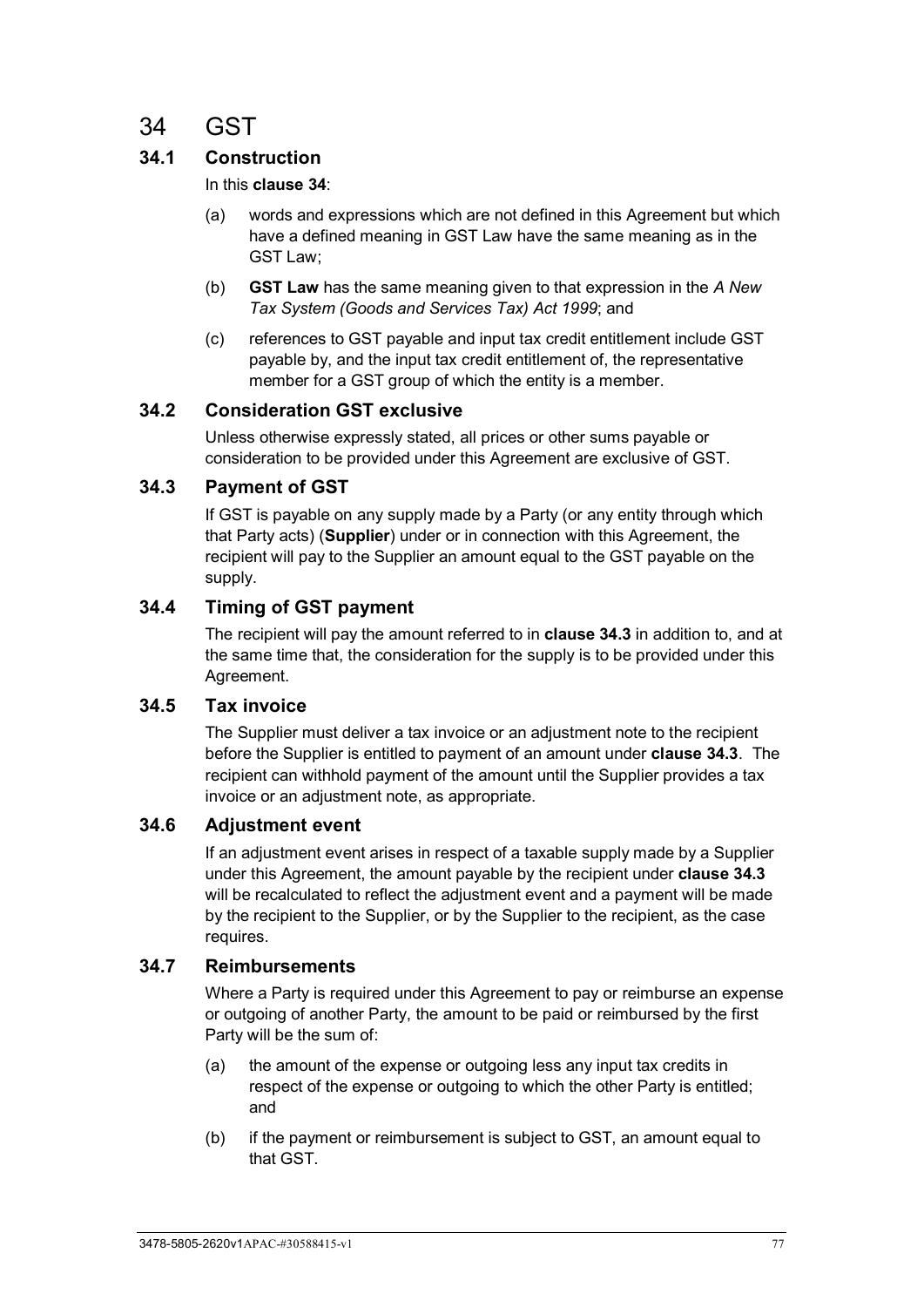# <span id="page-83-1"></span>35 Confidentiality

# **35.1 Confidentiality**

Subject to **clause [35.2](#page-83-0)**, the Recipient must:

- (a) keep confidential, and must not disclose to any Third Party, any Confidential Information disclosed to the Recipient by the Discloser; and
- (b) not use the Confidential Information for any purpose other than for the purposes of this Agreement or, if Aurizon Network is the Recipient, for the purposes of:
	- (i) capacity assessment and capacity modelling;
	- (ii) investigation and planning of Maintenance Work;
	- (iii) planning Infrastructure Enhancements; and
	- (iv) complying with its obligations under the Access Undertaking.

#### <span id="page-83-0"></span>**35.2 Permitted disclosures**

The Recipient may disclose Confidential Information disclosed to it by the Discloser to a Third Party where:

- (a) the Recipient has obtained the prior written approval of the Discloser to such disclosure. The Discloser must not unreasonably withhold such approval if the Recipient has procured a confidentiality undertaking in respect of the information from such Third Party in favour of both Parties on terms and conditions satisfactory to both Parties, acting reasonably; or
- (b) disclosure is:
	- (i) required or compelled by any order of a court of competent jurisdiction;
	- (ii) required or compelled by any Law;
	- (iii) required or compelled by notice validly issued by any Authority;
	- (iv) necessary for the conduct of any legal proceedings, including any dispute resolution process under this Agreement;
	- (v) reasonably required for the performance of Train Control functions;
	- (vi) required under any stock exchange listing requirement or rule;
	- (vii) required by the Rail Safety Regulator or an Environmental Regulator;
	- (viii) to an Operator provided that:
		- (A) the Disclosure is:
			- (1) required by the terms of this Agreement;
			- (2) reasonably necessary for the performance of obligations or the exercise of rights under this Agreement or the Operator's Train Operations Deed; or
			- (3) reasonably necessary in connection with the safe operation of the Nominated Network; and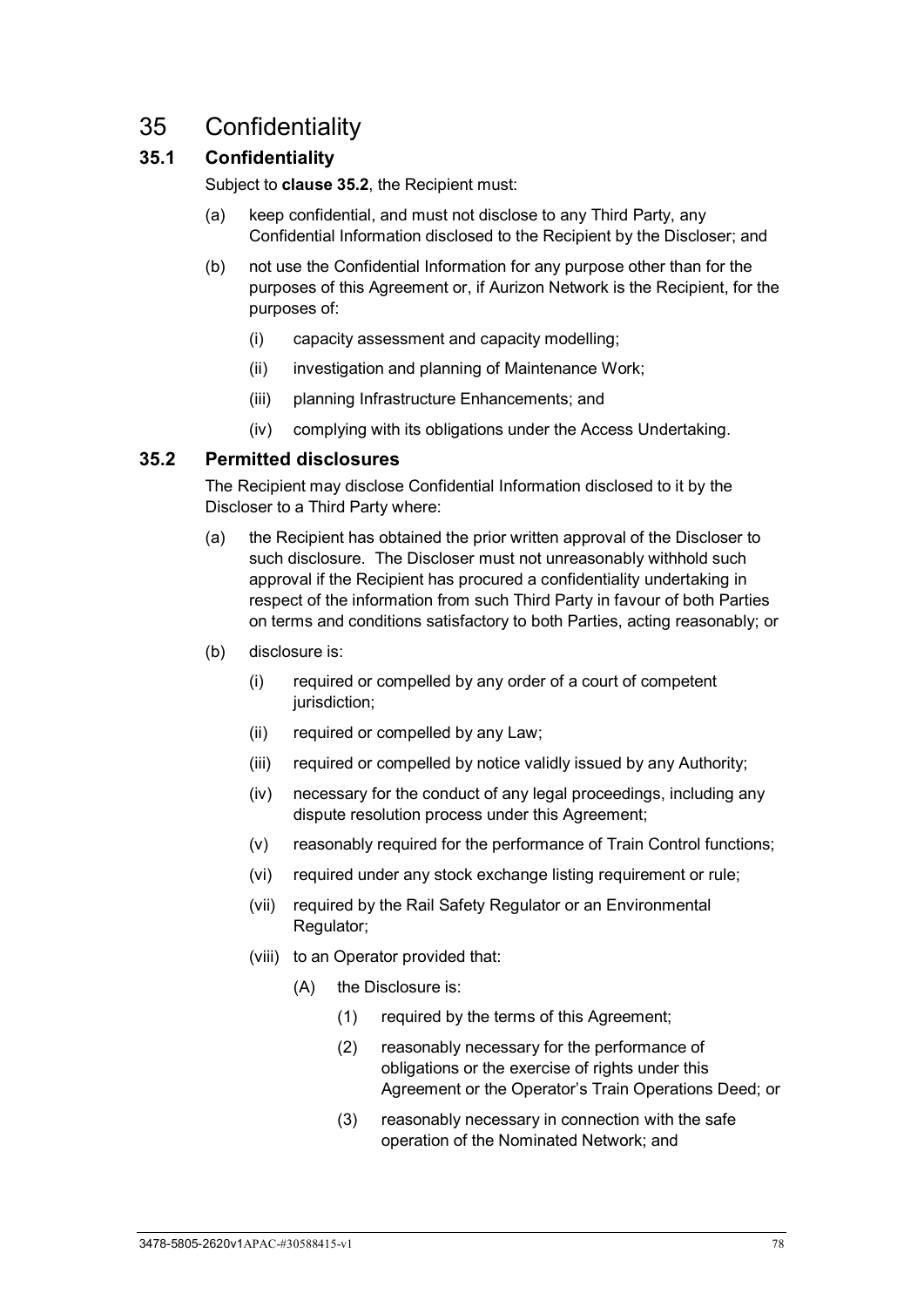- (B) the Discloser must ensure that the Operator keeps the Confidential Information confidential on terms no less onerous than this **clause [35](#page-83-1)**;
- (ix) to the Recipient's banker or other financial institution, to the extent required for the purpose of raising funds or maintaining compliance with credit arrangements, if such banker or financial institution has executed a legally enforceable confidentiality deed in favour of the Discloser;
- (x) to an expert for the purposes of a dispute resolution process, or an auditor for the purposes of an audit, under a "User Funding Agreement" (as defined in the Access Undertaking), if such expert or auditor has executed a legally enforceable confidentiality deed in favour of the Discloser;
- (xi) to legal practitioners and accountants of the Recipient or a Related Body Corporate of it:
	- (A) whose duties in relation to the Recipient or the Related Body Corporate require the disclosure;
	- (B) who are under a duty of confidentiality to the Recipient; and
	- (C) who have been advised of the confidential nature of the Confidential Information; or
- (xii) otherwise permitted or required in accordance with this Agreement or the Access Undertaking (as amended by any Change in Access Undertaking).

#### <span id="page-84-0"></span>**35.3 Discloser may give certain directions**

On expiry or termination of this Agreement, the Discloser may direct the Recipient to do any combination of the following in respect of some or all of the Confidential Information disclosed by the Discloser to the Recipient:

- (a) subject to the lawful requirements of the Recipient to retain copies of Confidential Information for business records and document control registers, to immediately deliver to the Discloser the Confidential Information specified by the Discloser;
- (b) to immediately destroy the Confidential Information specified by the Discloser; and
- (c) where the Recipient has disclosed the Confidential Information to any Third Party, to procure the compliance by that Third Party with the requirements of this **clause [35.3](#page-84-0)** as if that Third Party were the Recipient.

#### **35.4 PPS Act**

In addition to the obligations imposed under this **clause [35](#page-83-1)**, each Party agrees to not disclose any information of the kind described in section 275(1) of the PPS Act, including:

- (a) information about this Agreement including a copy of it;
- (b) information about the amount or the obligation secured by any Security Interest created by or under this Agreement and the terms of such payment or performance at any time; or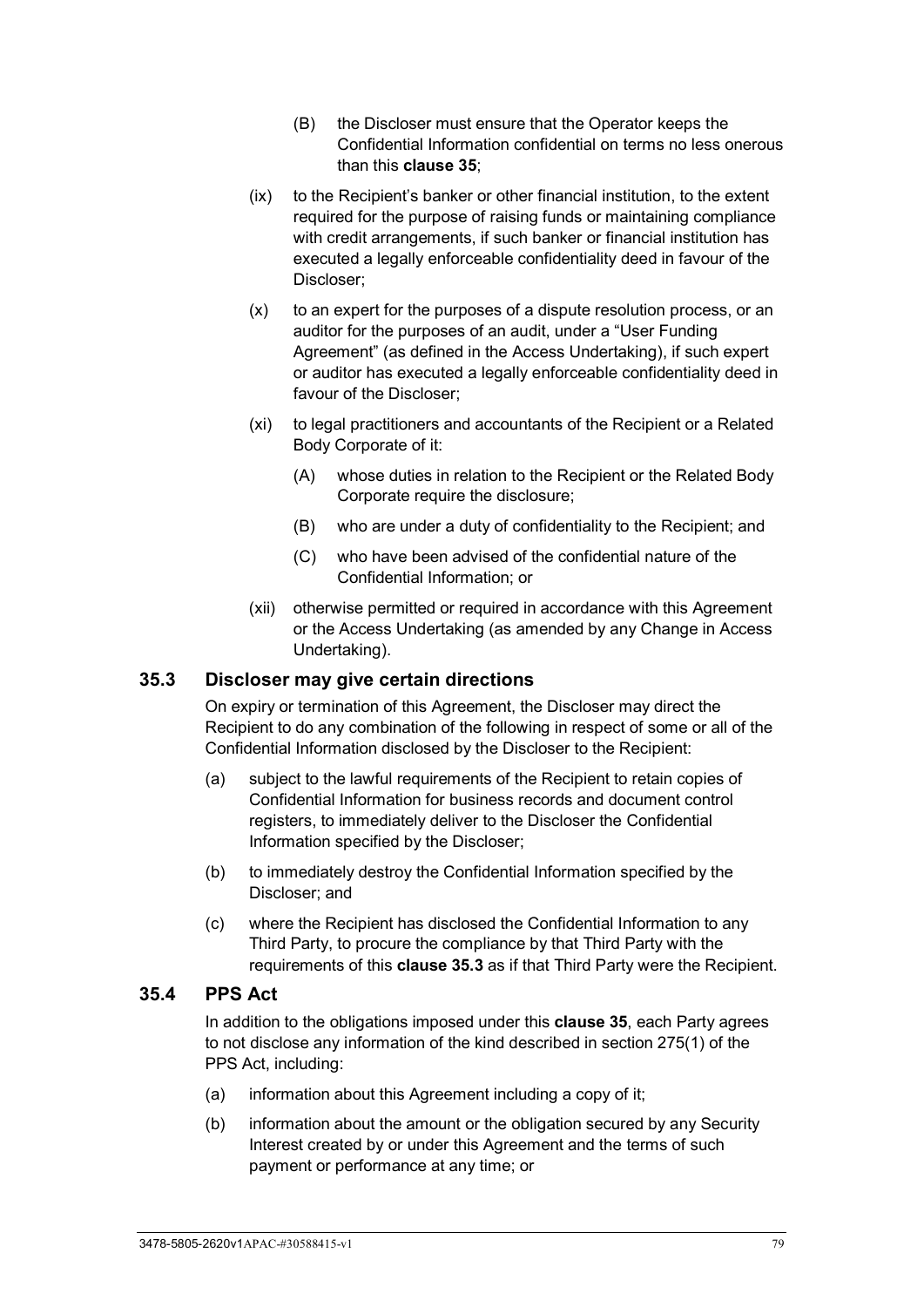(c) information about Relevant Collateral at any time.

## **35.5 Survival**

Without limiting **clause [38.1](#page-88-0)**, this **clause [35](#page-83-1)** survives the destruction or return of Confidential Information in accordance with this Agreement.

#### **35.6 Injunctive relief**

The Recipient acknowledges and agrees that a breach of this **clause [35](#page-83-1)** would be harmful to the business interests of the Discloser and that, as a result, the Discloser may seek urgent injunctive relief, specific performance or a similar remedy to prevent the occurrence or continuance of any breach or suspected breach of this **clause [35](#page-83-1)** in addition to any other remedies available at law or in equity under or independently of this Agreement.

# 36 Relationship with Train Operations Deed

## <span id="page-85-1"></span><span id="page-85-0"></span>**36.1 Disputes**

- (a) Prior to any referral of a matter to a loss adjuster, expert, arbitrator or the QCA (**Adjudicator**) in accordance with **clause [26.1](#page-67-0)** or **[28](#page-70-1)**, either Party may notify the other Party that an Operator should be a party to that referral and, if such a notice is given, then the Party which has given the notice must:
	- (i) notify the relevant Operator of the matter to be referred to the Adjudicator; and
	- (ii) provide the relevant Operator with a copy of the provisions of this Agreement governing the referral of a matter to, the determination of a matter by, and the payment of the costs of, the Adjudicator.
- (b) If an Operator is given a notice under **clause [36.1](#page-85-0)[\(a\)](#page-85-1)**, then:
	- (i) where the Adjudicator is to be a loss adjustor, expert or arbitrator, the Parties are deemed not to have agreed the appointment of the loss adjuster, expert or arbitrator unless the Operator has also agreed to the appointment of that loss adjuster, expert or arbitrator;
	- (ii) the Parties must comply with **clause [26.1](#page-67-0)** or **[28](#page-70-1)**, as applicable, in respect of the Operator as though the Operator was a Party to this Agreement for the purposes of the matter referred to the Adjudicator; and
	- (iii) the Adjudicator, in addition to determining the matter between the Parties, must also determine any claim, dispute, question or liability involving the Operator and the relevant Train Operations Deed arising in connection with any of the events or facts the subject of the matter referred to the Adjudicator (unless that claim, dispute, question or liability has already been agreed by Aurizon Network and the Operator or otherwise determined).
- (c) If the Access Holder is notified of a matter to be referred to an Adjudicator in accordance with a Train Operations Deed, then the Access Holder:
	- (i) must comply with the provisions of that agreement governing the referral of a matter to, the determination of a matter by, and the payment of the costs of, an Adjudicator;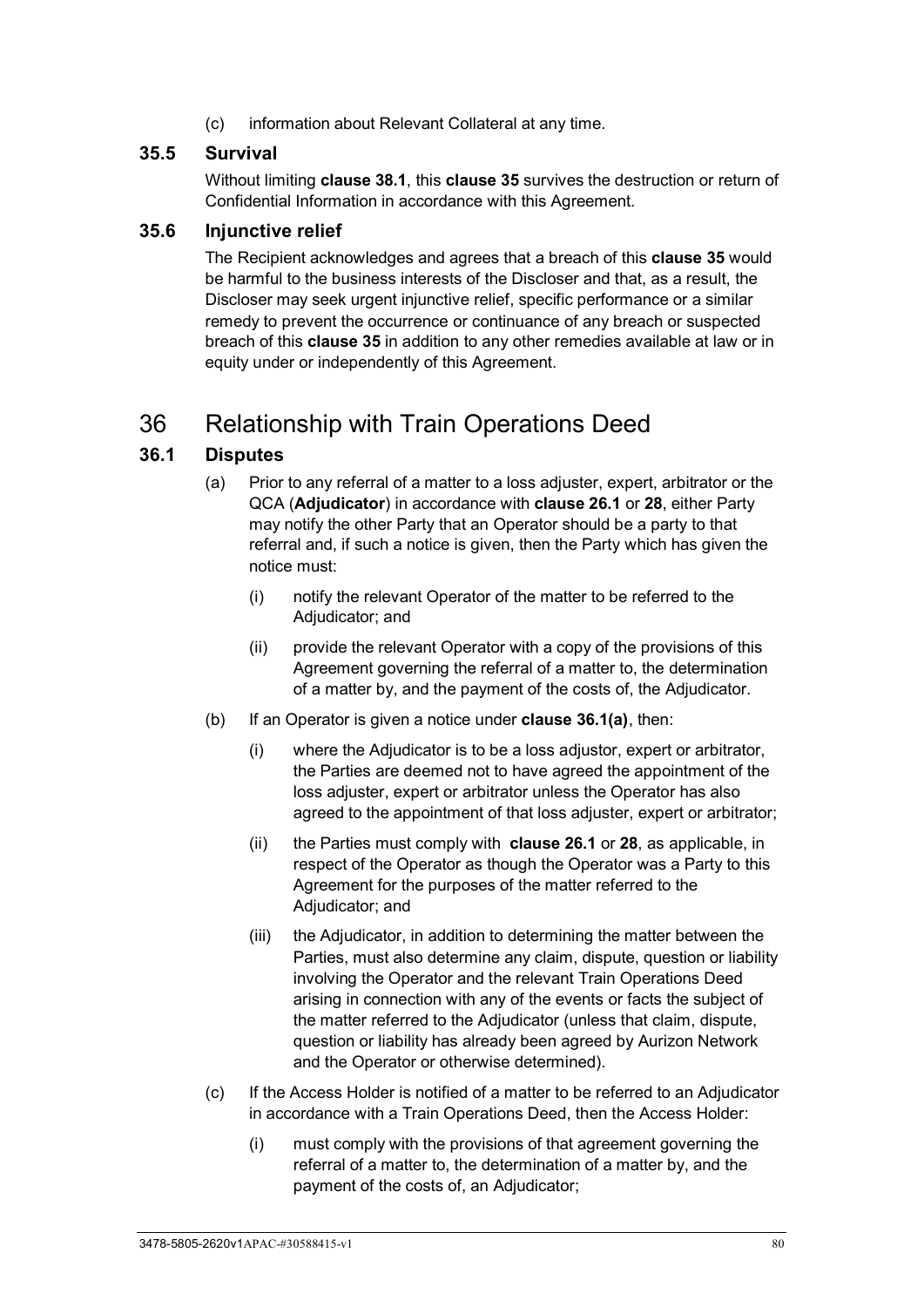- (ii) must provide the Adjudicator with a copy of this Agreement;
- (iii) agrees that **clauses [26.1](#page-67-0)** and **[28](#page-70-1)** do not apply to any claim, dispute, question or liability involving the Access Holder and this Agreement in connection with the matter referred to the Adjudicator; and
- (iv) agrees that, for the avoidance of doubt, the decision of that Adjudicator, in the absence of manifest error, will be final and binding upon the Access Holder.

#### **36.2 Performance Levels**

- (a) If a notice is given under the Train Operations Deed that a party considers that the Performance Levels are no longer appropriate:
	- (i) Aurizon Network must promptly provide a copy of the notice to the Access Holder; and
	- (ii) the Parties and the Operator must use reasonable endeavours to agree on varied Performance Levels.
- (b) If the Parties and the Operator are unable to agree to such variations then the existing Performance Levels will continue to apply unless varied by Aurizon Network in accordance with clause 12.2(a)(iv) of the Train Operations Deed.

#### <span id="page-86-0"></span>**36.3 Amendments due to changes to Train Operations Deed**

If:

- (a) modified or additional Rollingstock or Rollingstock Configurations are authorised under a Train Operations Deed;
- (b) the Performance Levels specified in a Train Operations Deed are varied;
- (c) an Interface Risk Management Plan or Environmental Management Plan is prepared, reviewed, amended or audited, in accordance with a Train Operations Deed;
- (d) the Train Description under a Train Operations Deed is varied; or
- <span id="page-86-1"></span>(e) a Train Operations Deed is otherwise amended as a result of or in connection with any of the matters in paragraphs (a) to (d),

then:

- (f) the Parties must amend this Agreement (including, but not limited to, by Aurizon Network varying the Access Charge Rates or Train Description) as reasonably necessary to reflect the change or variation to the Train Operations Deed and otherwise comply with this Agreement (including, for example, the Access Holder varying its nomination of the Operator (if necessary)), provided that any such amendment ceases to apply to the extent the relevant Operator ceases to be nominated as the Operator of the relevant Train Services;
- (g) Aurizon Network must advise the Access Holder of any variations to the Access Charge Rates payable by the Access Holder as a result of that change or variation; and
- (h) where the Parties cannot agree on the amendments to this Agreement, to the extent that those amendments: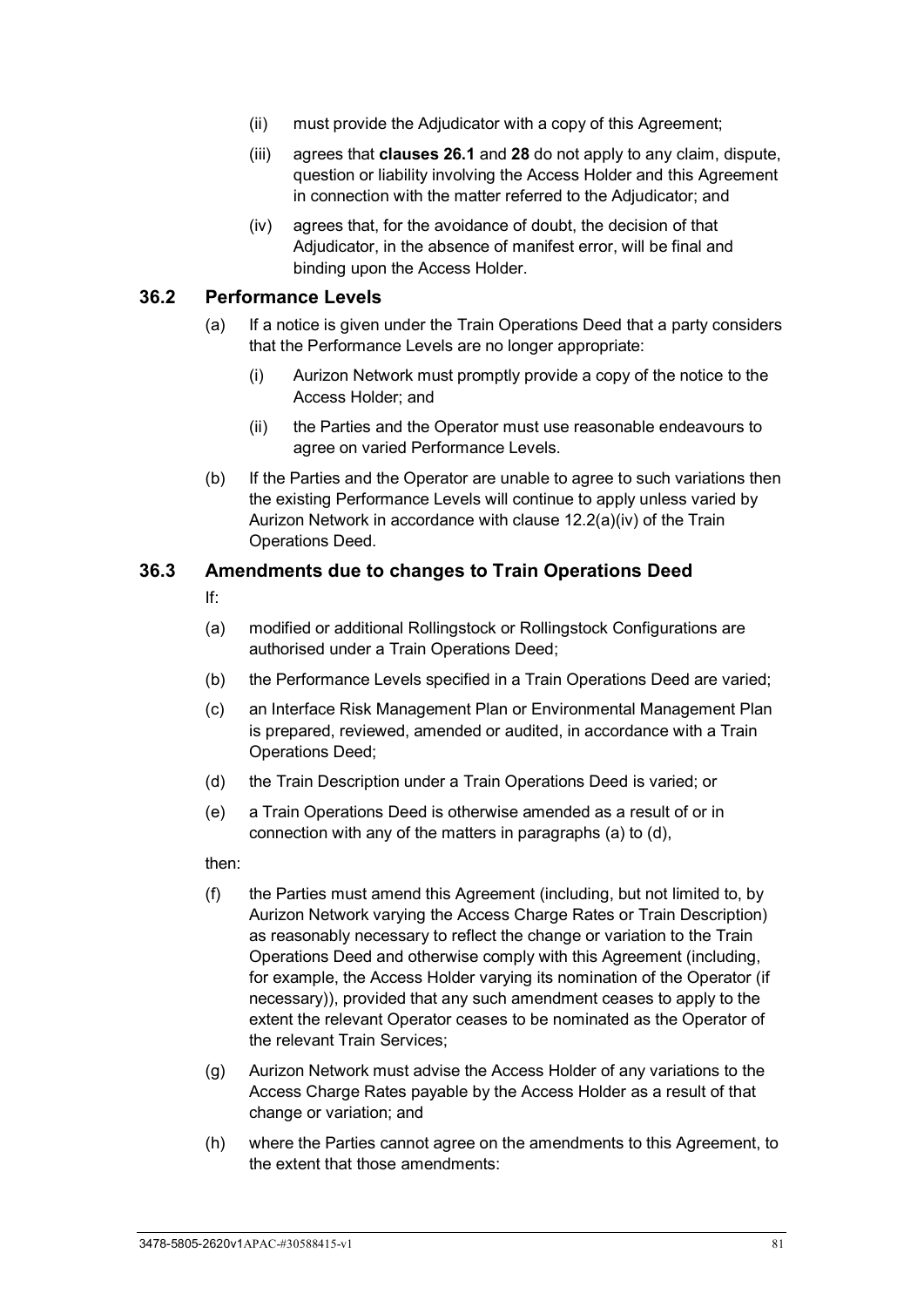- (i) are not variations to the Access Charge Rates, the matter will be referred to an expert in accordance with **clause [28.3](#page-71-0)**; and
- (ii) are variations to the Access Charge Rates (and any other amendments have been agreed by the Parties or otherwise determined), either Party may refer the matter to the QCA for determination in accordance with **clause [28.5](#page-73-3)**,

provided that any such amendment or variation will not result in any increase to the total capacity allocated to the Access Holder under this Agreement.

#### **36.4 Notice to Access Holder**

- (a) If any of the matters referred to in **clauses [36.3\(a\)](#page-86-0)** to **[36.3\(e\)](#page-86-1)** is proposed by Aurizon Network or the Operator and the proposal, if agreed, would require amendments to this Agreement or otherwise adversely affect the Access Rights or utilisation of the Access Rights, then Aurizon Network must provide:
	- (i) written notice to the Access Holder of the proposal as soon as practicable; and
	- (ii) the Access Holder with a reasonable opportunity to participate in any negotiations or discussions between Aurizon Network and the Operator of such a proposal.
- (b) If the Access Holder disputes the proposed amendments to this Agreement or the effect on the Access Rights or utilisation of the Access Rights (as applicable) arising from a matter referred to in **clauses [36.3\(a\)](#page-86-0)** to **[36.3\(e\),](#page-86-1)** then the Access Holder may refer the dispute to the QCA for determination in accordance with **clause [28.5](#page-73-3)**.

# <span id="page-87-0"></span>37 Notices

#### **37.1 Form of Notice**

Any notice, demand, invoice, certification, process or other communication authorised or required to be given by a Party to another under this Agreement (other than a Train Control Direction or a direction from the Incident Commander) (**Notice**) must be in writing and signed by an authorised officer of that Party and may, if agreed by the Parties, be in electronic form.

#### **37.2 Method of service**

A Notice may be given by being:

- (a) personally delivered to a Party;
- (b) left at the Party's current address for service;
- (c) sent to the Party's current address for service by pre-paid ordinary mail;
- (d) sent by facsimile transmission to the Party's current facsimile number for service; or
- (e) if agreed by the Parties, sent by email to the Party's current email address for service.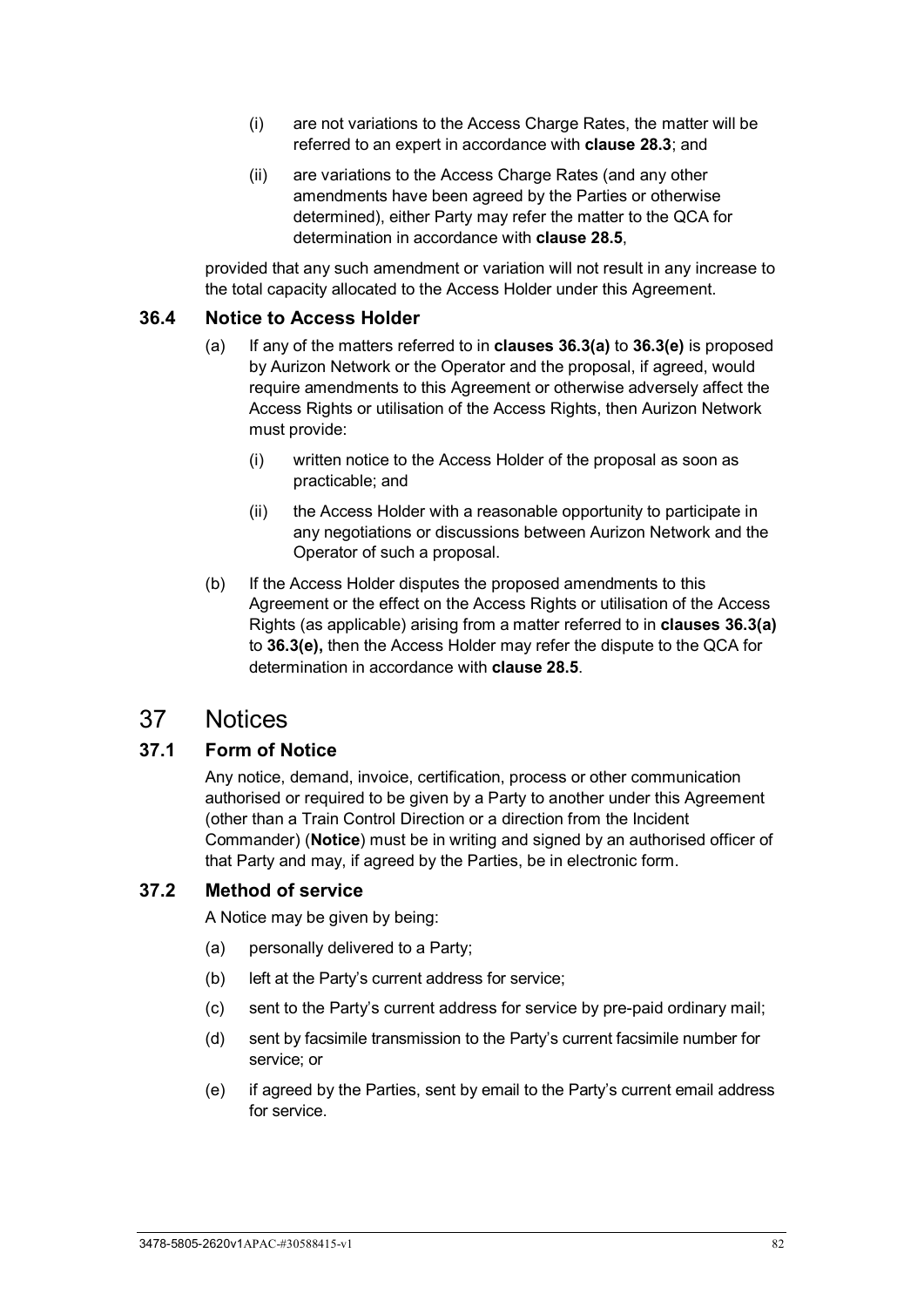## **37.3 Deemed Notice**

Subject to **clause [37.5](#page-88-1)**, a Notice given in accordance with this **clause [37](#page-87-0)** is deemed to be given if:

- (a) personally delivered, upon delivery;
- (b) posted to an address in Australia, three Business Days after posting;
- (c) posted to an address outside Australia, 10 Business Days after posting;
- (d) sent by facsimile, on the next Business Day after being sent if following transmission the sender receives a transmission report indicating that the facsimile was sent to the addressee's facsimile number; or
- (e) sent by email, on the next Business Day after being sent (as recorded on the device from which the sender sent the email) unless the sender receives an automated message that the email has not been delivered.

#### **37.4 Addresses for notices**

- (a) Each Party's address for notices is as set out in **item [2](#page-97-0)** of **[Schedule 1](#page-97-1)**.
- (b) A Party may from time to time change its particulars for service by giving notice of that change to the other Party.

#### <span id="page-88-1"></span>**37.5 Train Control Direction or Incident Commander's Direction**

- (a) A Train Control Direction is deemed to have been given at the time the direction is given, issued or made.
- (b) A direction from an Incident Commander is deemed to have been given at the time the direction is communicated by the Incident Commander.

# <span id="page-88-2"></span>38 General

#### <span id="page-88-0"></span>**38.1 Survival**

This **clause [38](#page-88-2)** and **clauses [5](#page-35-0)**, **[6](#page-38-0)**, **[17](#page-54-0)**, **[21](#page-59-0)**, **[25](#page-63-0)**, **[26](#page-67-1)**, **[28](#page-70-1)**, **[32](#page-79-4)**, **[34](#page-82-0)**, **[35](#page-83-1)** and **[37](#page-87-0)** survive the expiration or termination of this Agreement.

#### **38.2 Amendment**

- (a) Except as otherwise provided in this Agreement, any variation or amendment to this Agreement must be in writing signed by both Parties.
- (b) The Access Holder must provide each Operator with a copy of any written agreement to variations or amendments to this Agreement.

#### **38.3 Entire agreement**

- (a) This Agreement, the Schedules and other documents referred to in the Schedules constitute the entire understanding and agreement between the Parties as to the subject matter of this Agreement.
- (b) All previous negotiations, understandings, representations, warranties, memoranda or commitments in relation to, or in any way affecting, the subject matter of this Agreement are merged in and superseded by this Agreement and are of no force or effect. No Party is liable to any other Party in respect of those matters.
- (c) Neither Party has relied on any representations made by the other Party relating to the subject matter of this Agreement or otherwise.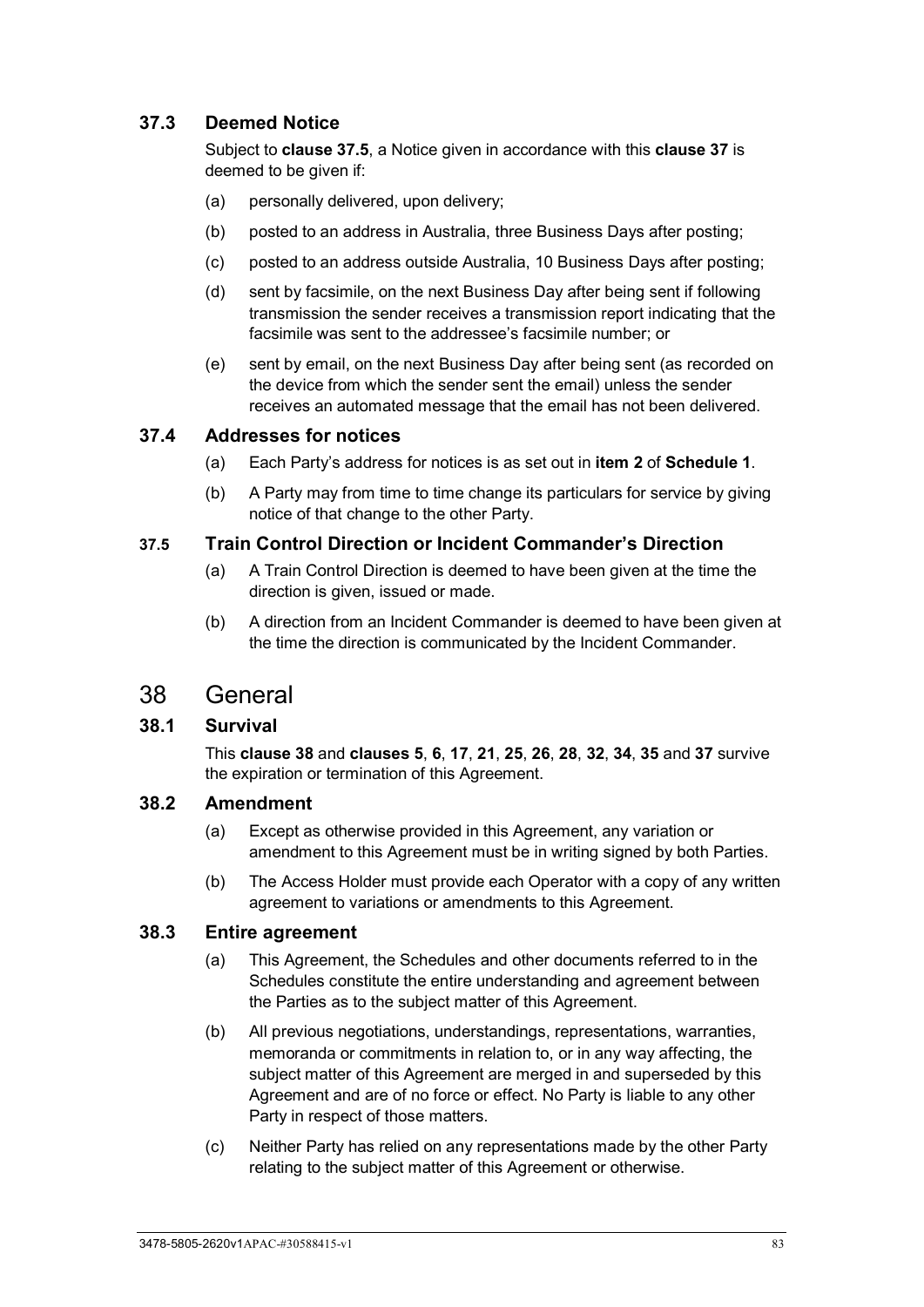- (d) No oral explanation or information provided by any Party to another:
	- (i) affects the meaning or interpretation of this Agreement; or
	- (ii) constitutes any collateral agreement, warranty or understanding between any of the Parties.

#### **38.4 Counterparts**

This Agreement may consist of a number of counterparts and, if so, the counterparts taken together constitute one document.

#### **38.5 Non-merger**

Each representation, covenant and obligation under this Agreement continues in full force and effect until such representation, obligation or covenant is satisfied or completed.

#### **38.6 Authority to enter into agreement**

- (a) Each Party warrants to the other Party that, in respect of itself, it has full power to enter into and perform its obligations under this Agreement, and that this Agreement constitutes valid and binding obligations on it, enforceable in accordance with its terms.
- (b) If this Agreement is executed by an attorney, the attorney states, by such execution, that as at the time of such execution the attorney has received no notice of the revocation of the power of attorney pursuant to which the attorney has executed this Agreement.

#### **38.7 Consents and approvals**

Unless otherwise stated in this Agreement, if a Party has a right to accept, reject, decide, determine, consent or make any decision or exercise any discretion or decide to give any notice under this Agreement, the Party may do so conditionally or unconditionally at its discretion.

#### **38.8 Relationship**

The relationship between the Parties is entirely contractual. Nothing in this Agreement creates, or is to be taken to create, any partnership, joint venture or relationship of employer and employee between the Parties or any of them.

#### **38.9 Certificate**

A certificate signed by any duly authorised officer of Aurizon Network as to a matter or as to a sum payable to Aurizon Network in connection with this Agreement is prima facie evidence of the matter stated in it or the sum payable.

#### **38.10 Costs**

Subject to any express provision in this Agreement to the contrary, each Party bears its own legal and other expenses relating directly or indirectly to the preparation of, and performance of its obligations under, this Agreement.

#### **38.11 Duty**

- (a) The Access Holder is, as between the Parties, liable for and must duly pay all stamp duty (including any fine or penalty) on or relating to this Agreement and any document executed under or in connection with it.
- (b) If Aurizon Network pays any stamp duty (including any fine or penalty) on or relating to this Agreement, or any document executed under or in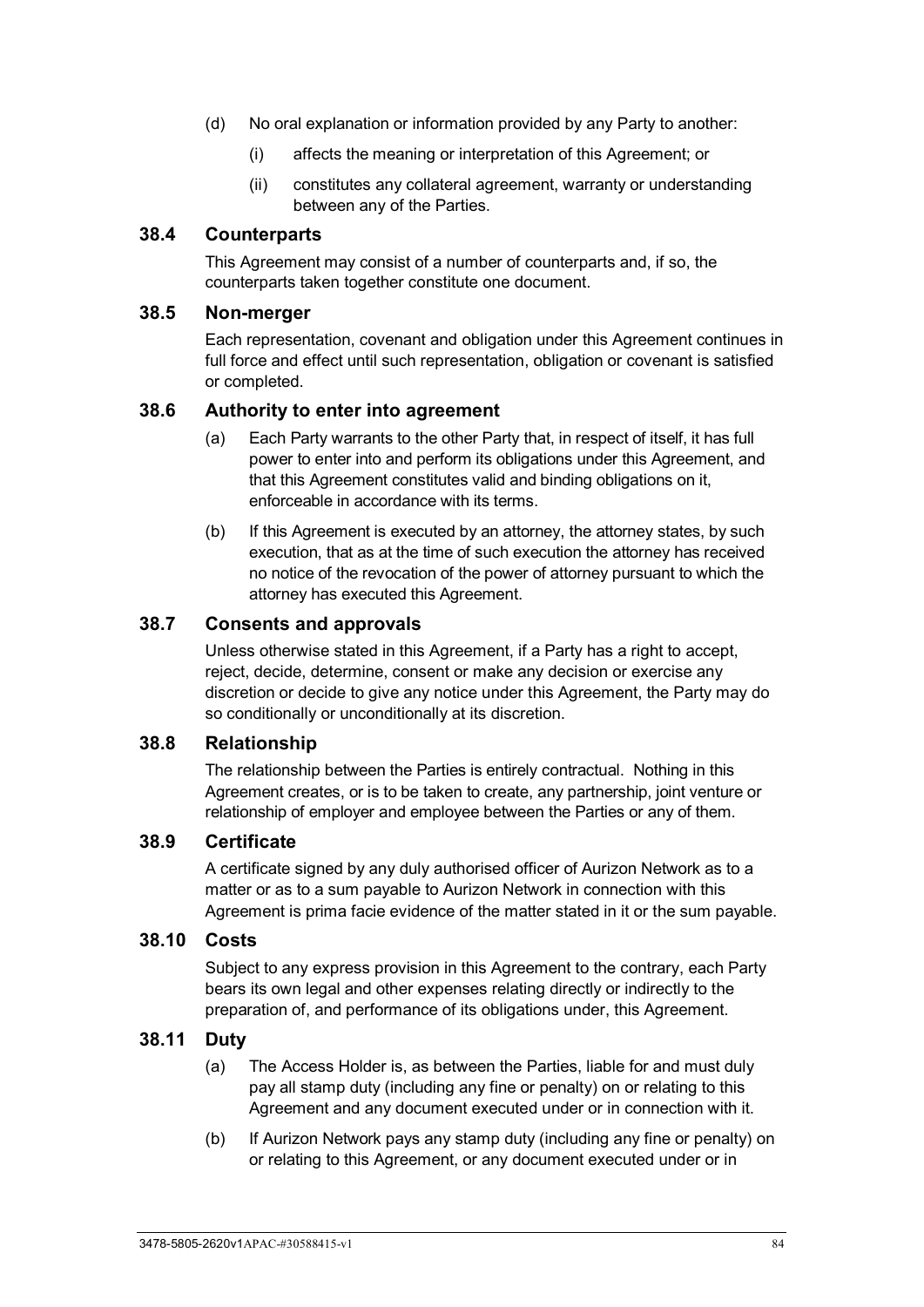connection with it, the Access Holder must, within 10 Business Days after receiving such demand, reimburse Aurizon Network the amount paid.

#### **38.12 Waiver and exercise of rights**

- (a) A single or partial exercise or waiver of a right relating to this Agreement does not prevent any other exercise of that right or the exercise of any other right.
- (b) No failure or delay by either Party to exercise any right or remedy under this Agreement may be construed or operate as a waiver or be evidence of delay, laches or acquiescence in equity or at law in respect of such right or remedy.
- (c) A waiver or consent by any Party of any default or breach of any term of this Agreement does not constitute a waiver of later defaults or breaches of the same or any other term.
- (d) A Party's election not to exercise any rights under this Agreement does not prejudice any other rights which that Party may have against the other Party arising out of any failure by the other Party to comply with this Agreement.

#### **38.13 Computation of time**

Where time is to be calculated by reference to a day or event, that day or the day of the event will be excluded.

#### <span id="page-90-1"></span><span id="page-90-0"></span>**38.14 Severance of invalid or illegal terms**

- <span id="page-90-2"></span>(a) If any term of this Agreement, or its application to any Party, person or circumstance, is or becomes invalid, void, voidable or otherwise unenforceable for any reason whatever, then:
	- (i) that term, or its application to such Party, person or circumstance, is severed from this Agreement;
	- (ii) the remainder of this Agreement, excluding the severed part, remains in force, and any term which includes the severed part applies to such Party, person or circumstance without reliance on the part severed; and
	- (iii) to the extent permissible by Law, the Parties must agree to replace the severed term, effective from the date of severance, with a valid and enforceable term which so far as possible achieves the same purpose, object or effect as the invalid, void, voidable or otherwise unenforceable term was intended to achieve and does not cause any substantial reduction in the benefits of either Party or material re-allocation of risks between the Parties.
- (b) The Parties must act reasonably and in good faith in seeking an agreement under this **clause [38.14](#page-90-0)** as to a replacement term.
- (c) If the Parties cannot agree upon a replacement term, this Agreement is continued in accordance with **clauses [38.14\(a\)\(i\)](#page-90-1)** and **[38.14\(a\)\(ii\)](#page-90-2)**.

#### **38.15 Rights cumulative**

Subject to any express provision in this Agreement to the contrary, the rights of any Party under this Agreement are cumulative and are in addition to any other rights of that Party.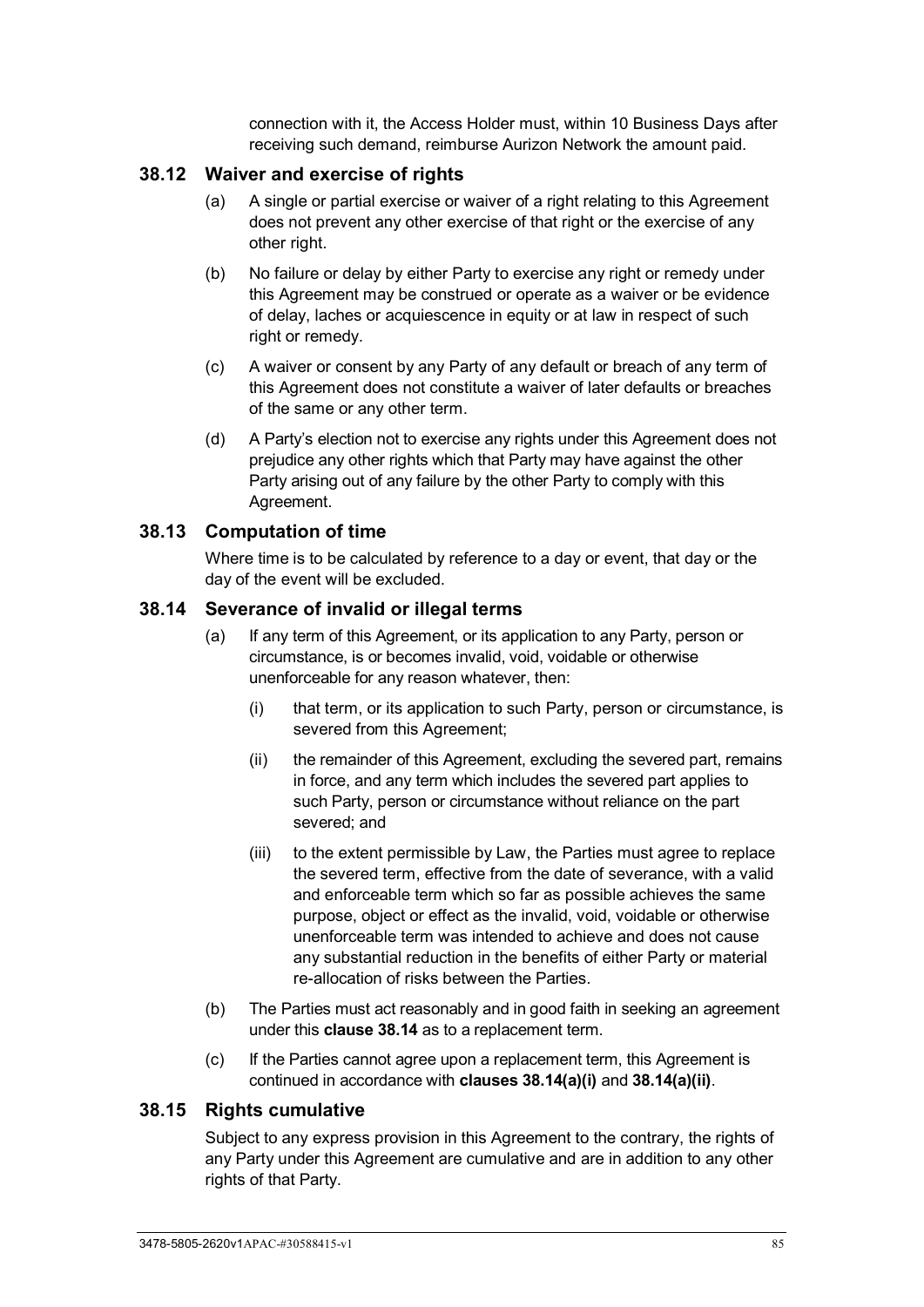## **38.16 Approvals and consents**

Subject to any express provision in this Agreement to the contrary, a Party may conditionally or unconditionally give or withhold any consent to be given under this Agreement.

#### **38.17 Third Party Land**

The Access Holder acknowledges that:

- (a) the land specified in **item [4](#page-106-2)** of **[Schedule 3](#page-106-1)** (**Third Party Land**) is not owned or controlled by Aurizon Network; and
- (b) entry onto that Third Party Land is not included within the definition of Access,

and agrees that in respect of that Third Party Land:

- (c) the Access Holder will comply with the requirements of the person that owns or controls that Third Party Land (**Landowner**) in relation to that Third Party Land as notified to the Access Holder by Aurizon Network from time to time;
- (d) if, after the Commencement Date, there is a change in the costs incurred by Aurizon Network due to the requirements of the Landowner in respect of that Third Party Land, then that change is deemed to be a Material Change; and
- (e) if Aurizon Network's rights in respect of that Third Party Land are terminated for any reason other than the default of Aurizon Network of any agreement that affects Aurizon Network's use of that Third Party Land or other than by agreement with the Landowner, then Aurizon Network may, by notice to the Access Holder, suspend and/or terminate the Access Rights insofar as they relate to that part of the Nominated Network which is situated on that Third Party Land.

#### **38.18 Implementation of agreement**

Each Party must promptly execute all documents and do all such acts and things as are necessary or desirable to implement and give full effect to the provisions of this Agreement.

#### **38.19 Governing law and jurisdiction**

- (a) This Agreement is governed by, and is to be construed in accordance with, the law in force in the State.
- (b) Each Party irrevocably and unconditionally submits to the non-exclusive jurisdiction of the courts exercising jurisdiction in the State, and any courts which have jurisdiction to hear appeals from any of those courts, and waives any right to object to any proceedings being brought in those courts.

#### **38.20 PPS Act**

(a) If a Party (**first party**) reasonably determines that this Agreement contains a "Security Interest" for the purposes of the PPS Act (**Security Interest**), the other Party (**second party**) agrees to do anything (such as obtaining consents, signing and producing documents, getting documents completed and signed and supplying information) which the first party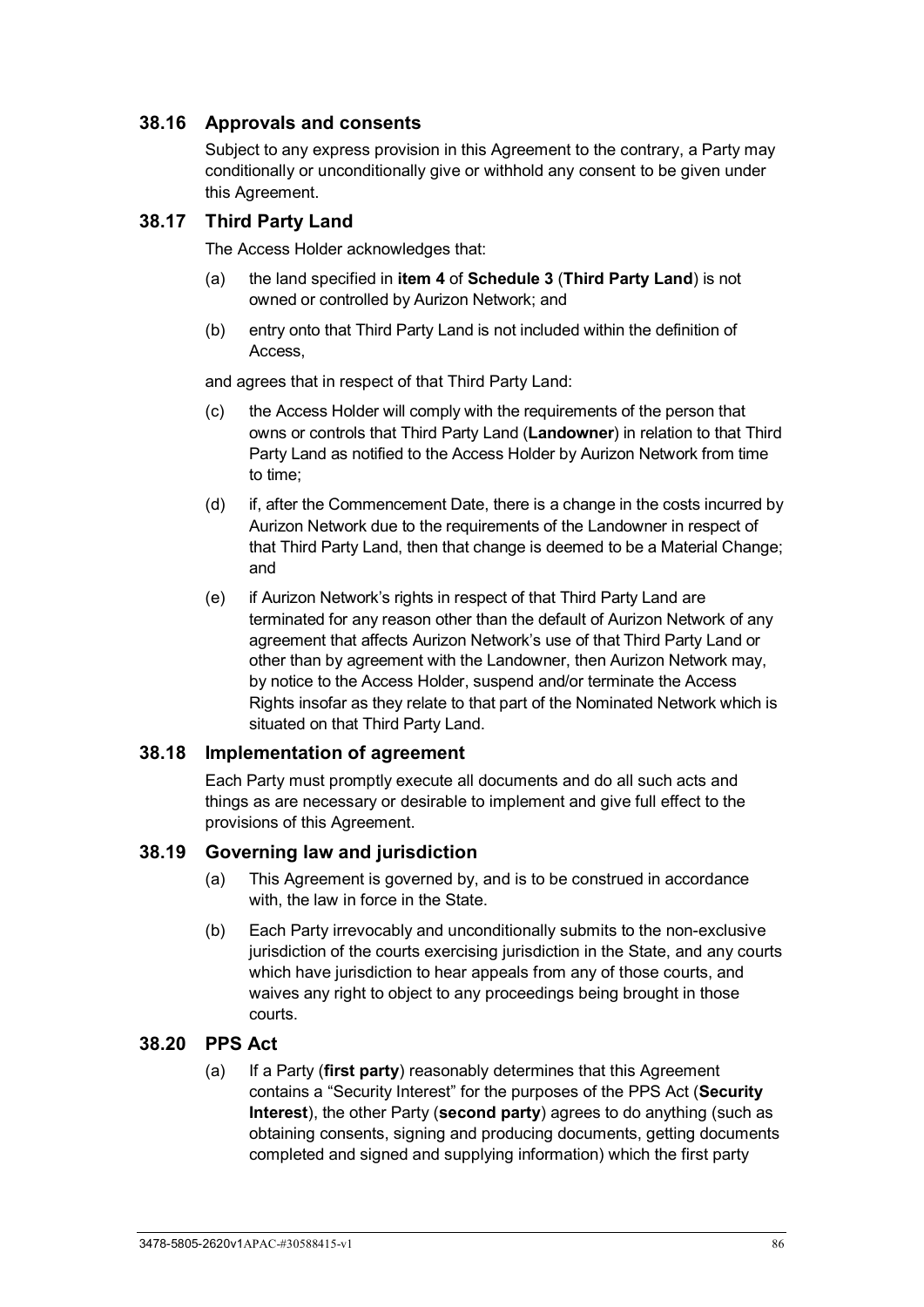(after consultation with the second party) reasonably asks and considers necessary for the purposes of:

- (i) ensuring that the Security Interest is enforceable, perfected and otherwise effective;
- (ii) enabling the first party to apply for any registration, or give any notification, in connection with the Security Interest so that the Security Interest has the priority required by the first party; or
- (iii) enabling the first party to exercise rights in connection with the Security Interest.
- (b) A Party is not required to give any notice under the PPS Act to the other Party or any other person and each Party waives the right to receive any such notice (including a notice of 'Verification Statement' as this term is defined under the PPS Act) unless the notice is required by the PPS Act and that obligation cannot be excluded.
- (c) To the extent that this Agreement gives rise to a Security Interest, the Parties agree that for the purposes of section 115 of the PPS Act, the following sections of the PPS Act will not apply to any Relevant Collateral:
	- (i) section 95 (notice by Secured Party of removal of Accession);
	- (ii) section 121(4) (notice by Secured Party of enforcement of Security Interest in liquid assets):
	- (iii) section 125 (obligation of Secured Party to dispose of or retain Collateral after seizure);
	- (iv) section 130, to the extent that it requires a party to give any notice to the other party (notice by Secured Party of disposal of Collateral);
	- (v) section 132(3)(d) (obligation of Secured Party to show amounts paid to other Secured Parties in statement of account);
	- (vi) section 132(4) (statement of account by Secured Party if it does not dispose of Collateral within prescribed period);
	- (vii) section 135 (notice by Secured Party of retention of Collateral);
	- (viii) section 142 (redemption of Collateral); and
	- (ix) section 143 (reinstatement of Security Agreement).

# 39 Most favoured nation status

#### **39.1 Notice of contravention of price differentiation limitations**

If the Access Holder (**Claimant Access Holder**) believes on reasonable grounds that:

- (a) Aurizon Network has entered into an Access Agreement with another Network Customer for a Network Train Service that transports the same specified commodity in the same specified geographic area as a Train Service operated using the Access Rights granted under this Agreement (**Like Train Service**); and
- (b) the access charge applicable to the Like Train Service has been developed in contravention of the limits on price differentiation set out in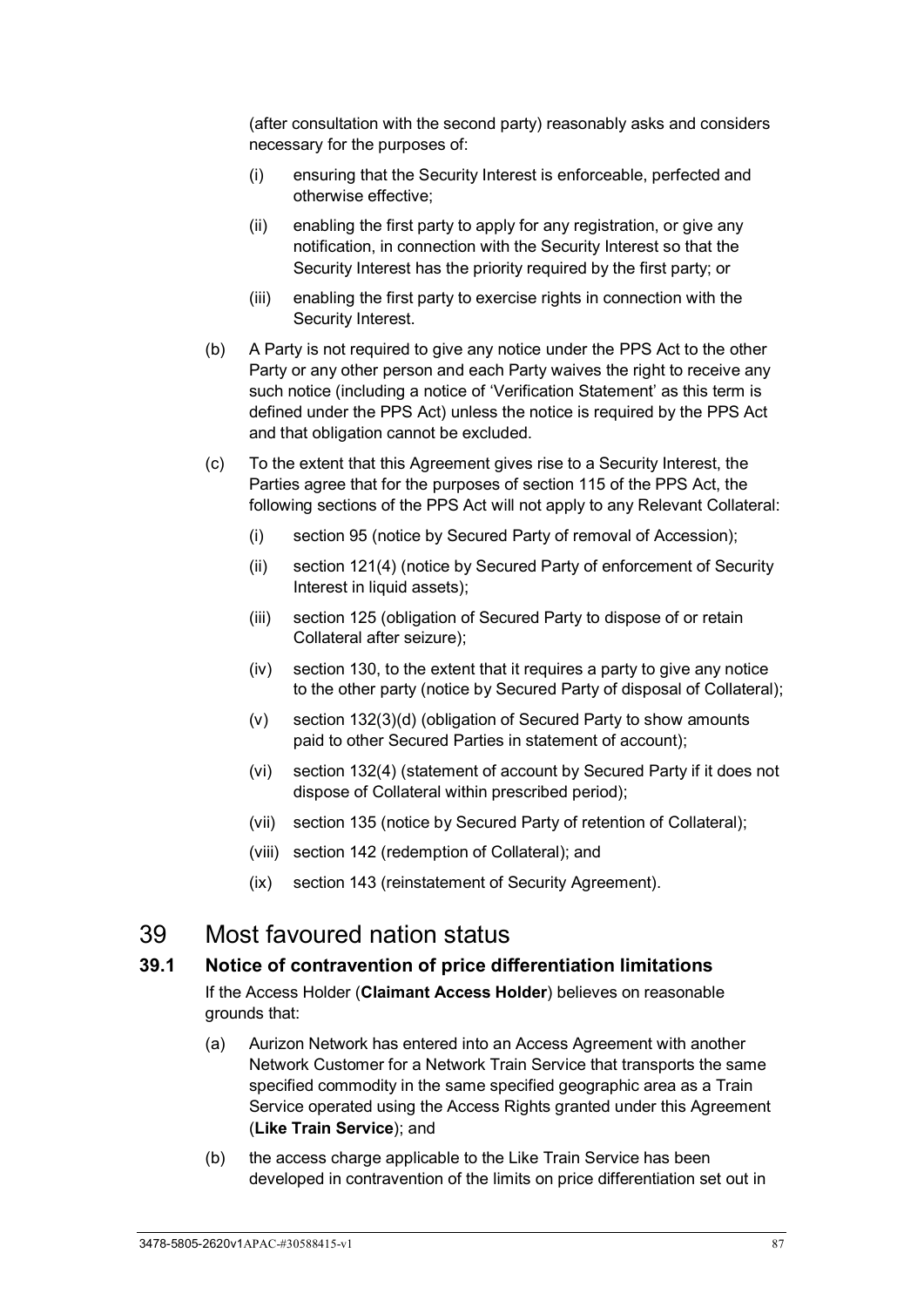the Access Undertaking (including the value of the access charge, take or pay terms and terms of payment),

then the Claimant Access Holder may provide written notification to Aurizon Network which must include the reasons why the Claimant Access Holder considers this to be the case.

#### <span id="page-93-0"></span>**39.2 Aurizon Network's response**

Within 20 Business Days after receipt of such notification, Aurizon Network must advise the Claimant Access Holder:

- (a) whether or not Aurizon Network agrees that the Access Agreement with the other Network Customer is for a Like Train Service and, if not, the reasons why Aurizon Network considers this to be the case;
- (b) if Aurizon Network agrees that the Access Agreement with the other Network Customer is for a Like Train Service, whether or not Aurizon Network agrees that the access charge applicable to the Like Train Service has been developed in contravention of the limits on price differentiation set out in the Access Undertaking and, if not, the reasons why Aurizon Network considers that the access charge applicable to the Like Train Service has not been developed in contravention of the limits on price differentiation; and
- (c) if Aurizon Network agrees that the access charge applicable to the Like Train Service has been developed in contravention of the limits on price differentiation, then within 40 Business Days after the advice provided under this **clause [39.2](#page-93-0)**, Aurizon Network must advise the Claimant Access Holder:
	- (i) whether or not Aurizon Network has been able to vary the access charge applicable to the Like Train Service such that it no longer contravenes the limits on price differentiation set out in the Access Undertaking; or
	- (ii) if Aurizon Network has not been able to vary the access charge applicable to the Like Train Service, that Aurizon Network agrees to the reduction of the Access Charges payable by the Claimant Access Holder, including the amount of the proposed reduced Access Charges.

#### **39.3 Disputes**

If the Access Holder does not agree with Aurizon Network's response, the dispute must be referred to an Expert for resolution in accordance with **clause [28.3](#page-71-0)**.

#### **39.4 Interaction with other Network Customers**

- If:
- (a) another Network Customer notifies Aurizon Network that it believes that some or all of the Claimant Access Holder's Train Services are a "Like Train Service" as defined in the other Network Customer's Access Agreement to a Network Train Service operated by the other Network Customer, and that the Access Charge has been developed in contravention of the limits on price differentiation set out in the Access Undertaking; and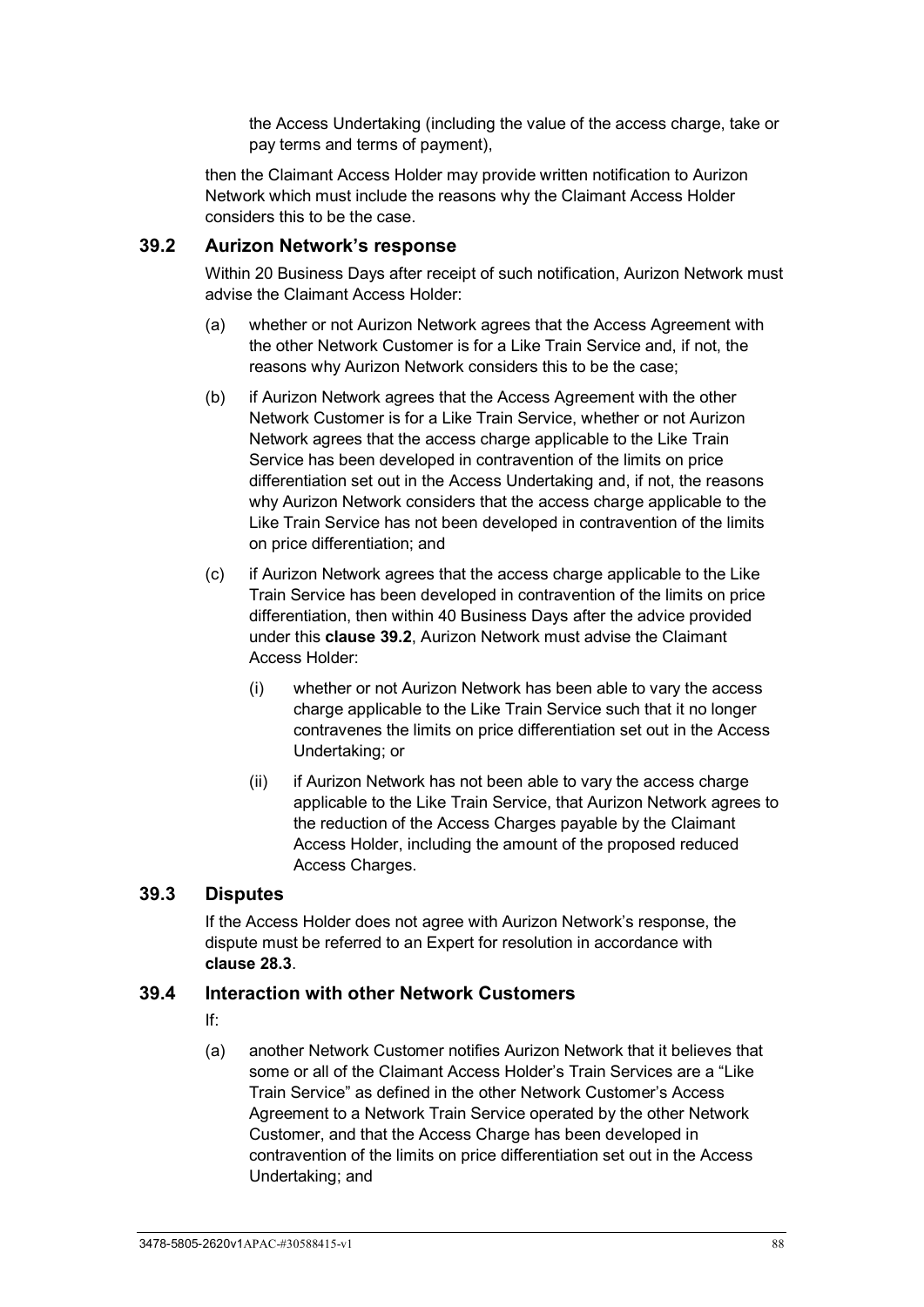(b) Aurizon Network agrees that this Agreement is for a Like Train Service and that any Access Charge under this Agreement has been developed in contravention of the limits on price differentiation set out in the Access Undertaking,

then Aurizon Network has the right by notice to the Claimant Access Holder to vary the Access Charge such that it no longer contravenes the limits on price differentiation set out in the Access Undertaking.

# <span id="page-94-0"></span>40 JV Participants and liability

## **40.1 Applicability**

This **clause [40](#page-94-0)** only applies if **item [5](#page-97-2)** of **[Schedule 1](#page-97-1)** states that it applies.

## **40.2 Warranty**

The Access Holder warrants that it enters into this Agreement as agent for the JV Participants in their respective percentage interests in the Joint Venture from time to time.

#### **40.3 JV Participants and percentage interests**

- (a) The percentage interest of the JV Participants in the Joint Venture will be as notified by the Access Holder to Aurizon Network from time to time, in accordance with this Agreement.
- (b) As at the Commencement Date, the respective percentage interests of the JV Participants in the Joint Venture are as specified in **item [7](#page-97-3)** of **[Schedule 1](#page-97-1)**.

## **40.4 Liability of JV Participants**

- (a) The liability of each JV Participant under this Agreement will, subject to **clause [40.4\(c\)](#page-94-1)**, be several in respect of Financial Obligations in proportion to their respective percentage interests.
- (b) Each JV Participant will be jointly and severally liable in respect of the performance of any obligations under this Agreement that are not Financial Obligations.
- <span id="page-94-1"></span>(c) Subject to **clause [40.4\(e\)](#page-94-2)**, if a JV Participant is in default of a Financial Obligation, and the Access Holder has not given notice to Aurizon Network identifying the defaulting JV Participant within five Business Days after the date of Aurizon Network giving a notice to the Access Holder identifying the default, all JV Participants will be jointly and severally liable for the performance of the Financial Obligation.
- (d) Any notice given by the Access Holder under **clause [40.4\(c\)](#page-94-1)** is conclusive evidence that the JV Participant specified in the notice is the JV Participant that is in default and the notice binds all JV Participants.
- <span id="page-94-3"></span><span id="page-94-2"></span>(e) If a Financial Obligation is a payment obligation which does not have a specified due date, then **clause [40.4\(c\)](#page-94-1)** comes into effect only if:
	- (i) Aurizon Network notifies the JV Participants of the failure to comply with the Financial Obligation; and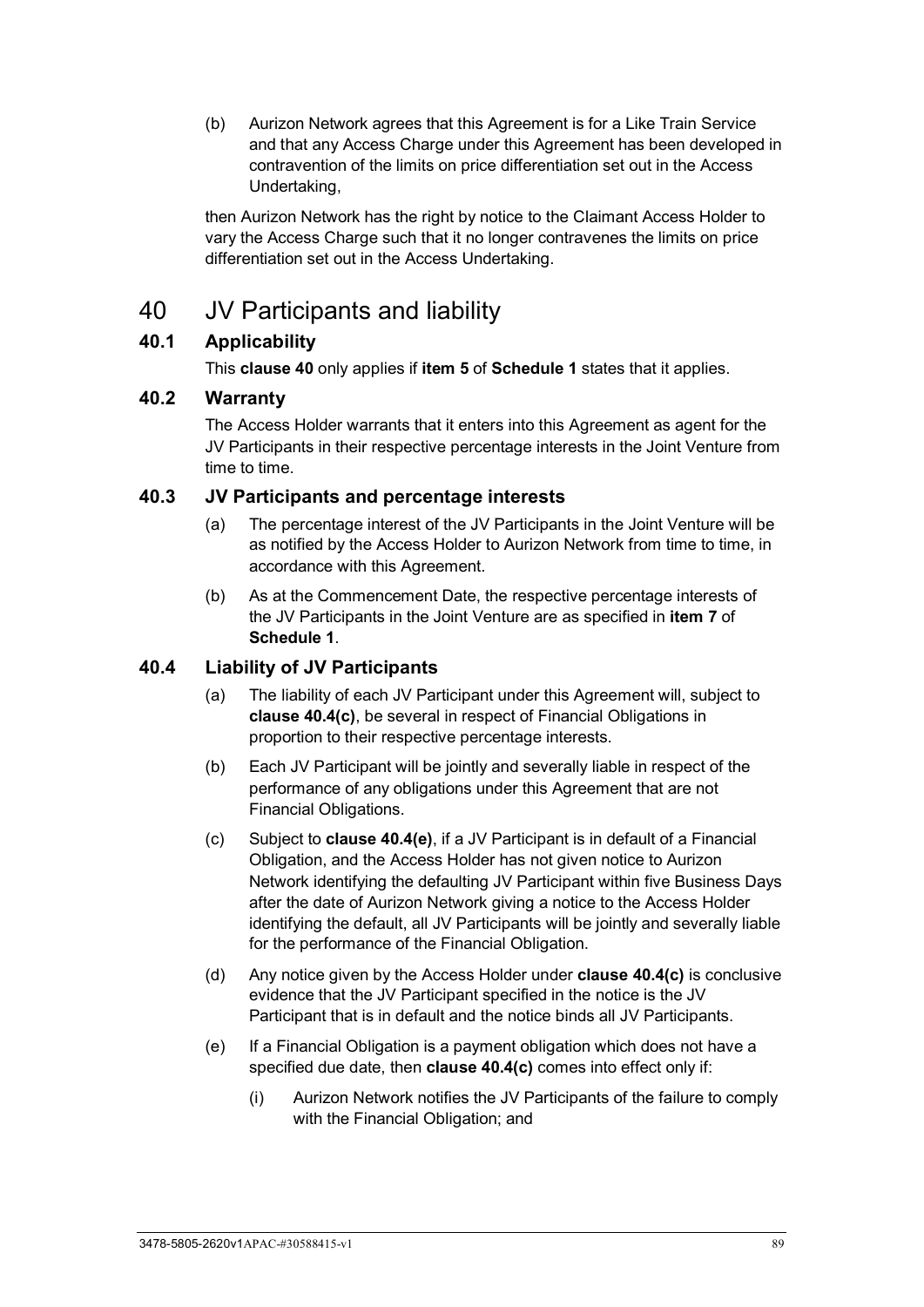(ii) the default is not remedied after a reasonable time (of at least 20 Business Days) from the date the JV Participants receive the notice under **clause [40.4\(e\)\(i\)](#page-94-3)**.

## **40.5 Termination and Suspension**

For the avoidance of doubt, where a Suspension Event or Termination Event is attributable to or relates to an act or omission of one or more (but not all) of the JV Participants, Aurizon Network will be entitled to suspend or terminate (as applicable) this Agreement under **clauses [30](#page-78-1)** and **[32](#page-79-4)** (as applicable) despite the Suspension Event or Termination Event (as applicable) not being attributable to or relating to an act or omission of all of the JV Participants.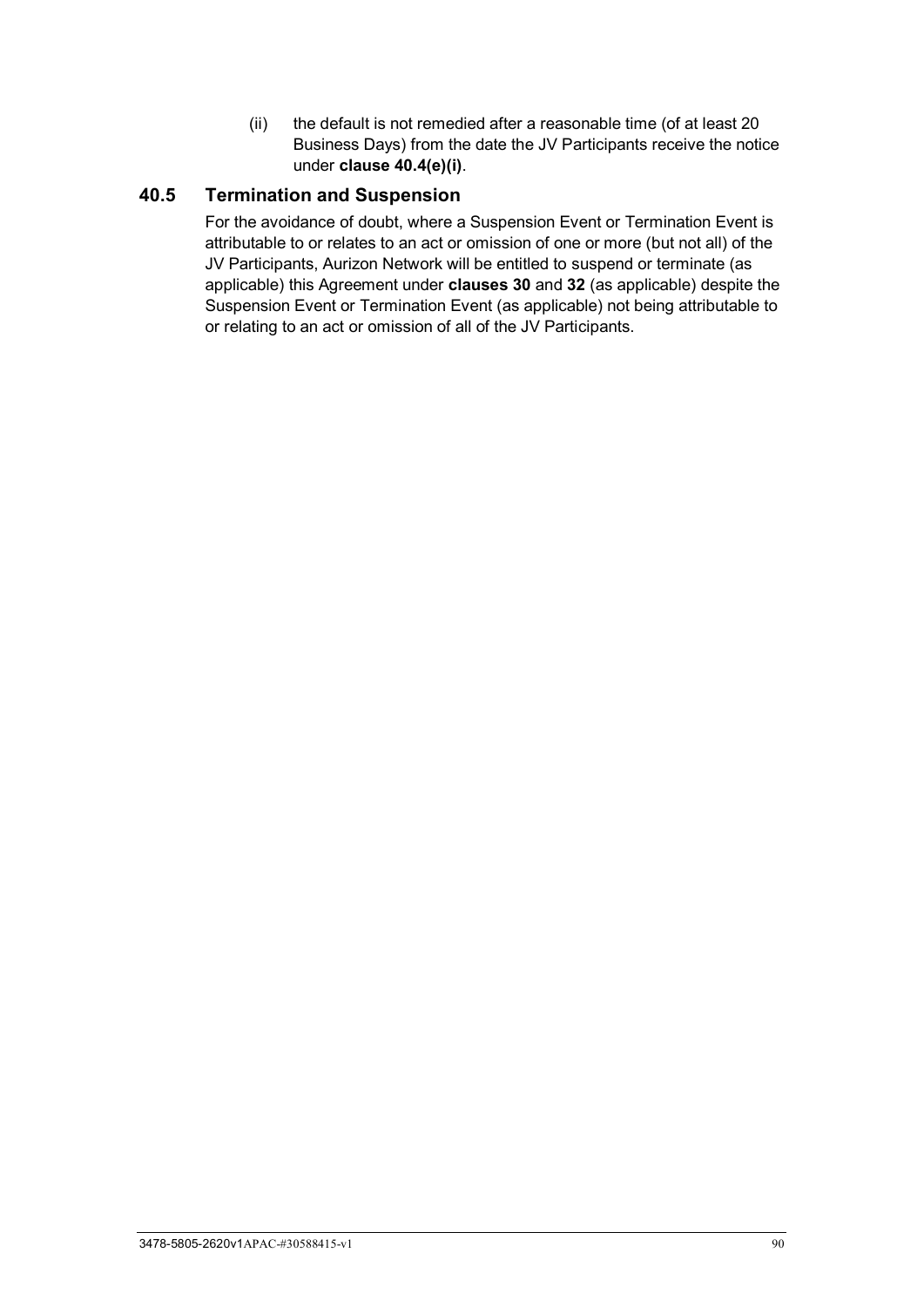#### **Execution**

Executed as an agreement

| <b>Executed by Aurizon Network Pty Ltd</b><br>ABN 78 132 181 116: |                          |
|-------------------------------------------------------------------|--------------------------|
| <b>Company Secretary/Director</b>                                 | <b>Director</b>          |
| Name of Company Secretary/Director<br>(print)                     | Name of Director (print) |
|                                                                   |                          |
| <b>Executed by [the Access Holder]</b><br><b>ABN</b> [insert]:    |                          |
| <b>Company Secretary/Director</b>                                 | <b>Director</b>          |
| Name of Company Secretary/Director<br>(print)                     | Name of Director (print) |
|                                                                   |                          |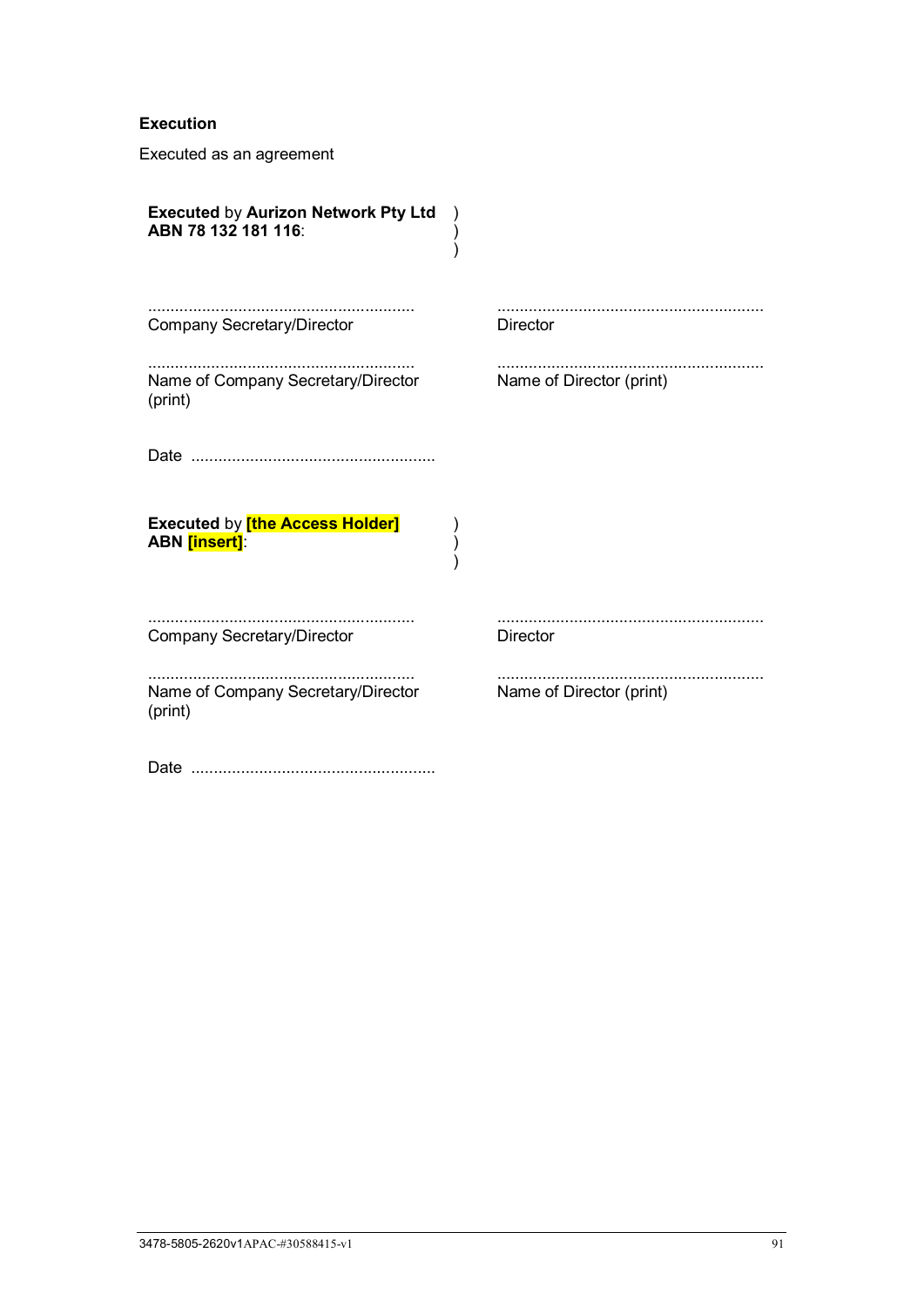# <span id="page-97-1"></span>Schedule 1 – Reference schedule

<span id="page-97-3"></span><span id="page-97-2"></span><span id="page-97-0"></span>

| <b>Item</b>                  | <b>Description</b>             | <b>Details</b>                                                                                                                                                                                                                                                                                                |                               |          |                                                                                         |
|------------------------------|--------------------------------|---------------------------------------------------------------------------------------------------------------------------------------------------------------------------------------------------------------------------------------------------------------------------------------------------------------|-------------------------------|----------|-----------------------------------------------------------------------------------------|
| <b>Access Holder details</b> |                                |                                                                                                                                                                                                                                                                                                               |                               |          |                                                                                         |
| 1                            | <b>Access Holder</b>           | Name:                                                                                                                                                                                                                                                                                                         |                               | [insert] |                                                                                         |
|                              |                                | ABN:                                                                                                                                                                                                                                                                                                          |                               | [insert] |                                                                                         |
|                              | <b>Particulars for Notices</b> |                                                                                                                                                                                                                                                                                                               |                               |          |                                                                                         |
| 2                            | <b>Address for Notices</b>     |                                                                                                                                                                                                                                                                                                               | <b>Aurizon Network</b>        |          |                                                                                         |
|                              |                                | Address:                                                                                                                                                                                                                                                                                                      |                               | [insert] |                                                                                         |
|                              |                                |                                                                                                                                                                                                                                                                                                               | Facsimile:                    | [insert] |                                                                                         |
|                              |                                | Email:                                                                                                                                                                                                                                                                                                        |                               | [insert] |                                                                                         |
|                              |                                | Attention:                                                                                                                                                                                                                                                                                                    |                               | [insert] |                                                                                         |
|                              |                                |                                                                                                                                                                                                                                                                                                               | <b>Access Holder</b>          |          |                                                                                         |
|                              |                                | Address:                                                                                                                                                                                                                                                                                                      |                               | [insert] |                                                                                         |
|                              |                                |                                                                                                                                                                                                                                                                                                               | Facsimile:                    | [insert] |                                                                                         |
|                              |                                | Email:                                                                                                                                                                                                                                                                                                        |                               | [insert] |                                                                                         |
|                              |                                | Attention:                                                                                                                                                                                                                                                                                                    |                               | [insert] |                                                                                         |
|                              | <b>Security details</b>        |                                                                                                                                                                                                                                                                                                               |                               |          |                                                                                         |
| 3                            | Does clause 6.1 apply?         | [yes/no]                                                                                                                                                                                                                                                                                                      |                               |          |                                                                                         |
| 4                            | <b>Security Amount</b>         | The Security Amount (if applicable), at a time, will<br>be an amount estimated by Aurizon Network (acting<br>reasonably) as equivalent to the maximum amount<br>of aggregate TOP Charges for all Train Service<br>Types under this Agreement that could potentially<br>be payable in up to 6 months assuming: |                               |          |                                                                                         |
|                              |                                | all of the Train Services were not operated for<br>(a)<br>the Access Holder during the applicable<br>period; and                                                                                                                                                                                              |                               |          |                                                                                         |
|                              |                                | (b)                                                                                                                                                                                                                                                                                                           | Network Cause.                |          | the reason that the Train Services are not<br>operated is not as a result of an Aurizon |
|                              | [Joint Venture]                |                                                                                                                                                                                                                                                                                                               |                               |          |                                                                                         |
| 5                            | Does clause 40 apply?          | [yes/no]                                                                                                                                                                                                                                                                                                      |                               |          |                                                                                         |
| 6                            | <b>Name of Joint Venture</b>   | [insert name of Joint Venture or "Not Applicable" if<br>no Joint Venture]                                                                                                                                                                                                                                     |                               |          |                                                                                         |
| 7                            | <b>JV Participants and</b>     |                                                                                                                                                                                                                                                                                                               | <b>Name of JV Participant</b> |          | <b>Percentage Interest</b>                                                              |
|                              | percentage interests           |                                                                                                                                                                                                                                                                                                               | [insert name]:                |          | [insert interest]%                                                                      |
|                              |                                |                                                                                                                                                                                                                                                                                                               | [insert name]:                |          | [insert interest]%                                                                      |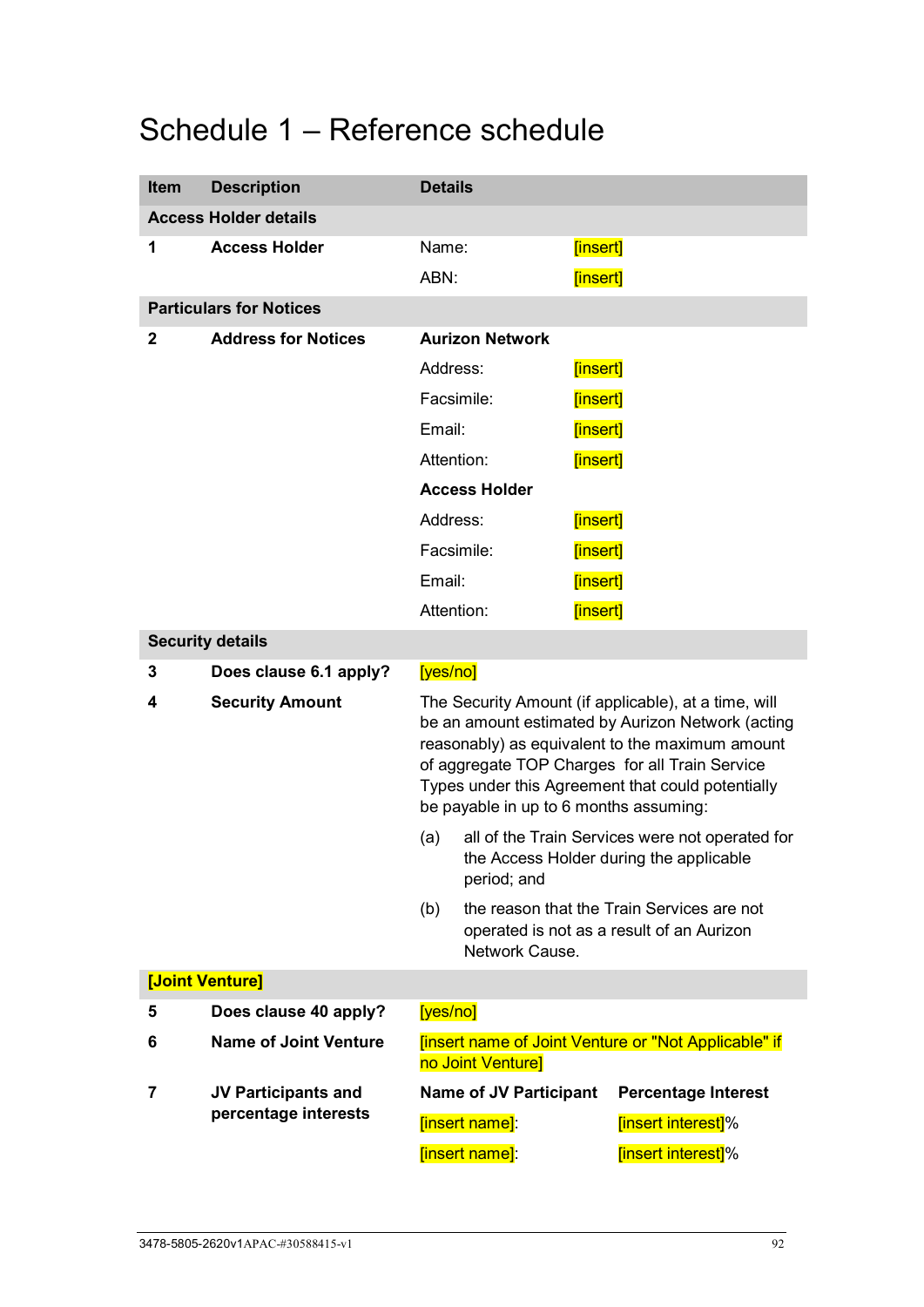**Item Description Details**

[insert name]: [insert interest]%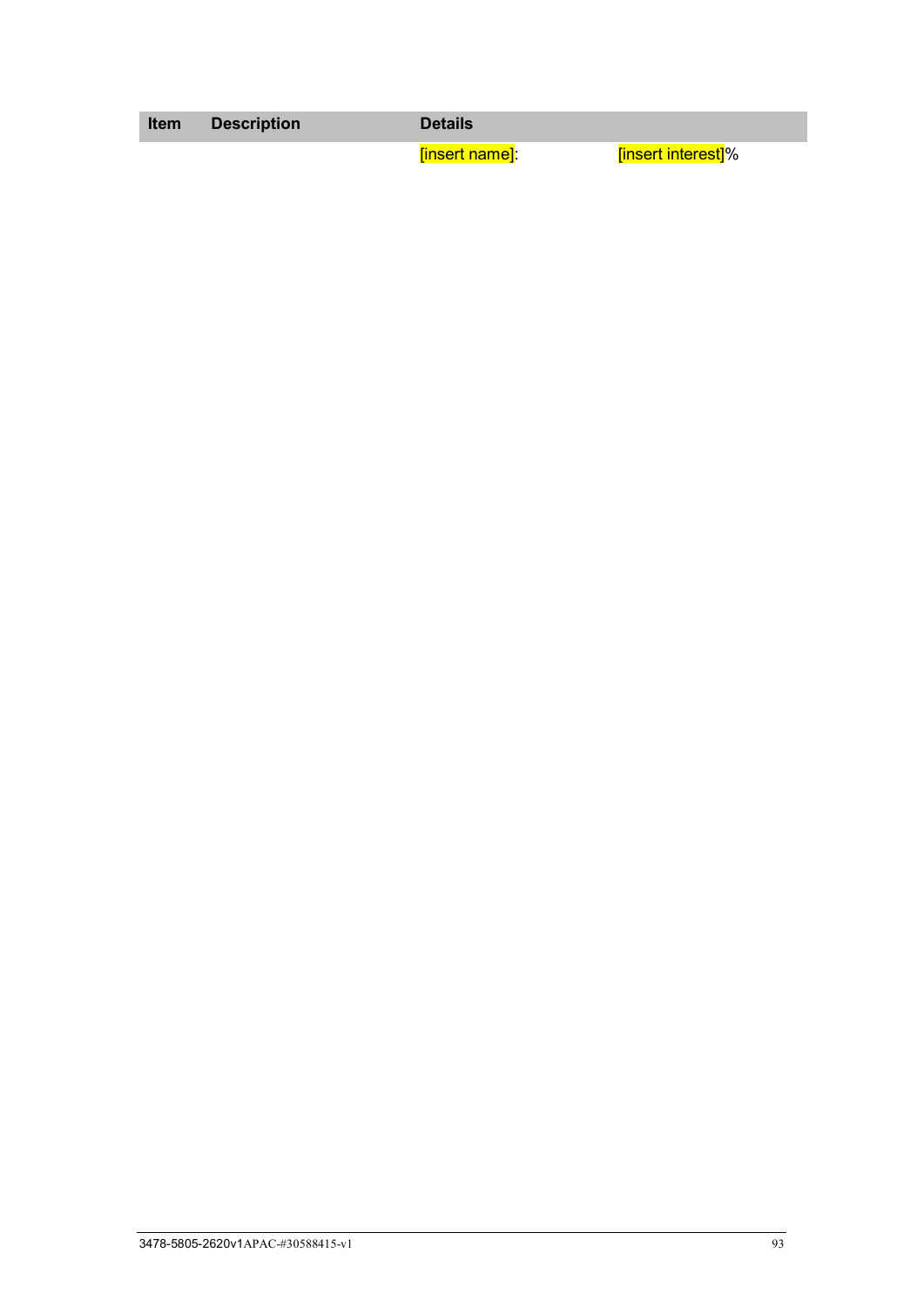# <span id="page-99-0"></span>Schedule 2 – Train Descriptions

# Part A – Matters applicable to specific Train Service Types

1 Train Service Type #1

**1.1 Applicable Reference Tariff**

[insert name of applicable type of Reference Tariff]

## **1.2 Matters relevant to Train Service Type – irrelevant to Reference Tariff**

| <b>Details of dates</b>              |                                                             |
|--------------------------------------|-------------------------------------------------------------|
| <b>Train Service Compliance Date</b> | [insert]                                                    |
| Train Service Commitment Date        | [insert]                                                    |
| <b>Train Service Expiry Date</b>     | [insert]                                                    |
| <b>General details</b>               |                                                             |
| Commodity                            | Coal                                                        |
| Coal System                          | [insert]                                                    |
| <b>Reference Train Service</b>       | [yes/no]                                                    |
| <b>Conditional Access Rights</b>     |                                                             |
| Do the Conditional Access Provisions | [yes/no]                                                    |
| apply?                               | <b>fif yes, insert description of</b><br><b>Expansion</b> ] |
|                                      |                                                             |
| <b>Operator(s)</b>                   |                                                             |
| Name:                                | [insert]                                                    |
| Address:                             | [insert]                                                    |
| Facsimile:                           | [insert]                                                    |
| Email:                               | [insert]                                                    |
| Attention:                           | [insert]                                                    |

## **1.3 Key characteristics of Train Service Type #1 – Reference Tariff sensitive**

| Details of route and facilities                    |          |  |
|----------------------------------------------------|----------|--|
| Origin                                             | [insert] |  |
| Destination                                        | [insert] |  |
| Loaded distance from Origin to<br>Destination (km) | [insert] |  |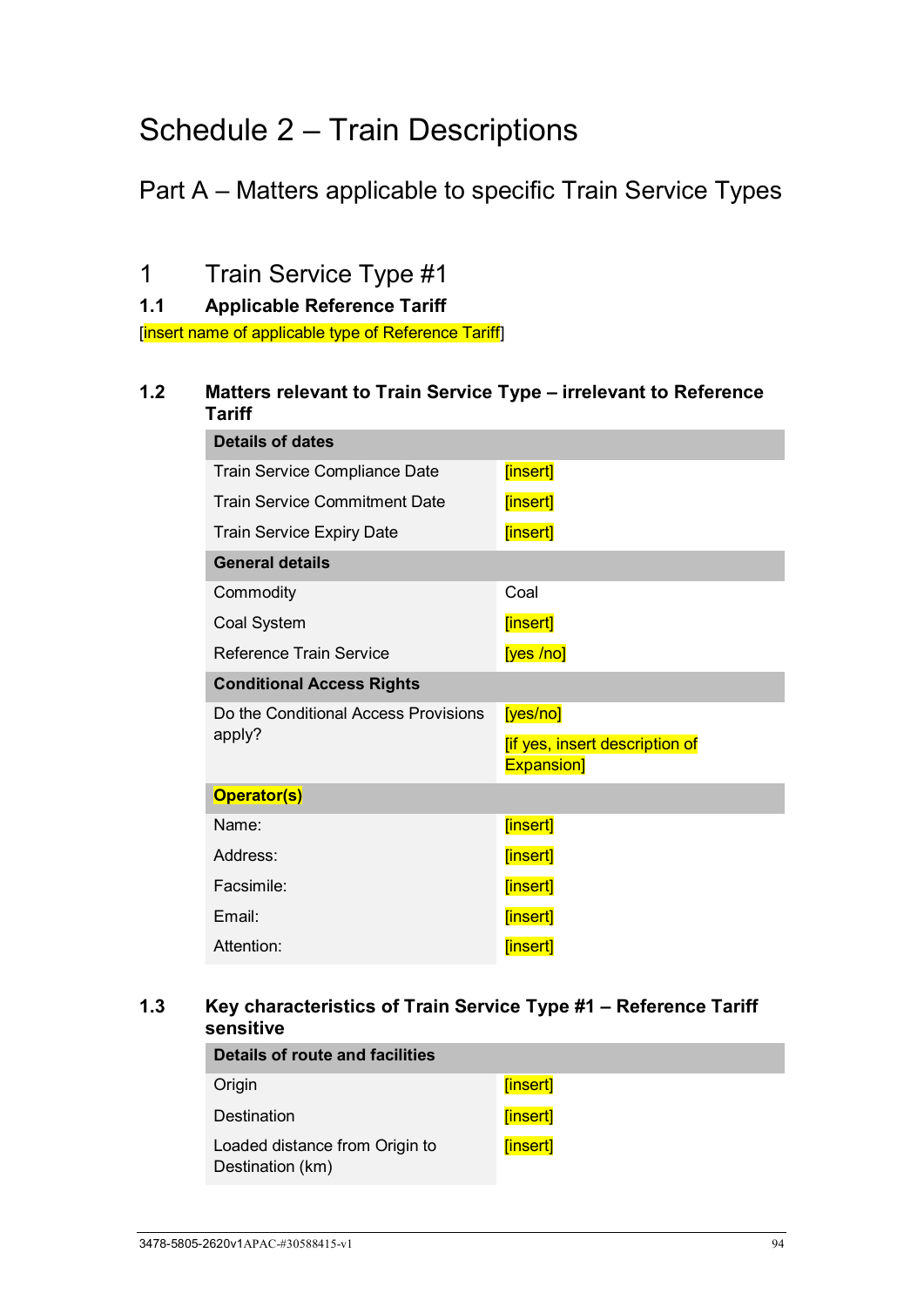| <b>Details of route and facilities</b>            |                                                                                                                                    |
|---------------------------------------------------|------------------------------------------------------------------------------------------------------------------------------------|
| Empty distance from Destination to<br>Origin (km) | [insert]                                                                                                                           |
| <b>Loading Facility</b>                           | [insert]                                                                                                                           |
| <b>Unloading Facility</b>                         | [insert]                                                                                                                           |
| Depot                                             | [insert]                                                                                                                           |
| Through-Running Train Service Type                | [yes /no]                                                                                                                          |
| <b>Details of maximum dwell times</b>             |                                                                                                                                    |
| Maximum Time at Loading Facility<br>(hours)       | [insert]                                                                                                                           |
| Maximum Time at Unloading Facility<br>(hours)     | [insert]                                                                                                                           |
| Maximum Time at Depot (hours)                     | [insert]                                                                                                                           |
| Maximum Other Dwell Times (hours)                 | [insert]                                                                                                                           |
| <b>Maximum Sectional Running Times</b>            |                                                                                                                                    |
| <b>Maximum Sectional Running Times</b>            | The Maximum Sectional Running<br>Time for a Section for the Train<br>Service Type are set out in<br>appendix A to this Schedule 2. |
| <b>Nominated Monthly Train Services</b>           |                                                                                                                                    |
| <b>Nominated Monthly Train Services</b>           | The Nominated Monthly Train<br>Services for the Train Service Type is<br>set out in appendix B to this<br>Schedule 2.              |
| <b>Maximum Payload</b>                            |                                                                                                                                    |
| Maximum Payload                                   | The Maximum Payload for the Train<br>Service Type is set out in appendix<br><b>B</b> to this <b>Schedule 2.</b>                    |

# <span id="page-100-0"></span>**1.4 Special operating restrictions**

Without limiting the special operating restrictions which are specified in **item [1.2](#page-102-0)** of **Part B** of **[Schedule 2](#page-99-0)** as being applicable to all Train Service Types, in scheduling Train Services for the Train Service Type in accordance with the Network Management Principles, Aurizon Network will comply with the following special operating restrictions (if any):

|   | Item   Special operating restriction |
|---|--------------------------------------|
|   | [insert]                             |
| 2 | [insert]                             |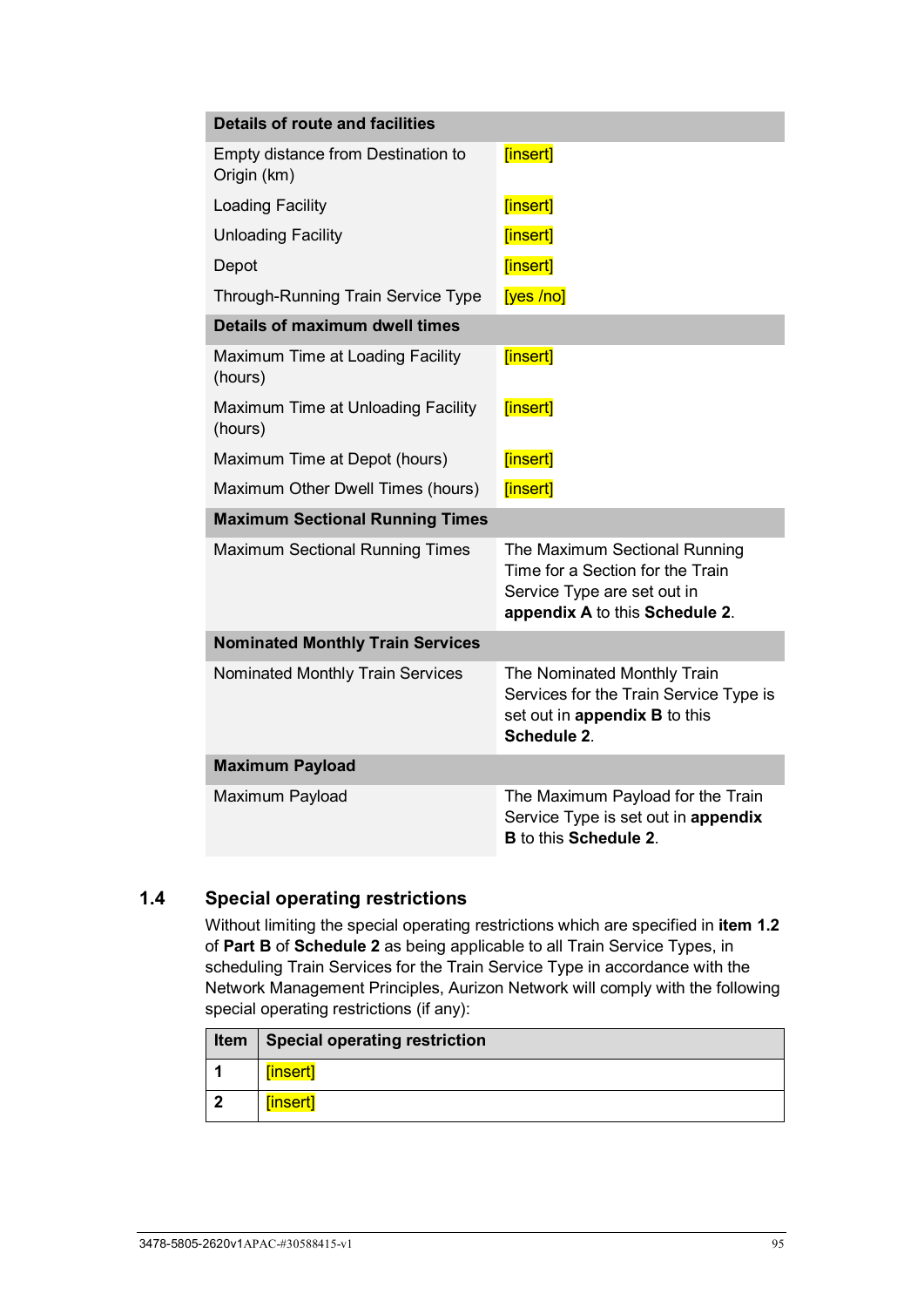## **1.5 Cycle description**

Subject to:

- (a) any Train Control Direction given to the Operator in respect of a Train Service;
- (b) any exceptions which are specified in **part B** of this **[Schedule 2](#page-99-0)** as being applicable to all Train Service Types; and
- (c) any exceptions specified in the table below,

the Operator must operate Train Services for the Train Services Type over the most direct route on the Nominated Network between the Origin and Destination and Destination and Origin (as applicable).

|    | Item $ $ Exceptions |
|----|---------------------|
|    | [insert]            |
| -2 | [insert]            |

Where there is duplicated Track or multiple roads (eg yards), Aurizon Network will have the ability to schedule the Train Service over any of the Tracks or roads.

#### **1.6 Permitted Train Movements on the Nominated Network**

| <b>Item</b> | <b>Permitted Movements</b>                                                   |  |  |  |  |
|-------------|------------------------------------------------------------------------------|--|--|--|--|
|             | [Insert any permitted Train Movements by the Operator on the Nominated       |  |  |  |  |
|             | Network other than direct corridor travel of the Train Service in accordance |  |  |  |  |
|             | with the specified Sectional Running Times and Dwell Times.]                 |  |  |  |  |
|             | [insert]                                                                     |  |  |  |  |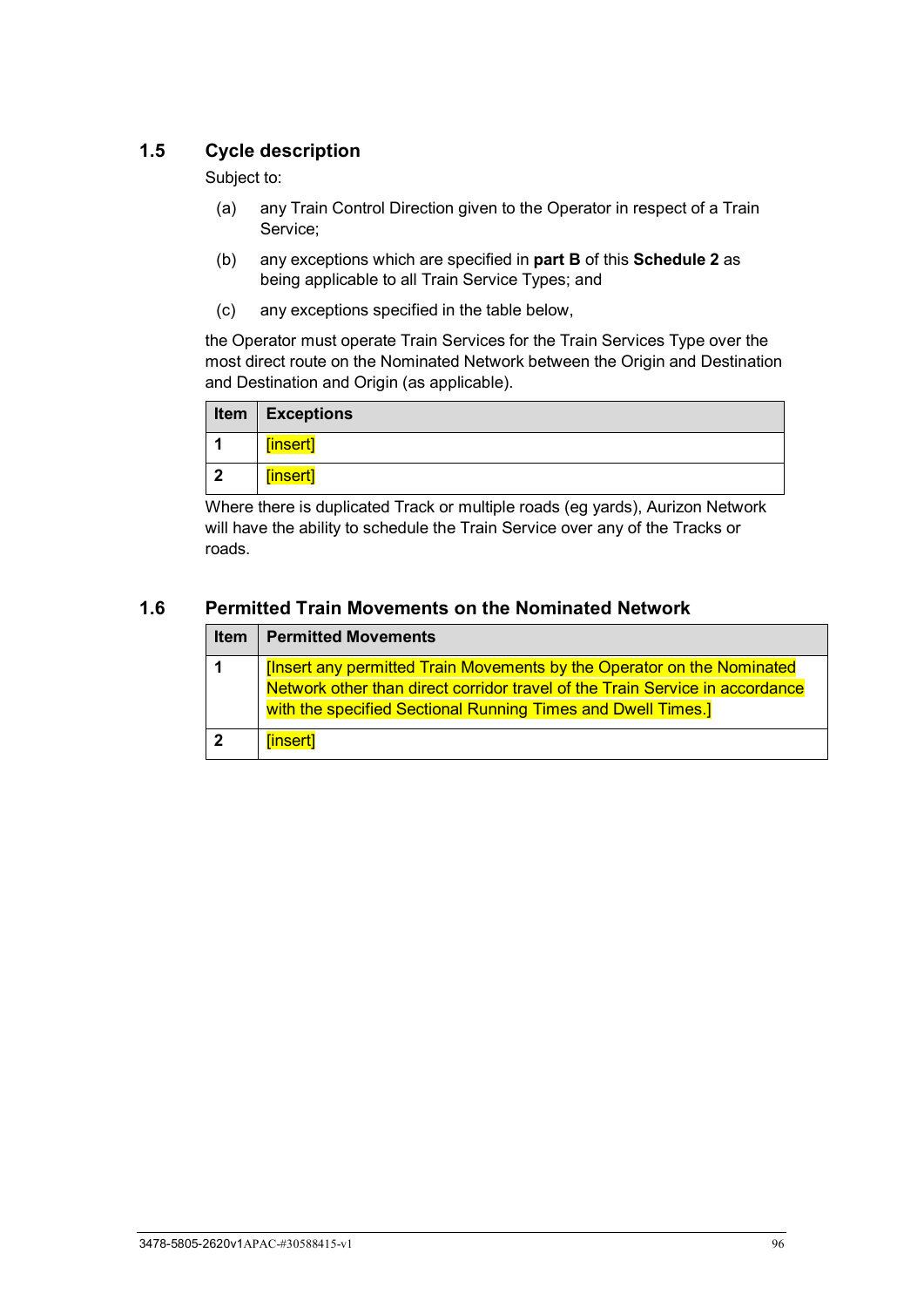# Part B – Matters applicable to all Train Service Types

# 1 Matters applicable to all Train Service Types

## **1.1 Overview**

The matters set out in this **part B** of **[Schedule 2](#page-99-0)** are applicable to all Train Service Types and form part of the Train Description for all Train Service Types.

#### <span id="page-102-0"></span>**1.2 Special operating restrictions**

Without limiting the special operating restrictions for a Train Service Type which are specified in **item [1.4](#page-100-0)** of **Part A** of **[Schedule 2](#page-99-0)** (if any), in scheduling Train Services in accordance with the Network Management Principles, Aurizon Network will comply with the following special operating restrictions:

| Item   Special operating restriction |
|--------------------------------------|
| [insert]                             |
| [insert]                             |

## **1.3 Cycle description**

Subject to the exceptions set out in the table below, Train Services cycle description is the most direct route over the Nominated Network between the Origin and Destination and Destination and Origin (as applicable).

|                         | <b>Item   Exceptions</b> |
|-------------------------|--------------------------|
|                         | [insert]                 |
| $\overline{\mathbf{2}}$ | [insert]                 |

## **1.4 Stowage**

| <b>Item</b> | Stowage requirements                                                                                                       |  |  |  |
|-------------|----------------------------------------------------------------------------------------------------------------------------|--|--|--|
|             | <b>Insert short term Stowage requirements additional to that provided in</b><br>the relevant Reference Tariff Provisions.] |  |  |  |
|             | [insert]                                                                                                                   |  |  |  |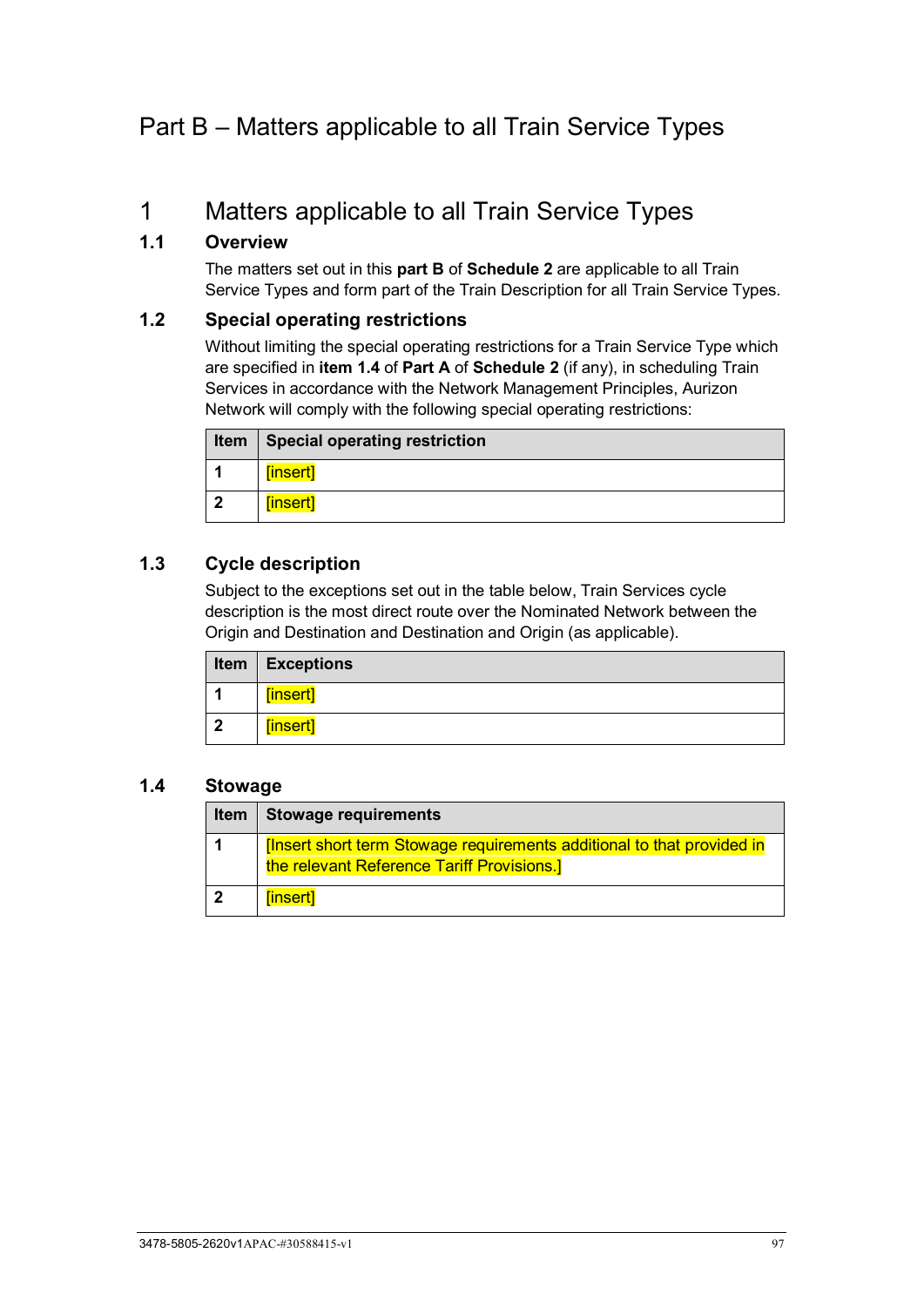# Appendix A to Schedule 2 - Sectional Running Times

1 Train Services that are Reference Train Services [**Drafting note**: This item will set out the Maximum Sectional Running Times for

Train Services that are Reference Train Services.]

#### **Maximum Sectional Running Times: Reference Train Services**

| <b>Location From</b> | <b>Location To</b> | <b>Empty (mins)</b> | Loaded (mins) |
|----------------------|--------------------|---------------------|---------------|
|                      |                    |                     |               |
|                      |                    |                     |               |

#### **Standard Sectional Running Times: Reference Train Services**

|                         |                 | Empty (mins)           |                         |                                | Loaded (mins)          |                         |                                |
|-------------------------|-----------------|------------------------|-------------------------|--------------------------------|------------------------|-------------------------|--------------------------------|
| Location<br><b>From</b> | Locatio<br>n To | Pass to<br><b>Stop</b> | <b>Start to</b><br>Pass | <b>Start to</b><br><b>Stop</b> | Pass to<br><b>Stop</b> | <b>Start to</b><br>Pass | <b>Start to</b><br><b>Stop</b> |
|                         |                 |                        |                         |                                |                        |                         |                                |

# 2 Train Services that are not Reference Train Services

[**Drafting note**: If a Train Service for a Train Service Type is a not a Reference Train Service, the Maximum Sectional Running Times for Train Services for that Train Service Type for each Section will be specifically set out in this item.]

#### **Maximum Sectional Running Times: Non- Reference Train Services**

| <b>Location From</b> | <b>Location To</b> | <b>Empty (mins)</b> | Loaded (mins) |
|----------------------|--------------------|---------------------|---------------|
|                      |                    |                     |               |
|                      |                    |                     |               |

#### **Standard Sectional Running Times: Non-Reference Train Services**

|                         |                 | Empty (mins)           |                         |                                | Loaded (mins)          |                         |                                |
|-------------------------|-----------------|------------------------|-------------------------|--------------------------------|------------------------|-------------------------|--------------------------------|
| Location<br><b>From</b> | Locatio<br>n To | Pass to<br><b>Stop</b> | <b>Start to</b><br>Pass | <b>Start to</b><br><b>Stop</b> | Pass to<br><b>Stop</b> | <b>Start to</b><br>Pass | <b>Start to</b><br><b>Stop</b> |
|                         |                 |                        |                         |                                |                        |                         |                                |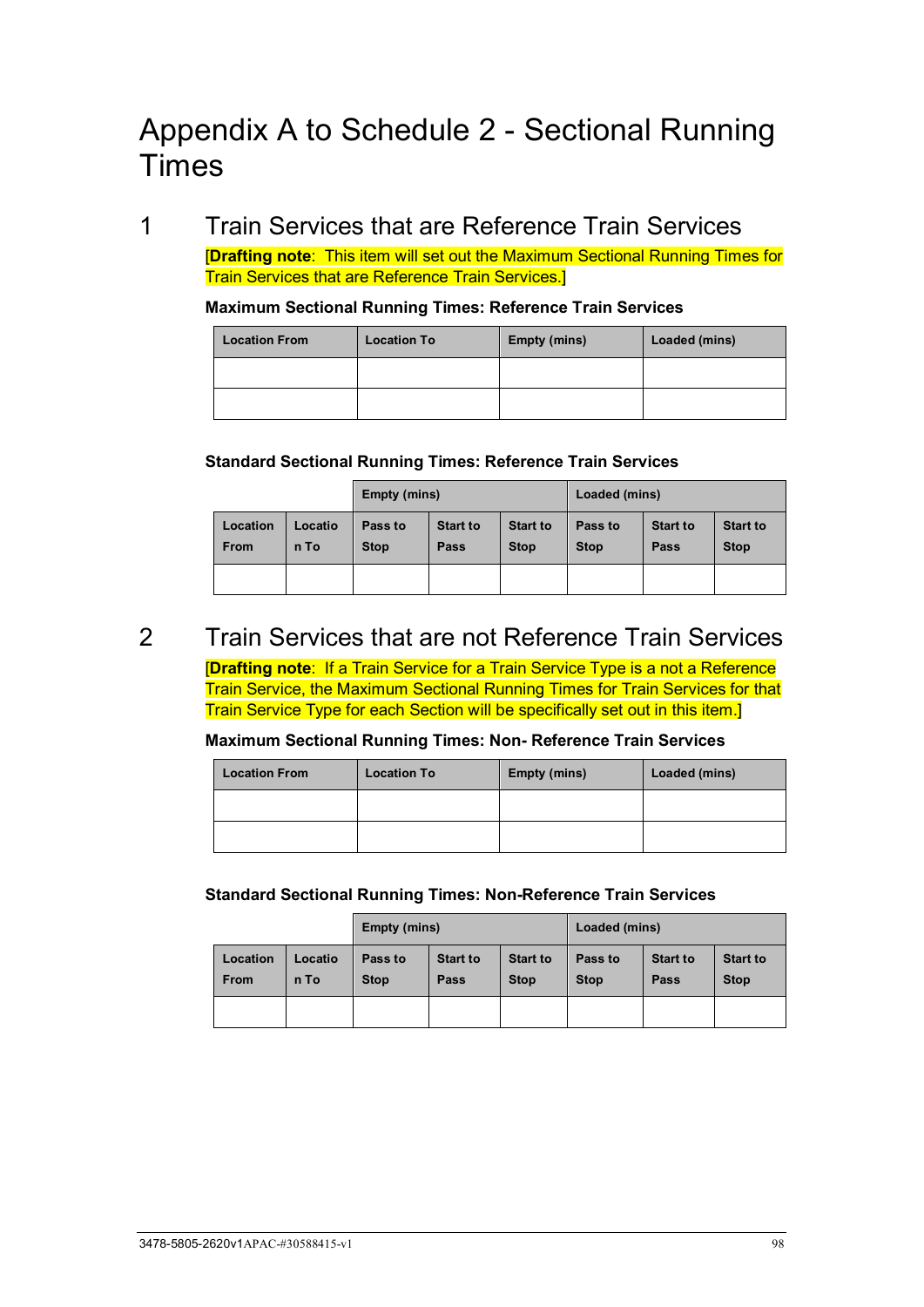# Appendix B to Schedule 2 – Nominated Monthly Train Services

# 1 Train Service Type #1

| <b>Nominated Monthly Train</b><br>Services (for a 30 day<br>Month) | [insert]              |
|--------------------------------------------------------------------|-----------------------|
| <b>Maximum Payload</b>                                             | <b>finsert</b> tonnes |
| <b>Nominal Payload</b>                                             | <b>finsert</b> tonnes |
| Indicative Tonnage (for a<br>30 day Month)                         | <b>finsert</b> tonnes |

**Note for information purposes only**: The Nominated Monthly Train Services (for a 30 day Month) for a Train Service Type is the number of Train Services calculated in accordance with the following formula:

| <b>NMTS</b>                 |                   | 2 × Loaded Train Services                                                                                                                                                                                                                                                                                                                                                                         |
|-----------------------------|-------------------|---------------------------------------------------------------------------------------------------------------------------------------------------------------------------------------------------------------------------------------------------------------------------------------------------------------------------------------------------------------------------------------------------|
| where:                      |                   |                                                                                                                                                                                                                                                                                                                                                                                                   |
| <b>NMTS</b>                 | $=$               | the Nominated Monthly Train Services (for a 30 day Month)<br>for the Train Service Type                                                                                                                                                                                                                                                                                                           |
| Loaded<br>Train<br>Services | $\qquad \qquad =$ | IT/AAP (rounded to the nearest whole Train Service on the<br>basis that where the first decimal place is greater than three,<br>the number of Train Services is to be rounded up to the<br>nearest number of whole Train Services and, where the first<br>decimal place is three or less, the number of Train Services<br>is to be rounded down to the nearest number of whole Train<br>Services) |
| IT                          | $\equiv$          | the Indicative Tonnage (for a 30 day Month) for the Train<br>Service Type                                                                                                                                                                                                                                                                                                                         |
| AAP                         |                   | the Nominal Payload for the Train Service Type                                                                                                                                                                                                                                                                                                                                                    |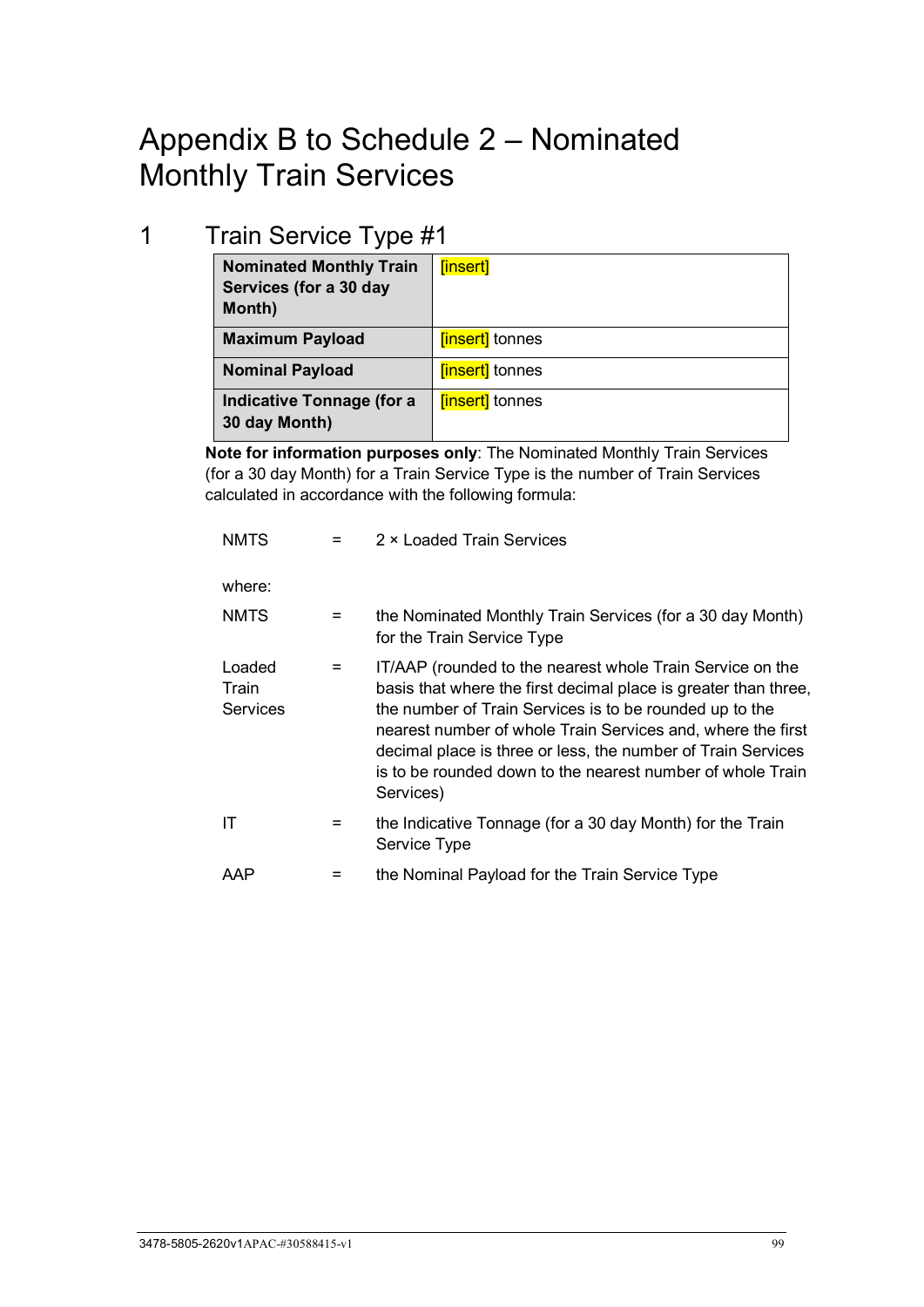# Appendix C to Schedule 2 – Conditional Access Rights

# 1 Train Service Type #1

| <b>Details of Expansion</b>        |                                             |
|------------------------------------|---------------------------------------------|
| Details of Expansion               | [insert]                                    |
| <b>Details of Segments</b>         |                                             |
| Details of Segment #1              | Description: [insert]                       |
|                                    | Initial Available Capacity: <b>[insert]</b> |
| Details of Segment #2              | Description: [insert]                       |
|                                    | Initial Available Capacity: <b>[insert]</b> |
| Details of Segment # $\frac{H}{H}$ | Description: [insert]                       |
|                                    | Initial Available Capacity: <b>[insert]</b> |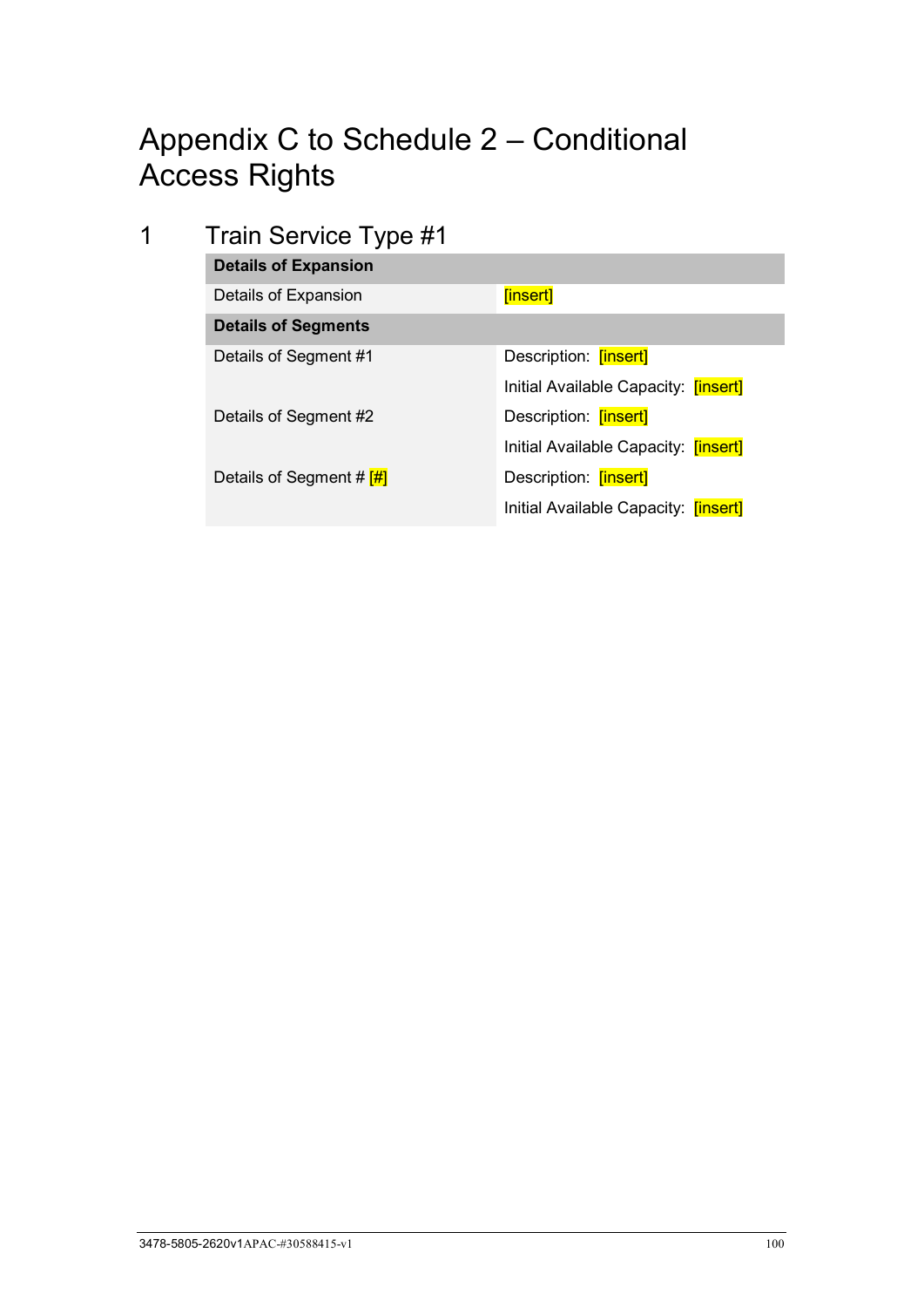# Schedule 3 – Nominated Network

# 1 Nominated Network

<span id="page-106-1"></span>The Nominated Network is that part of the Infrastructure described by reference to the diagrams and/or tables set out below, but does not include any freight terminals, railway stations, passenger facilities, workshops or maintenance depots (including provisioning facilities).

[Insert line diagram(s) depicting the Nominated Network]

# <span id="page-106-0"></span>2 Parts of Nominated Network subject to clause [29.2](#page-75-4)

For the purpose of **clause [29.2](#page-75-4)**, the specified parts of the Nominated Network are those parts of the Nominated Network described by reference the diagrams and/or tables set out below:

[Insert line diagram(s) depicting the Nominated Network]

[**Drafting note**: Aurizon Network may specify parts of the Nominated Network for the purpose of **clause [29.2](#page-75-4)** which are life expired, obsolete and/or only used by a single user.]

# 3 Train Control centres and signal cabins

The movement of an Operator's Trains while on the Nominated Network will be controlled by the Train Control centres and signal cabins at locations to be notified by Aurizon Network from time to time.

# <span id="page-106-2"></span>4 Third Party Land

[Insert diagram(s)/table(s) (if applicable)]

# 5 Weighbridges and Overload Detectors

## **5.1 Weighbridges**

| Location | Party responsible for<br>Weighbridge | <b>Tolerance</b>                                                                                                         |
|----------|--------------------------------------|--------------------------------------------------------------------------------------------------------------------------|
| [insert] | [insert]                             | <b>The tolerances</b><br>required to achieve<br>verification under the<br><b>National</b><br><b>Measurement Act 1960</b> |

## **5.2 Overload Detectors**

| Location | Party responsible for<br><b>Overload Detector</b> | <b>Tolerance</b>            |
|----------|---------------------------------------------------|-----------------------------|
| [insert] | [insert]                                          | +/- <mark>[insert]</mark> % |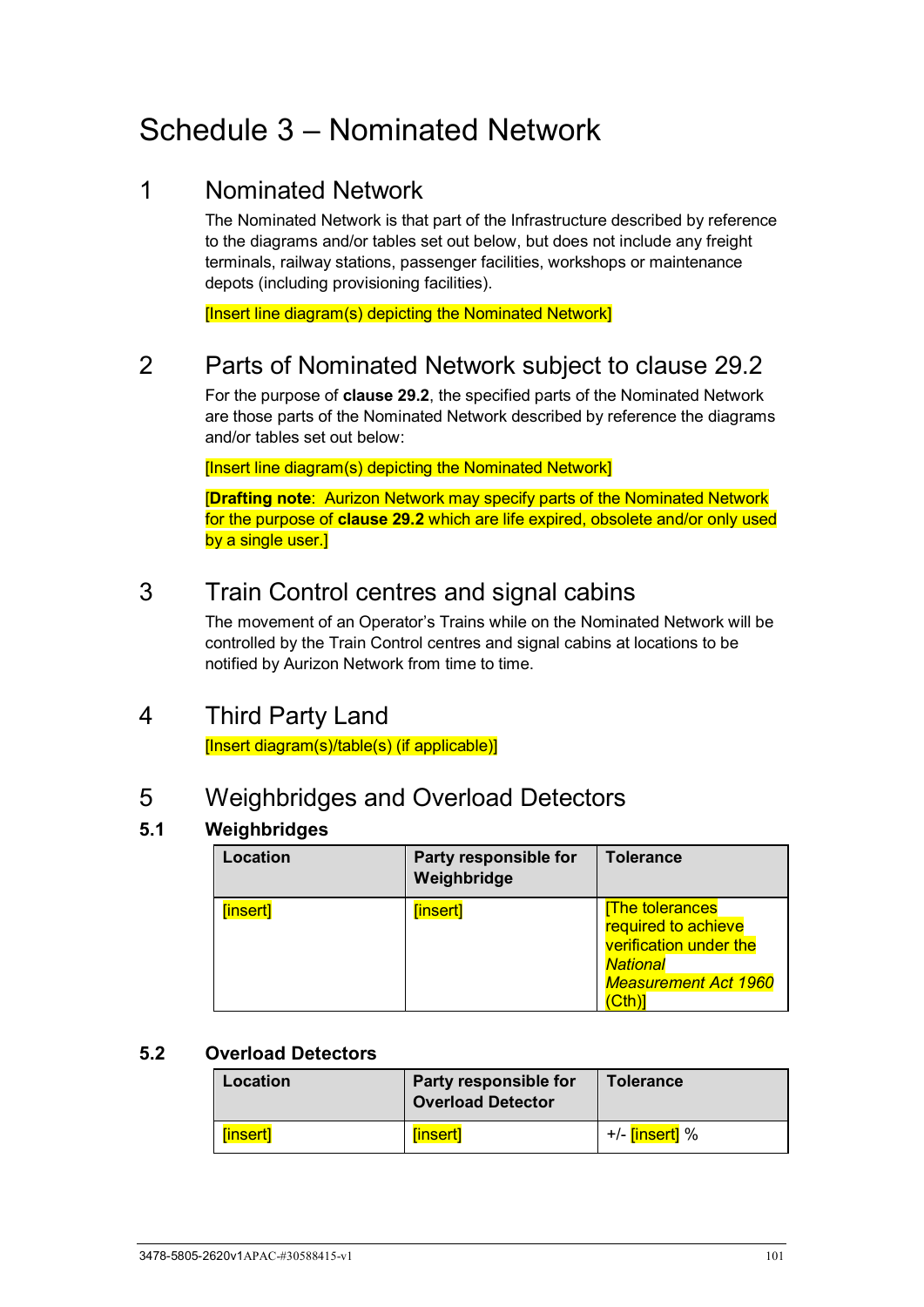# Schedule 4 – Access Charges

# 1 Definitions

## **1.1 Definitions**

<span id="page-107-0"></span>In this **[Schedule 4](#page-107-0)**:

**Access Charge Rates** for a Train Service Type means the rates specified in **item 2** of this **[Schedule 4](#page-107-0)** for that Train Service Type.

**Access Charges** for the purposes of this **[Schedule 4](#page-107-0)** means:

- (a) for a Billing Period means the amount calculated in accordance with **item 3.1** of this **[Schedule 4](#page-107-0)** for the Billing Period; and
- (b) for a Train Service Type for a Billing Period means the amount calculated in accordance with **item 3.2** of this **[Schedule 4](#page-107-0)** for the Train Service Type and Billing Period.

**Adjustment Charge** for a Billing Period means the amount calculated and approved as an Adjustment Charge (as defined in the Access Undertaking) in accordance with the Access Undertaking for that Billing Period.

**Advice Date** in respect of a Change in Reference Tariff Provisions means the date on which the QCA's decision making or approving the Change in Reference Tariff Provisions is first published by the QCA.

**Change in Reference Tariff Provisions** means any change (including variation, repeal or replacement) of:

- (a) the Reference Tariff Provisions; or
- (b) the Reference Tariffs (including the creation of a new Reference Tariff),

made or approved by the QCA from time to time.

**Corresponding Train Service** for a Train Service Type means a Network Train Service which:

- (a) has an origin and destination which is the same as the Origin and Destination for the Train Service Type;
- (b) has the same End User for the Train Service Type; and
- (c) is subject to the same type of Reference Tariff as the Reference Tariff Type for that Train Service Type,

and operated under an Access Agreement.

**egtk** means the electric gross tonne kilometres attributed to the relevant Train Service, being:

- (a) the gtk for the Train Service, if that Train Service uses electric traction; and
- (b) zero, if the Train Service does not use electric traction.

**End User** means in respect of Network Train Services operated in relation to an origin to destination, the person who is either: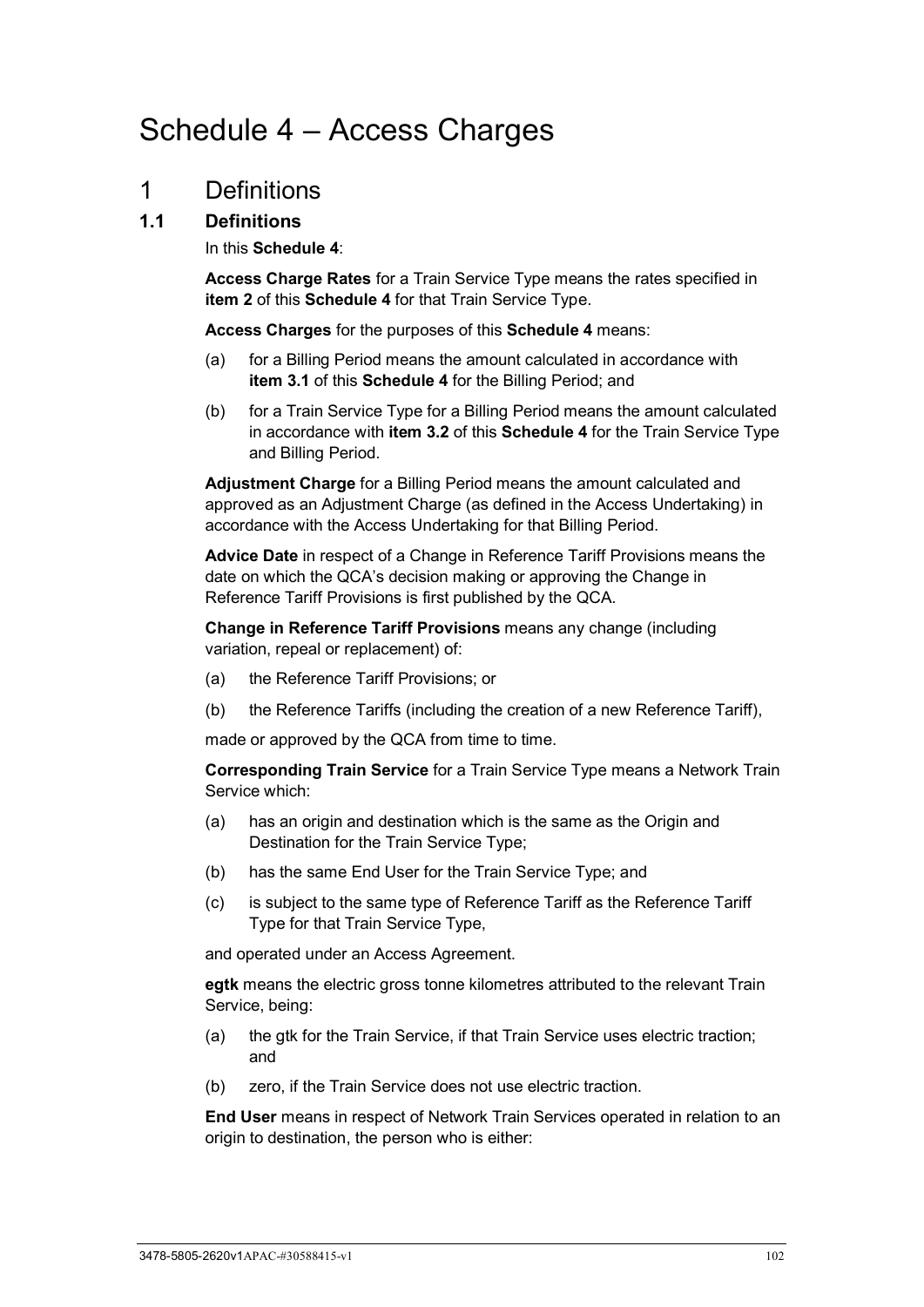- (a) the "Customer" (as defined under the Access Undertaking) for those Network Train Services; or
- (b) if there is no "Customer" (as defined under the Access Undertaking), the Access Holder for those Network Train Services under an Access Agreement.

**Expansion Tariff** has the meaning given in the Access Undertaking.

**Gross Tonnes** for a Train Service (whether loaded or empty) operated for a Train Service Type means the amount which is the sum of:

- (a) for each locomotive comprised in the Train Service, the Maximum Gross Mass for that locomotive;
- (b) for each loaded or partly loaded Wagon comprised in the Train Service:
	- (i) if there is a functioning Weighbridge located en route between the Origin and Destination for the Train Service Type, the mass of the Wagon as determined at such Weighbridge (provided that if there is more than one functioning Weighbridge located en route between the Origin and Destination for the Train Service Type, the mass will be determined by the Weighbridge that is located closest to the Origin for the Train Service Type); and
	- (ii) if there is no functioning Weighbridge located en route between the Origin and Destination for the Train Service Type, the amount (expressed in tonnes rounded to two decimal places) calculated in accordance with the following formula for each loaded or partly loaded Wagon comprising the Train Service:

 $(MGM - TW)$  x LEF + TW

Where:

MGM = the Maximum Gross Mass for the Wagon

TW = the Tare Weight for the Wagon

LEF  $=$  the Loading Efficiency Factor for the Train Service

- (c) for each empty Wagon comprised in the Train Service, the Tare Weight for the Wagon; and
- (d) for all other Rollingstock comprised in the Train Service, the Maximum Gross Mass for the Rollingstock.

**gtk** for an operated Train Service (whether loaded or empty) for a Train Service Type means the amount which is the Gross Tonnes for the Train Service for the Train Service Type multiplied by:

- (a) if the Train Service was operated from the Origin to Destination for the Train Service Type, the number of kilometres of the loaded distance from Origin to Destination for the Train Service Type as specified in the Train Service Description for that Train Service Type; or
- (b) if the Train Service was operated from the Destination to Origin for the Train Service Type, the number of kilometres of the empty distance from the Destination to Origin for the Train Service Type as specified in the Train Service Description for that Train Service Type.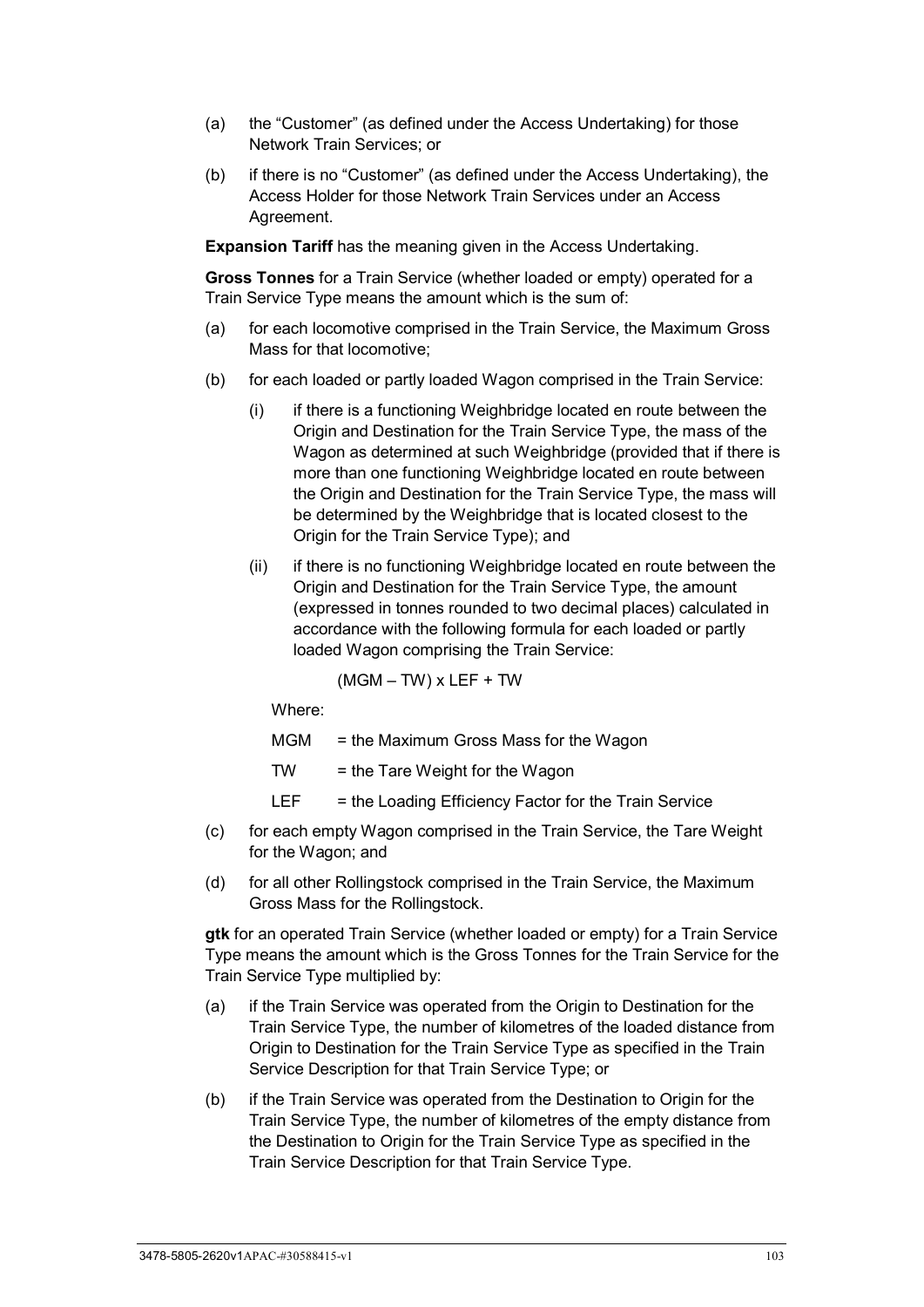**Gtk Forecast** has the meaning given in the Access Undertaking.

**Loading Efficiency Factor** for a Train Service means:

- (a) if a loading efficiency factor has been agreed in writing between Aurizon Network and the QCA as applicable to this Access Agreement, that loading efficiency factor;
- (b) if paragraph (a) does not apply and a loading efficiency factor (however described) is specified in or can be determined from Aurizon Network's Access Undertaking, that loading efficiency factor (expressed as a percentage); or
- (c) if paragraph (a) or (b) does not apply, 98%.

**Maximum Gross Mass** for a Wagon or other Rollingstock has the meaning given in the applicable Train Operations Deed.

**Net Tonnes or "nt"** for a Train Service (whether loaded or empty) operated for a Train Service Type means:

- (a) the Gross Tonnes for the Train Service; less
- (b) the sum of:
	- (i) for each locomotive comprised in the Train Service, the Maximum Gross Mass for the locomotive;
	- (ii) for each Wagon (whether loaded or empty) comprised in the Train Service, the Tare Weight for the Wagon; and

for all other Rollingstock (whether loaded or empty) comprised in the Train Service, the Tare Weight for the Rollingstock.

**Nominal Train Payload** has the meaning given in the Access Undertaking.

**ntk** for a Train Service (whether loaded or empty) operated for a Train Service Type means the amount which is the Net Tonnes for the Train Service multiplied by:

- (a) if the Train Service was operated from the Origin to Destination for the Train Service Type, the number of kilometres of the loaded distance from Origin to Destination for the Train Service Type as specified in the Train Service Description for that Train Service Type; or
- (b) if the Train Service was operated from the Destination to Origin for the Train Service Type, the number of kilometres of the empty distance from the Destination to Origin for the Train Service Type as specified in the Train Service Description for that Train Service Type.

**Reference Train Path** or **RTP** has the meaning given to the term "rtp" in the Access Undertaking.

**Review Date** in respect of a Change in Reference Tariff Provisions means the first day of the Month during which the Change in Reference Tariff Provisions takes effect.

**Schedule 4 Variation Notice** has the meaning given in **item 5.2(a)** of this **[Schedule 4](#page-107-0)**.

**Tare Weight** for a Wagon or other Rollingstock has the meaning given in the applicable Train Operations Deed.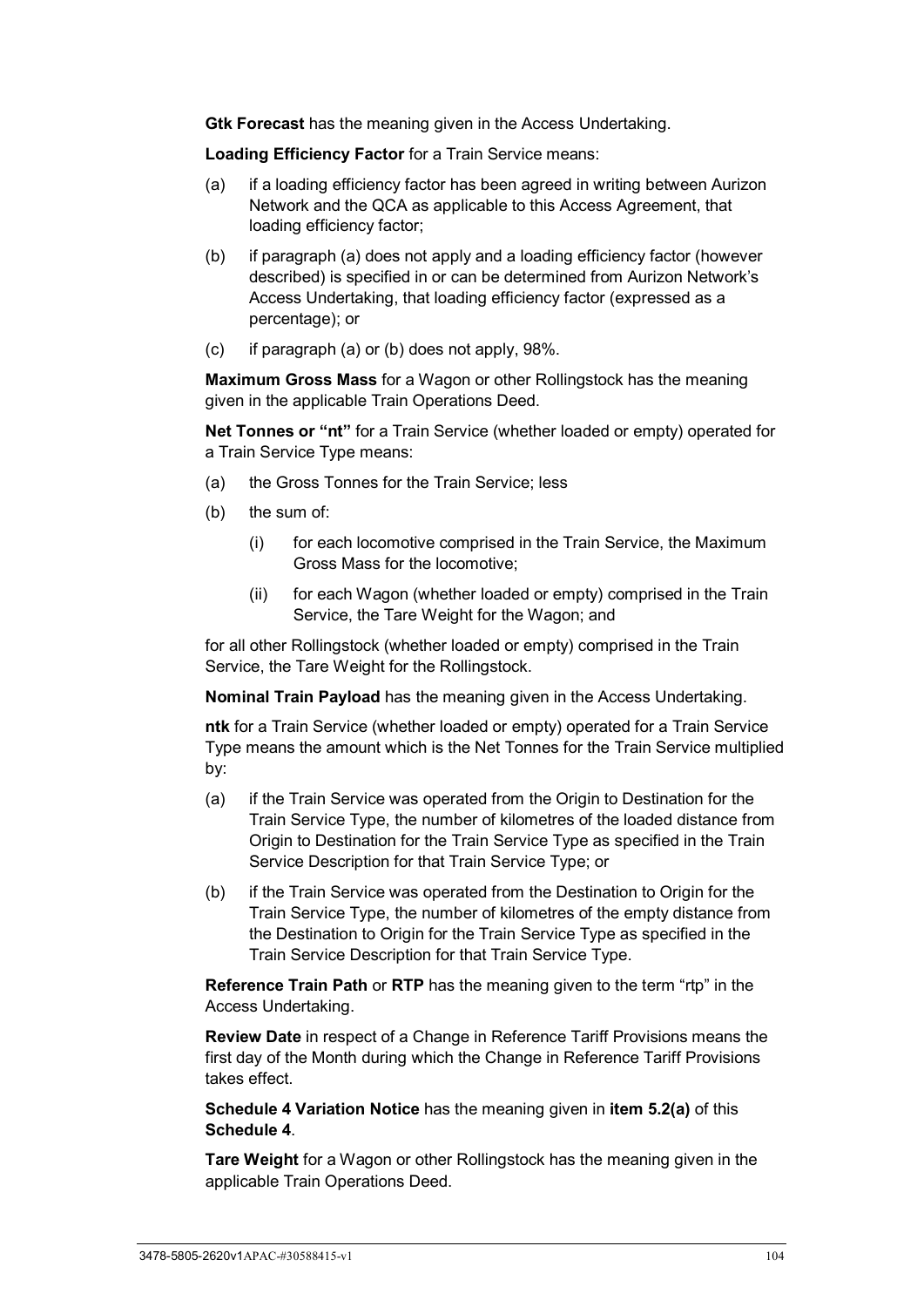**Tariff Gtk** has the meaning given in the Access Undertaking.

#### **TOP Charge**:

- (a) for a Year means the amount which is the sum of the "TOP Charge" (as defined in **paragraph (b)** of this definition) for each Train Service Type for the Year; and
- (b) for a Train Service Type for a Year means, subject to **item 5.2** of this **[Schedule 4](#page-107-0)**, the amount calculated in accordance with **item 4** of this **[Schedule 4](#page-107-0)** for the Train Service Type and Year.

#### **1.2 Access Charge Rates definitions**

In this **[Schedule 4](#page-107-0)**, a reference to any Access Charge Rate for a Train Service Type means the Access Charge Rate as varied from time to time in accordance with this Agreement.

# **1.3 Final Year of Agreement**

For the purposes of this **[Schedule 4](#page-107-0)**, if this Agreement does not end on 30 June of any Year, the final Year of this Agreement will be the twelve (12) Month period commencing on the 1 July occurring before the date of the expiration or termination of this Agreement and ending on the 30 June occurring after the date of the expiration or termination of this Agreement.

# 2 Access Charge Rates

| <b>Description of Access Charge</b>  | <b>Definition</b> | <b>Access Charge Rate (ex GST)</b> |                 |
|--------------------------------------|-------------------|------------------------------------|-----------------|
| Rate                                 |                   | \$                                 | <b>Unit</b>     |
| Train Service Type # [insert]        |                   |                                    |                 |
| Incremental Maintenance Tariff       | AT <sub>1</sub>   | [insert]                           | $$ / '000$ gtk  |
| Incremental Capacity Tariff          | AT <sub>2</sub>   | [insert]                           | \$/RTP          |
| <b>Allocated Tariff 1</b>            | AT <sub>3</sub>   | [insert]                           | \$ / '000 ntk   |
| <b>Allocated Tariff 2</b>            | AT <sub>4</sub>   | [insert]                           | \$ / Net Tonne  |
| <b>Electric Tariff</b>               | AT <sub>5</sub>   | [insert]                           | $$ / '000$ egtk |
| <b>Electric Energy Charge</b>        | EC                | [insert]                           | $$ / '000$ egtk |
| QCA Levy                             | QL                | [insert]                           | \$ / Net Tonne  |
| <b>Train Service Type # [insert]</b> |                   |                                    |                 |
| Incremental Maintenance Tariff       | AT <sub>1</sub>   | [insert]                           | \$ / '000 gtk   |
| <b>Incremental Capacity Tariff</b>   | AT <sub>2</sub>   | [insert]                           | \$/RTP          |
| <b>Allocated Tariff 1</b>            | AT <sub>3</sub>   | [insert]                           | \$ / '000 ntk   |
| <b>Allocated Tariff 2</b>            | AT <sub>4</sub>   | [insert]                           | \$ / Net Tonne  |
| <b>Electric Tariff</b>               | AT <sub>5</sub>   | [insert]                           | $$ / '000$ egtk |
| <b>Electric Energy Charge</b>        | EC                | [insert]                           | $$ / '000$ egtk |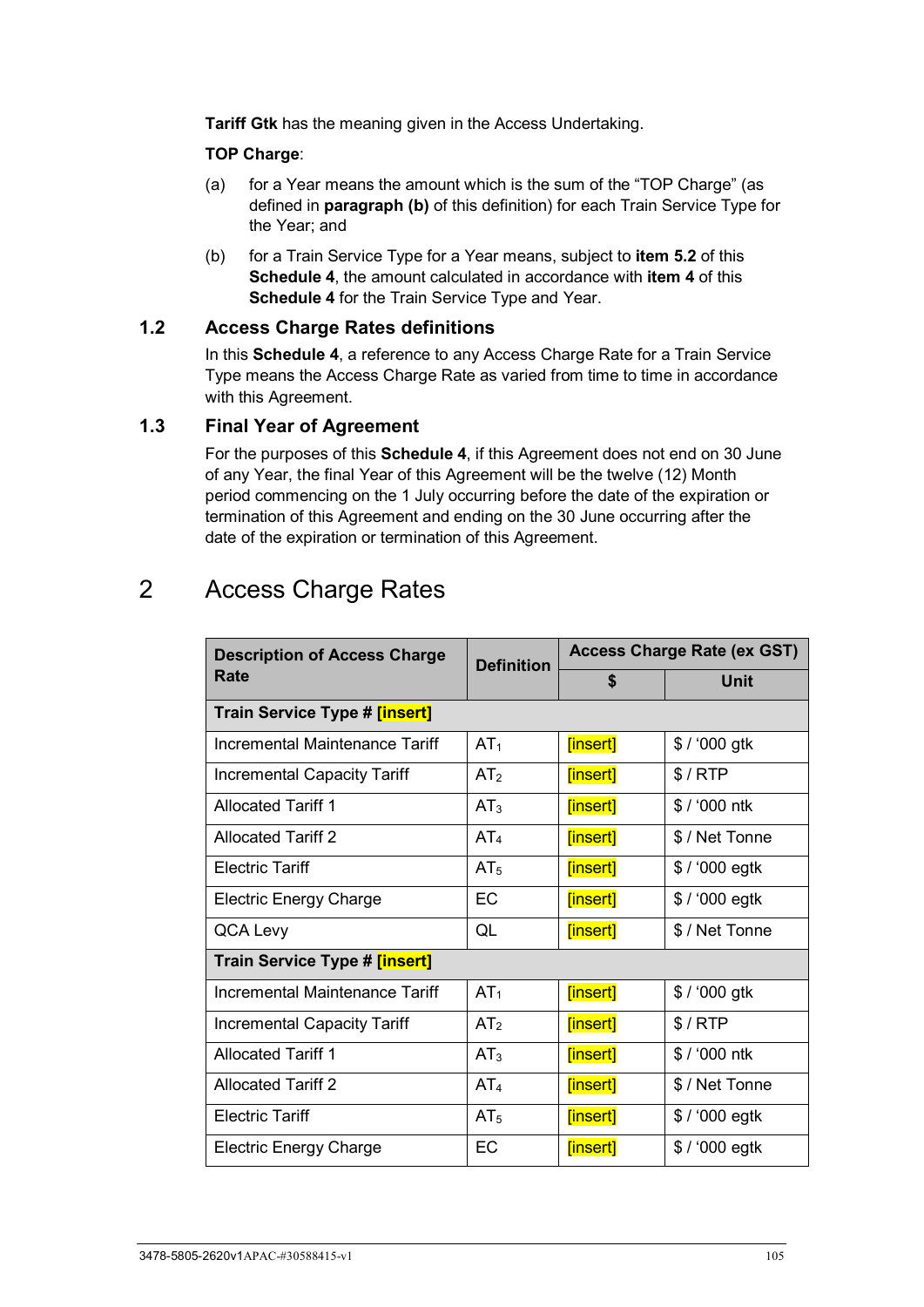| <b>Description of Access Charge</b> | <b>Definition</b> | Access Charge Rate (ex GST) |                |
|-------------------------------------|-------------------|-----------------------------|----------------|
| Rate                                |                   |                             | Unit           |
| <b>QCA Levy</b>                     | QL                | [insert]                    | \$ / Net Tonne |

[**Drafting note**: If a Train Service Type has a cross system component to it, this table will be populated in accordance with the cross system pricing rules in Schedule F of the Access Undertaking, and in particular for clarity note that the access charge is based on a cross system reference tariff. Where there is an 'Expansion Tariff' (as defined in the Access Undertaking), this table will be populated in accordance with Schedule F of the Access Undertaking for the correct expansion tariff.]

# 3 Calculations for Access Charge

# **3.1 Calculation of Access Charges for Billing Period**

The Access Charge for a Billing Period is the sum of each of the following for the Billing Period:

- (a) the Access Charge for each Train Service Type operated during the Billing Period calculated in accordance with **item 3.2** of this **[Schedule 4](#page-107-0)**; and
- (b) the Adjustment Charge (if any) applicable to the Billing Period.

# **3.2 Calculation of Access Charges for Train Service Type**

The Access Charge for a Train Service Type is calculated as:

$$
\left( AT_1 \times \frac{gtk}{1000} \right) + \left( AT_2 \times rtp \right) + \left( AT_3 \times \frac{ntk}{1000} \right) + \left( AT_4 \times nt \right) + \left( AT_5 \times \frac{egtk}{1000} \right) + \left( EC \times \frac{egtk}{1000} \right) + \left( QCA Levy \times nt \right) + TOP Charge
$$

where:

- (a)  $AT_1$  is the incremental maintenance tariff specified as the  $AT_1$ input in the Access Charge Rates for the relevant Train Service Type;
- (b)  $AT_2$  is the incremental capacity tariff specified as the  $AT_2$  input in the Access Charge Rates for the relevant Train Service Type;
- (c)  $AT_3$  is an allocative tariff specified as the  $AT_3$  input in the Access Charge Rates for the relevant Train Service Type;
- (d)  $AT_4$  is an allocative tariff specified as the  $AT_4$  input in the Access Charge Rates for the relevant Train Service Type;
- (e)  $AT_5$  is the electric access tariff specified as the  $AT_5$  input in the Access Charge Rates for the relevant Train Service Type;
- $(f)$  EC is the electric energy charge which is initially (from the Commencing Date) as specified as the EC input in the Access Charge Rates for the relevant Train Service Type), and after the Commencing Date as otherwise published by Aurizon Network on the Website on or about each 31 May during the Term after Aurizon Network seeks and obtains the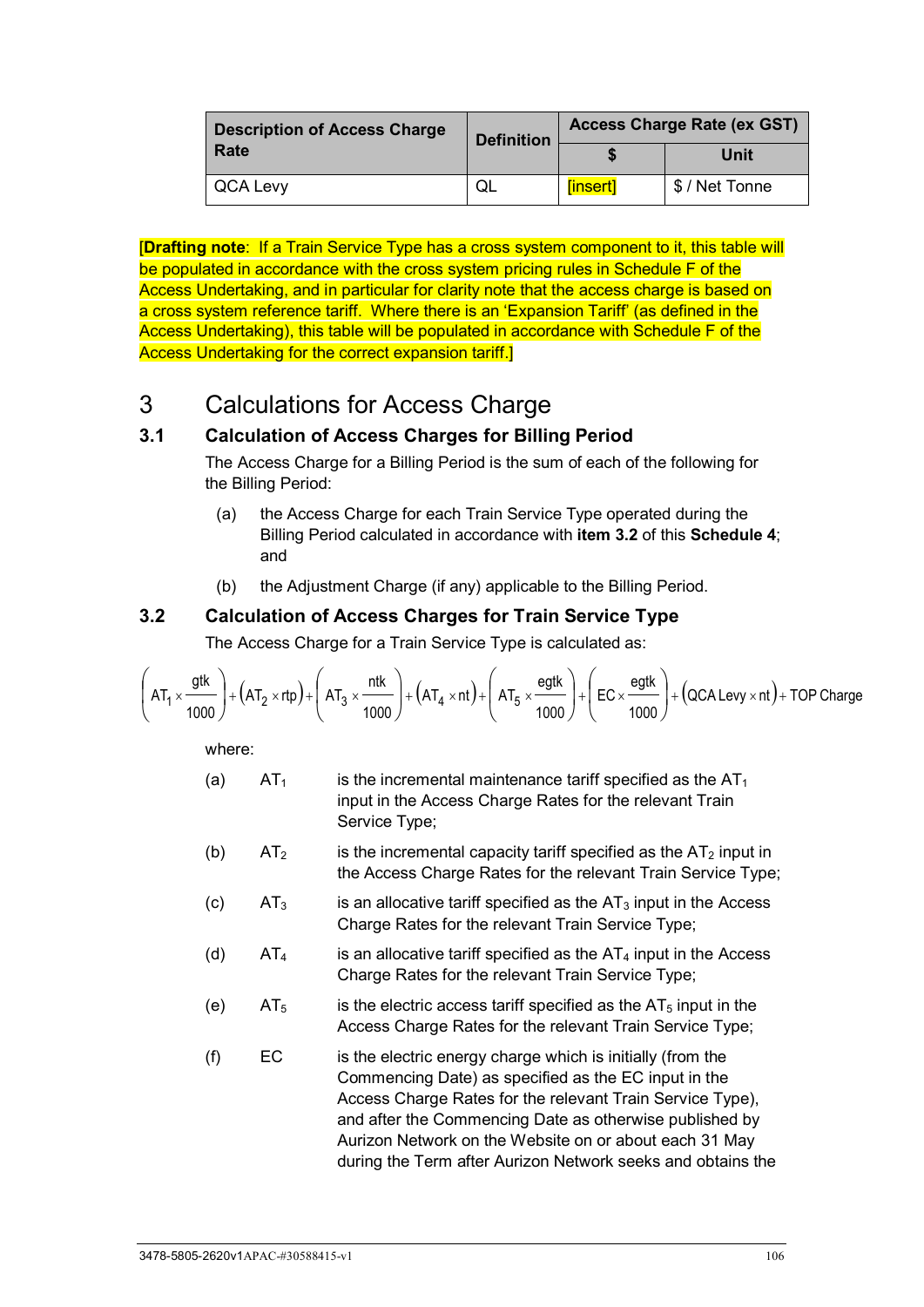QCA's approval for a new electric energy charge (taking into account any over or under recovery in the previous Year);

- (g) QCALevy is the QCA levy charge specified as the QL input in the Access Charge Rates for the relevant Train Service Type;
- (h) TOPCharge is, if the Billing Period is a Billing Period ending on 30 June, the TOP Charge for each Train Service Type for the Year in which that 30 June occurs; and
- (i) each of gtk, rtp, ntk, nt, egtk is the sum of the gtk, rtp, ntk, nt, egtk, as applicable, for all Train Services for the relevant Train Service Type operated during the relevant Billing Period.

#### **3.3 Clarification matters for calculation of Access Charges**

- (a) The Access Charge is GST exclusive.
- (b) For clarity, for the purposes of this **[Schedule 4](#page-107-0)**, a Train Service is a one way Train Service, that is, the journey from the Origin to the Destination is one Train Service, and the return journey from the Destination to the Origin is a second Train Service.

# 4 Calculation of TOP Charge

# **4.1 System Test**

- (a) This **item 4.1** of **[Schedule 4](#page-107-0)** only applies to a Train Service which has a Reference Tariff Type which is a 'System Reference Tariff' (as defined in the Access Undertaking).
- (b) Subject to **items 4.1(a)** and **5.2** of this **[Schedule 4](#page-107-0)**, the TOP Charge for a Train Service for a Year will be zero if:

$$
TGtkY > (FGtkY - NGtkY)
$$

where:

- TGtkY = the Tariff Gtk for that Train Service for the relevant Year
- FGtkY = the Gtk Forecast for the relevant Year
- $NG$ tk $Y =$  the "gtk" (as defined in the Access Undertaking) not achieved due to the non-operation of Network Train Services (that are subject to the same type of Reference Tariff as the Reference Tariff Type for that Train Service) for Aurizon Network Cause for the relevant Year.

## **4.2 TOP Charge**

- (a) If the TOP Charge for a Train Service Type for a Year is not zero as a result of the operation of **item 4.1** of this **[Schedule 4](#page-107-0)**, the TOP Charge for that Train Service Type for the Year, subject to **item 5.2** of this **[Schedule 4](#page-107-0)**, is calculated as follows:
	- (i) first, the maximum potential TOP Charge will be calculated based on **items 4.2(c)** to **4.2(d)** of this **[Schedule 4](#page-107-0)**; and
	- (ii) second, that maximum potential TOP Charge will be adjusted by applying each of: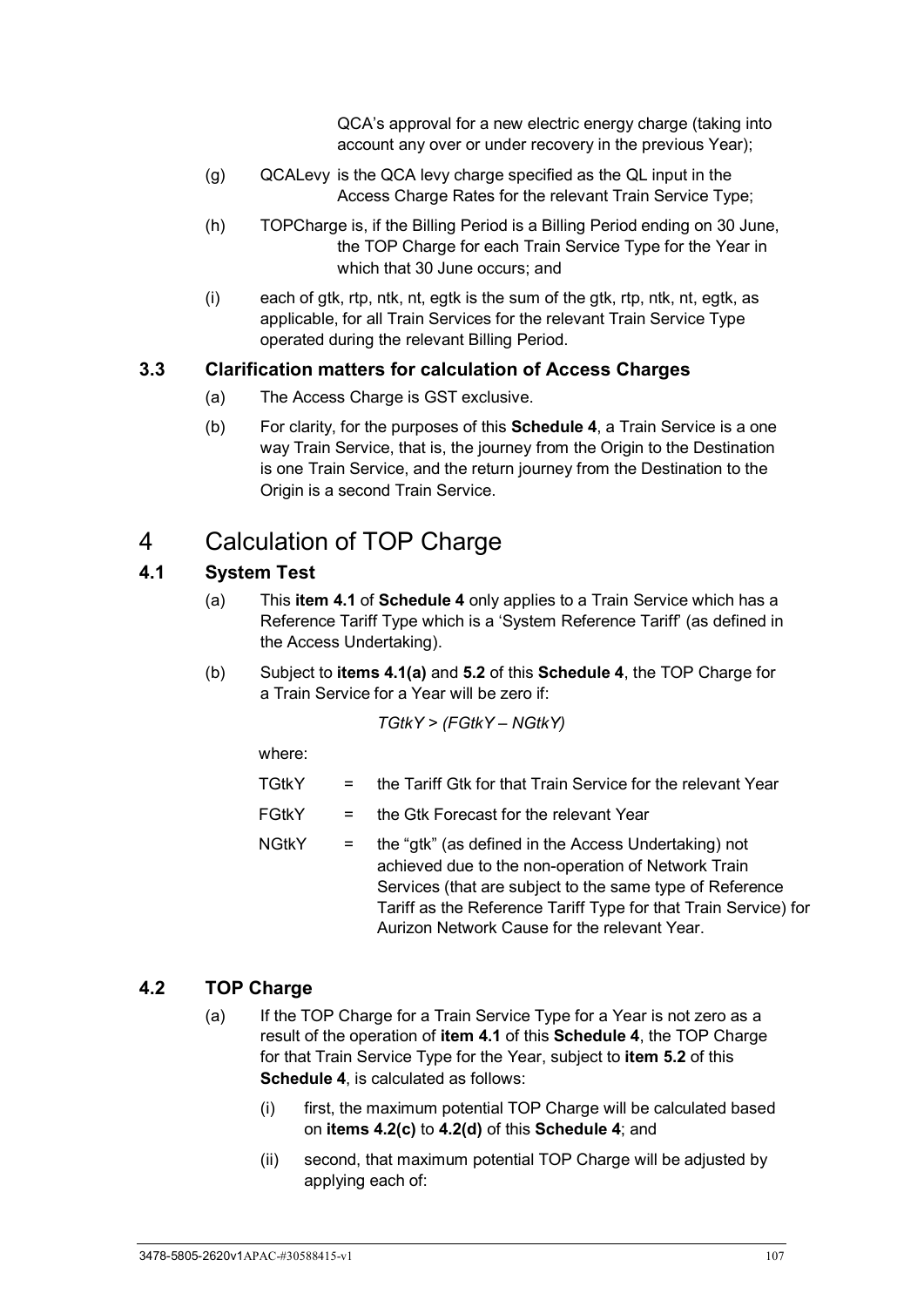- (A) **item 4.2(f)** (**Mine capping**); and
- (B) **item 4.2(g)** to **(i)** (**Tariff capping**),

as applicable and in that order to determine the actual TOP Charge for that Train Service Type.

- (b) If the TOP Charge for a Train Service Type for a Year is not zero as a result of the operation of **item 4.1** of this **[Schedule 4](#page-107-0)**, the TOP Charge for that Train Service Type for the Year:
	- (i) is determined for each Year;
	- (ii) is invoiced for each Year following completion of that Year; and
	- (iii) must not be less than zero.
- (c) The maximum potential TOP Charge for a Train Service Type will be calculated as the amount which is 100% of the amount calculated as:

$$
(AT_2 \times rtp \times NTS) + \left( AT_3 \times \frac{ntk}{1000} \right) + \left( AT_4 \times nt \right)
$$

where:

- (i) each of AT2, AT3 and AT4 are the incremental capacity tariffs specified as the AT2, AT3 and AT4 inputs in the Access Charge Rates for the relevant Train Service Type;
- (ii) the nt and ntk (as applicable) are calculated by:
	- (A) the aggregate nt and ntk (as applicable) that would have been achieved for the relevant Year had the full contracted entitlement been railed for the relevant Train Service Type; less
	- (B) the aggregate nt and ntk (as applicable) not railed for the relevant Year due to the non-operation of Train Services for an Aurizon Network Cause; less
	- (C) the aggregate nt and ntk (as applicable) railed for the relevant Year; and
- (iii) NTS is calculated as:
	- (A) the number of Train Services for the relevant Train Service Type that the Access Holder would have operated for the relevant Year had the full contracted entitlement been railed; less
	- (B) the number of those Train Services that either:
		- (1) were not able to be operated solely as a result of an Aurizon Network Cause; or
		- (2) were operated (whether loaded or empty) during that Year.
- (d) To calculate nt and ntk for the purpose of **item 4.2(c)(ii)** of this **[Schedule 4](#page-107-0)**, Aurizon Network must: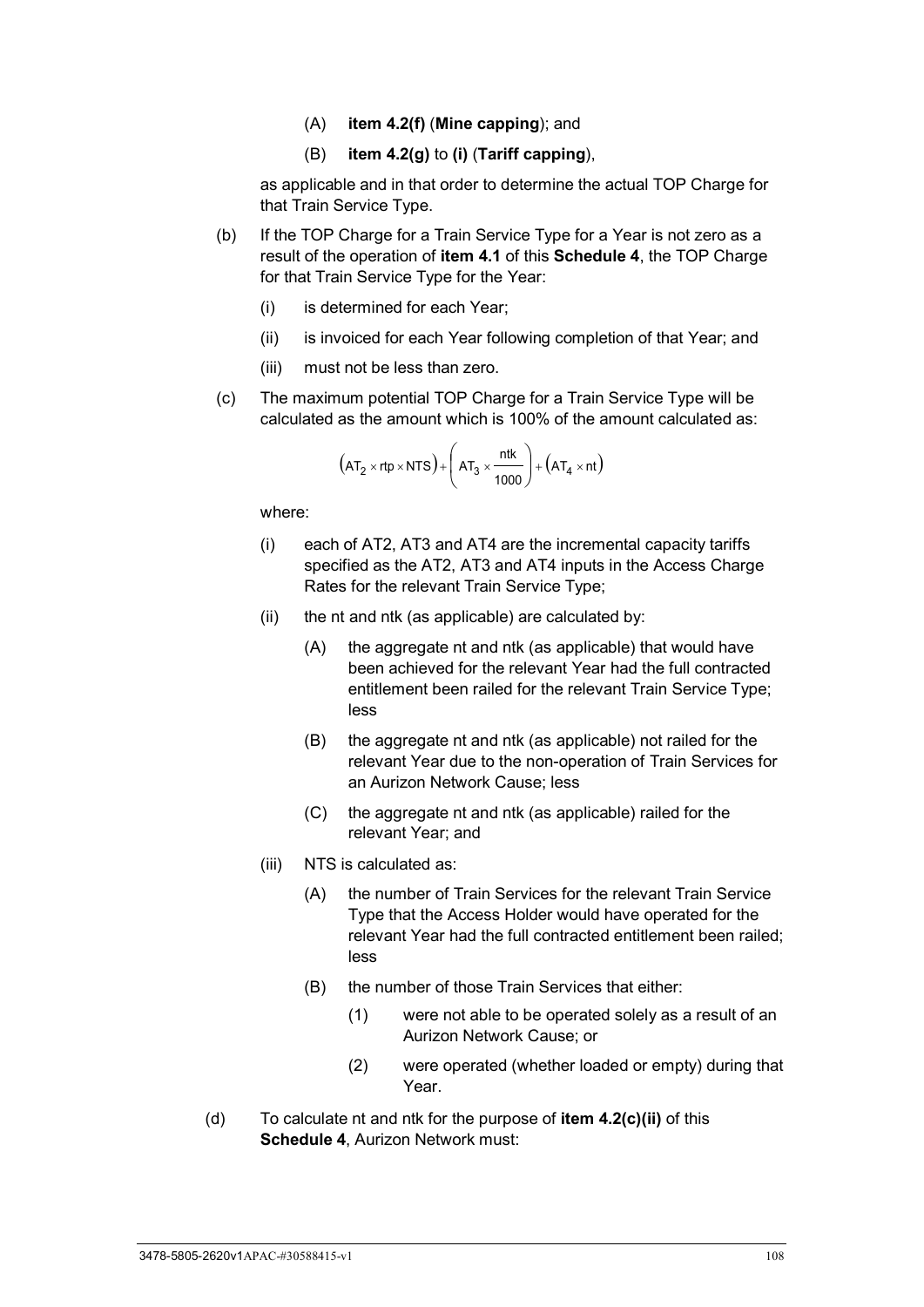- (i) identify the number of Train Services for the relevant Train Service Type that would have operated under this Agreement had the full contracted entitlement been used; and
- (ii) determine the number of Train Services for the relevant Train Service Type that did not operate under that contracted entitlement due to an Aurizon Network Cause, provided that if the Access Holder has more than one Access Agreement for the same origin to destination pair, Aurizon Network will allocate those Train Services as between this Agreement and the other Access Agreements in the order in which those Access Agreements were executed (unless the relevant Access Holder has nominated a different order, in which case that order will be applied),

and calculate the nt and ntk by using the Nominal Train Payload applicable for the relevant Reference Tariff.

- (e) For the purpose of calculating TOP Charges, the Access Holder's entitlement to operate Train Services is, without limitation, determined by reference to the Train Services that could have been operated in accordance with this Agreement including even if:
	- (i) where the Access Holder is not a Train Operator:
		- (A) the Access Holder has not nominated a Train Operator to utilise Access Rights relevant to all or any of the Train Services;
		- (B) either:
			- (1) the Access Holder must ensure a Train Operator does not operate; or
			- (2) Aurizon Network suspends the right of the Access Holder to have a Train Operator operate,

all or any of the Train Services; or

- (C) under the relevant Train Operations Deed, either:
	- (1) the relevant Train Operator must not operate; or
	- (2) Aurizon Network suspends the right of the relevant Train Operator to operate,

all or any of the Train Services; or

(ii) where the Access Holder is a Train Operator, the Access Holder must not operate, or Aurizon Network suspends the right of the Access Holder to operate, all or any of the Train Services,

except to the extent of any express exceptions specified in this Agreement for the purpose of calculating the TOP Charge where the Access Holder is taken to not have an entitlement to operate the relevant Train Service Type.

#### *Mine capping*

 $(f)$  If: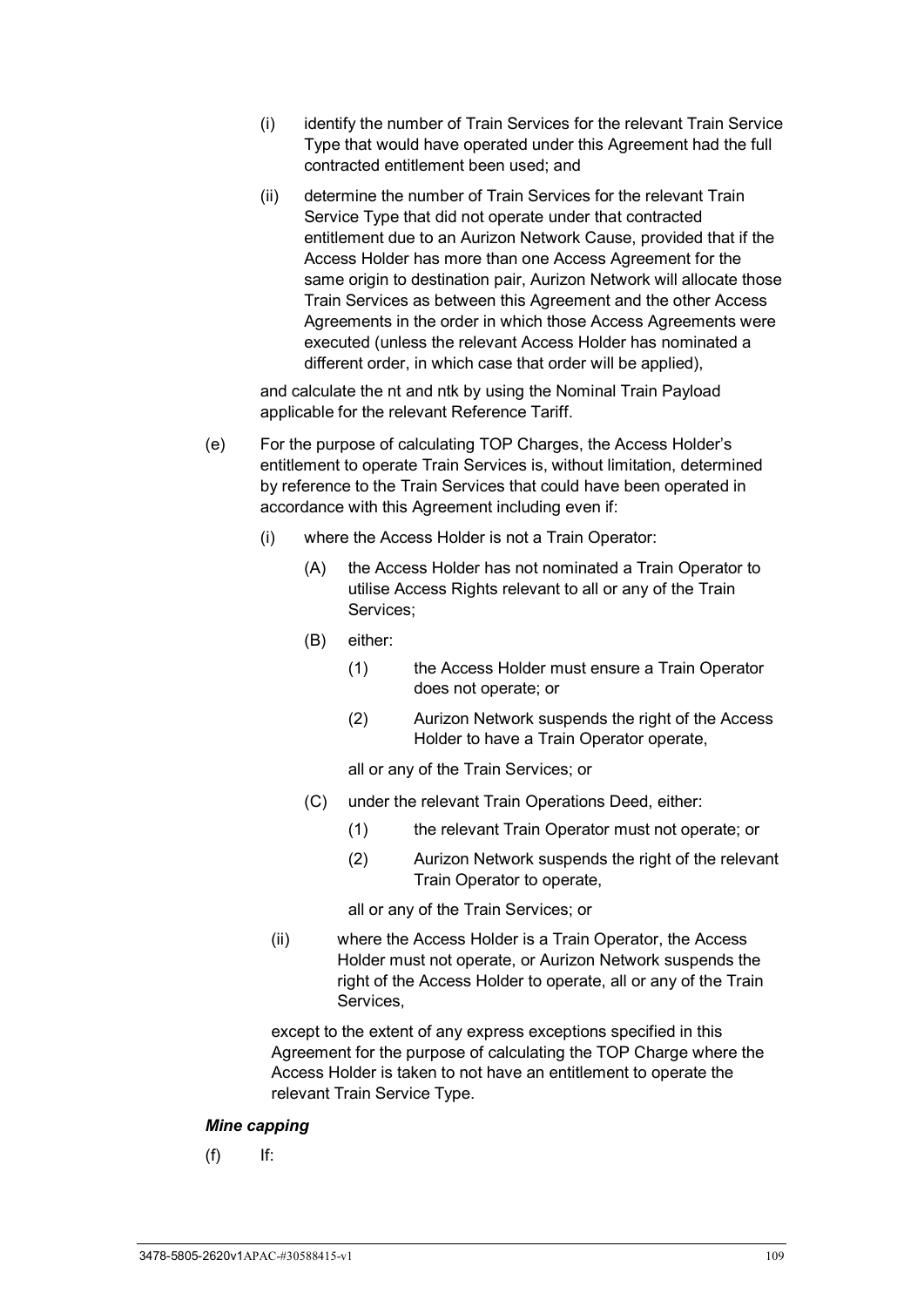- (i) Train Services operated in relation to a Train Service Type in respect of an End User under this Agreement, has not exceeded the Train Service Entitlement in this Agreement; and
- (ii) there is another Access Agreement (excluding Access Agreements executed or renewed prior to 1 October 2010) (**Other Agreement**) with Corresponding Train Services that have been exceeded,

then the TOP Charge under this Agreement will be reduced by the amount of the additional revenue from Access Charges for AT2-4 from those excess Train Services under the Other Agreement but only to the extent that:

- (iii) both that Take or Pay liability and those Access Charges are set by reference to the same Reference Tariff;
- (iv) the additional revenue under the Other Agreement has not been utilised to reduce the Take or Pay liability under another Access Agreement (other than this Agreement or the Other Agreement); and
- (v) the additional revenue from the Other Agreement can only be used for a reduction of TOP Charge under this **item 4.2(f)** of this **[Schedule 4](#page-107-0)**, in respect of the Year in which that additional revenue arose and cannot be accrued, rolled over or otherwise used to reduce a TOP Charge for any other Year.

#### *Tariff capping*

- (g) **Item 4.2(h)** of this **[Schedule 4](#page-107-0)**, must only be applied after **item 4.2(f)** of this **[Schedule 4](#page-107-0)**, (if applicable) has been applied.
- (h) Subject to **items 4.2(i)**, and to **item 4.2(f)** of this **[Schedule 4](#page-107-0)**, (if applicable) having first been applied, if the Total Actual Revenue (as defined in the Access Undertaking) for  $AT_{2-4}$  in relation to access charges for all Access Agreements set by reference to the relevant Reference Tariff less the aggregate amount of Tariff Take or Pay (as defined in the Access Undertaking) that Aurizon Network is entitled to earn from all Access Agreements executed or renewed on or after 30 June 2006 (other than any new or varied Access Agreement to the extent entered or varied as part of transferring Access Rights from existing Access Agreements in place on the day immediately prior to 30 June 2006 under a provision of the Access Agreement which permits the transfer of Access Rights) (**Total Revenue**) is:
	- (i) greater than or equal to the Allowable Revenue (as defined in the Access Undertaking) for  $AT<sub>2-4</sub>$  in relation to the relevant Reference Tariff, the TOP Charge is not payable for that Year under this Agreement; or
	- (ii) less than the Allowable Revenue (as defined in the Access Undertaking) for  $AT_{2-4}$  in relation to the Reference Tariff:
		- (A) Aurizon Network must calculate the aggregate amount of Tariff Take or Pay (as defined in the Access Undertaking) that Aurizon Network is entitled to earn from all Full Take or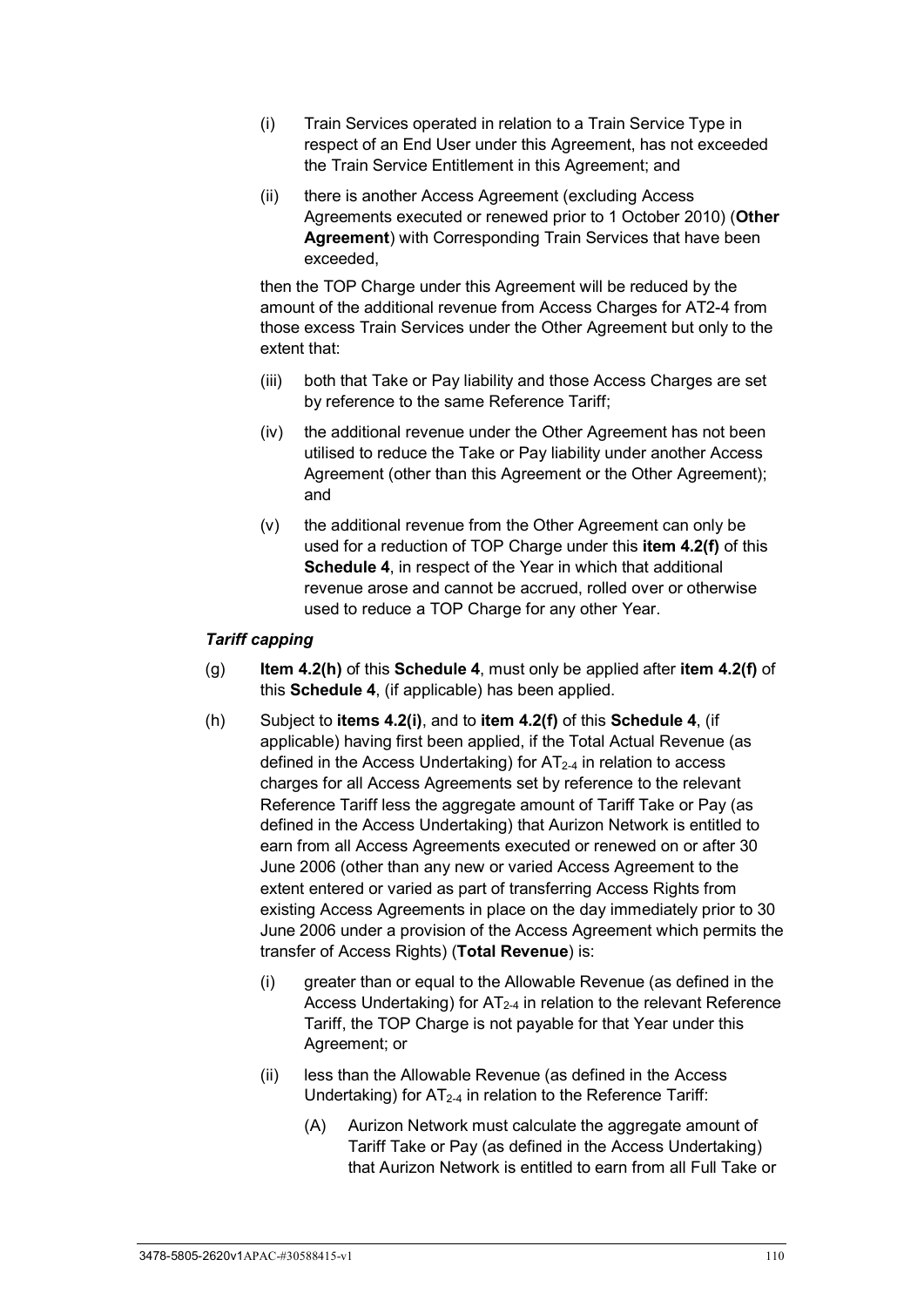Pay Agreements (as defined in the Access Undertaking) (**Total Actual Take or Pay**); and

- (B) if the Total Actual Take or Pay exceeds the amount by which the Allowable Revenue for  $AT_{2-4}$  in relation to the relevant Reference Tariff exceeds the Total Revenue from Access Charges set by reference to the relevant Reference Tariff (**Maximum Take or Pay Amount**), then:
	- (1) Aurizon Network will calculate for each relevant Access Holder, the proportion that the Access Holder's Tariff Take or Pay amount bears to the Total Actual Take or Pay (**Proportion**); and
	- (2) the TOP Charge will be reduced by an amount equal to the Access Holder's Proportion of the Maximum Take or Pay Amount.
- (i) In determining what Aurizon Network would be entitled to earn for the purposes of **item 4.2(h)** of **[Schedule 4](#page-107-0)**, Aurizon Network is deemed to have contracted on the terms of the relevant Standard Access Agreement (as defined under the Applicable Undertaking) that applied on the date of execution or renewal of an Access Agreement, except for:
	- (i) those Access Agreements which have been altered by agreement from that form in a manner consistent with the terms of any Approved Undertaking or approval of the QCA, in which case Aurizon Network's entitlement will be calculated in accordance with the terms of such Access Agreements; and
	- (ii) a New Access Agreement to the extent entered into as part of transferring Access Rights from an Old Access Agreement executed under the 2001 Undertaking, under a provision of the Access Agreement which permits the transfer of Access Rights, in which case Aurizon Network's entitlement to Tariff Take or Pay amounts will be calculated on the basis that Aurizon Network has contracted on the terms of the relevant Standard Access Agreement (as defined under the 2001 Undertaking) that applied on the date of execution of that Old Access Agreement.

The capitalised terms used in this **item 4.2(h)** of **[Schedule 4](#page-107-0)** have the meaning given them in the Access Undertaking.

#### **4.3 TOP Charge on Expansion Tariff**

- (a) This item 4.3 of **[Schedule 4](#page-107-0)** applies if the Access Charge Rates include a rate set by reference to an Expansion Tariff.
- (b) The TOP Charge for each Train Service Type will be calculated in accordance with:
	- (i) the formulae in **item 4.2(c)** of **[Schedule 4](#page-107-0)**; plus
	- (ii) AT5 x egtk / 1000; where: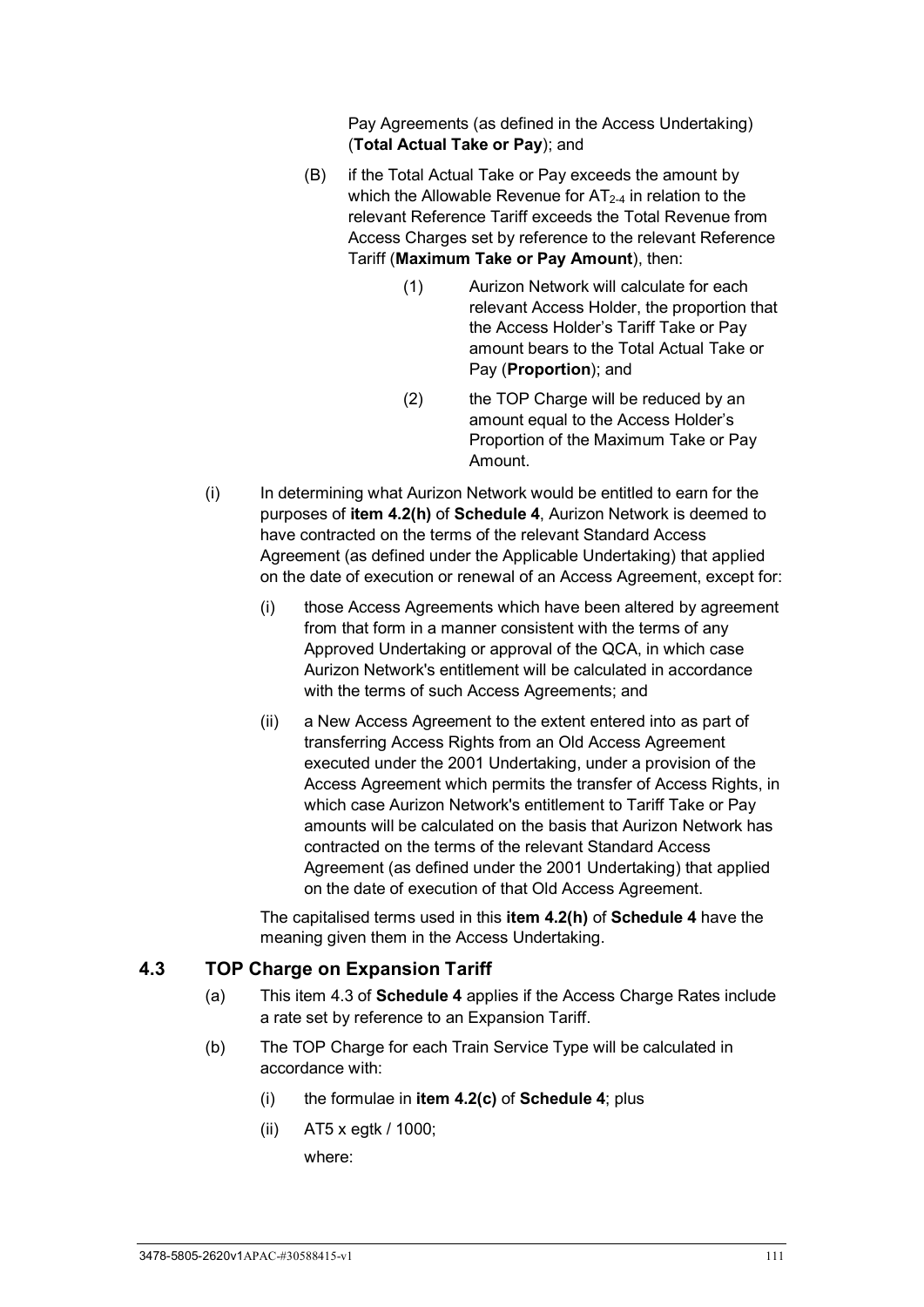AT5 is the electric access tariff specified as the  $AT<sub>5</sub>$  input in the Access Charge Rates for the relevant Train Service Type; and

egtk is calculated by:

- (A) the aggregate egtk that would have been achieved for the relevant Year had the full contracted entitlement been railed for the relevant Train Service Type; less
- (B) the aggregate egtk not railed for the relevant Year due to the non-operation of that Train Service Type for an Aurizon Network Cause; less
- (C) the aggregate egtk railed for the relevant Year;

provided always that the amount of TOP Charge for the Year must not be less than zero.

- (c) In order to calculate egtk for the purposes of **item 4.3(b)** of **[Schedule 4](#page-107-0)**, Aurizon Network must:
	- (i) identify the number of Train Services that would have operated had the full contracted entitlement been used;
	- (ii) determine the number of Train Services that did not operate under that contracted entitlement due to an Aurizon Network Cause; and
	- (iii) convert this to egtk by using the Nominal Train Payload for the relevant Reference Tariff as reasonably determined by Aurizon Network.
- (d) For clarity:
	- (i) there is no Take or Pay trigger test, that is **item 4.1** of **[Schedule 4](#page-107-0)** does not apply; and
	- (ii) there are no capping mechanisms, that is **items 4.2(f)** to **4.2(i)** of **[Schedule 4](#page-107-0)** do not apply.

# 5 Review of schedule 4

# **5.1 Acknowledgment**

The Parties agree that **items 2** to **4** of this **[Schedule 4](#page-107-0)** were determined by reference to the Reference Tariff Provisions as at:

- (a) if the Train Service Type was a Train Service Type as at the Commencement Date – the Commencement Date; or
- (b) if **[Schedule 2](#page-99-0)** was varied to include the Train Service Type the date **[Schedule 2](#page-99-0)** was varied to include the Train Service Type.

## **5.2 Review of schedule 4**

- (a) Within 20 Business Days after the Advice Date for a Change in Reference Tariff Provisions, Aurizon Network must give the Access Holder a notice (**Schedule 4 Variation Notice**) specifying variations to:
	- (i) the Access Charge Rates for any Train Service Type;
	- (ii) the TOP Methodology; and
	- (iii) any other aspect of this **[Schedule 4](#page-107-0)**.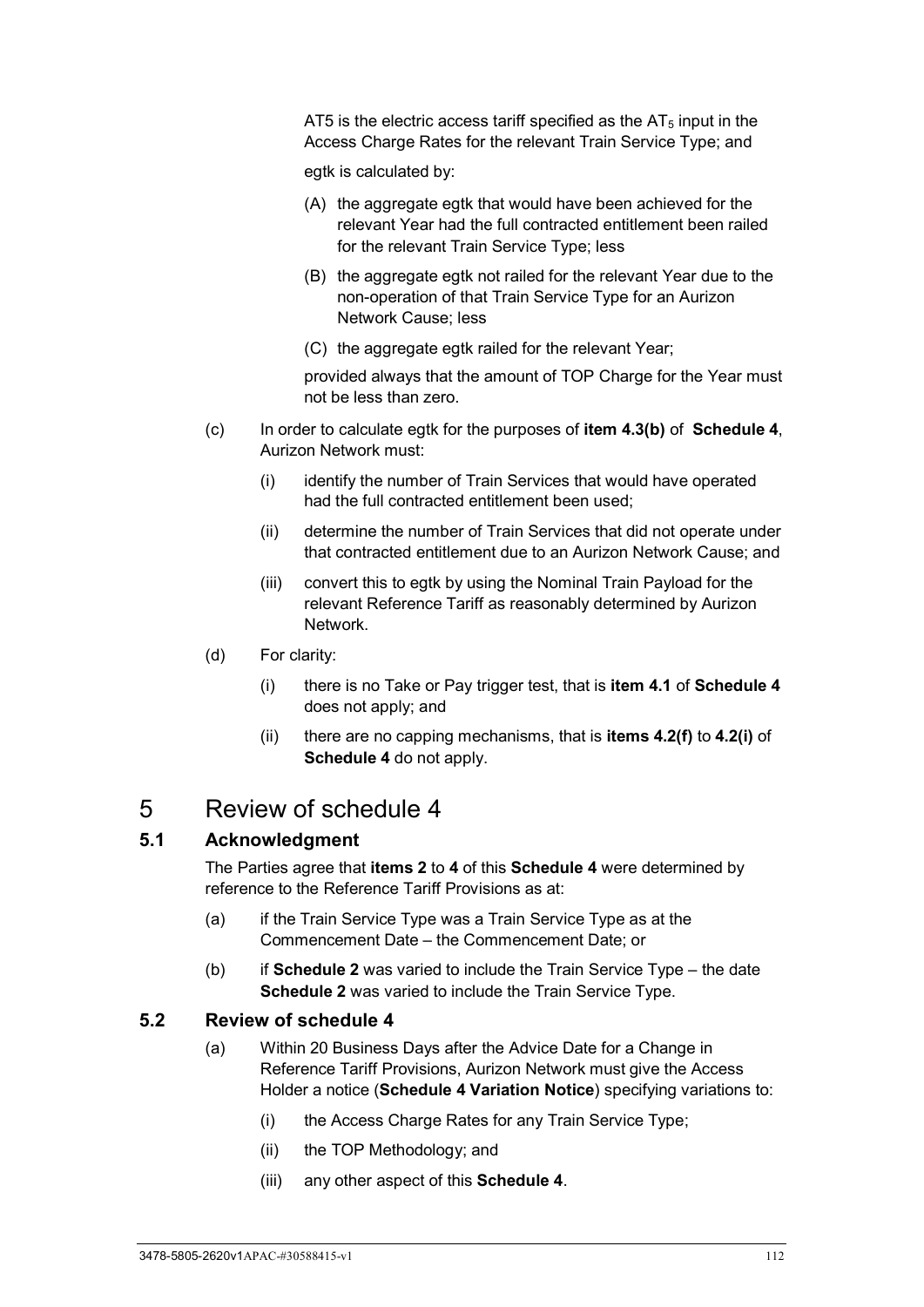- (b) In considering any variations to this **[Schedule 4](#page-107-0)** under **item 5.2(a)** of this **[Schedule 4](#page-107-0)** as a result of a Change in Reference Tariff Provisions, Aurizon Network must have regard to:
	- (i) any change to Reference Tariffs (including new Reference Tariffs);
	- (ii) any change to the methodology for calculating take or pay charges under the Access Undertaking;
	- (iii) any change to the characteristics of the Reference Train Service;
	- (iv) any differences between the Train Service Description for a Train Service Type and the characteristics of the Reference Train Service;
	- (v) any change to RTP for the Train Service Type or its calculation;
	- (vi) other related factors in the Reference Tariff Provisions; and
	- (vii) the Access Undertaking.

#### **5.3 Dispute**

- (a) If Aurizon Network gives the Access Holder a Schedule 4 Variation Notice in respect of a Change in Reference Tariff Provisions, the Access Holder may, within 10 Business Days after Aurizon Network gives the Schedule 4 Variation Notice, give Aurizon Network a Dispute Notice which Disputes the variations specified in the Schedule 4 Variation Notice in accordance with **clause [28](#page-70-0)**.
- (b) If a Dispute referred to in **item 5.3(a)** of this **[Schedule 4](#page-107-0)** is not resolved in accordance with **clause [28.2](#page-70-1)**, then the Parties must refer the Dispute to an Expert to determine the Dispute in accordance with **clause [28.3](#page-71-0)** and **item [5.4](#page-118-0)** of this **[Schedule 4](#page-107-0)**.
- (c) If the Access Holder does not give Aurizon Network a Dispute Notice referred to in **item 5.3(a)** of this **[Schedule 4](#page-107-0)** within the time referred to in **item 5.3(a)** of this **[Schedule 4](#page-107-0)**, then:
	- (i) the variations specified in the Schedule 4 Variation Notice will take effect on the Review Date for relevant the Change in Reference Tariff Provisions;
	- (ii) the Access Holder must not give Aurizon Network a Dispute Notice Disputing the variations specified in the Schedule 4 Variation Notice;
	- (iii) any such Dispute Notice which is given by the Access Holder will be of no effect; and
	- (iv) the Access Holder must not make any Claim against Aurizon Network in respect of that Dispute.

#### <span id="page-118-0"></span>**5.4 Expert determination**

If a Dispute referred in **item 5.3(a)** of this **[Schedule 4](#page-107-0)** is referred to an Expert, then:

(a) promptly after the date the Dispute is referred to the Expert, Aurizon Network must provide the Expert with documentation to support the variations specified in the Schedule 4 Variation Notice;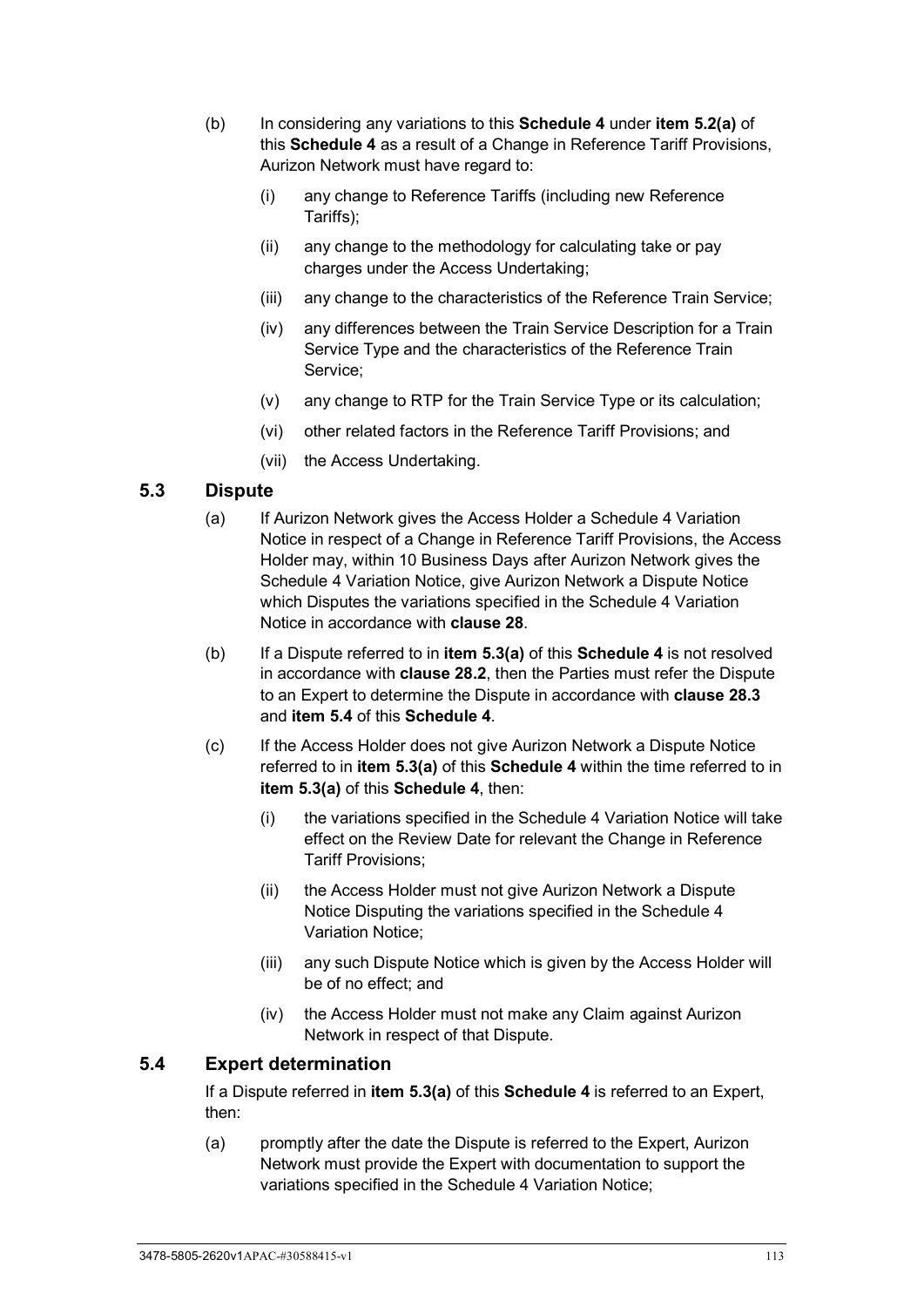- (b) the Expert must:
	- (i) undertake to keep confidential all matters coming to its knowledge by reason of the Expert's appointment and performance of its duties, other than that already in the public domain; and
	- (ii) not include such information in its reasons for reaching the determination;
- (c) the Expert must review the documentation provided by Aurizon Network under **item 5.4(a)** of this **[Schedule 4](#page-107-0)** and determine whether or not the variations specified in the Schedule 4 Variation Notice are consistent with the Access Undertaking and the relevant Change in Reference Tariff Provisions;
- (d) if the Expert determines that the variations specified in the Schedule 4 Variation Notice are consistent with the Access Undertaking and the relevant Change in Reference Tariff Provisions, the variations will take effect on the Review Date for the relevant Change in Reference Tariff Provisions;
- (e) if the Expert determines that the variations specified in the Schedule 4 Variation Notice are not consistent with the Access Undertaking and the relevant Change in Reference Tariff Provisions, then:
	- (i) the Expert must use reasonable endeavours to attempt to reach agreement with Aurizon Network as to, and failing such agreement must determine, the variations to this **[Schedule 4](#page-107-0)** which are reasonable as a result of the relevant Change in Reference Tariff Provisions, having regard to:
		- (A) the matters specified in **item 5.2(b)** of this **[Schedule 4](#page-107-0)**; and
		- (B) any other matters which a Party submits that the Expert should have regard to in determining the Dispute.
	- (ii) the variations agreed between the Expert and Aurizon Network, or determined by the Expert, in accordance with **item 5.4(e)(i)** of this **[Schedule 4](#page-107-0)** will take effect on the Review Date for the relevant Change in Reference Tariff Provisions.
- (f) Despite **clause [28.3\(j\)](#page-72-0)**, the costs of the Expert (and the costs of any advisers to the Expert) will be borne by:
	- (i) the Access Holder if the Expert determines that the variations specified in the Schedule 4 Variation Notice are reasonable as a result of the relevant Change in Reference Tariff Provisions;
	- (ii) Aurizon Network if the Expert determines that the variations specified in the Schedule 4 Variation Notice are not reasonable as a result of the relevant Change in Reference Tariff Provisions; or
	- (iii) in such other proportion as the Expert may otherwise determine.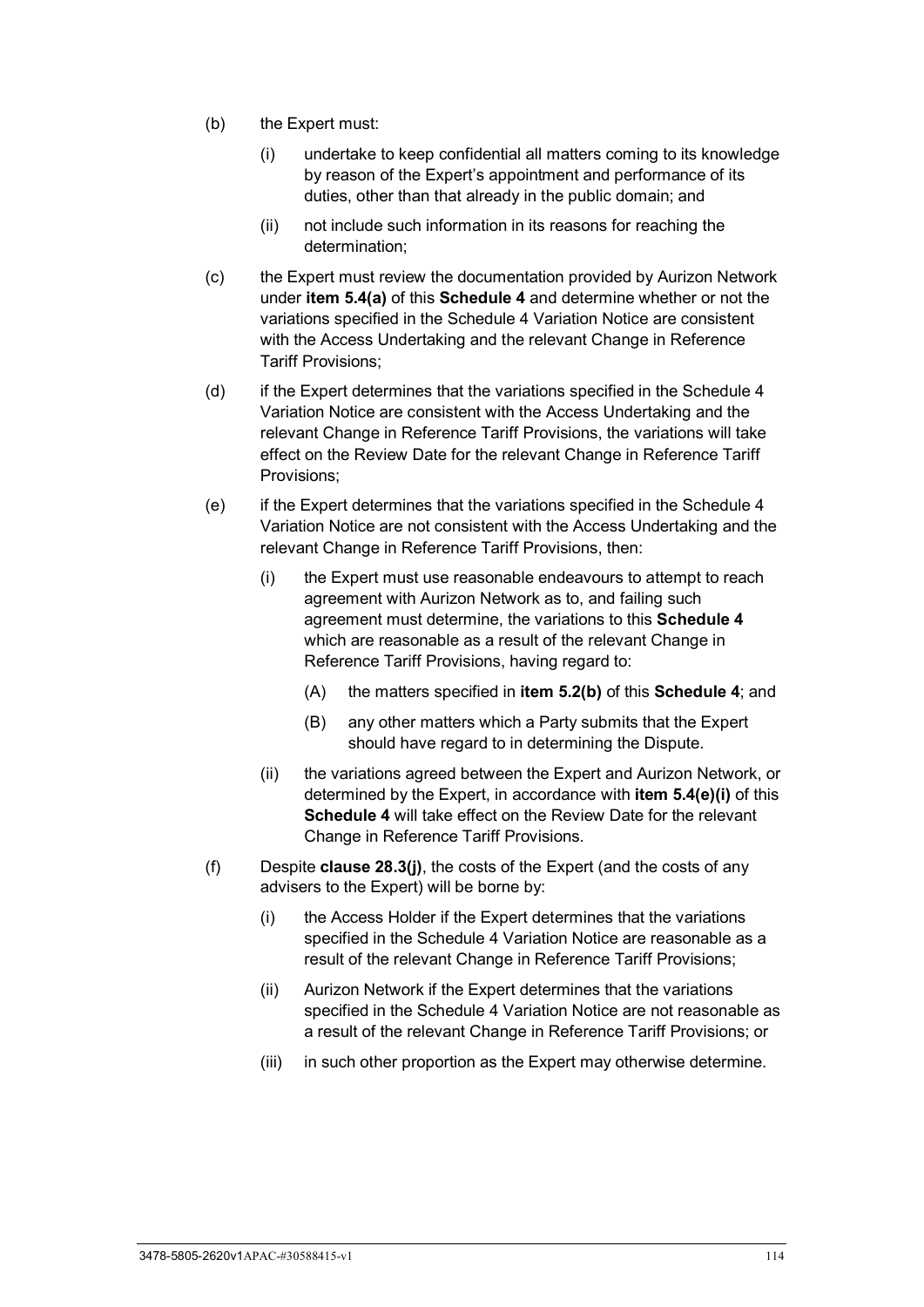# Schedule 5 – Insurance

# 1 Workers compensation insurance

The Access Holder must effect and maintain insurance covering such liability as may arise at common law or by virtue of any applicable workers' compensation legislation in respect of any Access Holder's Staff.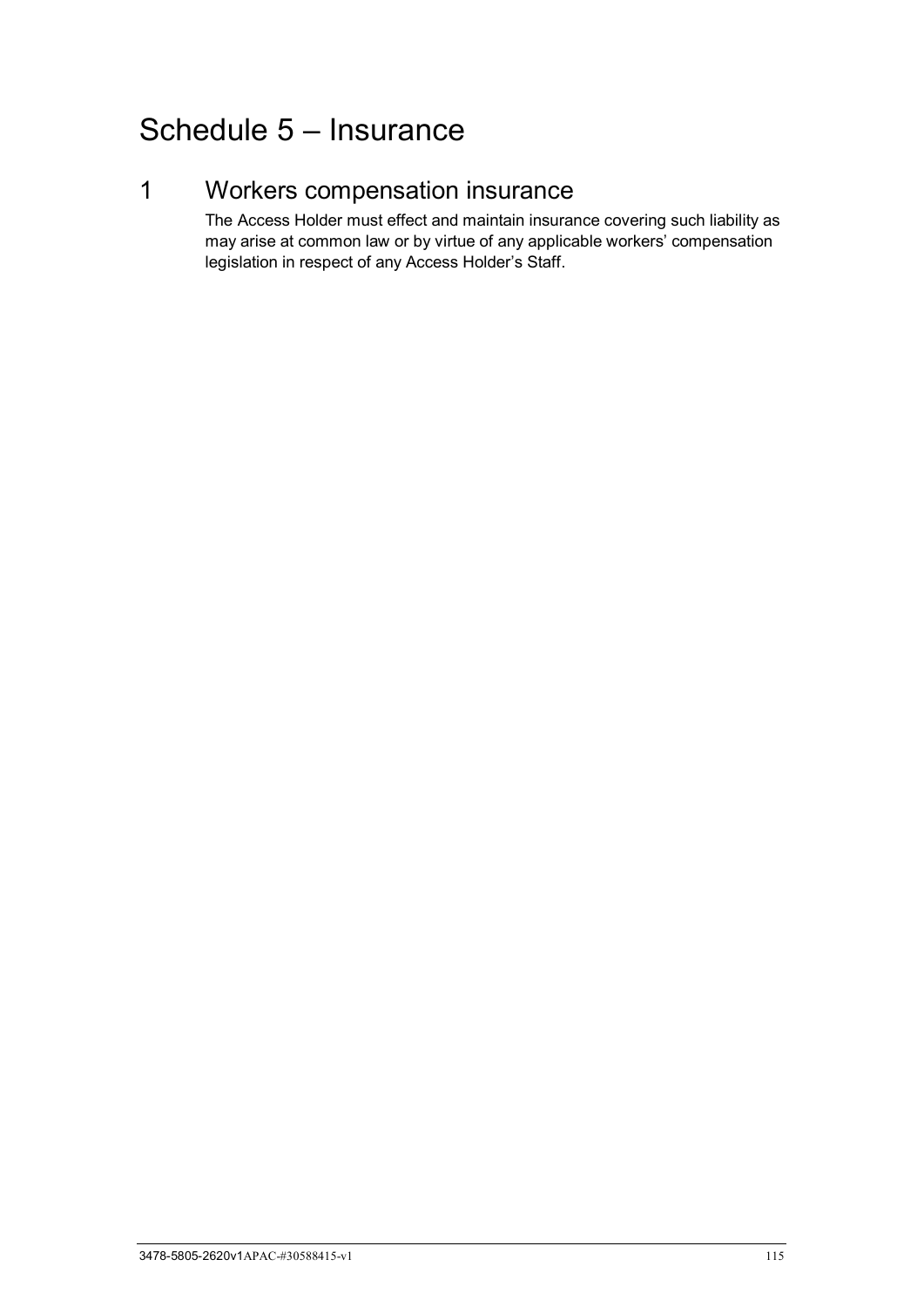# Schedule 6 – Suspension Events and Termination Events

| Item           | <b>Suspension Event</b>                                                                                                                                                                                                                                                                                                                                                                                                        | <b>Termination Event</b>                                                                                                                                                                                                                                                                                                                                                                                                        |
|----------------|--------------------------------------------------------------------------------------------------------------------------------------------------------------------------------------------------------------------------------------------------------------------------------------------------------------------------------------------------------------------------------------------------------------------------------|---------------------------------------------------------------------------------------------------------------------------------------------------------------------------------------------------------------------------------------------------------------------------------------------------------------------------------------------------------------------------------------------------------------------------------|
| 1              | The Access Holder fails to pay by the<br>due date any amount payable under<br>this Agreement, and such default<br>continues for at least 10 Business<br>Days after Aurizon Network notifies<br>the Access Holder of the default (and<br>always subject to clause 5.4).                                                                                                                                                         | The Access Holder fails to pay by the<br>due date any amount payable under<br>this Agreement, and such default<br>continues for at least 20 Business<br>Days after Aurizon Network notifies<br>the Access Holder of the default (and<br>always subject to clause 5.4).                                                                                                                                                          |
| $\overline{2}$ | An Insolvency Event occurs in<br>respect of the Access Holder.                                                                                                                                                                                                                                                                                                                                                                 | An Insolvency Event occurs in<br>respect of the Access Holder and<br>continues for a period of at least 40<br><b>Business Days.</b>                                                                                                                                                                                                                                                                                             |
| 3              | The Access Holder fails to:<br>effect or maintain the<br>(a)<br>insurances required under<br>clause 23.2; or<br>provide evidence of the<br>(b)<br>insurances required under<br>clause 23.2 having been<br>effected and maintained,<br>and such default continues for at least<br>five Business Days after Aurizon<br>Network notifies the Access Holder of<br>the default.                                                     | The Access Holder fails to:<br>effect or maintain the<br>(a)<br>insurances required under<br>clause 23.2; or<br>provide evidence of the<br>(b)<br>insurances required under<br>clause 23.2 having been<br>effected and maintained,<br>and such default continues for at least<br>20 Business Days after Aurizon<br>Network notifies the Access Holder of<br>the default.                                                        |
| $\overline{4}$ | The Access Holder fails to establish,<br>maintain or replace the Security as<br>required under this Agreement, and<br>such default continues for at least five<br><b>Business Days after Aurizon Network</b><br>notifies the Access Holder of the<br>default.                                                                                                                                                                  | The Access Holder fails to establish,<br>maintain or replace the Security as<br>required under this Agreement, and<br>such default continues for at least 20<br><b>Business Days after Aurizon Network</b><br>notifies the Access Holder of the<br>default.                                                                                                                                                                     |
| 5              | The Access Holder purports to Assign<br>any of its rights or interests in this<br>Agreement other than as permitted in<br>this Agreement.                                                                                                                                                                                                                                                                                      | The Access Holder purports to Assign<br>any of its rights or interests in this<br>Agreement other than as permitted by<br>this Agreement.                                                                                                                                                                                                                                                                                       |
| 6              | The Access Holder fails to comply<br>with any obligation under this<br>Agreement (other than any obligation<br>which, if not complied with by the<br>Access Holder, may (either of itself or<br>if other requirements are satisfied)<br>result in any other Suspension Event<br>occurring), and such default<br>continues for at least 20 Business<br>Days after Aurizon Network notifies<br>the Access Holder of the default. | The Access Holder fails to comply<br>with any obligation under this<br>Agreement (other than any obligation<br>which, if not complied with by the<br>Access Holder, may (either of itself or<br>if other requirements are satisfied)<br>result in any other Termination Event<br>occurring), and such default<br>continues for at least 40 Business<br>Days after Aurizon Network notifies<br>the Access Holder of the default. |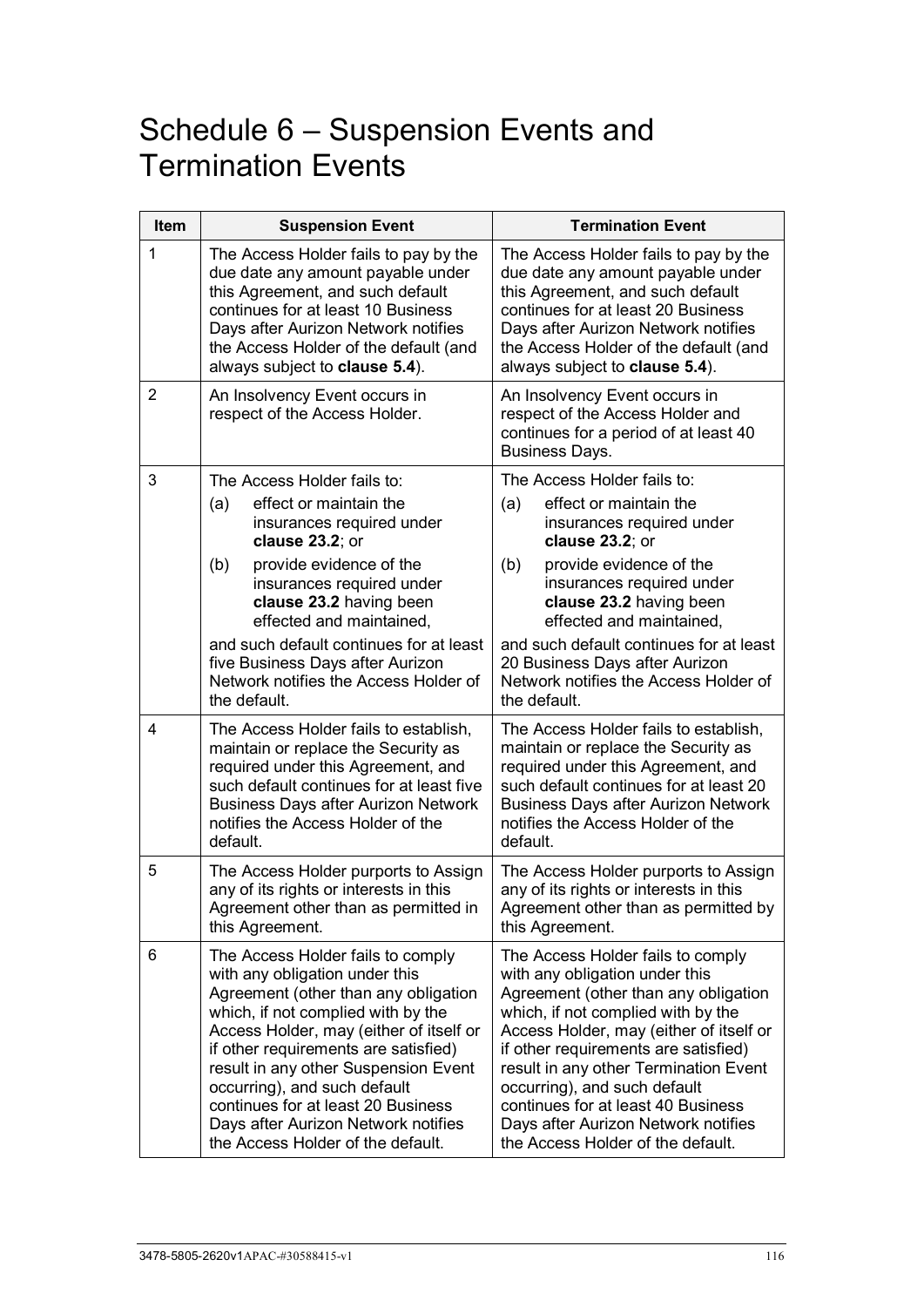Schedule 7 – Pro forma Access Interface Deed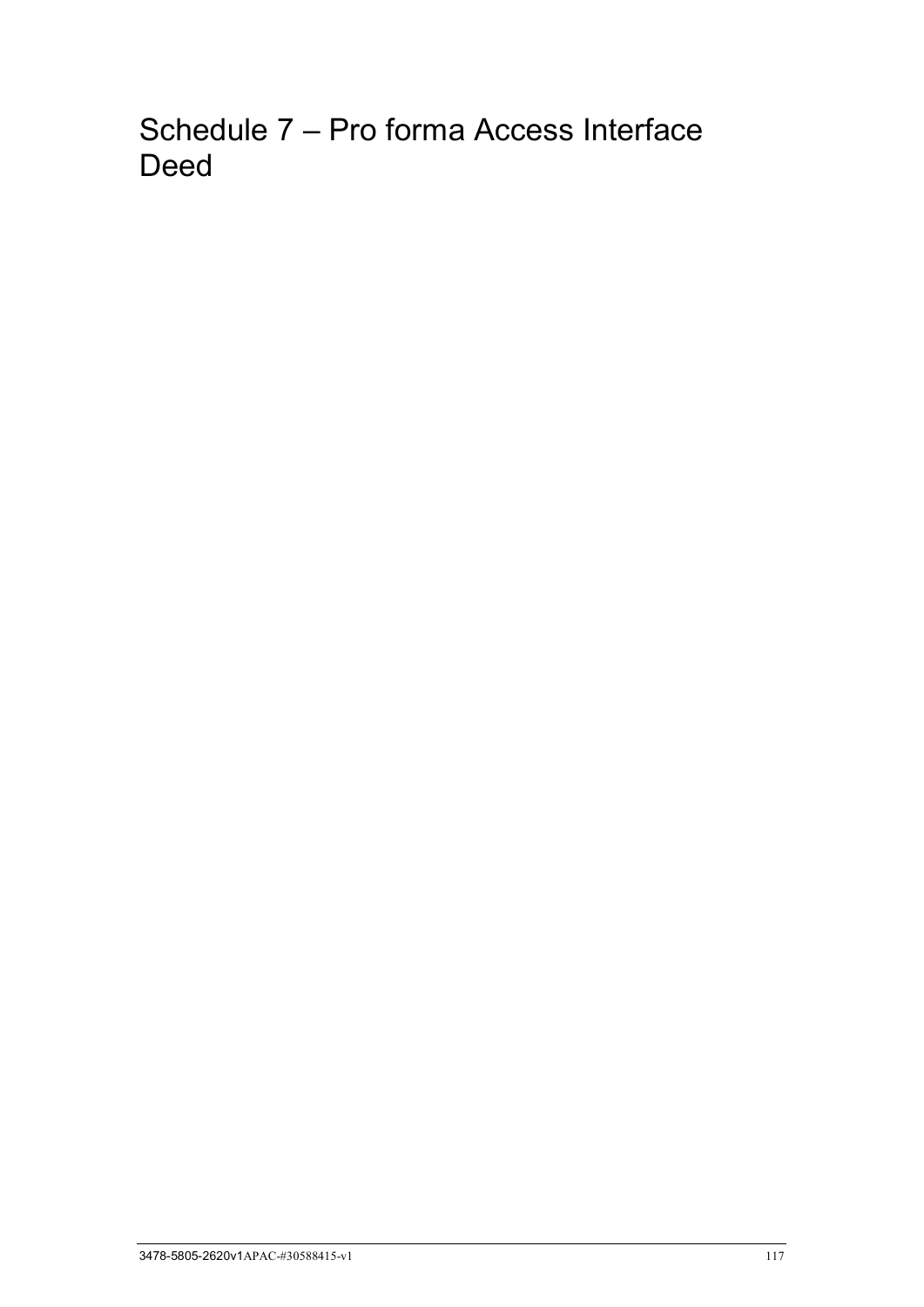Aurizon Network Pty Ltd

[Insert Customer]

# Access Interface Deed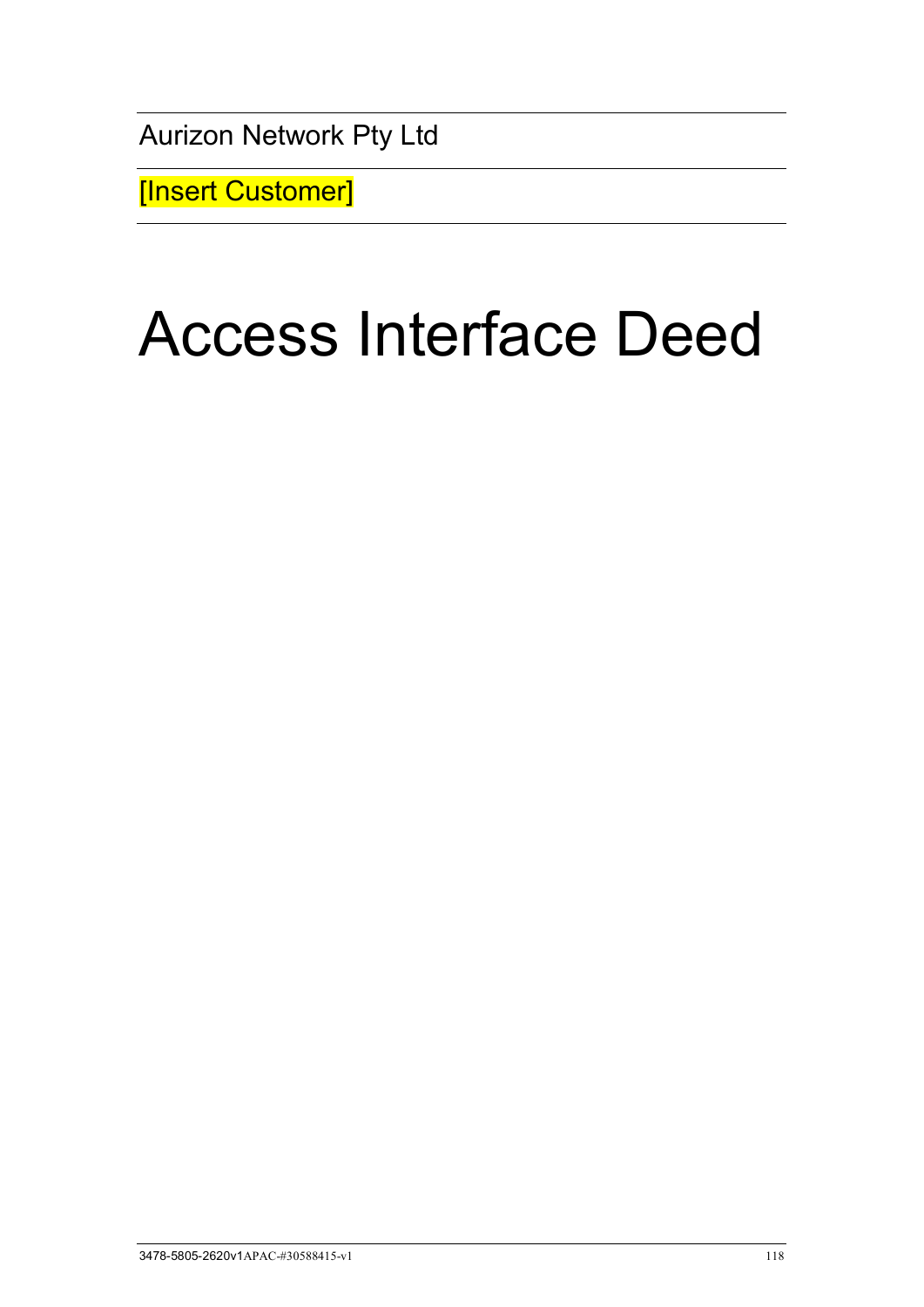# **Contents**

# **[DRAFTING NOTE: TABLE OF CONTENTS TO BE UPDATED BY AURIZON NETWORK]**

| 1           |                  | <b>INTERPRETATION</b>                                                               | 120              |
|-------------|------------------|-------------------------------------------------------------------------------------|------------------|
|             | 1.1              | Definitions                                                                         | 120              |
|             | 1.2              | Definitions in the Access Undertaking                                               | 122              |
|             | 1.3              | Construction                                                                        | 123              |
|             | 1.4              | Headings                                                                            | 124              |
| $\mathbf 2$ |                  | <b>RELATIONS BETWEEN THE PARTIES</b>                                                | 124              |
|             | 2.1              | No liability for Consequential Loss                                                 | $\overline{124}$ |
|             | 2.2              | Indemnities for personal injury and property damage and duty to mitigate124         |                  |
|             | 2.3              | Extent of Aurizon Network's liability to Customer for non-Consequential Loss<br>125 |                  |
|             | 2.4              | Exclusions of liability in Access Agreement apply                                   | 125              |
|             | 2.5              | Duty to mitigate                                                                    | 126              |
|             | 2.6              | Acceptance of benefit                                                               | 126              |
|             | 2.7              | No effect on other arrangements                                                     | 126              |
|             | 2.8              | General provisions regarding indemnities                                            | 126              |
| 3           |                  | <b>WARRANTIES BY THE CUSTOMER</b>                                                   | 127              |
|             | 3.1              | Warranties                                                                          | 127              |
|             | 3.2              | Reliance on warranties                                                              | 127              |
| 4           |                  | <b>ASSIGNMENT</b>                                                                   | 127              |
| 5           |                  | <b>GENERAL</b>                                                                      | 127              |
|             | 5.1              | Amendment                                                                           | 127              |
|             | 5.2              | Entire understanding                                                                | 127              |
|             | 5.3              | Counterparts                                                                        | 128              |
|             | 5.4              | Duty                                                                                | 128              |
|             | 5.5              | <b>GST</b>                                                                          | 128              |
|             | 5.6              | Legal costs                                                                         | 128              |
|             | 5.7              | Waiver and exercise of rights                                                       | 128              |
|             | 5.8              | Computation of time                                                                 | 129              |
|             | 5.9              | Governing law and jurisdiction                                                      | 129              |
|             | 5.10             | Liability                                                                           | 129              |
| 6           |                  | JV PARTICIPANTS AND LIABILITY                                                       | 129              |
|             | 6.1              | Applicability                                                                       | 129              |
|             | 6.2              | Warranty                                                                            | 129              |
|             | 6.3              | JV Participants and percentage interests                                            | 129              |
|             | 6.4              | Liability of JV Participants                                                        | 130              |
|             | <b>EXECUTION</b> |                                                                                     | 131              |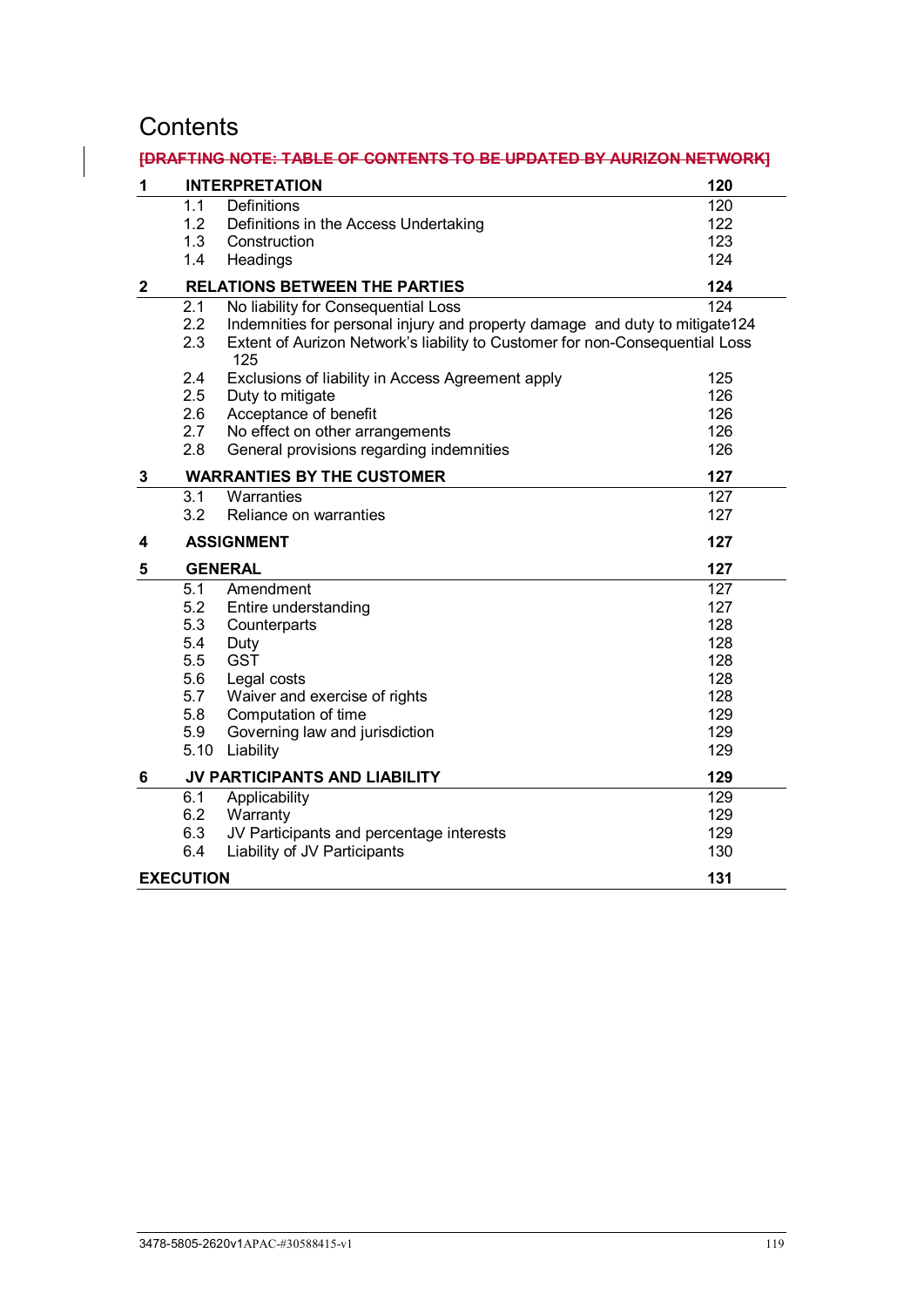## **Date**

# **Parties**

**Aurizon Network Pty Ltd ABN 78 132 181 116 of Level 478, 475 Eagle 900** Ann Street, BrisbaneFortitude Valley, Queensland, 4006 (**Aurizon Network**)

[insert] of [insert address] (**Customer**)

# **Background**

- A Aurizon Network and the Access Holder are parties to the Access Agreement.
- B Aurizon Network and the Access Holder (in its capacity as the 'Operator' under the Train Operations Deed) are also parties to the Train Operations Deed.
- C The Access Holder (in its capacity as 'Operator') and the Customer are parties to the Rail Haulage Agreement.
- D In accordance with the Access Agreement, the Parties enter into this Deed to create a contractual relationship between Aurizon Network and the Customer and record their agreement in respect of circumstances in which they will be liable to each other for loss suffered in connection with the provision or utilisation of Access.

# Agreed terms

# <span id="page-125-0"></span>1 Interpretation

## <span id="page-125-1"></span>**1.1 Definitions**

In this Deed:

**Access Agreement** means the Access Agreement [insert] between Aurizon Network and the Access Holder dated on or about *[insert]*, as amended from time to time.

**Access Agreement Liability Provisions** has the meaning given in **clause [2.4\(a\)](#page-130-2)**.

**Access Holder** means **[insert]**.

**Access Rights** means rights of access granted by Aurizon Network to the Access Holder under the Access Agreement.

**Access Undertaking** means the access undertaking submitted by Aurizon Network to the QCA and approved by the QCA under the *Queensland Competition Authority Act 1997* (Qld) as in force at the time of entering into the Access Agreement.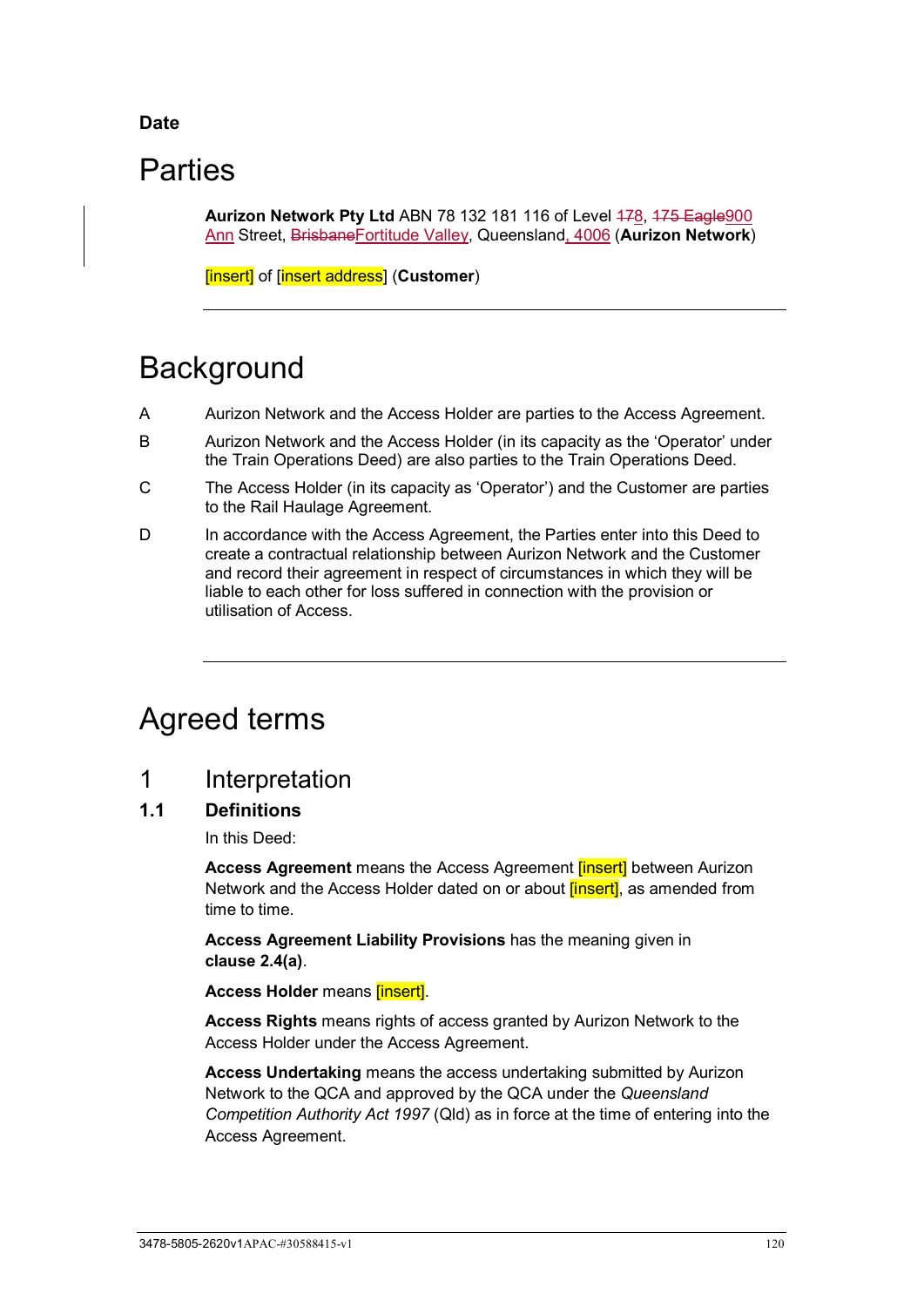**Business Day** means a day which is not a Saturday, Sunday or public holiday in Brisbane or, if and to the extent that this Deed expressly refers to another place, in that other place.

**Claim** means any action, proceeding, claim, demand, damage, loss, cost, liability or expense including the costs and expenses of defending or settling any action, proceeding, claim or demand.

#### **Consequential Loss** means:

- (a) any loss of revenue, loss of profits or loss of production;
- (b) any loss of whatever nature concerning supply of product from a mine to any Third Party or to make product available to transport;
- (c) loss of business opportunities;
- (d) loss of or damage to reputation or goodwill;
- (e) any wasted overheads or demurrage;
- (f) loss of or damage to credit rating;
- (g) in respect of a breach of an agreement, loss or damage that does not naturally, according to the usual course of things, arise from the breach; and
- (h) loss or damage suffered or incurred by a Party arising out of a Claim against that Party by a Third Party, to the extent that the loss or damage would not be recoverable by the Third Party if the Party was not liable to the Third Party for "Consequential Loss" (as defined in this definition) in respect of the Claim by the Third Party,

but Consequential Loss does not include any of the following Claims to the extent that the applicable party would in the absence of this definition be entitled to recover them at law:

- (i) any costs or expenses incurred by the party in connection with mitigating the effects of any breach of the Access Agreement by the other party (including implementing a workaround solution in respect of or otherwise mitigating any failure of a party to comply with the requirements (including warranties) of the Access Agreement) provided that if a loss arising from the breach of the Access Agreement is itself not recoverable because it is a Consequential Loss, the costs or expenses incurred in mitigating that loss must also be treated as (non-recoverable) Consequential Loss;
- (j) a loss (including a loss arising out of a Claim by a third party) in respect of:
	- (i) the cost of repairing, replacing or reinstating any real or personal property of any person (including a Party) that has been lost, damaged or destroyed; or
	- (ii) personal injury to or death of any person; or
- (k) in respect of any personal injury claim, special loss or economic loss as those terms are used in the context of personal injury claims; or
- (l) any fines or penalties imposed by a governmental or regulatory body for failure by the party to comply with the Law as a result of the other party's failure to comply with the requirements of the Access Agreement, and any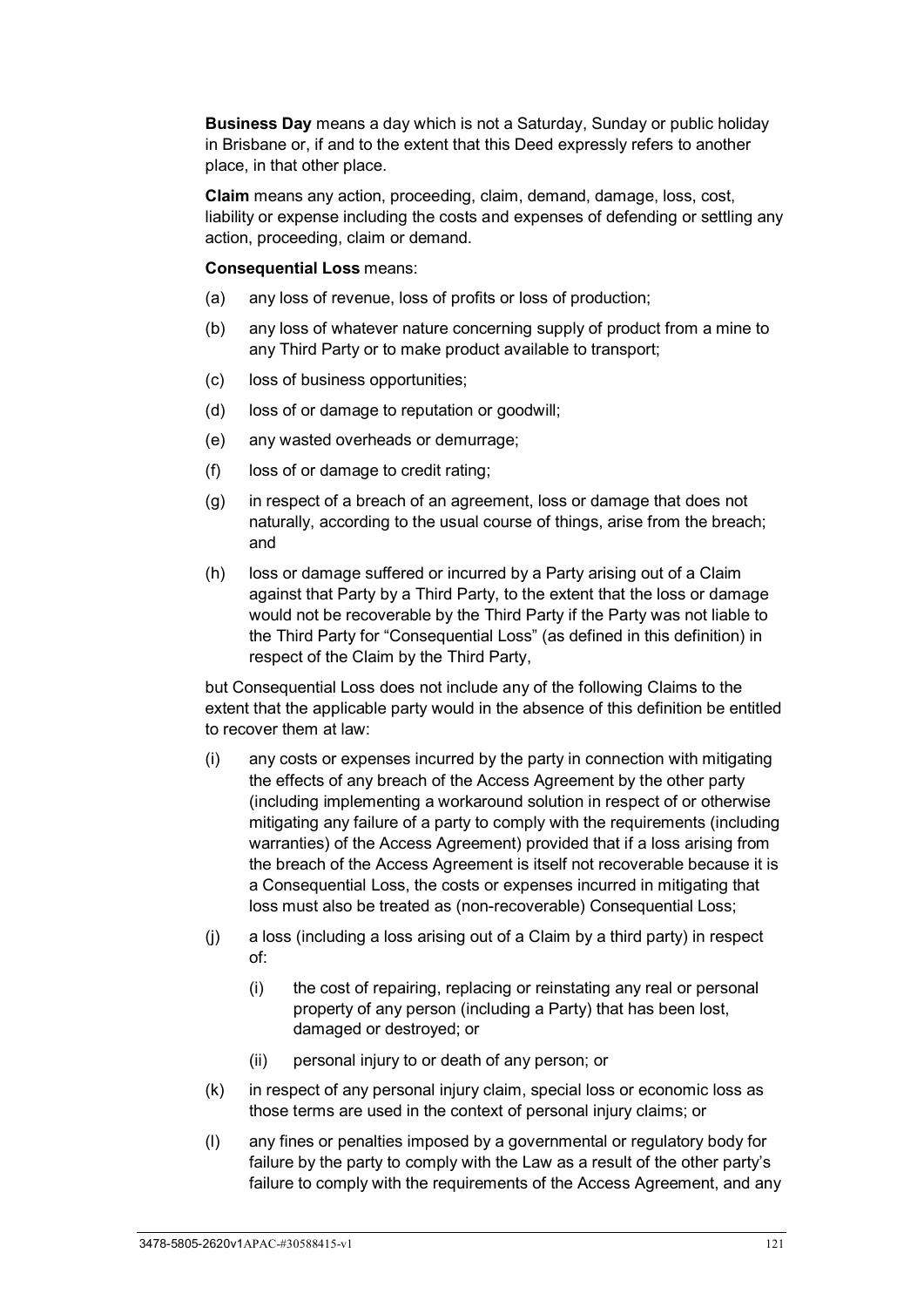costs or expenses incurred by the first party in dealing with any actions, investigations, inquiries or proceedings by a governmental or regulatory body in respect of such failure or breaches.

**Deed** means this Access Interface Deed.

**Financial Obligation** means any obligation of the Customer to pay, or cause to be paid, an amount of money.

**Haulage Services** means the haulage services provided by the Access Holder to the Customer under the Rail Haulage Agreement.

**Infrastructure** has the meaning given to the term "Rail Infrastructure" in the Access Undertaking.

**Infrastructure Lease** means any lease or sublease to Aurizon Network of any Infrastructure which forms part of the Nominated Network.

**Infrastructure Lessor** means any lessor or sublessor under an Infrastructure Lease.

**Joint Venture** means the unincorporated joint venture (if any) between the JV Participants specified in Item 2 of Schedule 1.

**JV Participants** means the entities (if any) specified in Item 3 of Schedule 1.

**Party** means a party to this Deed.

**Product** has the meaning given in **clause [3.1\(a\)](#page-26-0)**.

**Queensland Competition Authority** or **QCA** means the authority established under the *Queensland Competition Authority Act 1997* (Qld).

**Rail Haulage Agreement** means the agreement between the Access Holder and the Customer for the provision of rail haulage services to the Customer and for which purpose the Access Holder requires the Access Rights.

**Staff** of a party, means the employees, contractors, volunteers and agents of the party and any other person under the control or supervision of the party which is involved in:

- (a) in the case of Aurizon Network, any activity associated with the Access Agreement, the Infrastructure or the provision of Access Rights; and
- (b) in the case of the Customer, any activity associated with:
	- (i) the Haulage Services; or
	- (ii) the Customer's mine or other production facility (if any) or any loading or unloading facility to which the Haulage Services relate.

**Third Party** means a person other than the Customer or Aurizon Network.

**Train Operations Deed** means the Train Operations Deed referred to in paragraph B of the Background of this Deed.

#### <span id="page-127-0"></span>**1.2 Definitions in the Access Undertaking**

Words or expressions which are used and not defined in this Deed, but are defined in the Access Undertaking have the meaning given to them in the Access Undertaking.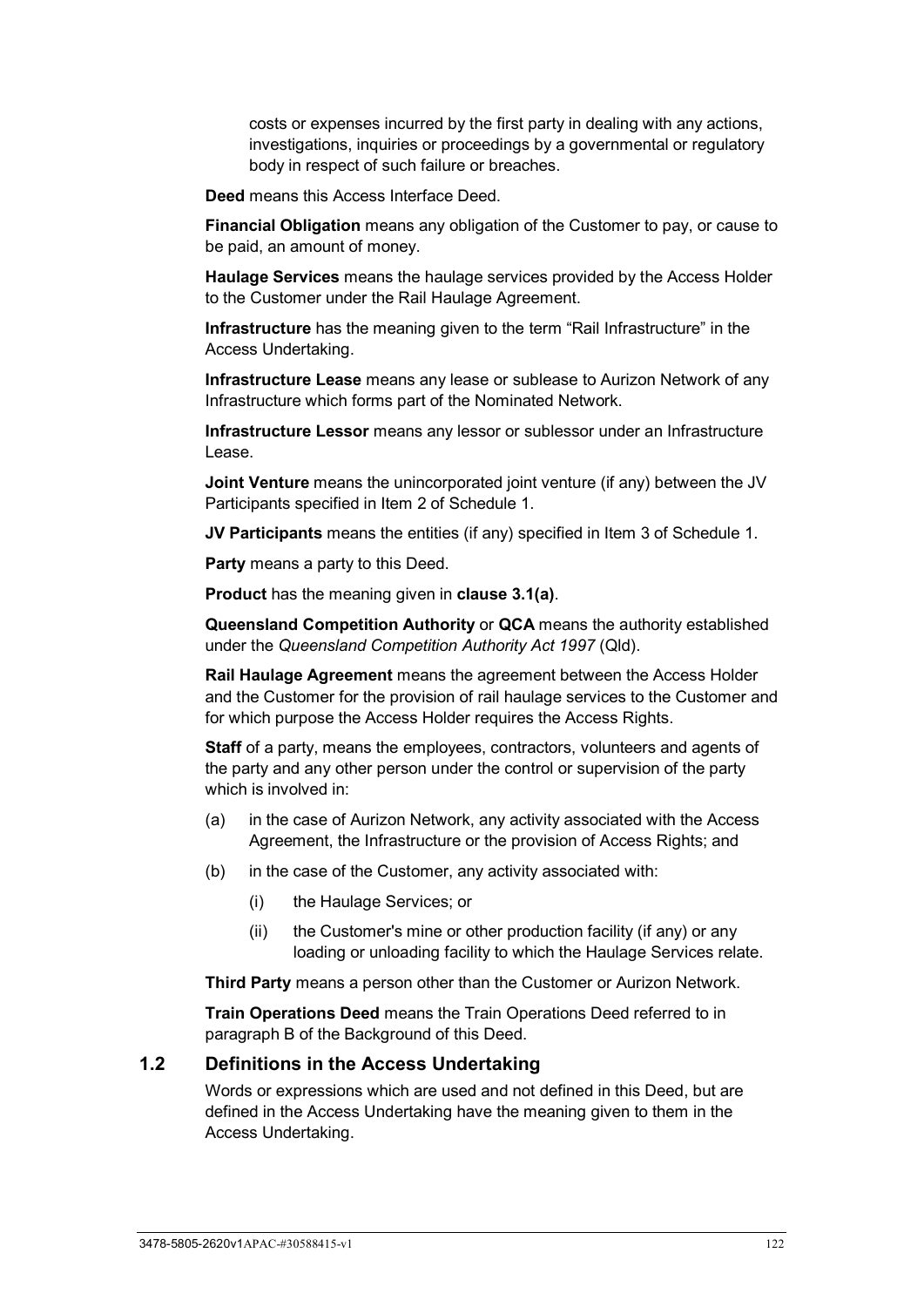# <span id="page-128-0"></span>**1.3 Construction**

In this Deed, unless expressed to the contrary:

- (a) the singular include the plural and vice versa;
- (b) a gender includes all other genders;
- (c) if a word or phrase is defined, its other grammatical forms have a corresponding meaning;
- (d) no rule of construction will apply to a clause to the disadvantage of a Party merely because that Party put forward the clause or would otherwise benefit from it;
- (e) a reference to:
	- (i) a person includes a partnership, unincorporated association, corporation or other entity, government or statutory body;
	- (ii) a person includes its legal personal representatives, successors and assigns;
	- (iii) conduct includes any omission or any representation, statement or undertaking, whether or not in writing;
	- (iv) conduct includes a benefit, remedy, discretion or power;
	- (v) an obligation includes a warranty or representation and a reference to a failure to observe or perform an obligation includes a breach of warranty or representation;
	- (vi) the words "include", "includes" or "including" must be read as if they are followed by the words "without limitation";
	- (vii) writing includes:
		- (A) any mode of representing or reproducing words in tangible and permanently visible form, and includes fax transmissions; and
		- (B) words created or stored in any electronic medium and retrievable in perceivable form;
	- (viii) time is to local time in Brisbane, Queensland;
	- (ix) "A\$", "\$" or "dollars" is a reference to the lawful currency of Australia;
	- (x) this or any other document or agreement includes the document or agreement as novated, varied or replaced from time to time and despite any change in the identity of the parties;
	- (xi) anything (including any amount) is a reference to the whole or part or any part of it and a reference to a group of things or persons is a reference to any one or more of them;
	- (xii) under a clause includes in accordance with that clause;
	- (xiii) a clause or schedule is a reference to a clause or schedule (as applicable) in this Deed;
	- (xiv) any legislation or any provision of any legislation includes any modification or re-enactment of it, any legislative provision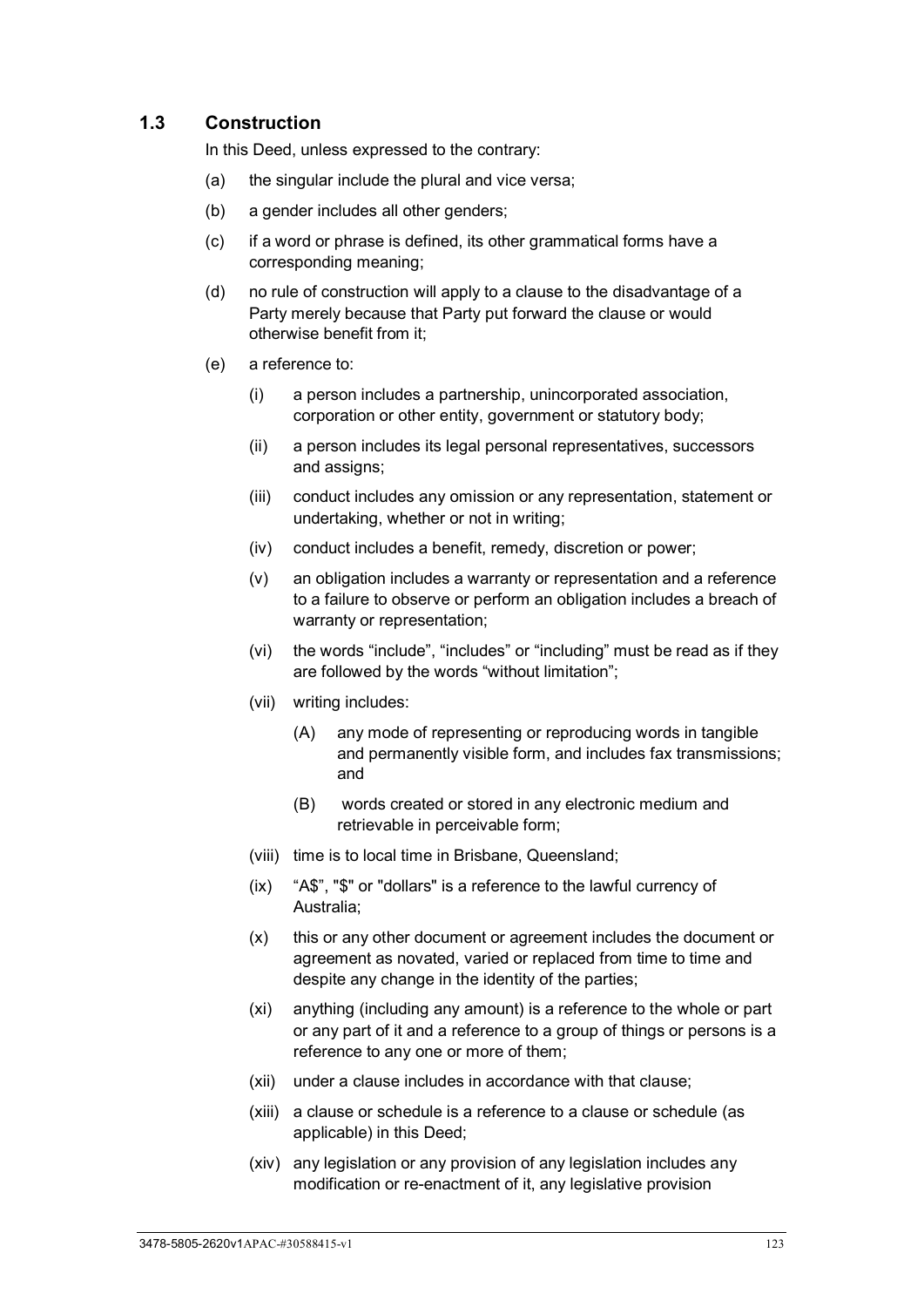substituted for it and all regulations and statutory instruments issued under it;

- (xv) any Authority, association or body whether statutory or otherwise (**first body**) is, if the first body ceases to exist or is re-constituted, re-named or replaced or the powers or functions of the first body is transferred to any other Authority, association or body (**replacement body**), deemed to refer to the replacement body established or constituted in lieu of the first body or as nearly as may be succeeding to the powers or functions of the first body;
- (xvi) access or access rights does not include rights granted by the Railway Manager to a Railway Operator under a train operations deed; and
- (xvii) subject to **clause [6](#page-134-3)**, the Customer, if the Customer is comprised of more than one entity (for example, if the Customer is comprised of the participants in an unincorporated joint venture), is a reference to each entity comprising the Customer.

# <span id="page-129-0"></span>**1.4 Headings**

Headings do not affect the interpretation of this Deed.

# <span id="page-129-1"></span>2 Relations between the Parties

# <span id="page-129-2"></span>**2.1 No liability for Consequential Loss**

A Party (**first Party**) is not liable to the other Party, and the other Party must not make any Claim against the first Party under or in connection with this Deed, the Access Agreement, the Access Rights or the Infrastructure in respect of any Consequential Loss whether as a result of:

- (a) the performance, non-performance or breach of this Deed, the Access Agreement or any other obligation;
- (b) the standard of or any failure of or defect in the Infrastructure;
- (c) negligence;
- (d) breach of warranty or representation; or
- (e) any other act, omission or circumstance whatsoever.

# <span id="page-129-3"></span>**2.2 Indemnities for personal injury and property damage and duty to mitigate**

- (a) Subject to **clauses [2.1](#page-129-2)** and **[2.4](#page-130-1)**, each Party (indemnifying Party) is solely liable for and releases, indemnifies and will keep indemnified the other Party, its directors and Staff against all Claims of any nature suffered or incurred by or made or brought against the other Party, its directors or Staff due to or arising out of the Access Agreement or this Deed in respect of:
	- (i) any loss of or damage to or destruction of property (including property of the other Party); or
	- (ii) personal injury to or death of any person,

in each case caused by or (to the extent of the contribution) contributed to by: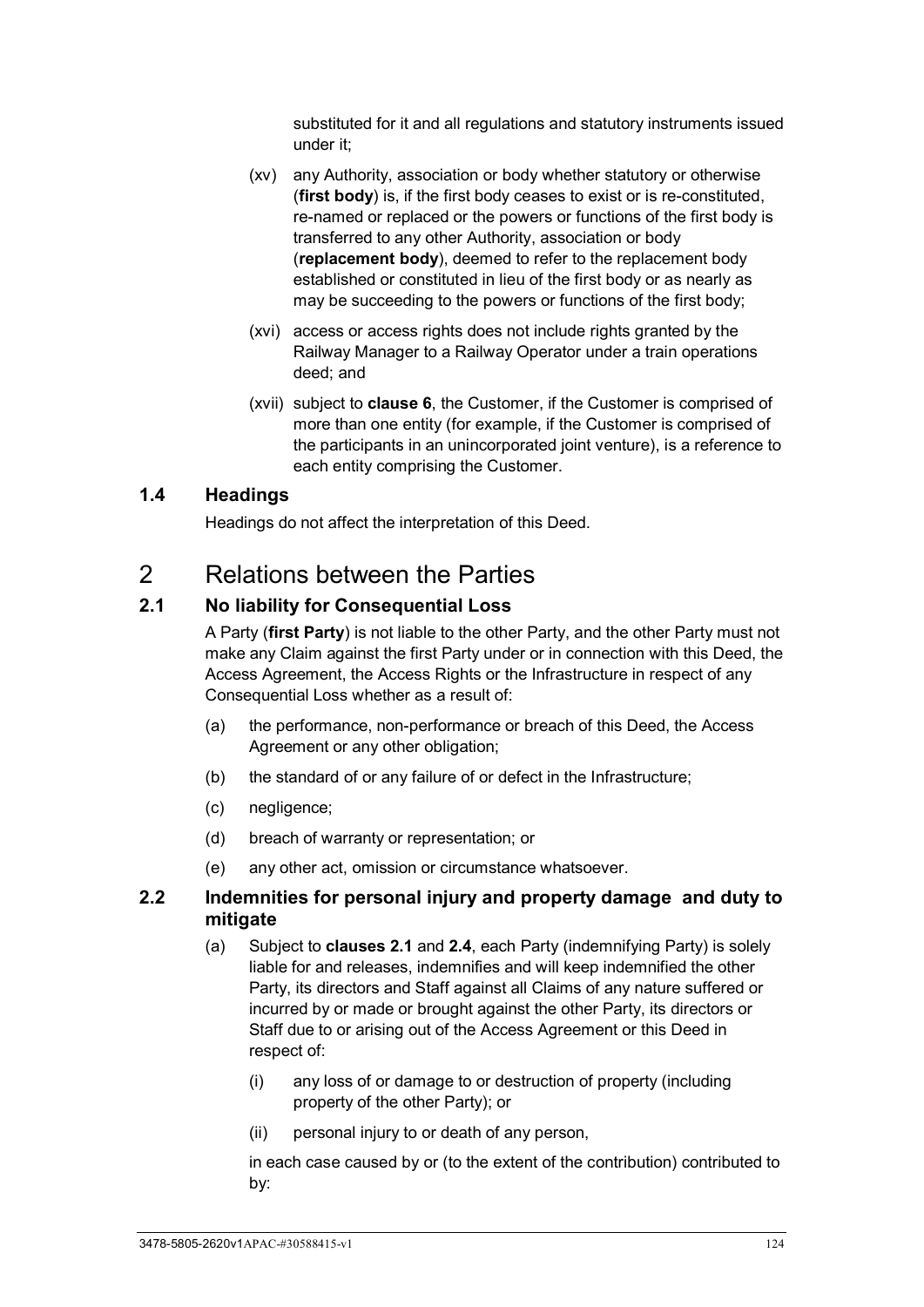- (iii) the wilful default of; or
- (iv) any deliberate act or omission (unless that act or omission is permitted under the Access Agreement or Train Operations Deed) or negligent act or omission of,

the

- (v) indemnifying Party or the directors or Staff of the indemnifying Party; or
- (vi) Access Holder (where the indemnifying Party is the Customer), if the default or act or omission is caused by, or (to the extent of the contribution) contributed to by, an act or omission of the Customer,

in connection with this Deed, the Access Agreement or the Access Rights.

# <span id="page-130-0"></span>**2.3 Extent of Aurizon Network's liability to Customer for non-Consequential Loss**

Subject to **clauses [2.1](#page-129-2)** and **[2.4](#page-130-1)**, Aurizon Network will be liable to the Customer for any Claim to the same extent that Aurizon Network would have been liable for that Claim under the Access Agreement if the Claim was made by the Access Holder.

## <span id="page-130-2"></span><span id="page-130-1"></span>**2.4 Exclusions of liability in Access Agreement apply**

- (a) Each provision of the Access Agreement that directly or indirectly has the purpose or effect of regulating, excluding or limiting the liability of, or the making of a Claim against, Aurizon Network or the Access Holder (including limiting what conduct will constitute a breach and setting out when and how a Claim may be brought including any preconditions to doing so) (**Access Agreement Liability Provision**) will also operate to regulate, exclude or limit:
	- (i) the liability of Aurizon Network or the Customer (as applicable); and
	- (ii) the making of a Claim against, Aurizon Network or the Customer (as applicable) by the other Party under or in connection with this Deed or the Access Agreement, the Access Rights or the Infrastructure,

on the basis that all references to the Access Holder in the Access Agreement Liability Provisions will be deemed to include a reference to the Customer (unless **clause [2.4\(b\)](#page-130-3)** or **[2.4\(c\)](#page-131-4)** applies).

- <span id="page-130-3"></span>(b) If an Access Agreement Liability Provision refers to or requires the Access Holder or Aurizon Network and the Access Holder to agree anything:
	- (i) the matter to be agreed solely relates to the Claim or subject of the Claim by the Customer; and
	- (ii) the matter has not, before the Claim is first notified to the other Party, been agreed by Aurizon Network and the Access Holder,

the reference to, or requirement for, the agreement of the Access Holder or the Access Holder and Aurizon Network in the Access Agreement Liability Provision (as applied under **clause [2.4\(a\)](#page-130-2)**) is to be read as if it was a reference to the agreement of the Customer or the agreement of the Customer and Aurizon Network (as applicable).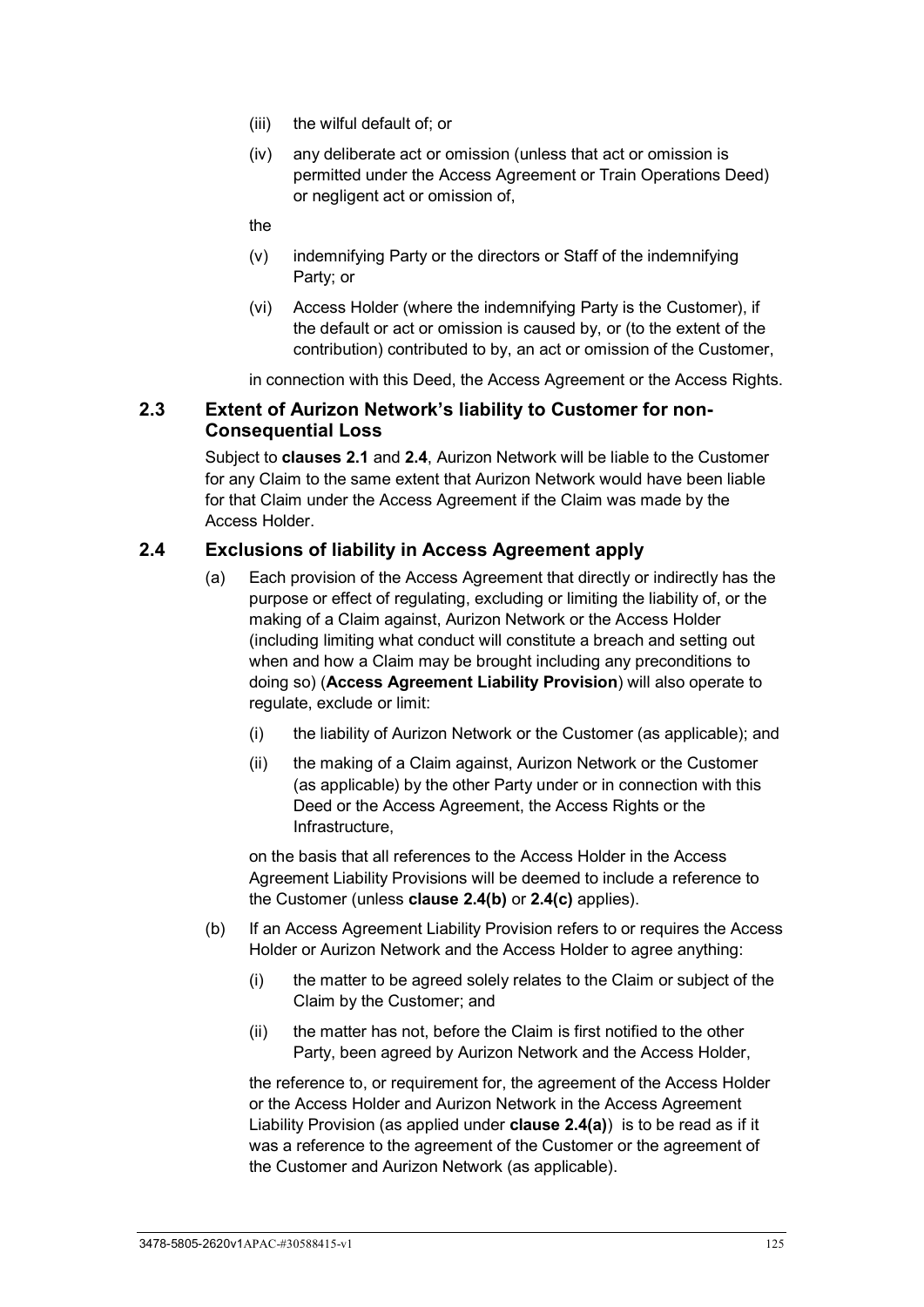- <span id="page-131-4"></span>(c) If:
	- (i) an Access Agreement Liability Provision refers to or requires the Access Holder or Aurizon Network and the Access Holder to agree anything;
	- (ii) the matter to be agreed partly relates to the Claim or subject of the Claim by the Customer; and
	- (iii) the matter has, before the Claim is first notified to the other Party, been agreed by Aurizon Network and the Access Holder,

the Access Agreement Liability Provision (as applied under **clause [2.4\(a\)](#page-130-2)**) must be read subject to the matter as agreed by Aurizon Network and the Access Holder.

- (d) The Customer acknowledges that it has been provided with a copy of the Access Agreement Liability Provisions by the Access Holder.
- (e) For the avoidance of doubt, nothing in this **clause [2.4](#page-130-1)** operates to make the Customer liable or to increase any otherwise existing liability, or to entitle Aurizon Network to make any Claim against the Customer, for or to satisfy (whether in full or in part) any liability or obligation of the Access Holder or any act or omission of the Access Holder, its directors or Staff.

## <span id="page-131-0"></span>**2.5 Duty to mitigate**

Each Party must use all reasonable endeavours to mitigate the damage, loss, cost, liability or expense in respect of which an indemnity in this **clause [2](#page-129-1)** applies.

## <span id="page-131-1"></span>**2.6 Acceptance of benefit**

To the extent that the Rail Haulage Agreement or the Access Holder's (in its capacity as 'Operator') conditions of carriage with the Customer includes any exclusion or limitation of liability for Aurizon Network's benefit, this **clause [2.6](#page-131-1)** constitutes Aurizon Network's notice to the Customer of Aurizon Network's acceptance of the benefit of any such exclusion or limitation of liability for the purposes of section 55 of the *Property Law Act 1974* (Qld).

# <span id="page-131-2"></span>**2.7 No effect on other arrangements**

Nothing in this Deed, including **clauses [2.1](#page-129-2)**, **[2.3](#page-130-0)** and **[2.4](#page-130-1)**, will operate to limit, exclude or qualify any liability or obligation of:

- (a) one Party to the other Party arising under or in connection with any agreement or deed (other than this Deed) to which Aurizon Network and the Customer are parties, whether alone or together with one or more other persons; or
- (b) any liability or obligation of the Access Holder (in its capacity as 'Operator') to the Customer arising under or in connection with the Rail Haulage Agreement or the Haulage Services.

## <span id="page-131-3"></span>**2.8 General provisions regarding indemnities**

- (a) Each indemnity in this Deed is a continuing obligation, separate and independent from the other obligations of the Parties.
- (b) It is not necessary for a Party to incur expense or make a payment before enforcing any indemnity in this Deed.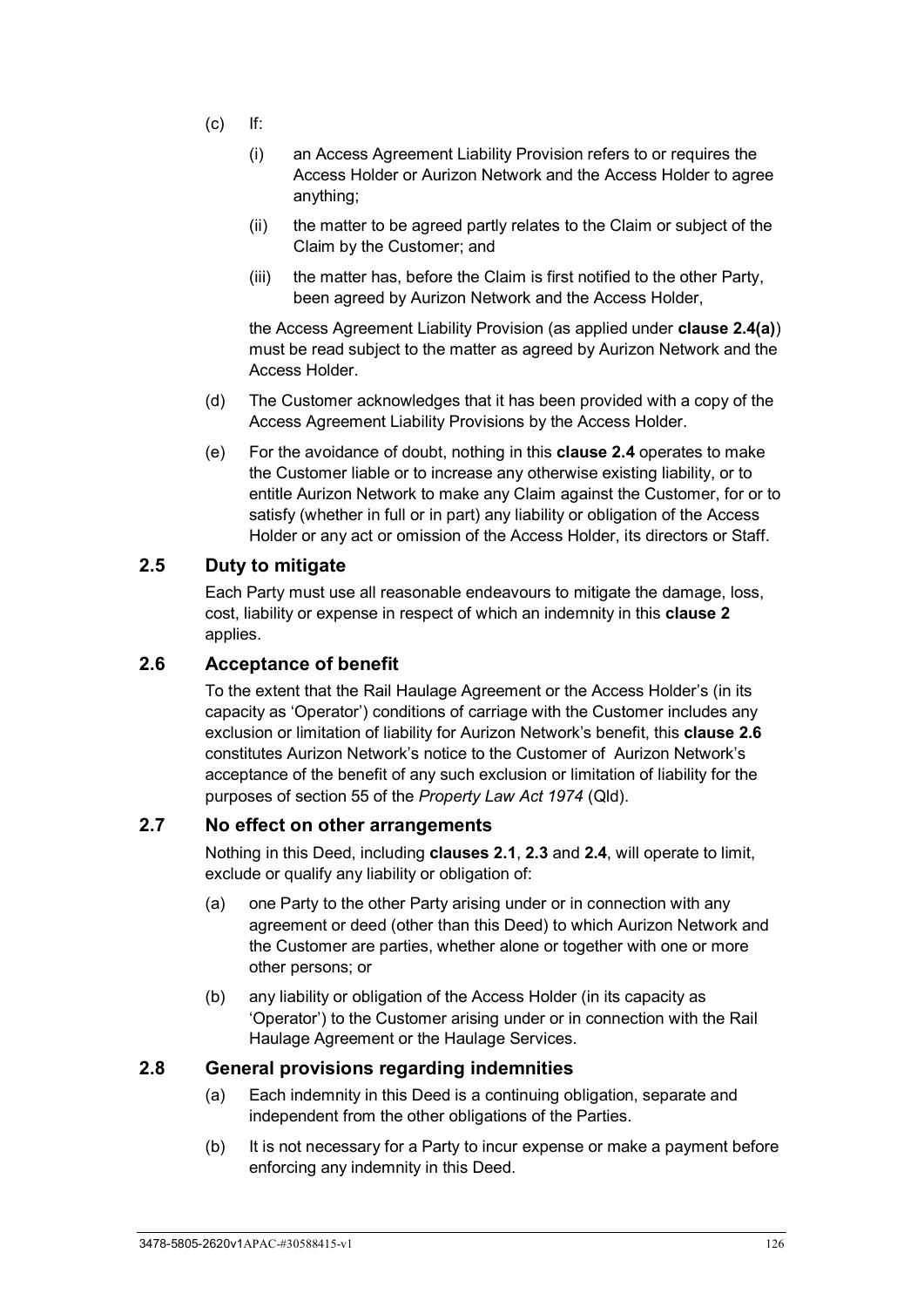# <span id="page-132-0"></span>3 Warranties by the Customer

[*Drafting note: Where the Customer is unable to give each of the following warranties, (because the Customer does not own the mine, does not own the coal, or is not entitled to the proceeds of sale) Aurizon Network intends to enter into individual deeds with relevant parties which can give these warranties, where each deed will include clauses from the Access Interface Deed relevant to that party.]*

# <span id="page-132-1"></span>**3.1 Warranties**

Each Customer warrants that at all times during the term of the Access Agreement and whilst the Customer is a party to this Deed, the Customers together are:

- (a) the owner of all of the mine or other production facility (if any) which produces the product which is to be transported using the Access Rights (**Product**);
- (b) the owner of the Product while that Product is being transported using the Access Rights; and
- (c) entitled to the proceeds of the sale of the Product while that Product is being transported using the Access Rights.

# <span id="page-132-2"></span>**3.2 Reliance on warranties**

The Customer acknowledges that Aurizon Network has entered (or will enter) into the Access Agreement and this Deed in reliance upon the warranties in **clause [3.1](#page-132-1)**.

# <span id="page-132-3"></span>4 Assignment

A Party must not assign its interests under the Access Agreement or the Rail Haulage Agreement (as applicable) to another person (**intended assignee**) unless the intended assignee has first executed and delivered to the other Party a deed of assumption, in a form acceptable to the other Party, acting reasonably, under which the intended assignee undertakes to be bound by the terms of this Deed.

# <span id="page-132-4"></span>5 General

# <span id="page-132-5"></span>**5.1 Amendment**

This Deed may only be varied or replaced by a written document executed by the Parties.

# <span id="page-132-6"></span>**5.2 Entire understanding**

- (a) This Deed and the Access Agreement contain the entire understanding and agreement between the Parties as to the subject matter of this Deed.
- (b) All previous negotiations, understandings, representations, warranties, memoranda or commitments in relation to, or in any way affecting, the subject matter of this Deed are merged in and superseded by this Deed and are of no effect whatsoever. No Party is liable to any other Party in respect of those matters.
- (c) No oral explanation or information provided by any Party to another: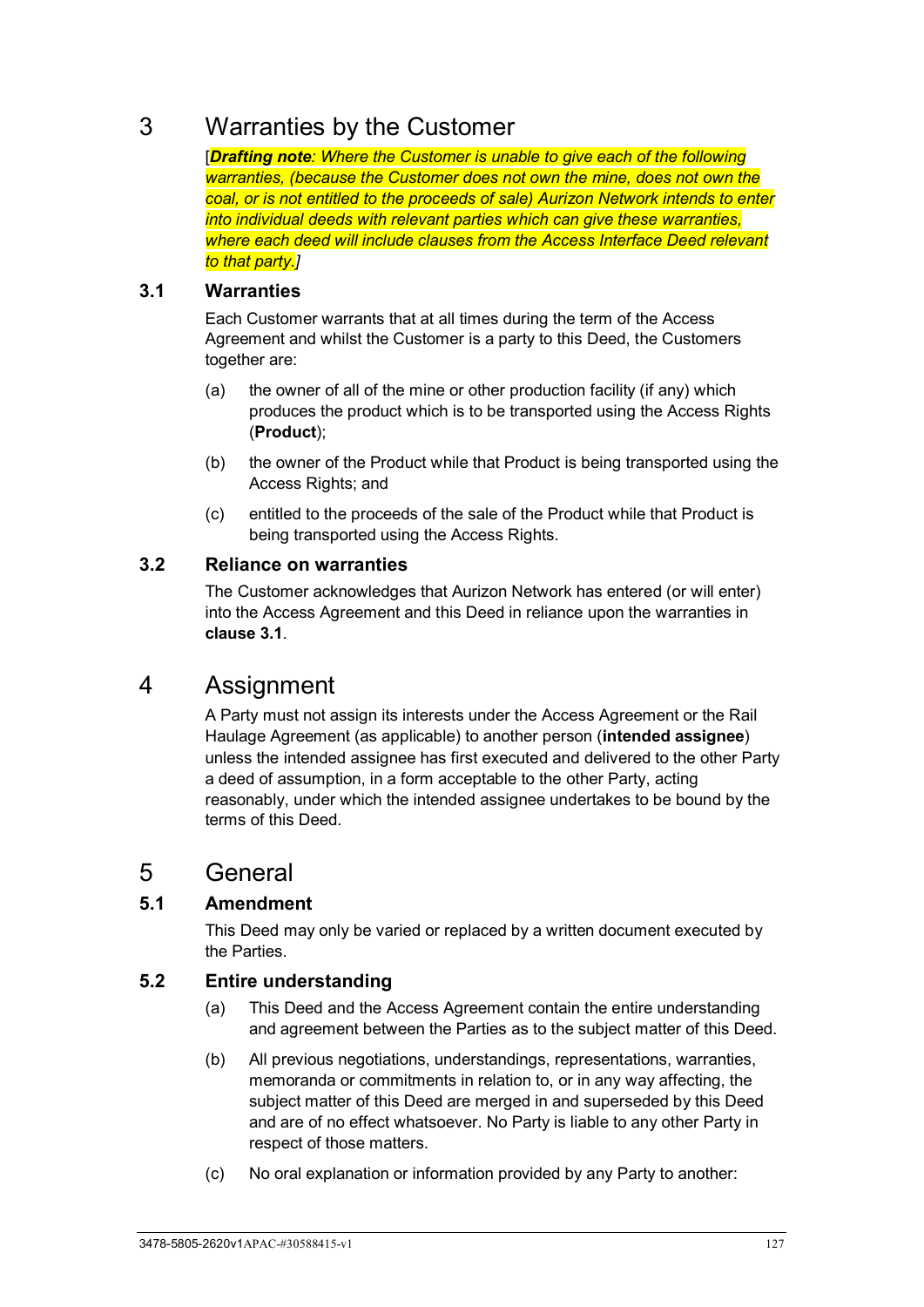- (i) affects the meaning or interpretation of this Deed; or
- (ii) constitutes any collateral agreement, warranty or understanding between any of the Parties.

# <span id="page-133-0"></span>**5.3 Counterparts**

This Deed may consist of a number of counterparts and, if so, the counterparts taken together constitute one document.

# <span id="page-133-1"></span>**5.4 Duty**

- (a) The Customer as between the Parties is liable for and must pay all duty (including any fine or penalty except where it arises from default by another Party) on or relating to this Deed, any document executed under it or any dutiable transaction evidenced or effected by it.
- (b) If a Party other than the Customer pays any duty (including any fine or penalty) on or relating to this Deed, any document executed under it or any dutiable transaction evidenced or effected by it, the Customer must pay that amount to the paying Party on demand.

# <span id="page-133-2"></span>**5.5 GST**

- (a) In this **clause [5.5](#page-133-2)**:
	- (i) words and expressions which are not defined in this Deed but which have a defined meaning in GST Law have the same meaning as in the GST Law;
	- (ii) GST Law has the same meaning given to that expression in the *A New Tax System (Goods and Services Tax) Act 1999* (Cth).
- <span id="page-133-6"></span>(b) If GST is or will be imposed on a supply made under or in connection with this Deed by a Party (Supplier), the Supplier may, to the extent that the consideration otherwise provided for that supply is not stated to include an amount in respect of GST on the supply:
	- (i) increase the consideration otherwise provided for that supply under this Deed by the amount of that GST; or
	- (ii) otherwise recover from the recipient of the supply the amount of that GST.
- (c) Subject to **clause [5.5\(d\)](#page-133-5)**, the recipient of the supply will pay the amount referred to in **clause [5.5\(b\)](#page-133-6)** in addition to, and at the same time that, the consideration for the supply is to be provided under this Deed.
- <span id="page-133-5"></span>(d) The Supplier must deliver a tax invoice to the recipient of the supply before the Supplier is entitled to payment of any amount under **clause [5.5\(b\)](#page-133-6)**.

# <span id="page-133-3"></span>**5.6 Legal costs**

Except as expressly stated otherwise in this Deed, each Party must bear its own legal and expenses relating directly or indirectly to the preparation of, and performance of its obligations under, this Deed.

## <span id="page-133-4"></span>**5.7 Waiver and exercise of rights**

(a) A single or partial exercise or waiver by a Party of a right relating to this Deed does not prevent any other exercise of that right or the exercise of any other right.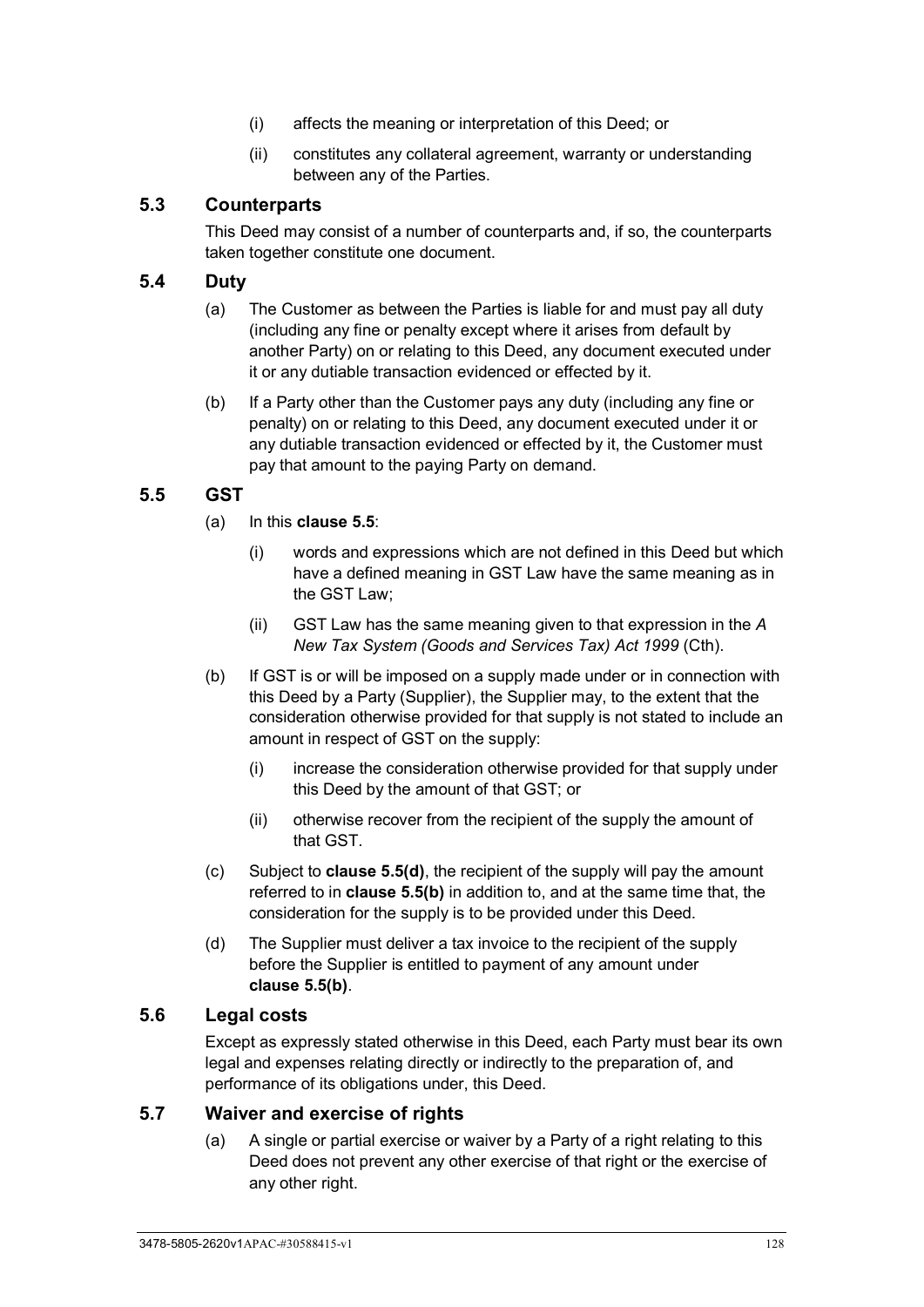- (b) No failure or delay by either Party to exercise any right or remedy under this Deed may be construed or operate as a waiver or be evidence of delay, laches or acquiescence in equity or at law in respect of such right or remedy.
- (c) A waiver or consent by any Party of any default or breach of any term of this Deed does not constitute a waiver of later defaults or breaches of the same or any other term.
- (d) A Party's election not to exercise any rights under this Deed does not prejudice any other rights which that Party may have against the other Party arising out of any failure by the other Party to comply with this Deed.
- (e) A Party is not liable for any loss, cost or expense of any other Party caused or contributed to by the waiver, exercise, attempted exercise, failure to exercise or delay in the exercise of a right.

# <span id="page-134-0"></span>**5.8 Computation of time**

Where time is to be calculated by reference to a day or event, that day or the day of the event is excluded.

# <span id="page-134-1"></span>**5.9 Governing law and jurisdiction**

- (a) This Deed is governed by, and is to be construed in accordance with, the law in force in Queensland.
- (b) Each Party irrevocably and unconditionally submits to the non-exclusive jurisdiction of the courts exercising jurisdiction in Queensland and any courts which have jurisdiction to hear appeals from any of those courts and waives any right to object to any proceedings being brought in those courts.

# <span id="page-134-2"></span>**5.10 Liability**

Subject to **clause [6](#page-134-3)**, an obligation of two or more persons binds them separately and together.

# <span id="page-134-3"></span>6 JV Participants and liability

# <span id="page-134-4"></span>**6.1 Applicability**

This **clause [6](#page-134-3)** only applies if Item 1 of Schedule 1 states that it applies.

## <span id="page-134-5"></span>**6.2 Warranty**

The Customer warrants that it enters into this Deed as agent for the JV Participants in their respective percentage interests in the Joint Venture from time to time.

## <span id="page-134-6"></span>**6.3 JV Participants and percentage interests**

- (a) The percentage interest of the JV Participants in the Joint Venture will be as notified by the Customer to Aurizon Network from time to time.
- (b) As at the date the Customer executes and delivers this Deed, the respective percentage interests of the JV Participants in the Joint Venture are as specified in Item 3 of Schedule 1.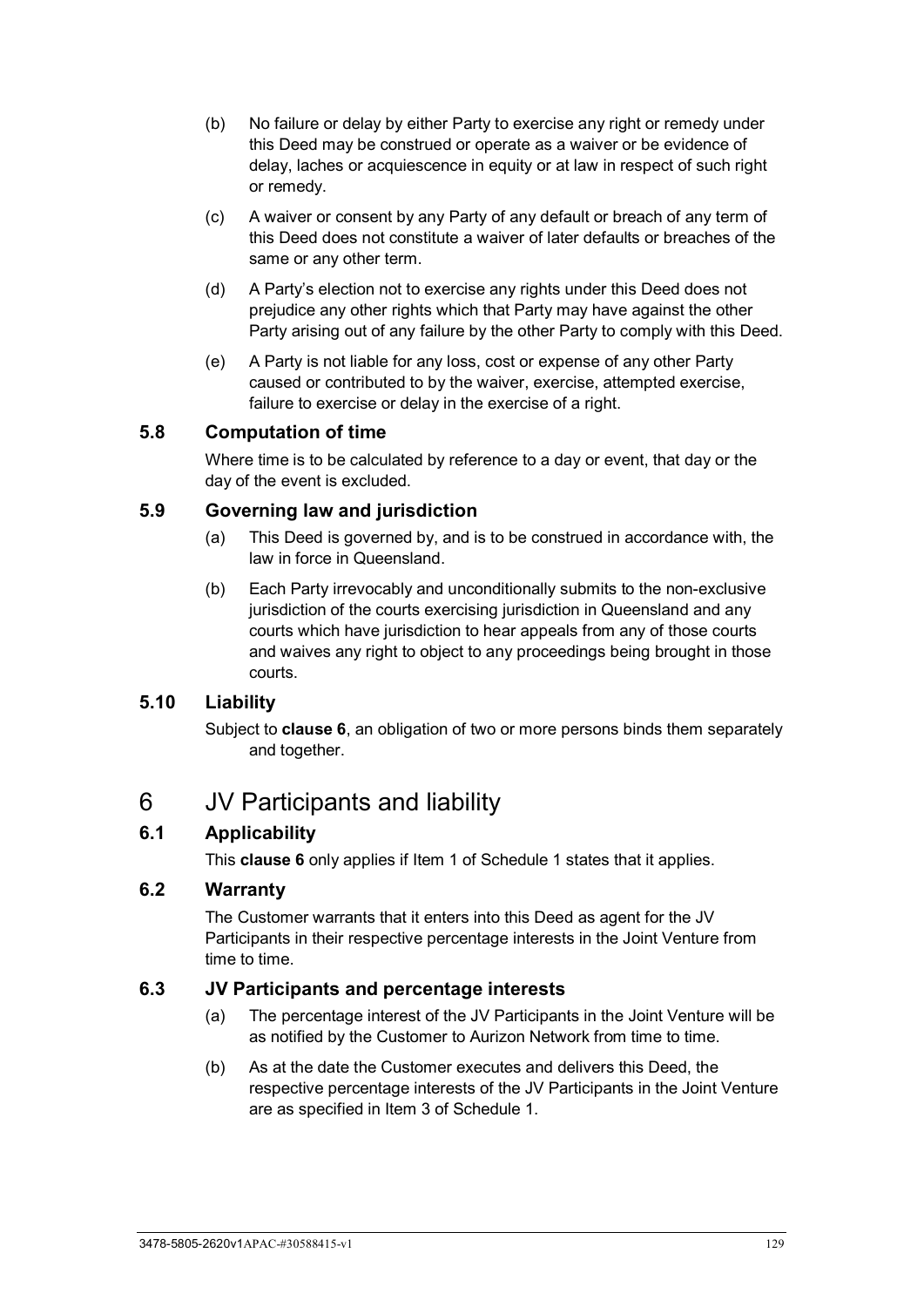# <span id="page-135-0"></span>**6.4 Liability of JV Participants**

- (a) The liability of each JV Participant under this Deed will subject to **clause [6.4\(c\)](#page-135-1)**, be several in respect of Financial Obligations in proportion to their respective percentage interests.
- (b) Each JV Participant will be jointly and severally liable in respect of the performance of any obligations under this Deed that are not Financial Obligations.
- <span id="page-135-1"></span>(c) Subject to **clause [6.4\(e\)](#page-135-2)**, if a JV Participant is in default of a Financial Obligation and the Customer has not given notice to Aurizon Network identifying the defaulting JV Participant within 5 Business Days after the date Aurizon Network notifies the Customer identifying the default, all JV Participants will be jointly and severally liable for the performance of the Financial Obligation.
- (d) Any notice given by the Customer under **clause [6.4\(c\)](#page-135-1)** is conclusive evidence that the JV Participant specified in the notice is the JV Participant that is in default and the notice binds all JV Participants.
- <span id="page-135-3"></span><span id="page-135-2"></span>(e) If the Financial Obligation is a payment obligation which does not have a specified due date, then **clause [6.4\(c\)](#page-135-1)** comes into effect only if:
	- (i) Aurizon Network notified the JV Participants of the failure to comply with the Financial Obligation; and
	- (ii) the default is not remedies after a reasonable time (of at least 20 Business Days) from the date the JV Participants receive the notice under **clause [6.4\(e\)\(i\)](#page-135-3)**.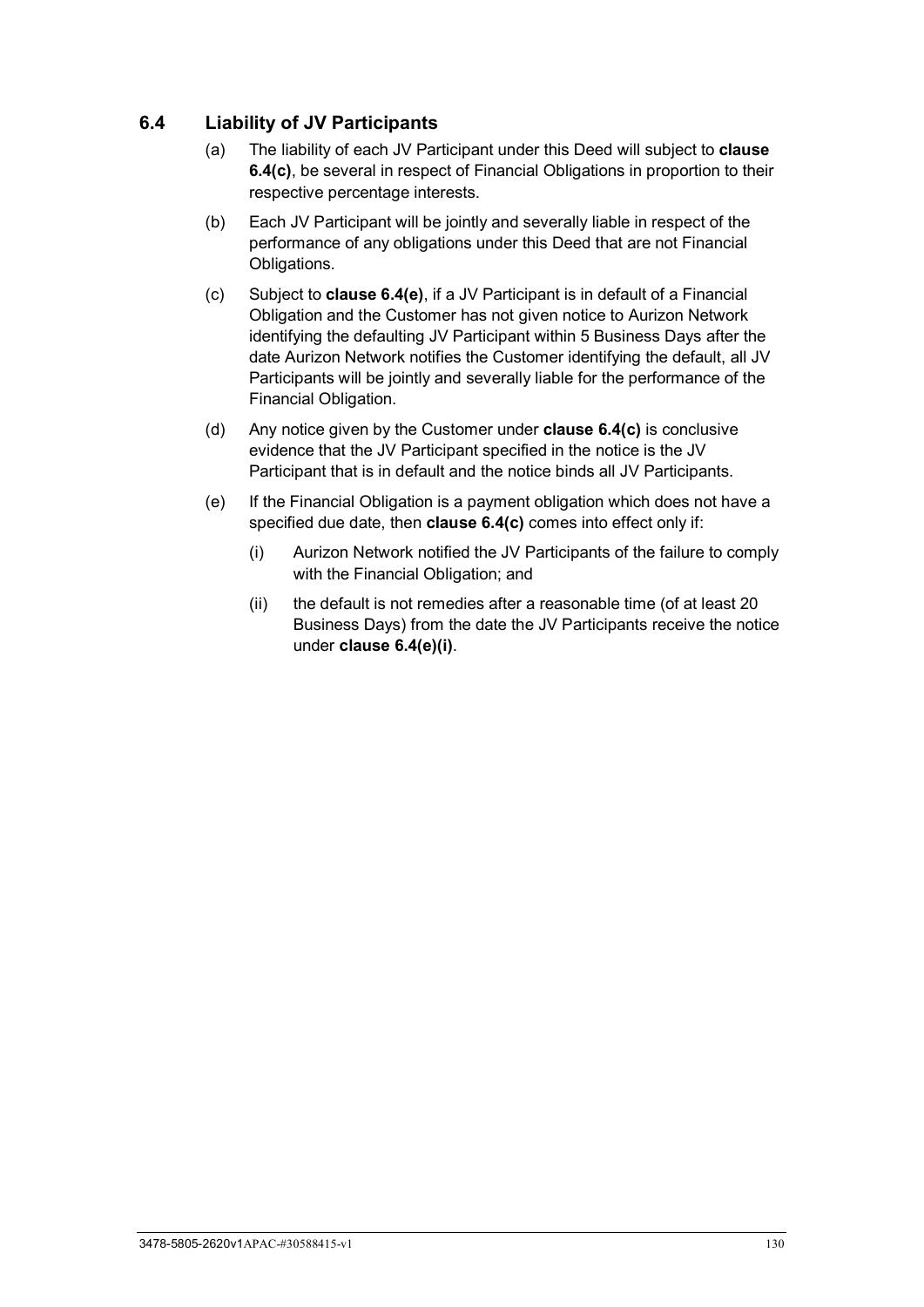# <span id="page-136-0"></span>**Execution**

Executed as a deed

| <b>Executed by Aurizon Network Pty Ltd</b><br>ABN 78 132 181 116: |                          |
|-------------------------------------------------------------------|--------------------------|
| <b>Company Secretary/Director</b>                                 | <b>Director</b>          |
| Name of Company Secretary/Director<br>(print)                     | Name of Director (print) |
|                                                                   |                          |
| <b>Executed by [insert]:</b>                                      |                          |
| <b>Company Secretary/Director</b>                                 | <b>Director</b>          |
| Name of Company Secretary/Director<br>(print)                     | Name of Director (print) |
|                                                                   |                          |